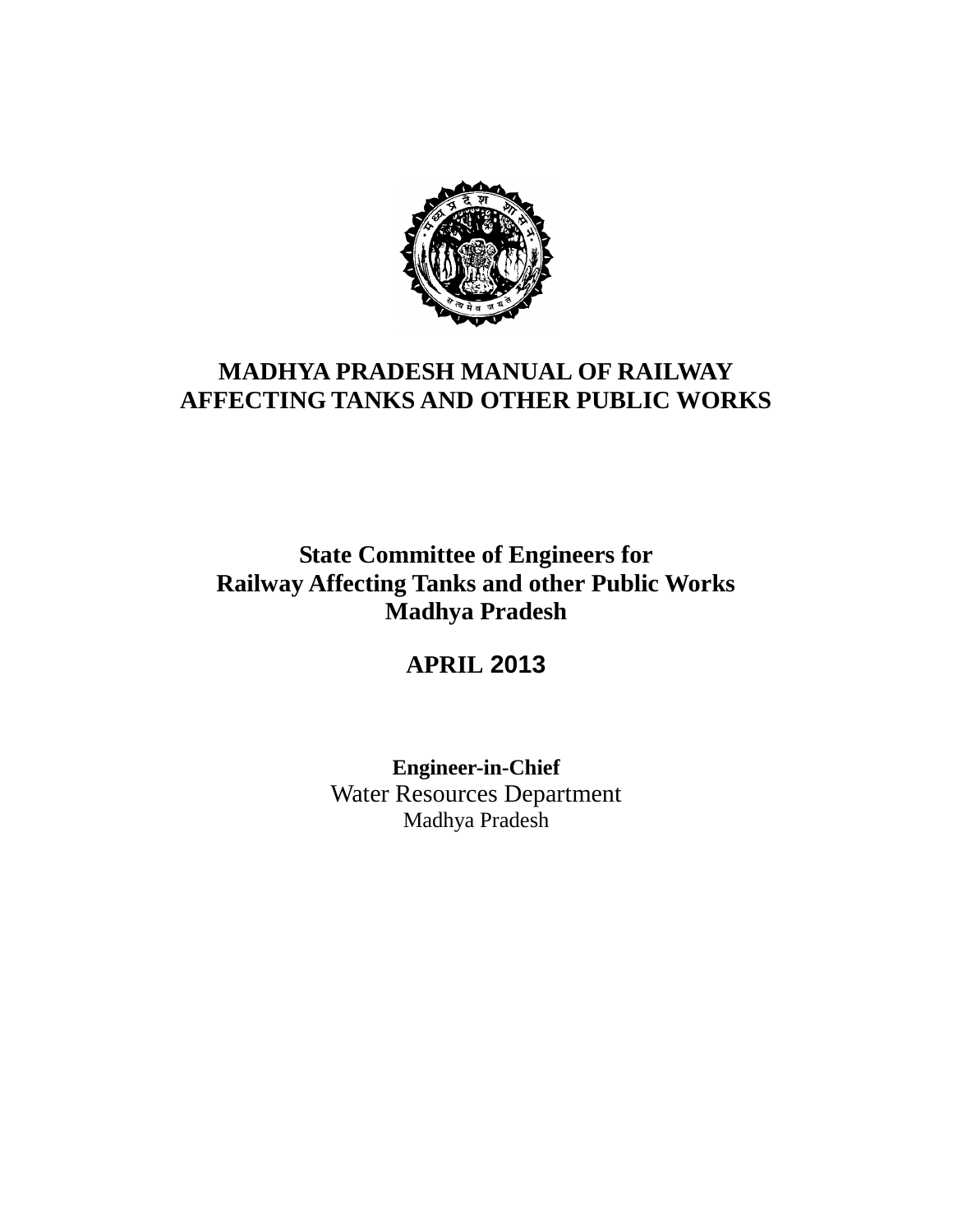# **CONTENTS**

|                | <b>Chapter Name</b> | Particular                                                                                                                                                                                                                                    |              |
|----------------|---------------------|-----------------------------------------------------------------------------------------------------------------------------------------------------------------------------------------------------------------------------------------------|--------------|
| $\mathbf{1}$   | Chapter-I           | General                                                                                                                                                                                                                                       | $\mathbf{1}$ |
| $\overline{2}$ | Chapter -II         | Criteria for and types of Railway Affecting Works                                                                                                                                                                                             | 34           |
| 3              | Chapter -III        | Inspection and repairs                                                                                                                                                                                                                        | 37           |
|                | Annexure-I (A)      | Statement showing the Designation and addresses of the Senior<br>Divisional of Central, South Central, South Eastern and<br>Western Railways to be associated in concerned districts of<br>Madhya Pradesh with Railway affecting tanks/works. | 39           |
|                | Annexure-I $(B)$    | Statement showing the Designation and addresses of the<br>Executive Engineer of M.P. Water Resources Department to be<br>associated in concerned districts of the Madhya Pradesh with<br>Railway affecting tanks/works.                       | 44           |
|                | Appendix-I          | Statement of Financial and Miscellaneous Powers exercised by<br>Officers of the W.D. in Respect of Matters other than<br>Establishment                                                                                                        | 49           |
|                | Appendix- $I(A)$    | The<br>Proforma<br>For Particulars<br>of<br>Railway<br>Affecting<br>Tanks/Barrages/Weirs/Regulators                                                                                                                                           | 57           |
|                | $Appendix-I(B)$     | Proforma For Particulars of Railway Affecting Road Bridges<br>(Including Causeways, Culverts Etc.)                                                                                                                                            | 63           |
|                | $Appendix-I(C)$     | Proforma for Particulars of Railway Affecting Canal Crossing<br>With/Without Head Works & Approach Banks                                                                                                                                      | 68           |
|                | Appendix- $I(D)$    | Proforma for Particulars of Railway Affecting Canal Running<br>Parallel or Oblique                                                                                                                                                            | 72           |
|                | $Appendix-I(E)$     | Proforma for Particulars of Railway Affecting Road<br>Embankments in the Vicinity of Railway Line                                                                                                                                             | 77           |
|                | $Appendix-I(F)$     | Proforma for Particulars Of Railway Affecting Marginal Bunds                                                                                                                                                                                  | 81           |
|                | $Appendix-I(G)$     | Proforma for Particulars of Railway Affecting River Protection<br>Works and Training Works                                                                                                                                                    | 85           |
|                | $Appendix-I(H)$     | Proforma for Particulars of Railway Affecting temporary<br>Channels (Cut From The Bed of Streams and Tail Ends of<br>Distributaries)                                                                                                          | 89           |
|                | $Appendix-I(I)$     | Proforma for Particulars of Railway Affecting Works(Like<br>Long Solid Walls, Barriers, Townships, New Drainage<br>Schemes Etc.)                                                                                                              | 93           |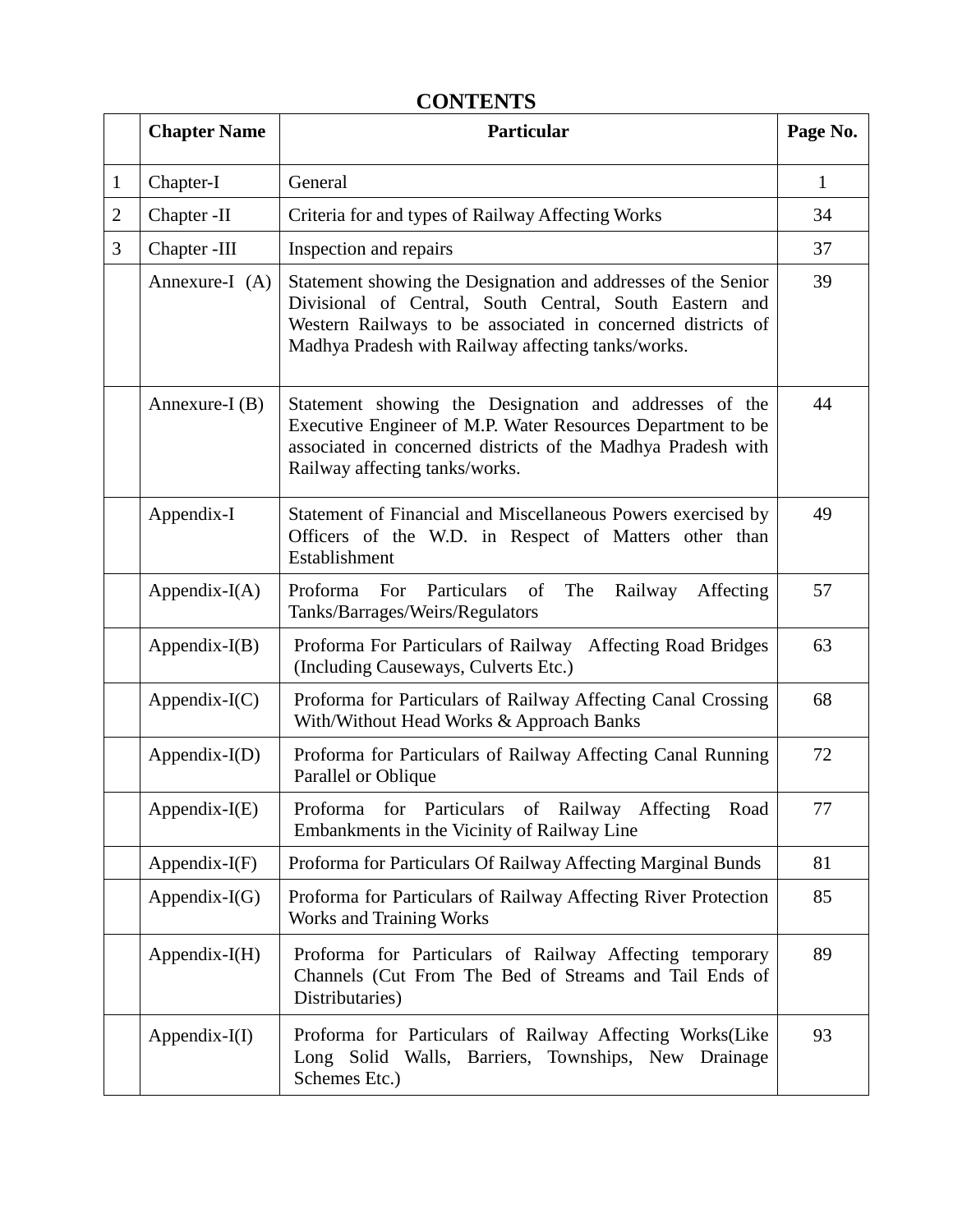| Appendix- $II(A)$                                                                                                                 | Proforma for the Annual Inspection of Railway Affecting<br>Barrages, Weirs and Regulators                                                                                                    | 97  |
|-----------------------------------------------------------------------------------------------------------------------------------|----------------------------------------------------------------------------------------------------------------------------------------------------------------------------------------------|-----|
| Proforma for the Annual Inspection of Railway Affecting Road<br>Appendix- $II(B)$<br>Bridges (Including Culverts, Causeways Etc.) |                                                                                                                                                                                              | 100 |
| $Appendix-II(C)$                                                                                                                  | Proforma for the Annual Inspection of Railway Affecting<br>Canal Crossing With/Without Head Works & Approach                                                                                 | 103 |
| $Appendix-II(D)$                                                                                                                  | Proforma for the Annual Inspection of Railway Affecting<br>Canal Running Parallel Or Oblique/Temporary Channel                                                                               | 106 |
| $Appendix-II(E)$                                                                                                                  | Proforma for the Annual Inspection of Railway Affecting Road<br>Embankments in the Vicinity of Railway Line                                                                                  | 109 |
| $Appendix-II(F)$                                                                                                                  | Proforma for the Annual Inspection of Railway Affecting<br>Marginal Bunds.                                                                                                                   | 111 |
| $Appendix-II(G)$                                                                                                                  | Proforma for the Annual Inspection of Railway Affecting River<br>Protection Works and Training Works.                                                                                        | 114 |
| Appendix-III                                                                                                                      | Letter from Govt. of India, Ministry of Railways regarding<br>Appointment of Committee of Engineers of P.W.D. Water<br>Resources and Railway etc., for Railway Affecting and other<br>Works. | 117 |
| Appendix-IV                                                                                                                       | Copy of Resolution                                                                                                                                                                           | 120 |
| Appendix-V                                                                                                                        | Extract from Indian Railway & Works Manual                                                                                                                                                   | 122 |
| Appendix-VI                                                                                                                       | Extract from Indian Railways Permanent Way Manual-1986                                                                                                                                       | 124 |
| Appendix-VII                                                                                                                      | Extract from Indian Railways Bill-1989 Chapter-IV                                                                                                                                            | 127 |
| Appendix-VIII                                                                                                                     | Indian Railways Permanent Way Manual Advance Correction<br>Slip                                                                                                                              | 128 |
| Appendix-IX                                                                                                                       | List of Indian Standard Code for Reference                                                                                                                                                   | 129 |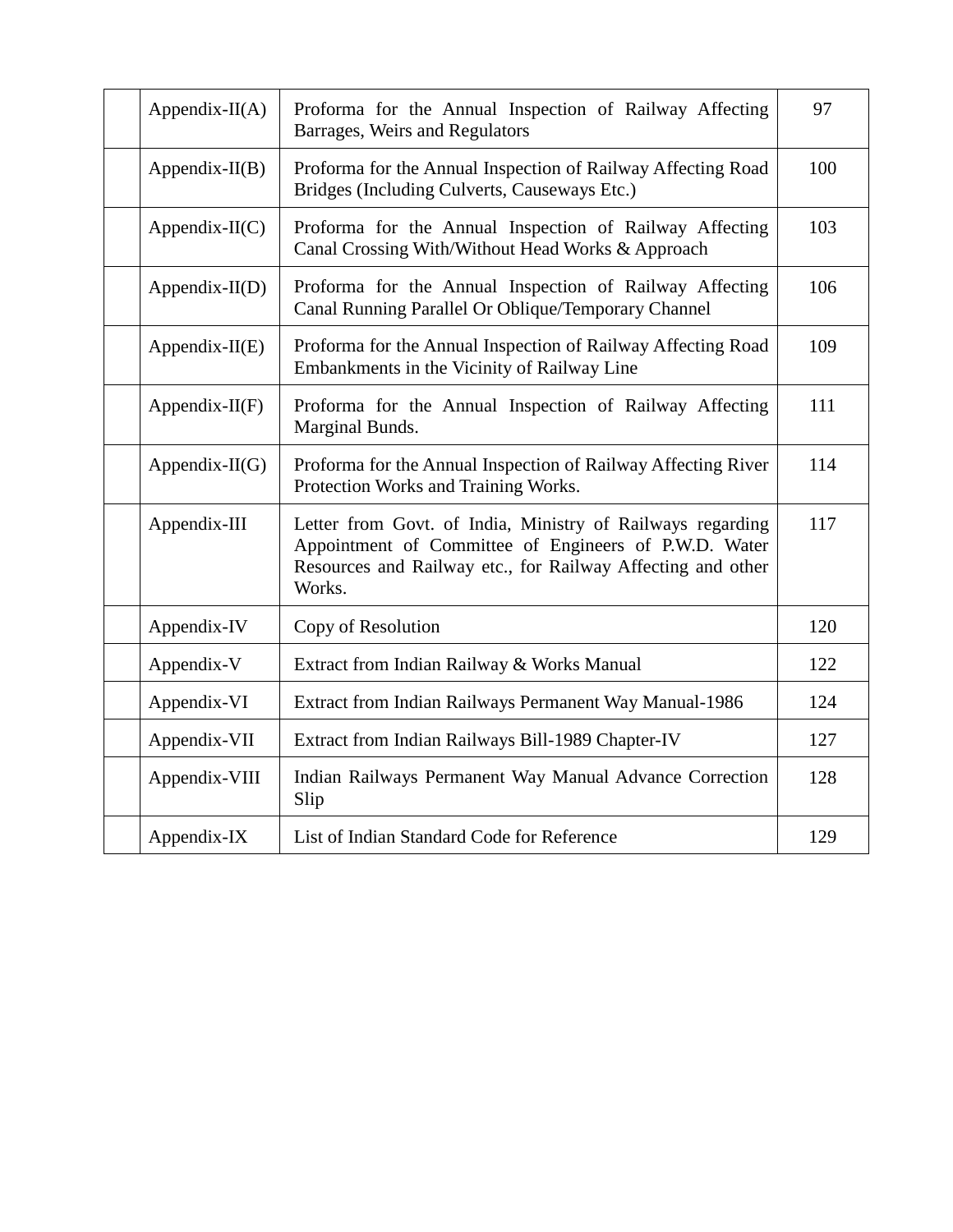## **INTRODUCTION**

A large number of works which are classified as Railway Affecting are being executed in addition to carrying out improvements and repairs. Deforestation of large areas and other development activities affect the flood pattern posing danger to the safety of the Railway line in the vicinity and thereby affecting the travelling public and national assets.

Recognizing aforesaid potential danger to the Railway line, this Manual has been prepared to deal with the identification and classification of Railway Affecting Works, their standards of construction, maintenance, inspection and prompt intimation to the Railways of any anticipatory damage affecting adversely to the safety of the Railways. The Manual is applicable to all existing and future works in the State. The power to be exercised for construction and maintenance of works shall be governed by existing books of financial powers Govt. of MP (Presently 1995). The technical provisions in general are kept as per state technical circulars but prevalent Indian standard code shall prevail in case of any contradiction.

The Engineer in Chief, Water Resources Department, Government of Madhya Pradesh is the Chairman of the state committee of Engineers and the Coordinating Authority and will be responsible for close liaison with all the concerned organizations within the State and Railways for the purpose of this manual.

This Manual is prepared to guide the Engineers of the Water Resources Department as well as the Railways for sharing information, interaction and timely action, to protect the precious public transport, property and life.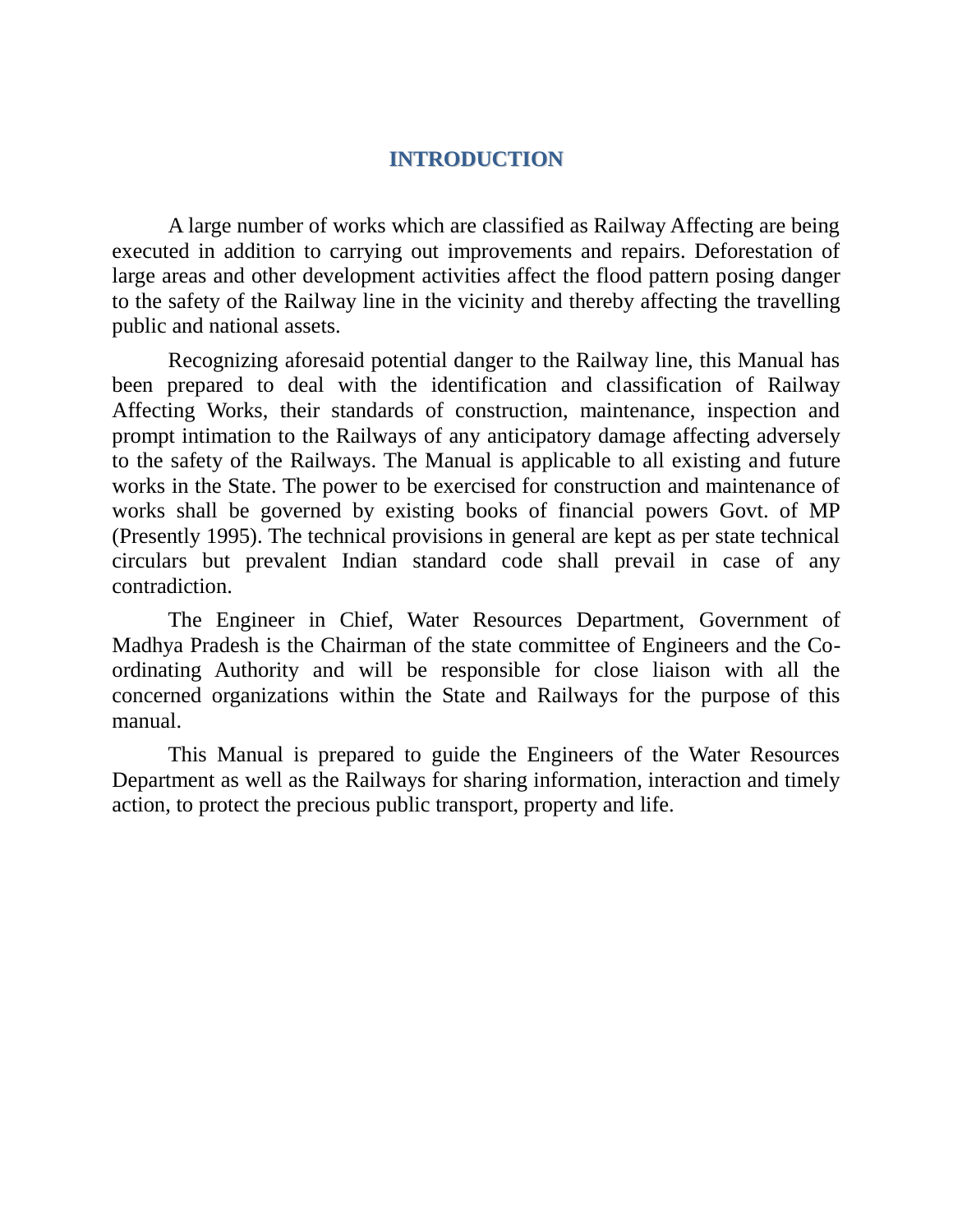# **PREAMBLE**

1. The Railway Affecting Works such as Irrigation and Water Supply Tanks or Reservoirs, Canals in embankment, marginal bunds and road embankments with inadequate waterway for drainage situated in the vicinity of Railway line and other works which might alter or impede the natural course or discharge of waterways may be owned and controlled by a multiplicity of agencies e.g. Public Works, Water Resources, Revenue and Forest Department of State Governments, Quasi Government and local bodies, private parties and individuals, etc. The failure, improper design, malfunction, improper maintenance or operation or lack of inspection of such works could lead to serious breaches and failure in the railway embankments and bridges, which can result in catastrophic accidents to trains and loss of precious human life, serious and prolonged disruption on railway traffic and also heavy losses to railway and other property. No statutory obligations have so far been placed on the owners of Railway Affecting Works, which expose the Railway and the travelling public to great risk.

2. As a follow-up of the discussions between Union Minister of Railways and the Chief Ministers of the States on  $5<sup>th</sup>$  June, 1957, a "State Committee of Engineers" consisting of senior Officers from Railways, Public Works, Water Resources, Revenue, Forest, Local Self Departments of the State concerned, has been setup in each State. The functions of this committee has been laid down in Para 4 of the Ministry of Railway letter No. 57/W-II/20, dated 22/23-6-57(Appendix-III). This committee has been charged with the responsibilities of maintaining up-to-date lists of the Railways Affecting Works and bringing about coordination between the Railways and State authorities in respect of policies and programs and for proper up keep of such works whether belonging to the State or Private Agencies.

3. Recognizing the danger posed by the Railway Affecting Works, Khosla Committee of Engineers, which was set up Government of India vide Ministry of Railways Resolution No. E-57001/3(RBI), dated  $4<sup>th</sup>$  March, 1957 (Appendix-IV) to go into the design of bridges and other concerned matters-recommended, inter-alia as follows:-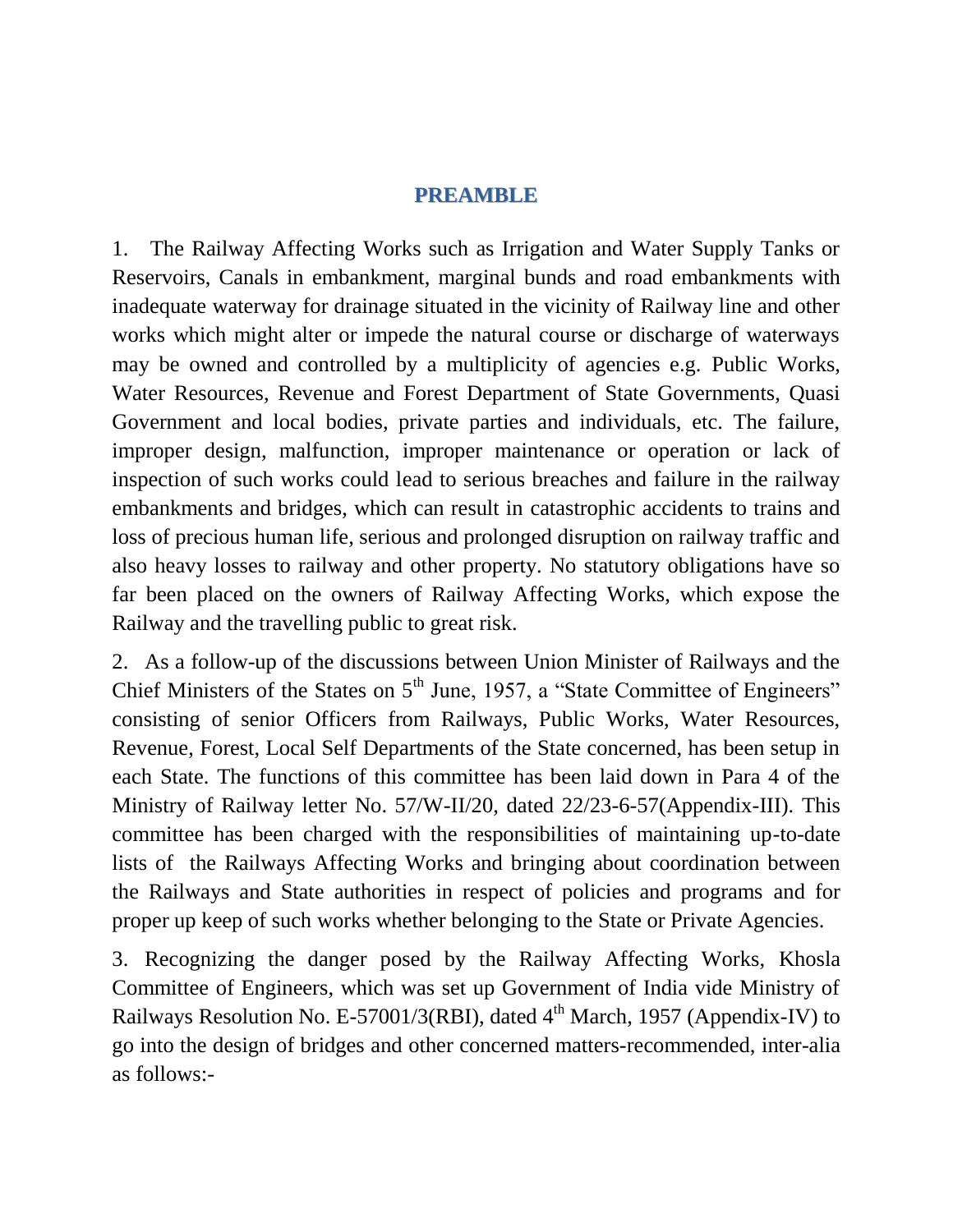- a. The State committee of Engineers would prepare the list of all Railway Affecting Works, notify & arrange for submission of annual reports of Inspection on the condition  $\&$  issues of warnings of apprehended danger to the Railway Affecting Tanks/ works to the Railway authorities in time.
- b. The State Government should be entrusted with the responsibility for checking up and ensuring the maintenance of all Railway Affecting Works, their watch and issue of warnings.
- c. The State Revenue Department should have the authority to take action against unauthorized excavation of channels from beds of active rivers.
- d. It should be obligatory for the party constructing a work which is likely to become Railway Affecting to obtain prior approval of the Railway concerned
- e. In order that the directions in respect of maintenance and construction of Railway Affecting Works be comprehensive and unified for all States, a Manual of Instructions should be prepared on an all India basis and the essential requirements of safety, as set forth in this Manual, incorporated in a central statue either as an amendment to the Indian Railway Act or as a separate Act.

The above recommendations were accepted by the Government. Pursuant to the recommendations (e) of the Khosla Committee of Engineers, a draft Manual of Instructions for Railway Affecting Works was compiled by the Research, Design and Standards Organization, Ministry of Railways for uniform adoption by all the States and Railways on all India basis. Suggestions for improvements in the contents of the manual were to be sent to the Director General (Research), Research, design and Standards Organization, Ministry of Railways Government of India, Manik Nagar, Lucknow, through State Committee of Engineers.

4. In the  $38<sup>th</sup>$  meeting of State Committee of Engineers held on 23-06-1988, the Committee directed that a sub-Committee may be constituted to go through the revised draft Manual of instructions received from Railway Board and submit comments for discussion in the next meeting. The Sub-Committee of the following officers was constituted vide Engineer-in-Chief, Water Resources Department, Madhya Pradesh, Memo No. 3212607, dated 22-07-1988.

a. Chief Engineer, BODHI, Bhopal -Chairman

b. Chief Engineer, Chambal Betwa Basin, Bhopal - Member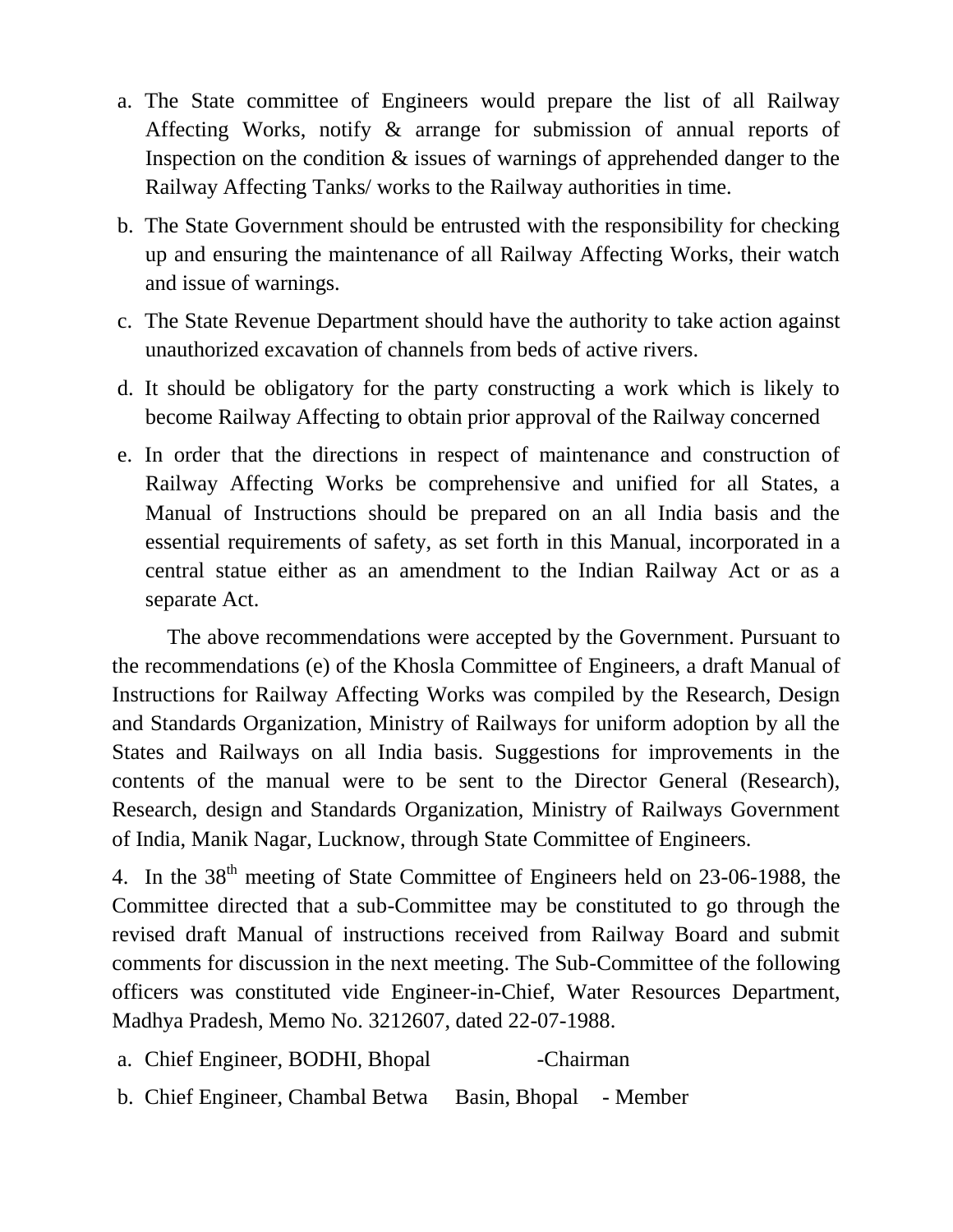c. Dy. Chief Engineer(B&F) Central Railway, Mumbai -Member

d. Director (Canals) BODHI, Bhopal - Member& Convener

The Sub-Committee met on  $22<sup>nd</sup>$  October 1988, 18<sup>th</sup> January 1989, 4<sup>th</sup> and 5<sup>th</sup> May 1989 and  $9<sup>th</sup>$  November 1989. The revised draft Manual of Instructions received from Railway Board was considered as the basis for the review in Sub-Committee. After detailed and exhaustive deliberations the draft of Madhya Pradesh Manual of Instruction for Railway Affecting Works has been finalized for consideration of State Committee of Engineers. Consequently the manual was published in the year 2003. In last few meeting it was suggested by various members to update the manual. This work is mostly updating of the original Manual, which also includes modern trends in the technology.

The 55<sup>th</sup> meeting of the State Committee of Engineers for Railway Affecting works was held on 28/06/2012 at Bhopal.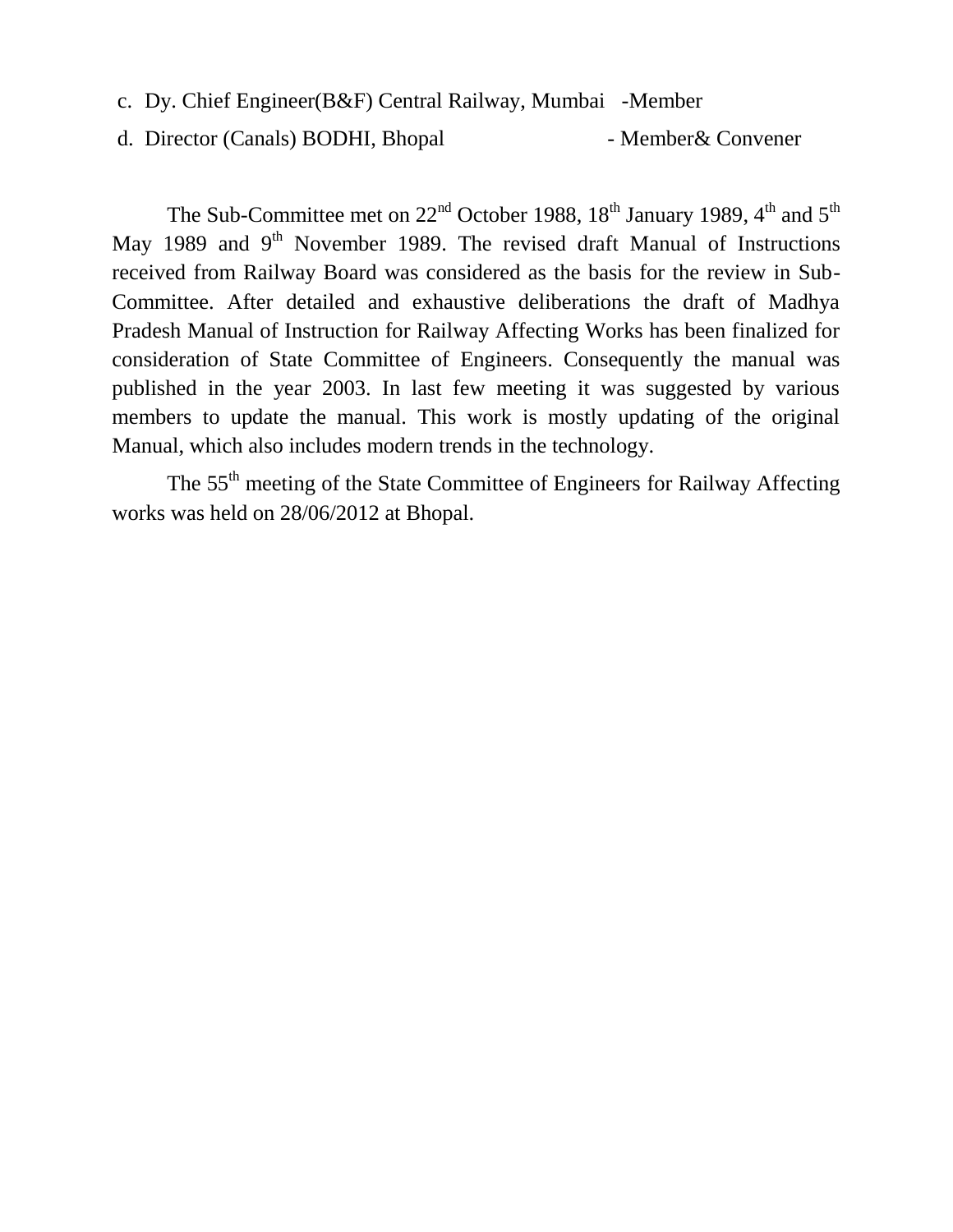# **CHAPTER-I**

### **GENERAL**

### **1.1. Scope**

This Manual deals with rules, procedures and general practice to be followed for the construction, inspection, maintenance and operation of Railway Affecting Works for Uniform adoption all over in Madhya Pradesh. These may be considered obligatory.

#### **1.2. Definition of Railway Affecting Works**

Railway Affecting Works are those, the construction, defective design, failure, improper or poor maintenance or operation of which may cause serious damages/ breaches or flooding of Railway line or bridge. Examples of such works are:-

- i. Irrigation and water supply tanks or reservoirs;
- ii. Canals in embankment and river bunds;
- iii. Temporary channels cut for Irrigation or other purpose from bed of active rivers; and
- iv. Other works or operations which might alter or impede the natural course of flood flow or cause an increase in the volume of such flow. These may be new Irrigation Project, new township, new forest belts, large scale deforestation etc.

#### **1.3.Authority to declare work as Railway Affecting**

A work can be declared as Railway Affecting, by an Officer not below the rank of Executive Engineer of State Water Resources, Public Works, Public Health Department or officer equivalent rank of concerned Department or concerned Division/ Executive Engineer of Railway. In the event of any dispute, the matter will be referred to the State Committee of Engineers for decision.

### **1.4. List of Railway Affecting Works**

List of Railway Affecting works shall be maintained by Chief Engineer of State Water Resources, Public Works, Public Health Department and by an Officer of equivalent rank nominated by the State Government for the works belonging to Revenue Department, Quasi Government, local bodies, private bodies, and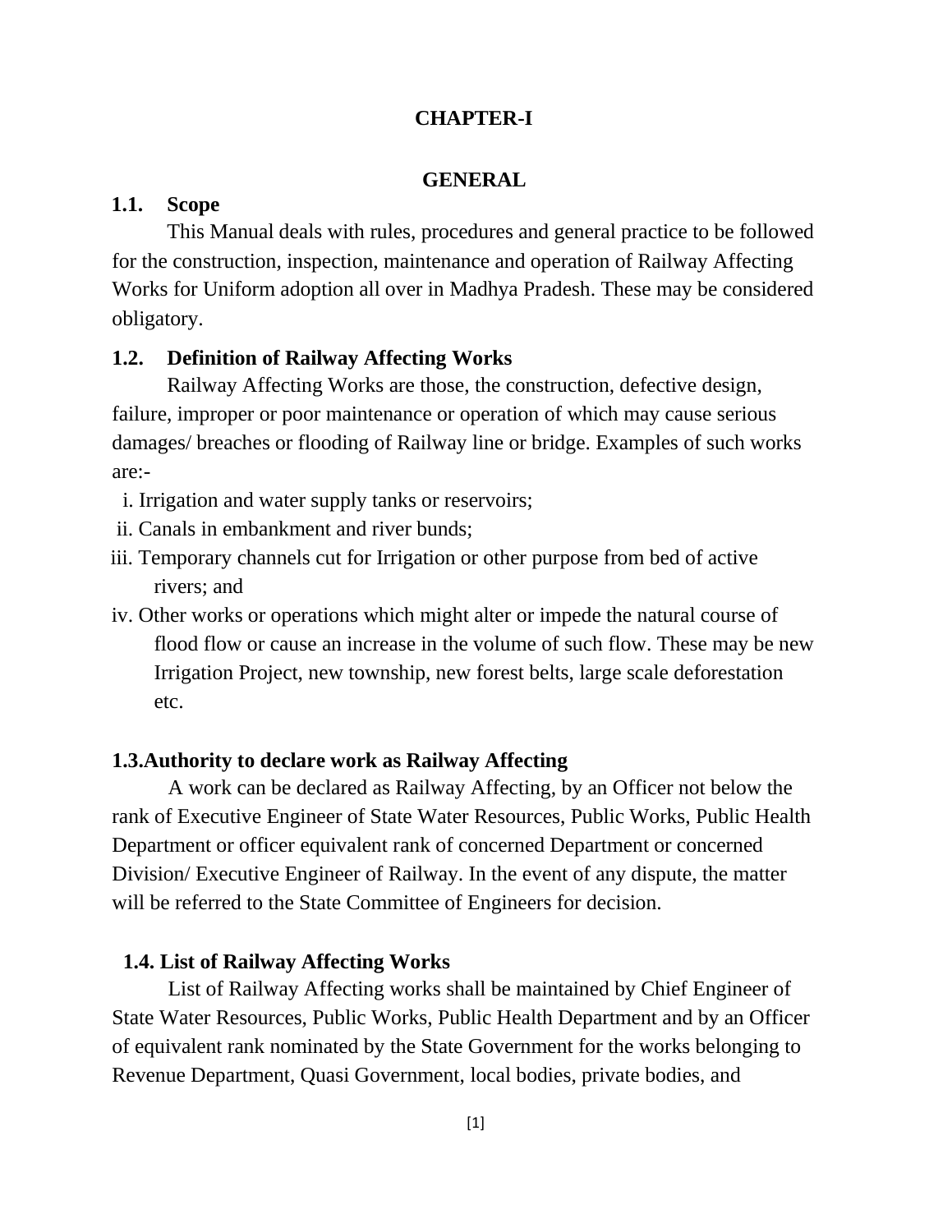individuals etc. These will be revised by them from time to time and updated at least once in a year before monsoon. The nominated officer and Chief Engineers of the State Government will send copies of the amendments to the list by 15 th May every year to the State Committee of Engineers, Railway Chief Engineer, Railway Divisional Engineers, Executive Engineers of State Government and other owing bodies. The Officer nominated by the Engineer-in-Chief Water Resources Department, will notify the consolidated list on behalf of State Committee of Engineers.

The list of such works shall be prepared in Performa prescribed at appendices I (A) to I (I) and maintained by the respective Departments.

### **1.5. New Railway Affecting Works**

Construction of new tank/ work or remodeling of the existing tank or work, which is likely to be Railway Affecting should be informed beforehand by the concerned Chief Engineer of the State to the Chairman of the State Committee of Engineers and concerned Railway Chief Engineer.

### **1.6. Inspection and maintenance/ repairs of Railway Affecting Works**

The concerned State Government Authorities Quasi-Government/ local bodies, private bodies and individuals as the case may be, will arrange to carryout necessary inspection and complete the repairs on priority before next monsoon.

### **1.7. Action in case of apprehended danger**

In the case of any apprehended danger or actual damage to the Railway work, which might affect the safety of the railway lines, immediate action should be taken by the SDO of concerned Department or nominated officer of the other Department e.g. Revenue Department, Quasi-Government/ local bodies, private bodies and individuals etc. to advice Station Master, Divisional Engineer/ Executive Engineer and the Chief Engineer of the railway concerned by telephone and telegram so as to enable the Railway officials to take immediate precautionary and other measures to ensure the safety of trains and to avoid accidents. For the purpose, officer concerned should always keep the address and telephone numbers of the railway officials concerned, available with them.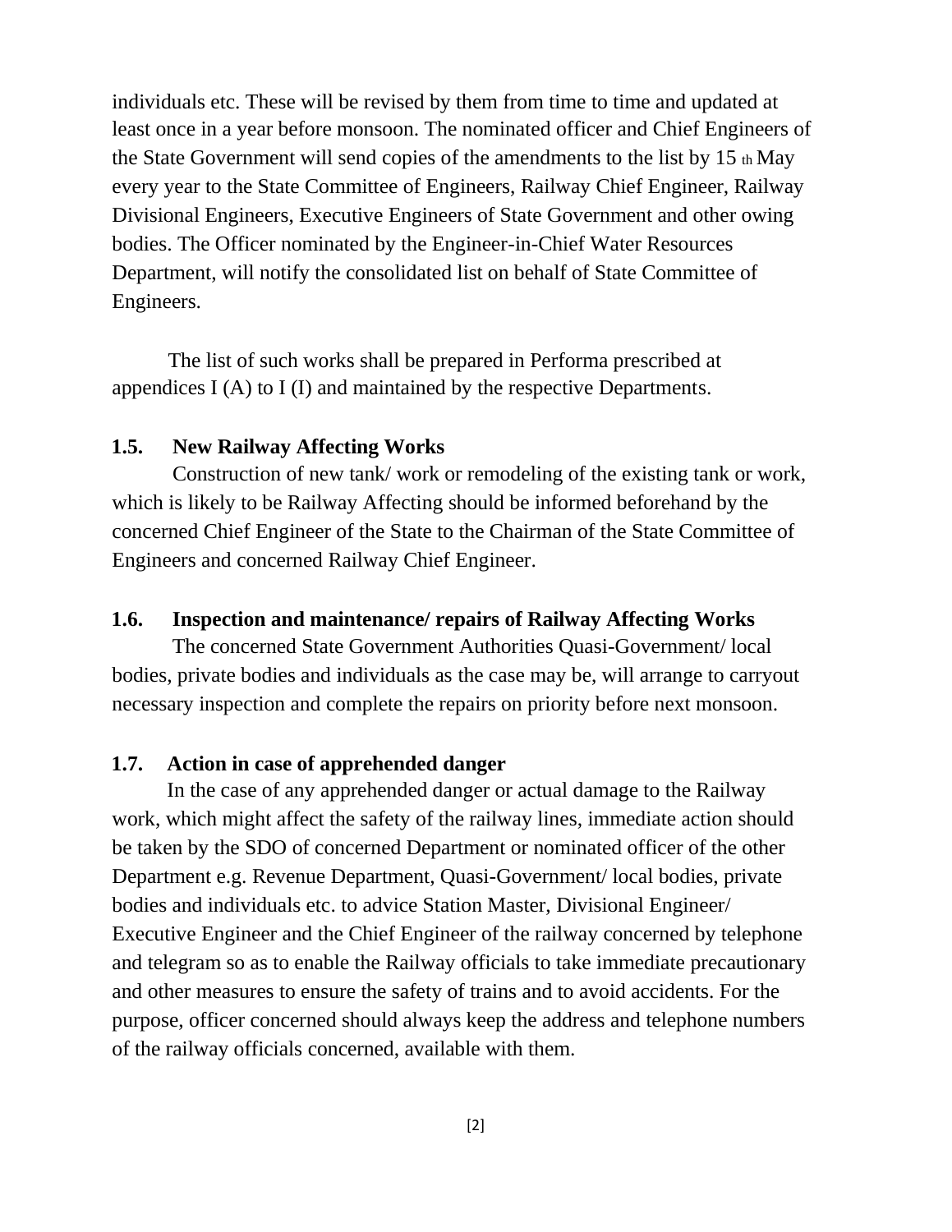#### **1.8. Timely repairs not undertaken**

In case the repairs of works, which are found in unsound condition, are not completed in time for certain compelling circumstances, the Sub Divisional Officer in-charge of work will report to his Executive Engineer, who shall send a separate list of such cases to the parties as well as Divisional Engineer of the Railway. For works owned by the Revenue Department, Quasi Government/ local bodies, private bodies and individuals etc. a report to this effect will be made by the authority in-charge to the nominated officer (as per Para 1.4) who will in turn report to the concerned Roadway Divisional Engineer. Arrangement will also be made by the State Government in consultation Divisional Engineer of the Railway to inform immediately the nearest accessible Railway Station Master and the concerned Assistant Engineer of the Railway in the event of threatened/ actual mishap.

## **1.9. Declaring a section vulnerable**

The Divisional Engineer of the Railway Concerned shall declare as vulnerable the sections of the railway, which are likely to be affected by noncompletion of the urgently required repairs and strengthening etc., and shall make suitable arrangements like patrolling of the sections during monsoon and also take other necessary precautions to ensure the safety of the railway line. The Railway official should also take action in this regard as detailed in the Para 726 and 727 of Indian Railways permanent way manual published in 1986, (The extract of which is at Appendix VI)

Statement showing the designation and address, of Senior Divisional Engineer of Central, South Central, South Eastern and Western Railways and Executive Engineer of M.P. Water Resources Department to be associated in concerned districts of Madhya Pradesh with Railway Affecting Tanks/ Works are at Annexure-  $I(A)$  and  $(B)$  respectively.

### **1.10. Role of State Committee of Engineers**

State Committee Engineers have an important role to play in the matter of Railway Affecting Works. Their function have been set forth in Railway Board letter No. 57/W-II/CMT/20, dated 22/23-06-1957 (Copy at Appendix- III).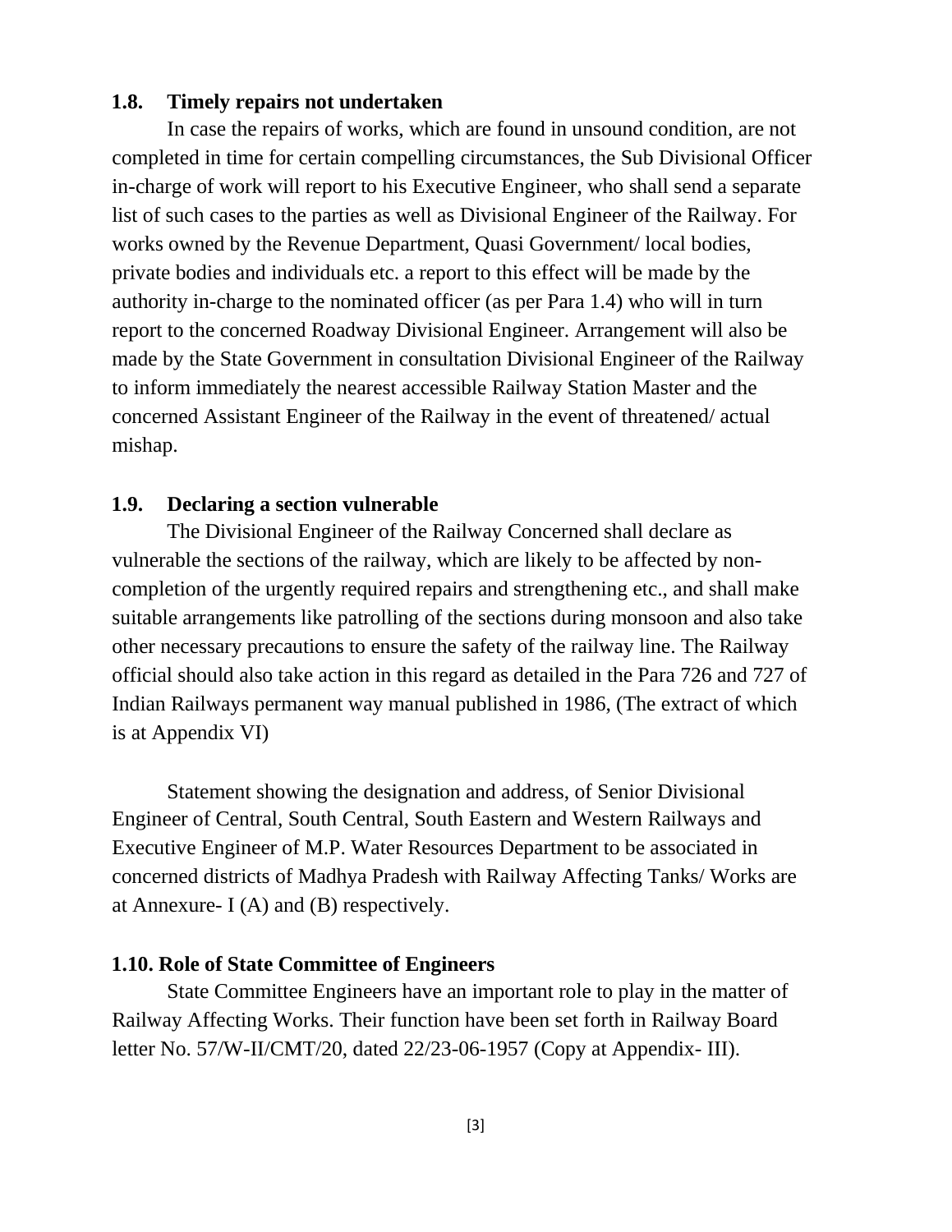**1.11.**  Guidelines for Design, Construction and Maintenance of Railway Affecting Work are as below:-

#### **1.11.1. Guidelines for Design and Construction of New Railway Affecting Work:-**

In all cases the relevant IS code will supersede all provisions made in the manual. The IS codes pertaining to this are listed in Annexure IX.

- 1. Catchment area of the Tank must be correctly assessed and probable maximum flood discharge shall be computed and approved by the competent authority.
- 2. The surplus channels should not run parallel, or close to the railway embankment.
- 3. Regarding the top width, side slopes and free board of tanks bunds standards that are approved by competent authority should be followed.

# **1.11.2. Guidelines for Maintenance and Improvement of Existing Railway Affecting Tanks**:-

- 1. The Existing tanks with earlier standards may be brought to the approved standards, wherever feasible in a phased manner.
- 2. The tanks which have not been provided with the adequate surplusing arrangements should be provided with surplus weirs of flush escape etc. The surplus works should be designed for the probable maximum flood discharge as approved by the competent authority.
- 3. Existing surplus works found inadequate to cope up with the observed maximum discharges must be strengthened to suit the requirements.

# **1.11.3. Design of Railway Affecting Works:-**

For designing of Railway Affecting Works, the design circulars issued by the competent authority may be followed and that should be got approved by competent authority with intimation to the relevant Railway Authority. But in brief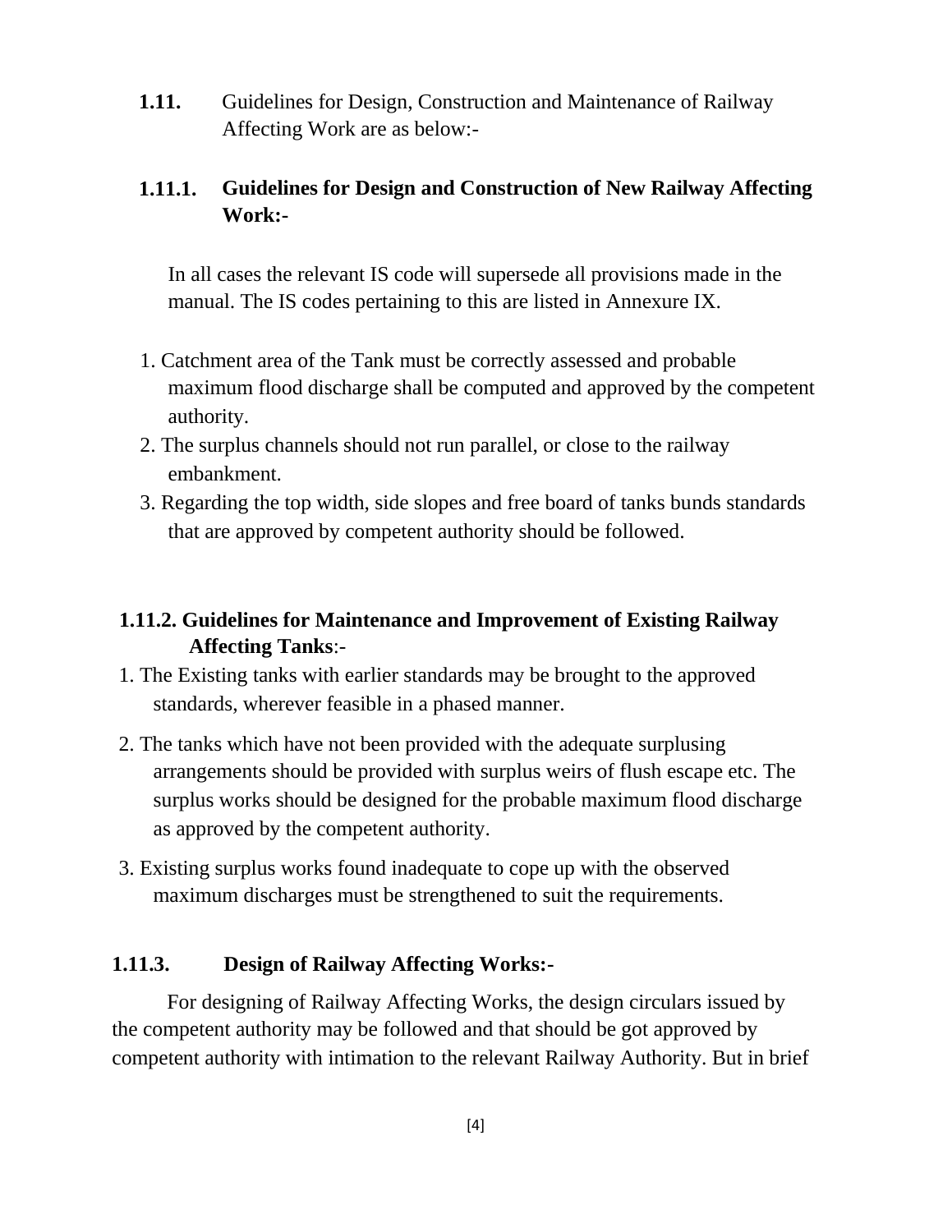some information of design circulars which are important for the design and maintenance of Dams are summarized below:-

Type Design of earthen dam- The tentative dam profiles should be in no way be taken as type designs. Each section will have to be analysed by slip circle method based on properties of soils to be used. Approval is to be given only, when the stability analysis shows adequate safety factor. The relevant technical circular/ IS Codes may be referred.

| SI.<br>No.        | <b>Description</b>                               | Height up to 5 m                     |                                                    | Height Above 5 m and up<br>to 10 m                                                                                         |                                                                       | Height Above 10 m up to<br>15 <sub>m</sub> |                                                                                                                                               |  |
|-------------------|--------------------------------------------------|--------------------------------------|----------------------------------------------------|----------------------------------------------------------------------------------------------------------------------------|-----------------------------------------------------------------------|--------------------------------------------|-----------------------------------------------------------------------------------------------------------------------------------------------|--|
| $\mathbf{i}$      | Type of<br>Sections                              | Homogeneous Section/<br>Section      | Modified Homogeneous                               |                                                                                                                            | Zoned Section/Modified<br>Homogeneous Section/<br>Homogeneous Section |                                            | Zoned Section/Modified<br>Homogeneous Section/<br>Homogeneous Section                                                                         |  |
| $\overline{11}$ ) | Slopes                                           | Upstream                             | Downstrea<br>m                                     | Upstream                                                                                                                   | Downstream                                                            | Upstream                                   | Downstream                                                                                                                                    |  |
|                   | a) Coarse<br>grained soil<br>(GW, GP,<br>SW, SP) | <b>Not</b><br>Suitable               |                                                    | Not suitable                                                                                                               |                                                                       | Not suitable for core                      | Suitable for casing Zone                                                                                                                      |  |
|                   | b) Coarse<br>grained soil<br>(GC, GM,<br>SC, SM) | $(H)$ $(V)$<br>2:1                   | $(H)$ $(V)$<br>2:1                                 | $(H)$ $(V)$<br>2:1                                                                                                         | $(H)$ $(V)$<br>2:1                                                    | 1975                                       | Section to be decided based<br>upon the stability analysis in<br>accordance with IS: 7894-                                                    |  |
|                   | c) Fine<br>grained soil<br>(CL, ML, CI,<br>MI)   | $(H)$ $(V)$<br>2:1                   | $(H)$ $(V)$<br>2:1                                 | $(H)$ $(V)$<br>2.5:1                                                                                                       | $(H)$ $(V)$<br>2.5:1                                                  | $-do-$                                     |                                                                                                                                               |  |
|                   | d) Fine<br>grained soil<br>(CH, MH)              | $(H)$ $(V)$<br>2:1                   | $(H)$ $(V)$<br>2:1                                 | $(H)$ $(V)$<br>3.75:1                                                                                                      | $(H)$ $(V)$<br>2.5:1                                                  | $-do-$                                     |                                                                                                                                               |  |
| iii)              | Hearting<br>Zone                                 | <b>Not</b><br>Required               |                                                    | May be<br>provided                                                                                                         |                                                                       | Necessary                                  |                                                                                                                                               |  |
|                   | a) Top Width                                     |                                      |                                                    | 3m                                                                                                                         |                                                                       | 3m                                         |                                                                                                                                               |  |
|                   | b) Top Level                                     |                                      |                                                    | 0.5m above<br><b>MWL</b>                                                                                                   |                                                                       | 0.5 <sub>m</sub><br>above<br><b>MWL</b>    |                                                                                                                                               |  |
| iv)               | Rock Toe<br>Height                               | Above 3 m height, 1 m<br>be provided | Not necessary up to 3 m.<br>height of Rock Toe may | Necessary<br>Necessary<br>$H/5$ , where H is the height<br>$H/5$ , where H is the height of<br>embankment<br>of embankment |                                                                       |                                            |                                                                                                                                               |  |
| V)                | <b>Berms</b>                                     | Not necessary                        |                                                    | Not necessary<br>$[5]$                                                                                                     |                                                                       | also on the downstream<br>maintenance.     | The Berm may be provided<br>as per design. The minimum<br>berm width shall be 3 m.<br>The berm may be provided<br>slope for facilities during |  |

# Main details of the tentative sections as summarized below : General Guidelines for Embankment Sections (IS- 12169- 1987)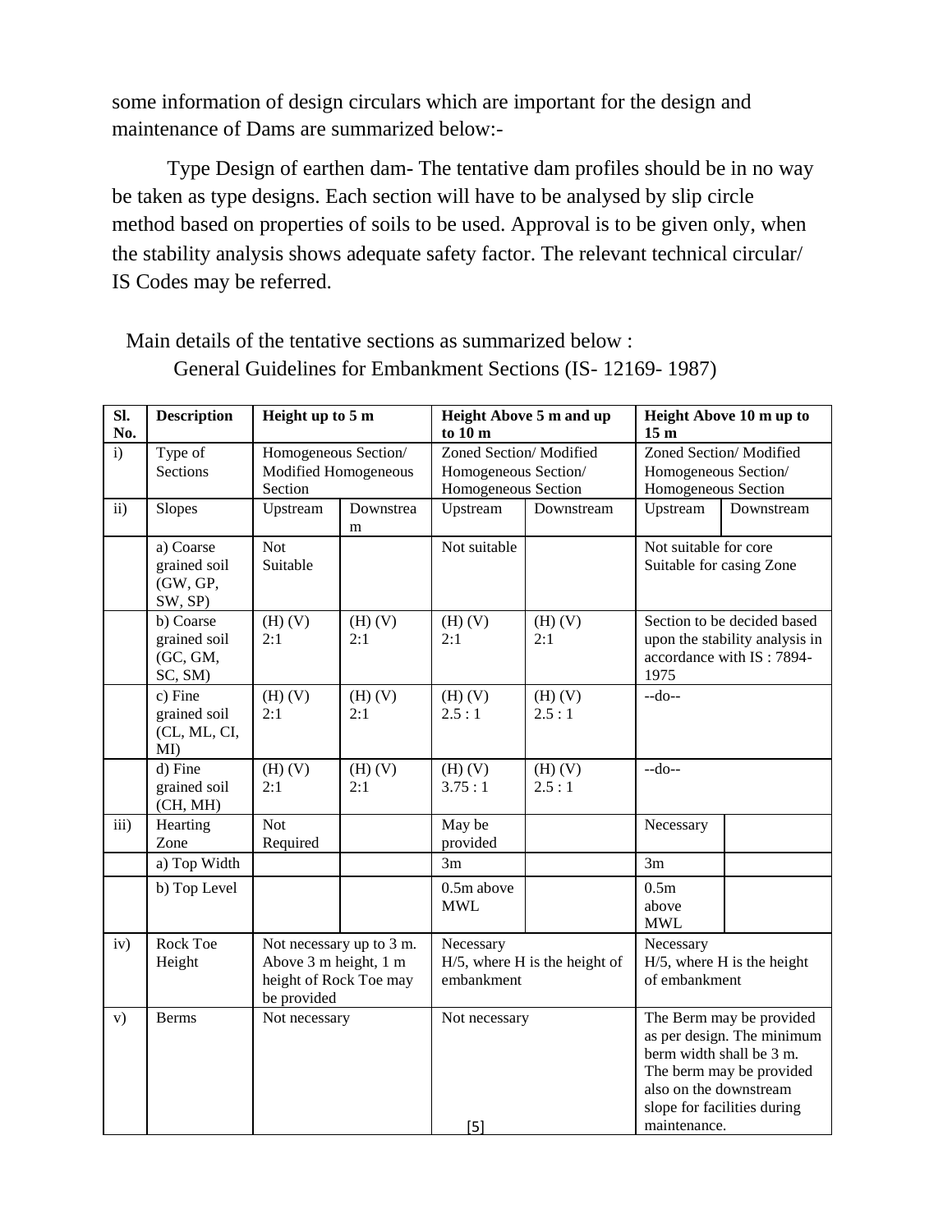The intention is that the above sections could be tentatively used for purpose of preparing projects estimates. Their final adoption will be subject to:-

- i. Their having adequate safety factor in the slip circle analysis, and
- ii. Approval by the competent authority. Adoption of these tentative profiles will also make uniformity.

### "CREST WIDTH OF EARTH/ ROCK-FILL DAMS"

The crest width of an earth/ Rock-fill dam depends on:-

- (a) Nature of embankment materials and maximum available percolation distance through the embankment at normal reservoir level:
- (b) Height an importance of structure:
- (c) Possible road-way requirements, and
- (d) Practicability of construction

These requirements are in general adequately covered if crest width based on the following formula is adopted:-

$$
W = 0.2 H + 3 m.
$$

Where  $W = \text{Width of crest in metres, and}$ 

 $H =$  the height of Dam in metres above lowest elevation in the stream bed.

Based generally of the above approach and in addition giving adequate consideration to economy, following crest widths, based on the maximum height of the Dam, should be adopted for earth/ rock-fill dams.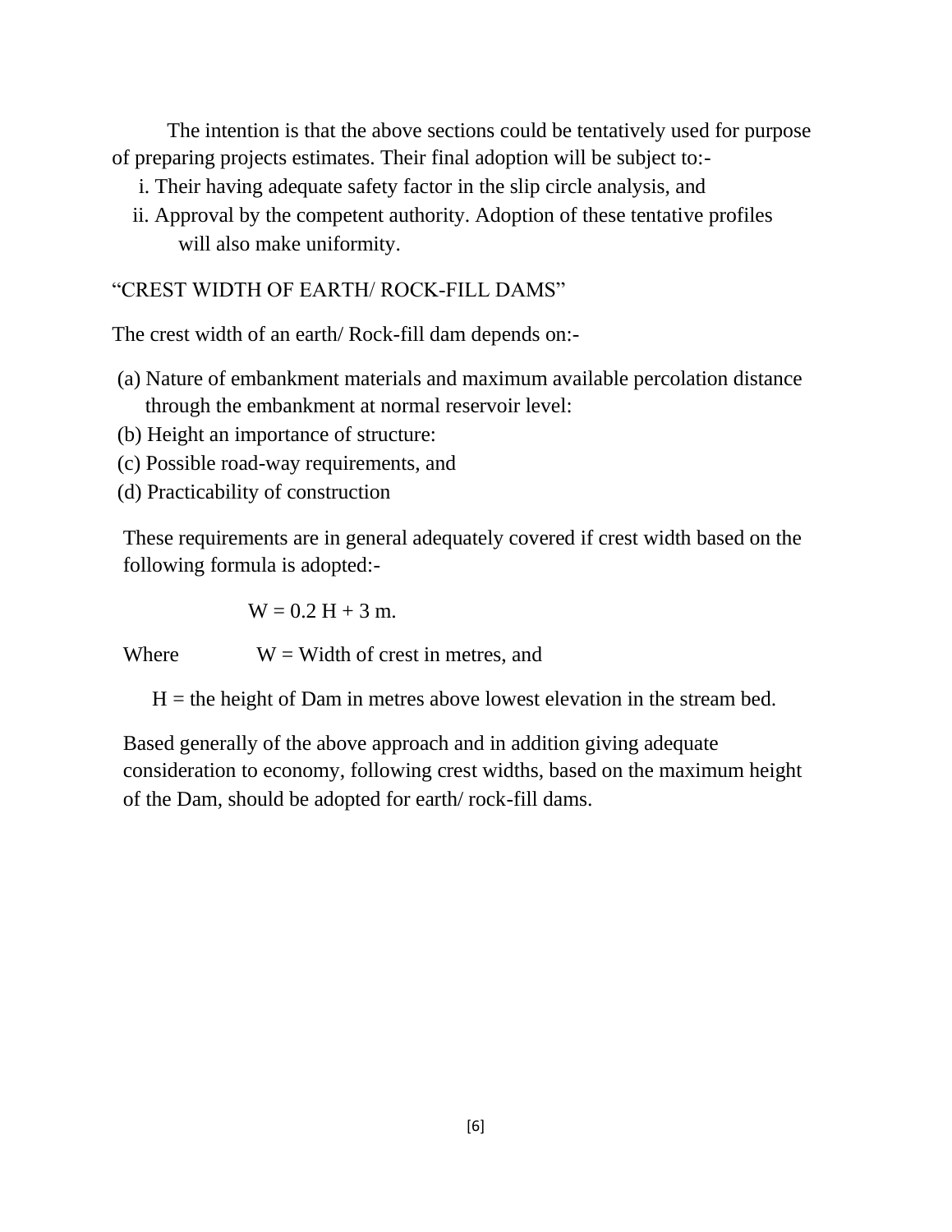| S.           |                            | Minimum top  | Remarks |
|--------------|----------------------------|--------------|---------|
| Hei          |                            | width of Dam |         |
| ght          |                            | (Metres)     |         |
| of           |                            |              |         |
| Da           |                            |              |         |
| m            |                            |              |         |
| No.          |                            |              |         |
| (Me)         |                            |              |         |
| tres)        |                            |              |         |
| $\mathbf{1}$ | $0 - 10$                   |              |         |
|              | a) In the length of $0$    |              |         |
|              | 3.5                        |              |         |
|              | to 6 m height              |              |         |
|              | $h$ ) In the langth of $6$ |              |         |

Note: - Top width mentioned in Col. 2 is to be adopted uniformly throughout the dam System  $2^{10}$  –  $2^{10}$  –  $2^{10}$  –  $2^{10}$  –  $2^{10}$  –  $2^{10}$  –  $2^{10}$  –  $2^{10}$  –  $2^{10}$  –  $2^{10}$  –  $2^{10}$  –  $2^{10}$  –  $2^{10}$  –  $2^{10}$  –  $2^{10}$  –  $2^{10}$  –  $2^{10}$  –  $2^{10}$  –  $2^{10}$  –  $2^{10}$  –  $2^{10}$  –  $2^{10}$  – slopping the crest in a grade of 1 in 50 to drain towards upstream. the length of the dam. Surface drainage of crest should be provided by

#### omhonkment dams representative  $\overline{\phantom{a}}$ **IS 10635 - 1993 Use for free board requirement in embankment dams – Guidelines.**

- **1. General**  Selection of the correct design free board in one of the critical determination made to ensure adequate security to downstream areas against possible hazards resulting from failure of dam. The objective of free board is to provide assurance against overtopping due to inflows, wind setup, wave run up, landslides, seismic activity, extreme settlement of the embankment, malfunction of water release structures in the operation and maintenance of the dam appurtenant structure and hydrological uncertainties. Of these, the first three factors are by far the most important ones which are normally considered for determining the free board requirement.
- **2. Terminology:-** For the purpose of this circular the following terminology shall apply
- **2.1. Design Wave Height(Ho) -** It is that wave height for which the structure is designed to with stand, so that it does not undergo more than the accepted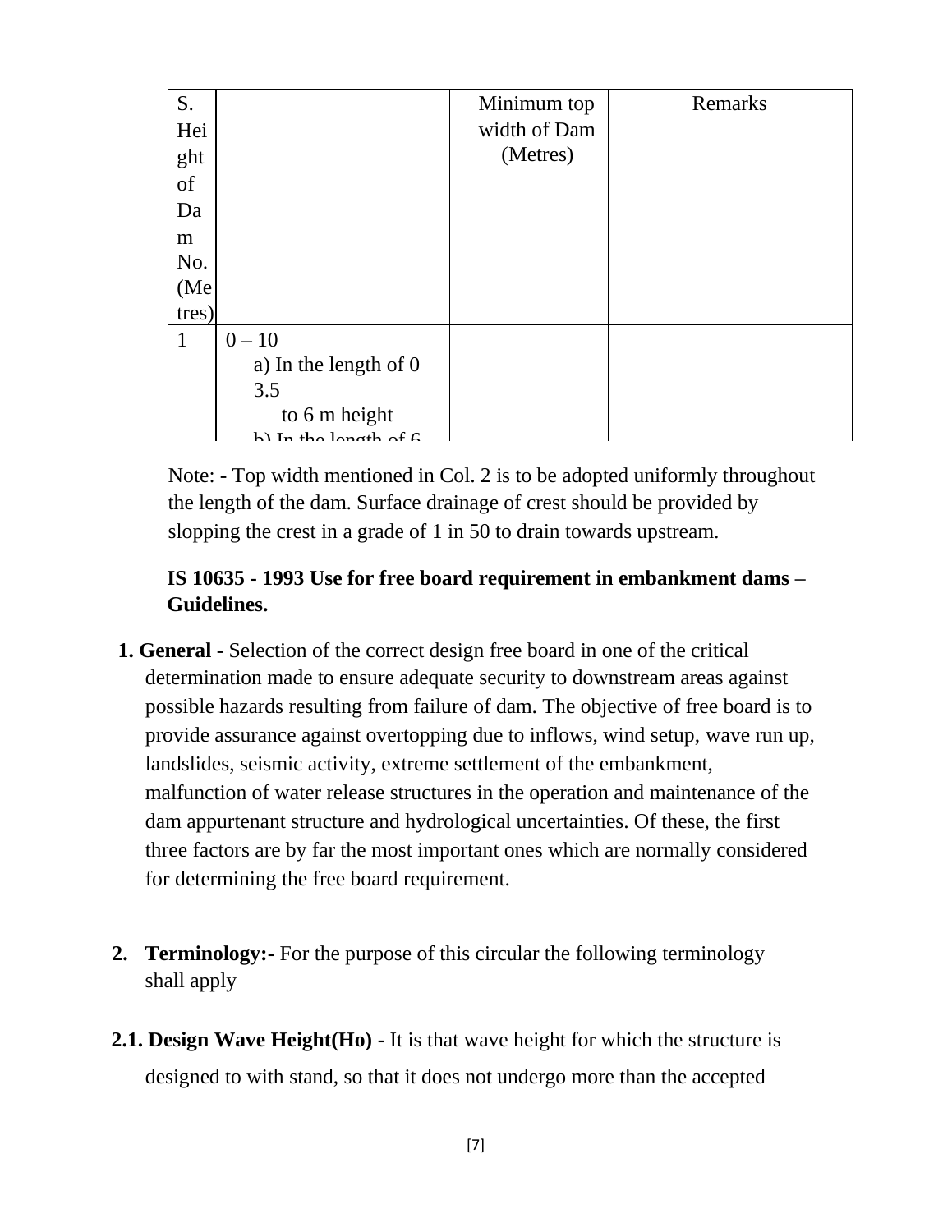probability of damage, should the same wave height be exceeded. It is a suitable multiple of significant wave height depending on the degree of risk to be accepted.

**Fetch (F)** - It is the maximum straight line distance over open water on which the wind blows.

- **2.1.1. Effective Fetch (Fe) –** It is weighted average fetch of water spread, covered by 45 o angle on either side of trial fetch, assuming the wind to be completely non-effective beyond the area.
- **2.2. Free Board–** It is the vertical distance between the crest of embankment (excluding camber) and the still reservoir water surface.
- **2.2.1. Normal Free Board-** It is free board above the Full Reservoir Level (FRL).
- **2.2.2. Minimum Free Board-** It is free board above the Maximum Water Level (MWL).
- **2.3. Maximum Wave Height (Hmax) -** It is average wave height of the highest one percent of waves in a representative spectrum.
- **2.4. Significant Wave Height (Hs) -** It is the average wave height of the highest one third of waves present in each sampling interval.
- **2.5. Wave Length (Ls) -** It is a length in m, from crest to crest for significant wave.
- **2.6. Wave Period (Ts) -** It is the average interval, in seconds between successive crest or through of significant waves.
- **2.7. Wave Run-up (R) -** It is the difference (vertical height) between maximum elevation attained by wave run-up a slope and the water elevation on the slope excluding wave action.
- **2.8. Wind Set-up (S) –** When wind blows over water surface it exerts a horizontal force on the water surface driving it in the direction of the wind. This effect results in piling up of the water on one shore of the lake or reservoir. The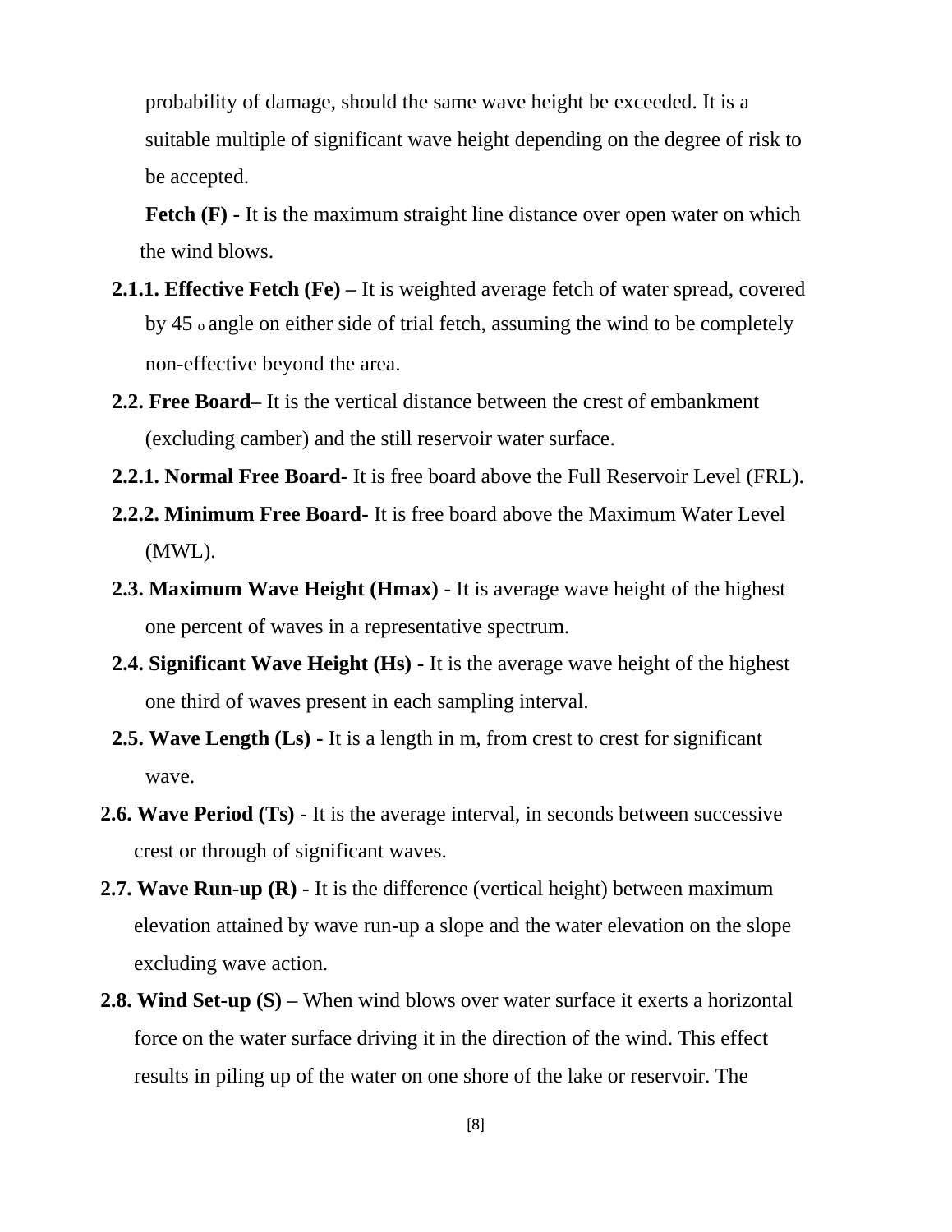magnitude of rise above the still reservoir water surface called wind set-up or wind tide.

# **3. Factors Governing Freeboard Estimate**

The following factors govern the requirement of freeboard.

- a) Wave characteristic particularly wave height & wave length.
- b) Slope of the dam & roughness of the pitching.
- c) Height of wind set-up above the still water level adopted as freeboard reference elevation, and
- d) Earthquake seiches.

The first three factors are dependent on wave generation by the wind on the water surface. The wave generation is a complex phenomenon. Therefore freeboard for a dam may be obtained by empirical formulae which are based on research studies of specific cases.

# **Table-1**

# **District wise extreme wind velocity for M.P.**

# **(50 years return period observed from the map of extreme wind speed over India prepared by I.M.D. Pune)**

| S.  | <b>District</b>                                | <b>Wind Velocity on land</b> |
|-----|------------------------------------------------|------------------------------|
| No. | (2)                                            | $(U)$ in $km/hrs$            |
| (1) |                                                | (3)                          |
| 1.  | Bhopal, Dhar, Dewas, Hoshangabad, Indore, 140  |                              |
|     | Jhabua, Khandwa, Khargone, Mandsaur,           |                              |
|     | Rajgarh, Ratlam, Shajapur, Sehore, Ujjain.     |                              |
| 2.  | Betul, Raisen, Vidisha                         | 145                          |
| 3.  | Mandla, Seoni                                  | 150                          |
| 4.  | Balaghat, Chhindwara,                          | 155                          |
| 5.  | Shivpuri                                       | 160                          |
| 6.  | Bhind, Chhattarpur, Datia, Damoh, Gwalior, 170 |                              |
|     | Guna, Jabalpur, Morena, Narsinghpur, Panna,    |                              |
|     | Sagar, Tikamgarh                               |                              |
| 7.  | Shahdol                                        | 175<br>180                   |
| 8.  | Rewa, Satna, Sidhi<br>[9]                      |                              |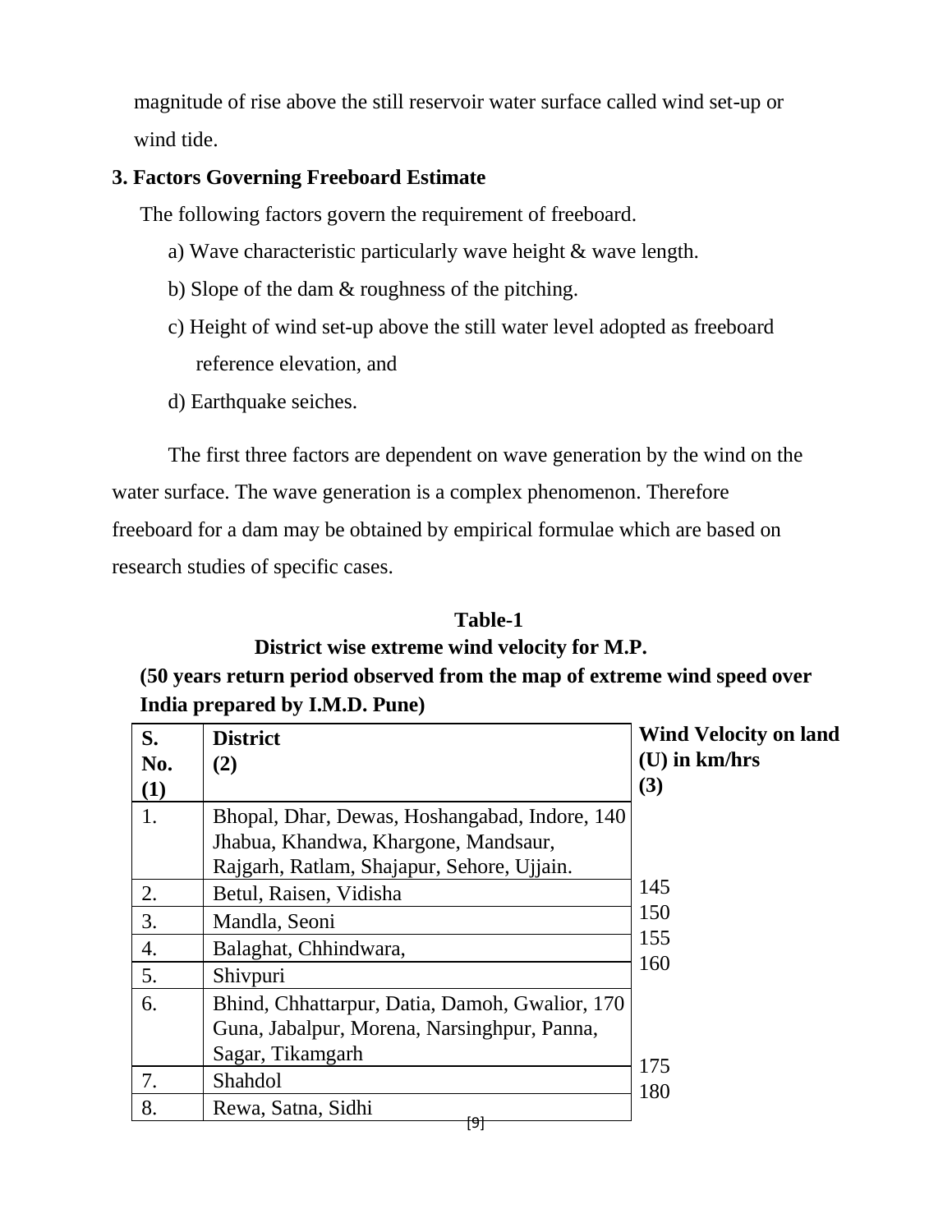Note:- Above values of extreme wind velocity on land are to be used from IS 875- 1964 completed. Afterwards, revised wind velocity as per IS code be adopted.

### **CORE IN EARTH DAM**

The core is defined as a zone of impervious earth within a zoned earth dam and provides impermeable barrier within the body of the dam.

## **Location of Core:**

Core may be located either centrally or inclined upstream. The location will depend mainly on the availability of materials, topography of site foundation condition, diversion considerations etc. The main advantage of central core is that it provides higher pressure at the contact between the core and the foundation reducing the possibility of leakage and piping and provides opportunity for additional grouting of the foundation or contact zone through the core if need arises. Similarly any cracks in the core can be more conveniently plugged by grouting through vertical holes in central core. On the other hand inclined core reduces the pore pressures in the downstream part of the dam and thereby increases its safety. But due to upstream core the stability of upstream slope of dam reduces especially for sudden draw down condition. It also permits construction of downstream casing ahead of the core. The section with inclined core allows the use of relatively large volume of random material on the downstream.

In view of above factors no hard and fast rule can be fixed for location of the code. However, following broad guide lines may be followed.

- i. The core may be located centrally for dams up to the 15 m height (small dam).
- ii. For dams above 15 m in height (large dam) the locations of core may be decided on basis of individual site conditions. The central core being preferred unless otherwise warranted on account of necessary of using huge quantities of random soil on the downstream zone or due to limitation of availability of core material.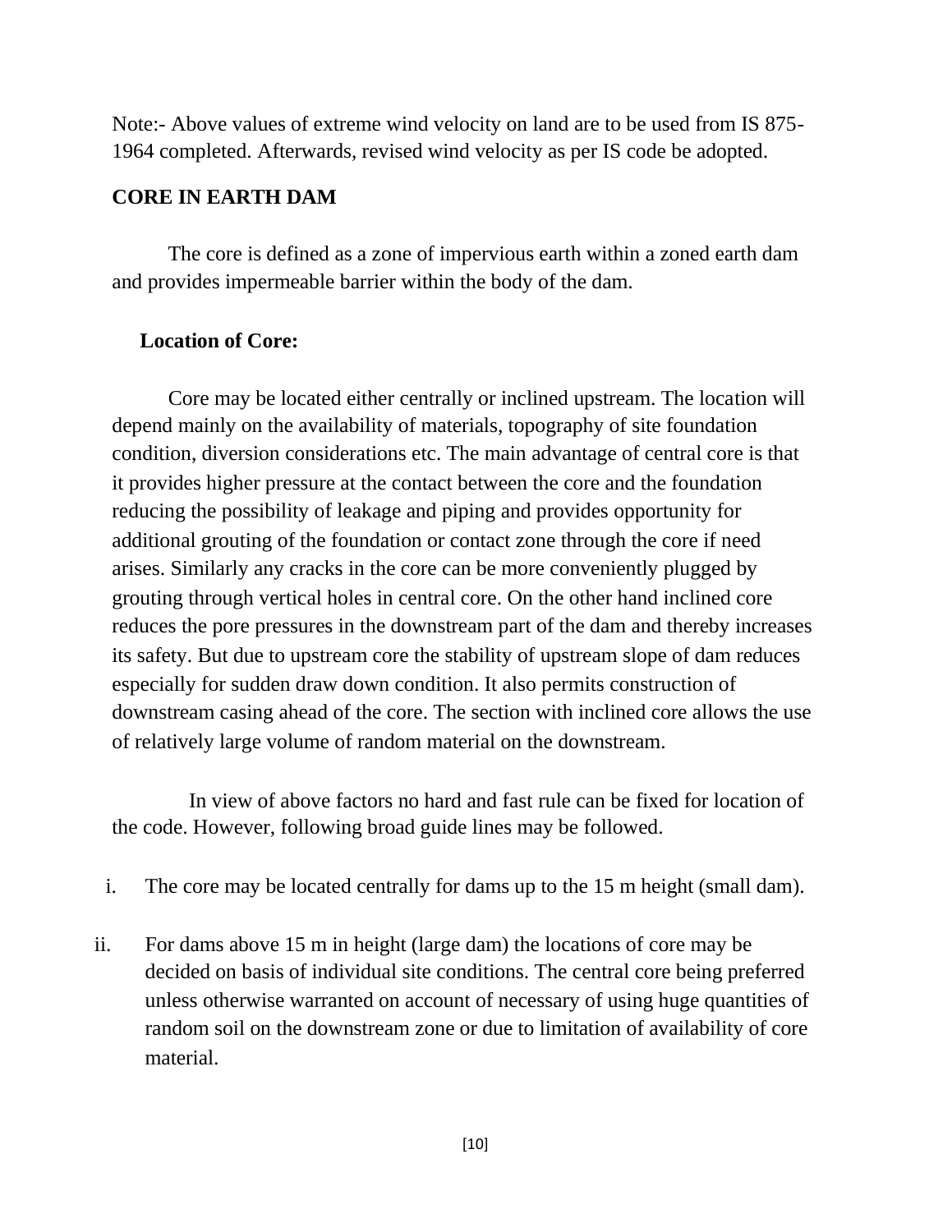## **CORE THICKNESS**

The following practical considerations govern the thickness of core: -

- a) Availability of suitable impervious material.
- b) Resistance to piping.
- c) Permissible seepage through the dam, and
- d) Availability of other materials for casing, filter etc.

It is desirable that C.O.T. is fully covered by hearting core. The core thickness can be reduced if plastic clays are used, because they have greater resistance to piping, erosion and are impervious. If the soils used in the hearting core are silty type then larger thickness is desirable.

In general, the slopes of central core are kept as 1:1 on both upstream and downstream sides. However, these may be steepened up to 1/2:1 on both sides, if limitation of availability of impervious soil so warrants.

The top level of the core should be fixed at 0.5m and 1.0m above the maximum water level in respect of small and large embankment dam respectively and the top width of core should be 3 metres minimum.

#### **Suitability of core material:**

Impervious soils are generally suitable for core. Permeability of material should be generally 10 -5 cm/sec or lower.

Appendix A of IS: 8826-1978 gives recommendations regarding suitability of soil for construction of core for earth dams which is given at Table-III. These are general requirements. In addition following points should also be kept in mind:-

i. Soils having high compressibility and liquid limit are not suitable, as they are prone to swelling and formation of cracks. The swelling soils should not be used for the top portion of core to avoid cracking. The depth to which the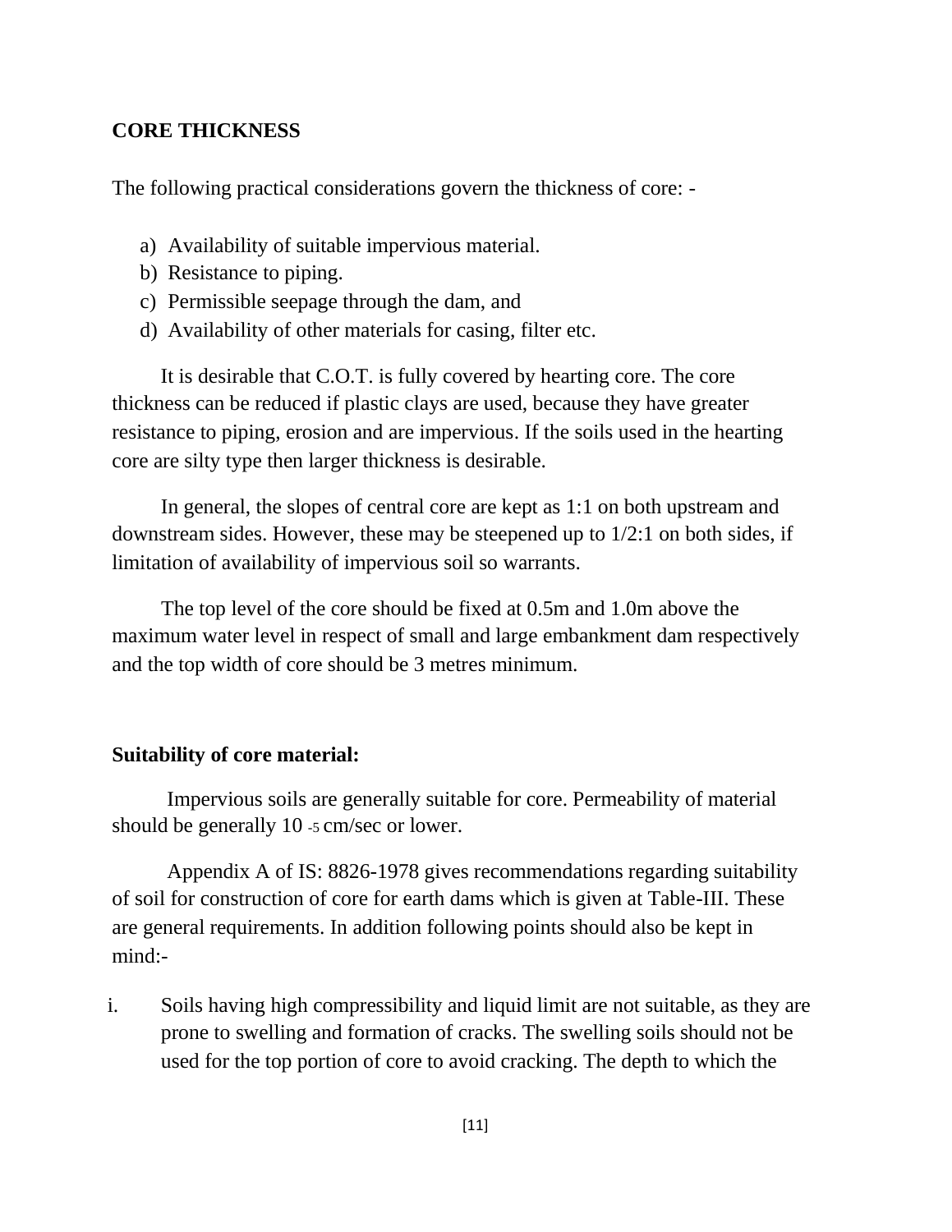non-swelling soil should be used for top portion can be worked out by carrying out swelling pressure tests.

- ii. Soil of P.I. 15 clay content, +30% and having liquid limit between 30 to 50% should generally be used. To avoid swelling tendencies, plasticity index should not exceed 30.
- iii. Extremely high densities and low moistures should be avoided in order to provide some flexibility.
- iv. Soils having organic contents are also not suitable.

## **Degree of Compaction:**

This will be based on the dry density achieved which may satisfy the following criteria.

# **TABLE-II**

## **CRITERIA FOR CONTROL OF COMPACT DAM EMBANKMENT**

| Type of           |                                                 |            | Percentage based on minus No. 4 fraction |              |
|-------------------|-------------------------------------------------|------------|------------------------------------------|--------------|
| Percentage of $+$ | No. 4 fraction                                  | Minimum    | Desirable                                | Moisture     |
| Material          | by weight of                                    | acceptable | average                                  | limits       |
|                   | total material                                  | density    | density                                  | $(we - wf)$  |
| Cohesive soils    |                                                 | $D=95$     | $D=98$                                   | $-2$ to $+2$ |
| $0 - 25$          |                                                 | $D=92.5$   | $D=95$                                   |              |
|                   | Controlled by $M$ More than 50 $_{\text{ffor}}$ |            | $D=93$<br>$D=90$                         |              |

26-50 water content in percent of dry weight of soil, is fill dry density divided by proctor Where "we-will is the difference between optimum water content and fill maximum dry density, in percent. Cohesive soils containing more than 50% gravel sizes should be tested for permeability of the total material if used as water barrier.

N.B. 1 in rare case, when a layer with necessary moisture content gives lower density than specified in the above table even after rolling with more No. of passes or re-rolling such a layer may be approved at the discretion of the Engineer –in-Charge provided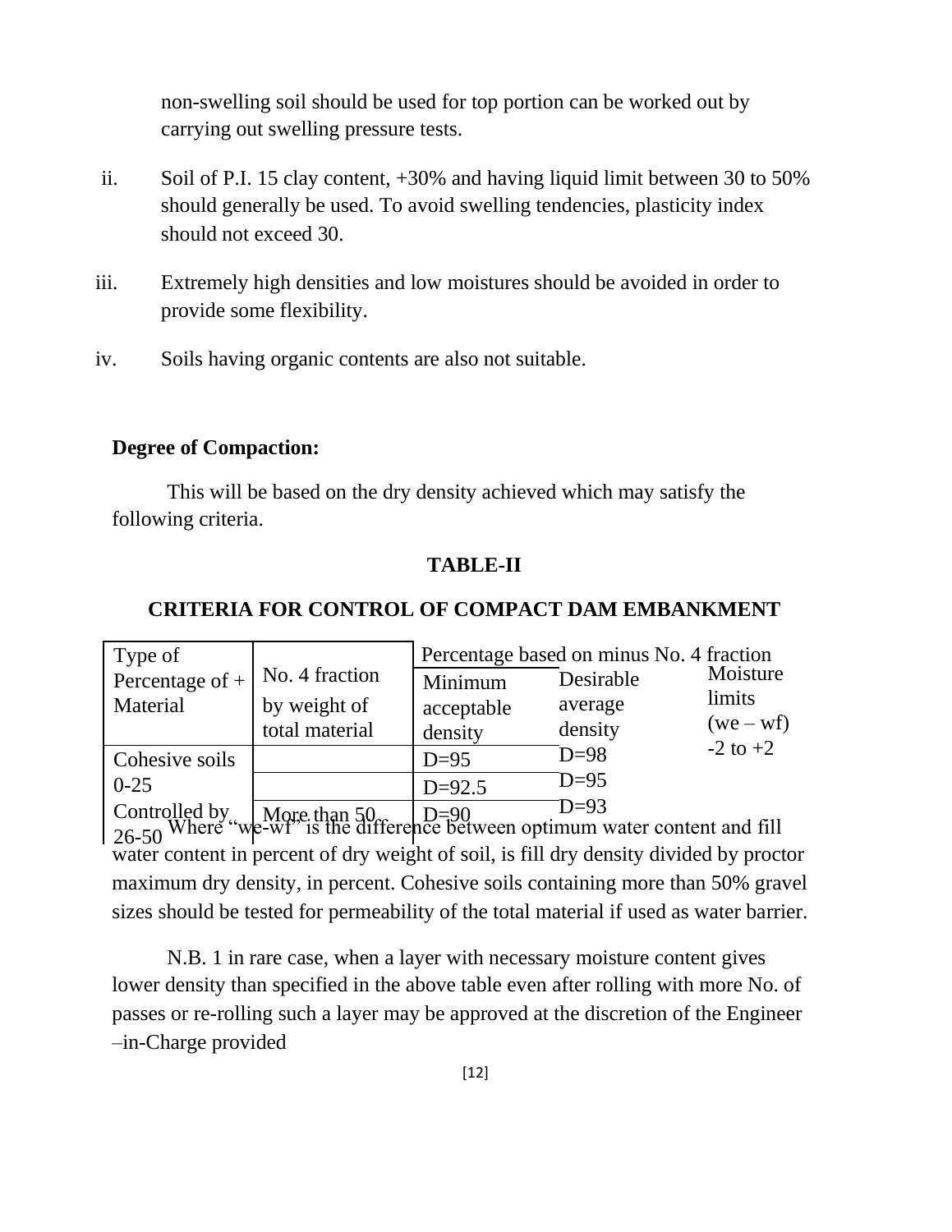- a) The placement dry density is not less than 90 percent of the standard proctor Dry Density and 95 percent of Design Dry Density and
- b) Number of such samples having proctor Dry Density less than 95 percent O.D.D. should not be exceed 2 percent of the total number of samples.

# **Preventive Measures: -**

The following preventive measures if adopted during construction will help to check the occurrence of cracks in embankment:-

- i. For the hearting cores soils of P.I. 15 should be used, Soils should be compacted at O.M.C. or on the plus side of O.M.C.
- ii. The soil should be compacted to optimum dry density i.e. (O.D.D) so as to reduce the subsequent settlement of embankment. For this purpose appropriate quality control is necessary. The soil should be selected appropriately and well tested before use in bank work.
- iii. Well graded filters should be provided on the downstream side of core so that even if cracking occurs the harmful effects would be avoided.
- iv. Low density deposits in the foundation may be removed if feasible economically.
- v. Vertical surface in abutment should be excavated to form moderate slope not less than 1 in 4 to 1 in 5. A wider impervious zone and thicker transitions are also provided sometimes at the abutment contacts to increase the length of path of seepage and to protect against erosion.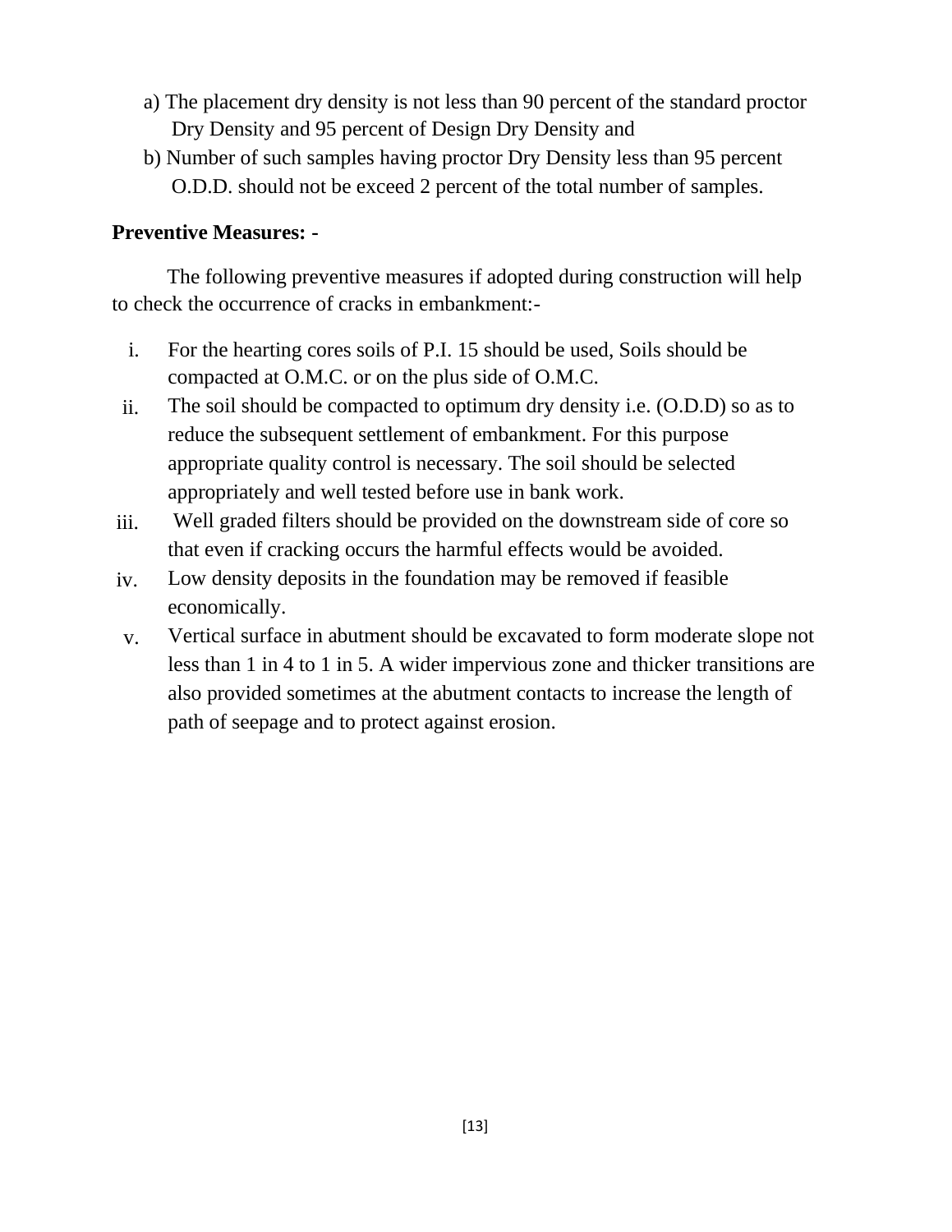# **TABLE-III**

# **Relative suitability of soil for use in Embankments**

| <b>Relative</b><br><b>Homogeneous</b>                                         |                     | <b>Zoned Earth Dam</b>                                                                            |                                       |                                             |  |
|-------------------------------------------------------------------------------|---------------------|---------------------------------------------------------------------------------------------------|---------------------------------------|---------------------------------------------|--|
| <b>Suitability</b><br>(1)                                                     | <b>Dykes</b><br>(2) | <b>Impervious</b><br>core<br>(3)                                                                  | <b>Pervious</b><br>casing<br>$\bf(4)$ | <b>Impervious</b><br><b>Blankets</b><br>(5) |  |
| <b>Very Suitable</b><br>GC                                                    |                     | GC                                                                                                | SW, GW<br><b>GM</b>                   | GC<br>CL, CI                                |  |
| Suitable                                                                      | CL, CI              | CL, CI                                                                                            |                                       | CH, SM, SC,                                 |  |
| <b>Fairly Suitable</b><br>SP, SM, CH<br>Poor<br>$\mathbf{r}$ $\alpha$<br>1.11 |                     | GM, GC, SM, SP,<br>SC, CH<br>ML, MI, MH<br>$\sim$<br>$\alpha$ $\alpha$ $\alpha$ $\alpha$ $\alpha$ |                                       | GC                                          |  |

IS 8826-1978 & IS 12169-1987

# **Provision of Berms**

### **Definition:**

A Berm is a level surface indentation in the slope of a dam, which can serve a number of purposes.

# **Requirement of Berm:**

Generally dams having a height up to 10m may not require a berm. For dams beyond 10m height, the stability consideration may suggest provision of berms at suitable locations, or flattening of slopes. The theoretically, stability of slopes can be best improved by varying the slopes, but the berm serves multiple purposes as under:-

- i. It increases slope stability by increasing 10m width.
- ii. It reduces the surface erosion in case of downstream slope by breaking the continuity of the slopes.
- iii. It provides level surface convenient to be used as road for construction and maintenance operations.
- iv. It prevents under mining of the lower edge of the rip-rap in case of upstream slope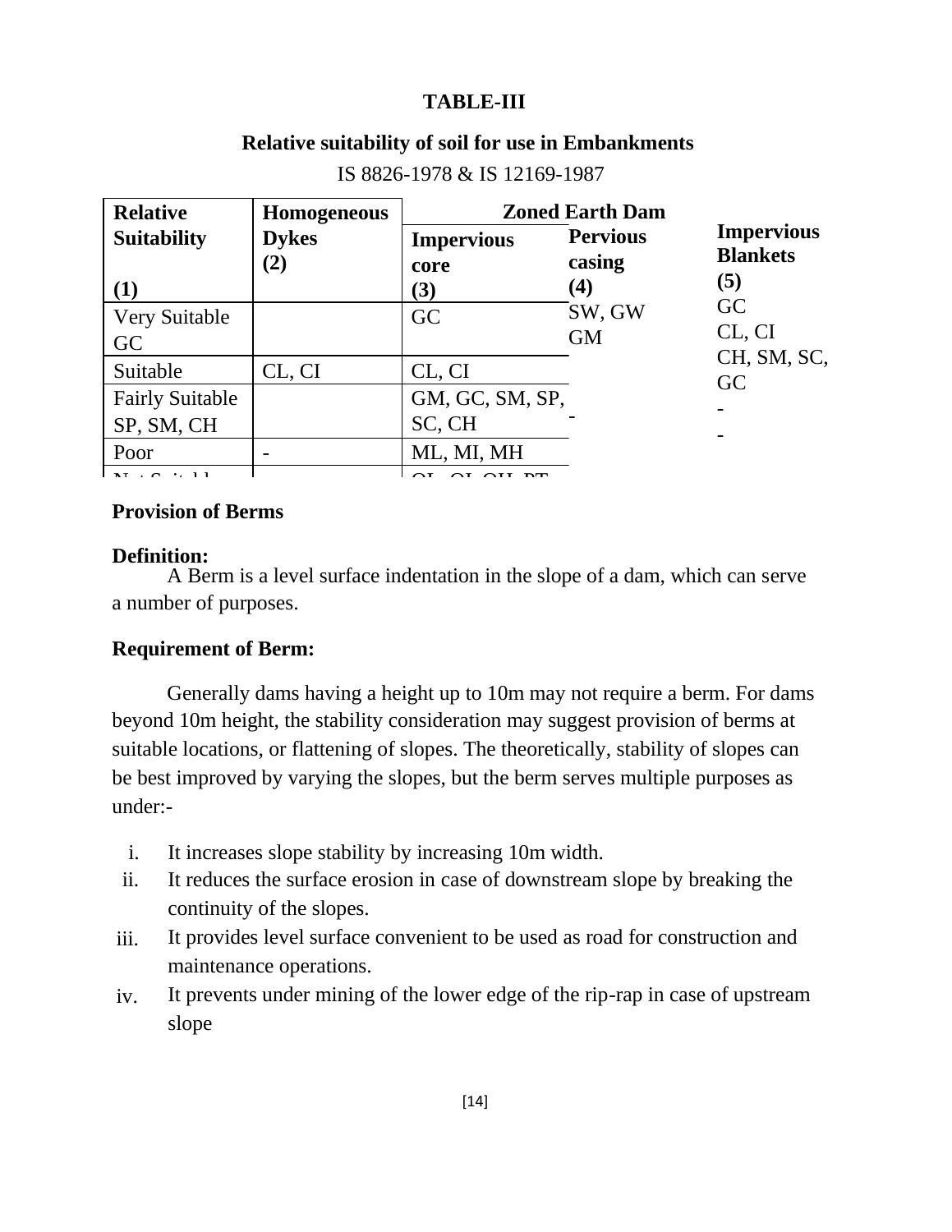In view of above it is considered necessary to provide berms at suitable locations for dams higher than 10m.

# **Width and locations of Berms**

The width and locations of berms would be governed by considerations of stability. However the following minimum requirements may be kept in view:-

- I. A minimum berm width of 3.0 m is desirable but a width of 6.0 m should generally be provided for convenience of maintenance and construction and also for access road in downstream slope.
- II. A 6.0 m wide berm about 1.5 m below M.D.D.L. on the upstream slope should invariably be provided. This also prevents undermining of the lower edge of riprap at the time of low reservoir water when the water cascades down.
- III. Generally, a berm at a vertical interval of about 12 m should invariably be provided for case of construction and maintenance.
- IV. Erosion of soil on downstream slope may result in chocking and subsequent malfunctioning of toe filter. This can be avoided by providing a berm at the top elevation of the toe filter.

### **Transverse Slopes:**

The berm should have a reverse slope of 1 in 50 m towards the longitudinal collecting drain.

# **SHRINKAGE/ SETTLEMENT ALLOWNCES IN EARTH/ ROCKFILL DAM**

1.0 In supersession of the prevailing practices and instructions, the provision of shrinkage/ settlement allowances, to account for both embankment compression and foundation settlement may be made as under: -

#### **1.1 Extent of shrinkage/ settlement allowance:**

- i. 1% of the height of the dam for un-yielding (rock) foundations.
- ii. 2% of the height of the dam for dams founded on compressible (soil) foundations.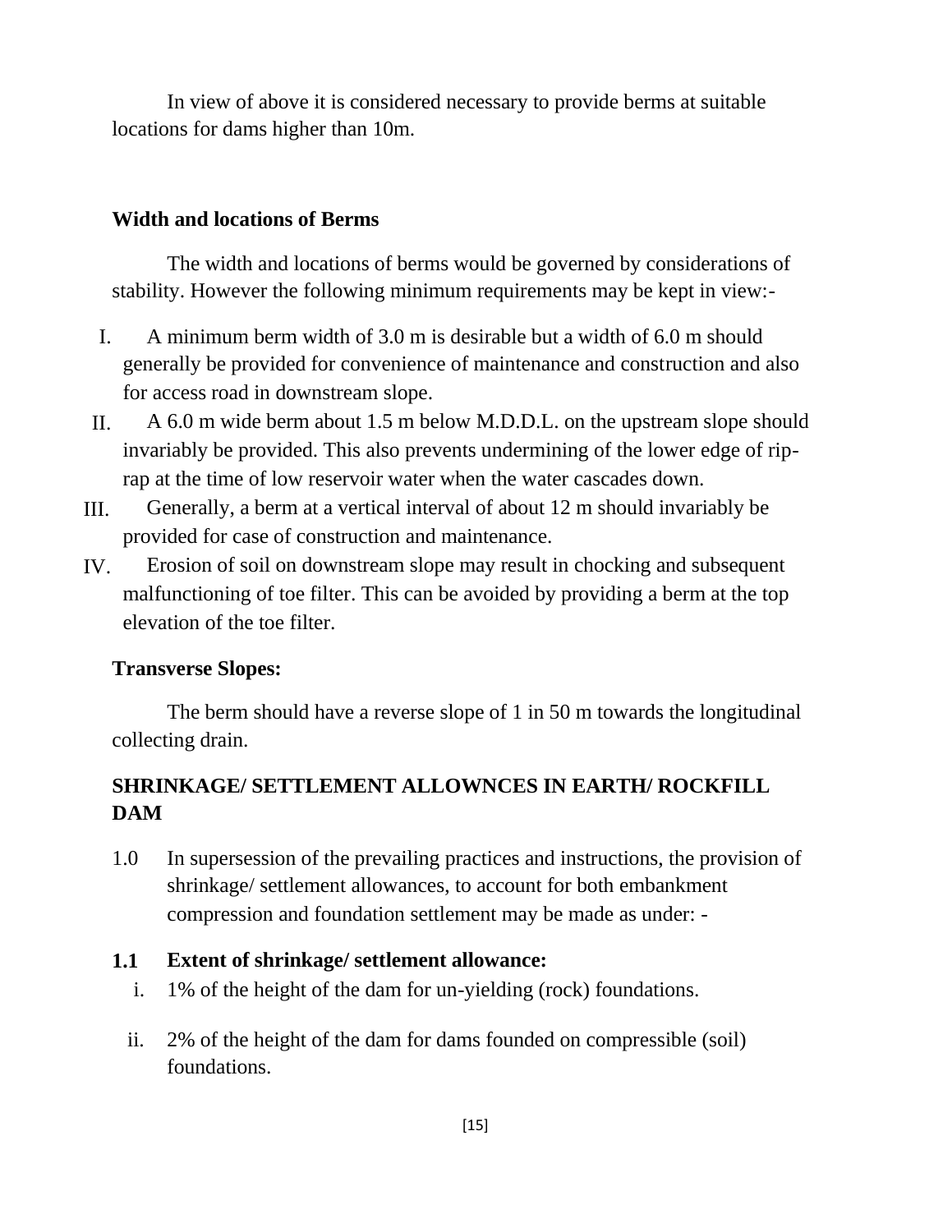iii. The above shrinkage allowance would be for cases where material is placed in layers and compaction is done to maximum dry density at O.M.C. as per specifications.

# **1.2 Methodology of providing shrinkage allowance:**

- i. The shrinkage allowance to be provided should be calculated for various heights wherever there is a berm or change of slope in the dam section and for the top of dam. The points of berm width or change of slope and top width of dam should be raised vertically by the amount of shrinkage allowance to be provided for the embankment height at the relevant point. The points so obtained shall be joined, starting from the original base width
- ii. The stability analysis may be done for the section obtained after adding shrinkage allowance.

# **Protection of upstream slopes for Reservoir Embankment**

# **1. General: -**

Embankment slope need to be protected against wave action, rain wash, wind action and velocity of flow. Protection against this erosion can be provided in many ways such as cement concrete surface, flexible bricks/ stone pitching & rip-rap on the upstream slope.

#### **2. Terminology: -**

For the purpose of this circular, the following definitions shall apply.

#### **2.1 Pitching: -**

The term pitching refer to the roughly squared masonry or precast blocks or embedded stones laid in regular fashion with dry or filled joint, on the upstream slope of an embankment dam or on a reservoir shore to provide protection to the embankment materials against erosion due to wave action etc, and also to give a pleasing finished appearance.

#### **2.2 Rip-Rap: -**

It is the protection to the embankment material against erosion due to wave action, etc provided by placing a protection layer of rock fragments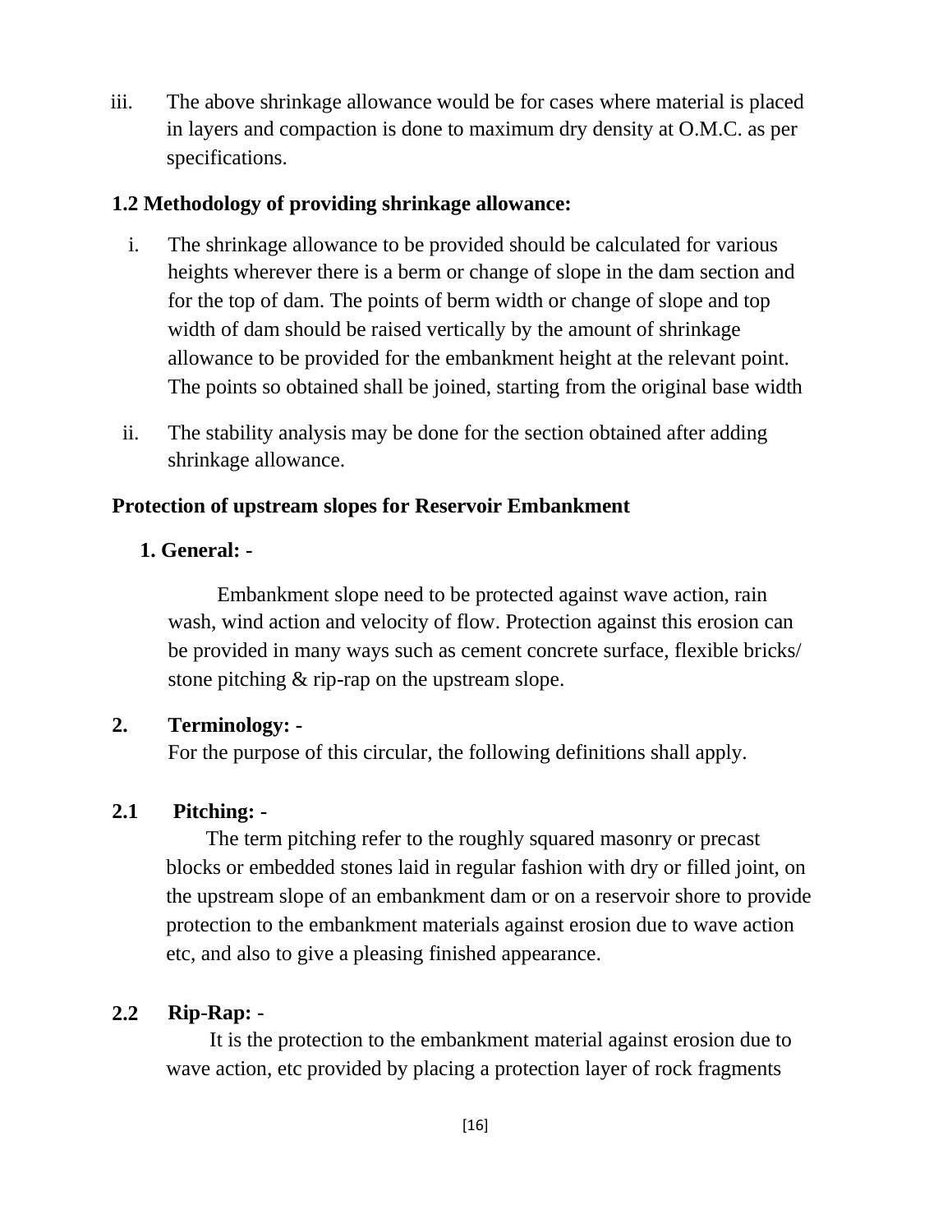manufactured material. Rip-Rap may be placed on slope either by hand or it may be simply dumped.

#### **2.3 Hand placed Rip-Rap: -**

It consists of natural stones quarried laid flat or laid with projections boulder or specially manufactured material like cement concrete blocks and soil-cement blocks carefully placed by hand in a more or less definite pattern with a minimum amount of voids. It's top surface reasonably uniform and free of loose stones or alternately panel wise concrete or precast concrete interlocking type blocks.

#### **2.4 Dumped Rip-Rap**: -

It consists of boulders or blasted rock reasonably free from quarry fines and dumped in place by mechanical means.

#### **2.5 Wave Action:**-

It consists essentially of the dynamic impact effect of the waves as they impinge on the slope and suction forces set up on the embankment face as the waves ride up and down.

#### **2.6 Waves Height (hw):**-

The height of wave is reckoned as measured form the trough to the crest of the wave.

#### **2.7 Wave run up:-**

It is the difference (Vertical height) between maximum elevation attained by wave run-up on a slope and the water elevation on the slope excluding wave action.

#### **2.8 Quarry spalls: -**

The stone chips obtained out of quarrying and shaping the stones to the size.

#### **3. Function and Choice :**

- 3.1 The main function of rip-rap/pitching is to protect upstream slope of reservoir embankment against erosion due to wave action, rain wash, wind action and velocity of flow.
- 3.2 The choice of type of rip-rap/pitching is governed mainly from the consideration of requirement of finished appearance of the structure, availability of suitable materials within reasonable distance & availability of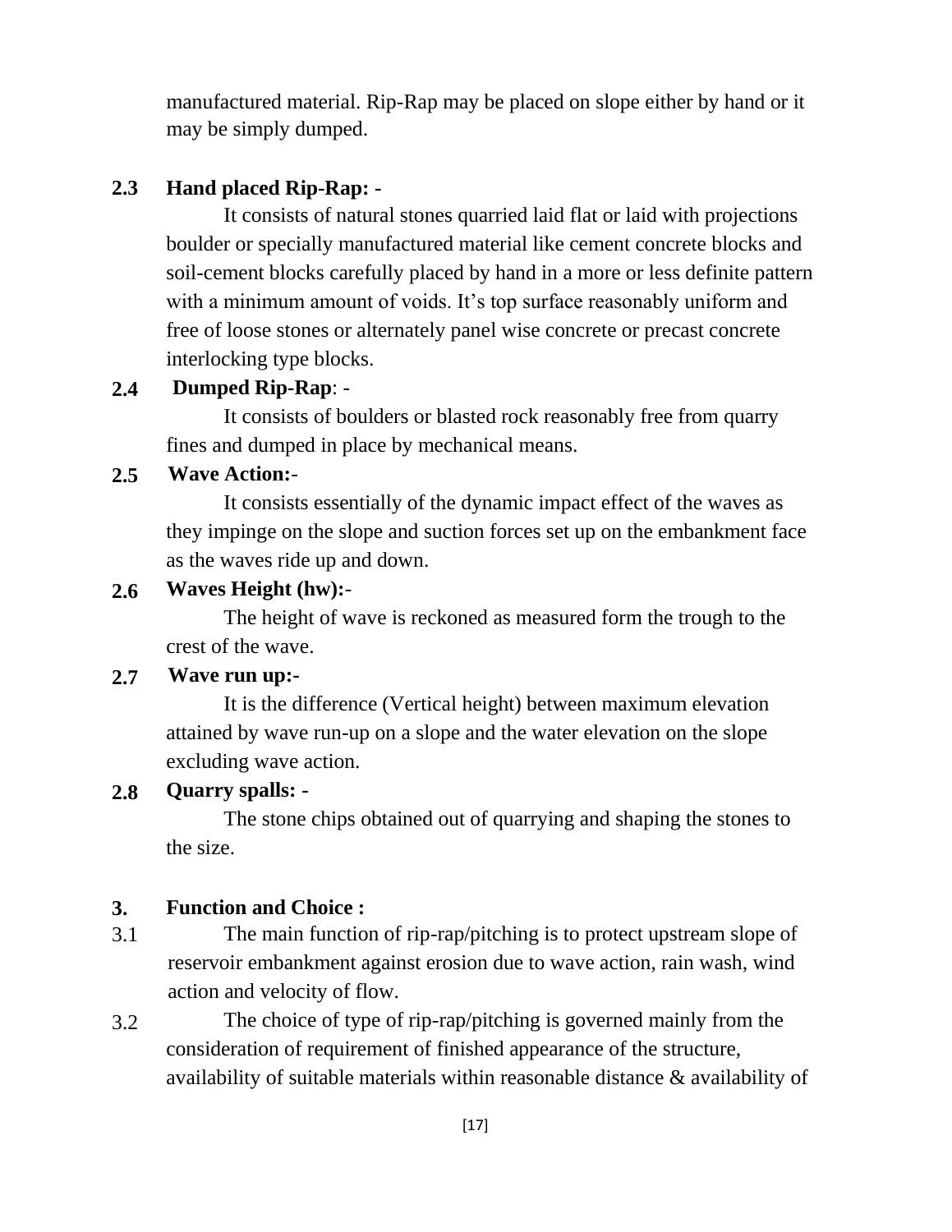manual versus mechanical modes of working, time constraints & cost of placement.

#### **4. Extent of Rip-Rap :**

- 4.1 Rip-Rap should be provided from, an elevation 1.5 or half of maximum wave height at minimum draws down level (MDDL) whichever is more, below MDDL to the top of the dam. However, at sites, where there is possibility of flow parallel to the embankment below the lowest water level ad exigencies of drawing below MDDL, rip-rap may be extended further below the MDDL a required.
- 4.2 Rip-Rap/pitching should as far as possible be terminated at lower end in a berm provided in the embankment. (Fig.-1).
- 4.3 Where the berm is not provided on account of any specific reason, the rip-rap/pitching should be terminated duly keyed to a support (Fig.-2).
- 4.3.1 Toe support arrangement for rip-rap/pitching extending to ground level is shown in Fig.-3. The arrangement for rip-rap terminating at rock surface is shown in Fig.-4.
- 4.3.2 Arrangement of header stones in hand placed rip-rap/pitching is shown in Fig.-5.

#### **5. Filter :**

- 5.1 Provisions of filter under rip-rap prevent the waves generated in the reservoir, from eroding and washing out the underlying embankment material. Since the rip-rap is generally poorly graded due to predominance of one size material the provision of adequate filter of fine and coarse material, is also essential.
- 5.1.1 The thickness and number of layers of filter are mainly governed by considerations of intensity of wave action, gradation of rip-rap, gradation of embankment material and case of construction.
- 5.1.2 Thickness of each of the two layers shall not be less than 150mm under hand placed rip-rap pitching and 200 mm under dumped rip-rap.
- 5.1.3 In case of small dams, (Dam height less than 15 m and the wave height up to 0.50m), where filter material is not available in required quantity and quality at economical leads, filter may be replaced with layer of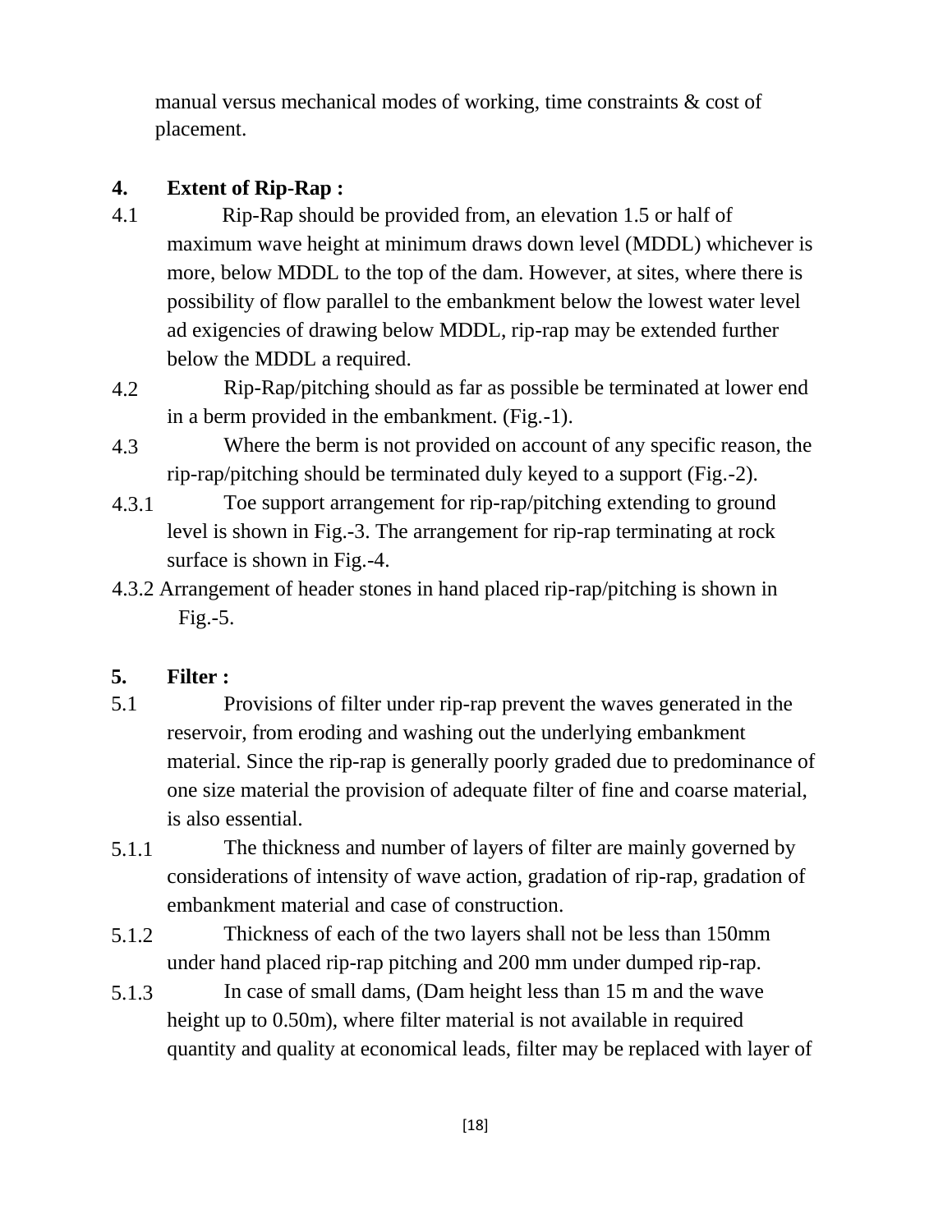quarry spalls having thickness equal to half the thickness of rip-rap/pitching but not less than 150mm.

- 5.1.4. Filter Gradation Criteria:
- 5.1.4.1 Gradation requirement for the coarse filter material with respect to

rip-rap material should conform to the criteria that D85 size of the coarse filter material shall not be less than 1/10 of D15 size of the rip-rap material.

- 5.1.4.2 The gradation requirement for the fine filter with respect to embankment material should conform to the criteria that D15 size of the fine filter material shall not exceed 5 times the D85 size of the retained embankment material.
- 5.1.4.3 In case embankment material, satisfy the filter gradation criteria explained above, with respect to coarse filter, the fine filter, the fine filter could be omitted and rip-rap can be directly laid over 200mm gravel or coarse filter layer.
- 5.2 Filter material for the rip-rap shall consist of gravel/metal/crushed rock or sand of medium to coarse sizes. They shall satisfy the required gradation criteria. Filters with large percentage of fines are not desirable.

#### **6. Hand placed Rip-Rap :**

#### 6.1 Thickness of Rip-Rap

- 6.1.1 The minimum thickness of hand placed rip-rap/pitching measured normal to embankment slope shall be as shown in table-1 below. It shall in no case be less than 300mm.
- 6.1.2 The maximum wave height, needed in computation of thickness of pitching may be computed as per the design series T.C. No. 22 issued by Bodhi, on computation of free board for embankment dam.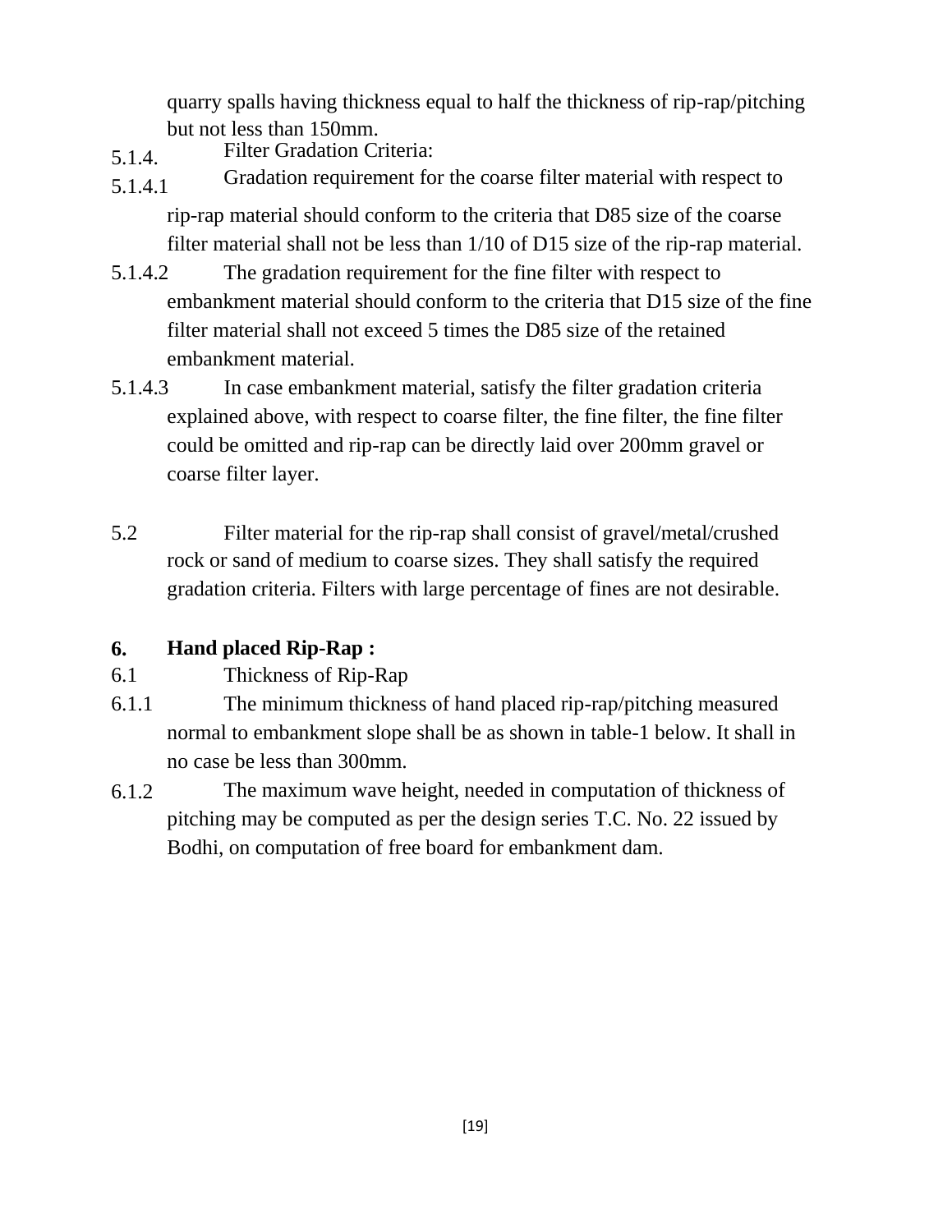# TABLE 1 MINIMUM THICKNESS OF HAND PLACED PITCHING/RIP-RAP IS 8237-1985

| Max. wave height                 |                       | Minimum thickness of filter layer in |         |
|----------------------------------|-----------------------|--------------------------------------|---------|
| Minimum                          | thickness of rip-rap  |                                      |         |
| 10 m.                            | mm.<br>pitching in mm | Finer*                               | Coarser |
| 0 to 1.5                         | 300                   | 150                                  | 150     |
| 1.5 to $3.0$                     | 450                   | 150                                  | 150     |
| Over 3.00                        | 600                   | 150                                  | 150     |
| <i>*</i> Refer clause<br>5.1.4.3 |                       |                                      |         |

# **7. Dumped Rip-Rap :**

- 7.1 Thickness:
- 7.1.1 The minimum thickness of dumped rock rip-rap and average rock size shall be shown in Table 2 below.

| Max. wave<br>Minimum Av.         | Rock size Rip-       |                    | Minimum Thickness of filter<br>layer in mm. |         |
|----------------------------------|----------------------|--------------------|---------------------------------------------|---------|
| Minimum<br>height m.             | Rap<br>$(D50$ mm $)$ | thickness<br>(mm.) | Finer*                                      | Coarser |
| 0 to 1.5                         | 300                  | 600                | 200                                         | 200     |
| 1.5 to $3.0$                     | 400                  | 750                | 200                                         | 200     |
| above 3.00                       | 700                  | 1000               | 200                                         | 200     |
| <i>*</i> Refer clause<br>5.1.4.3 |                      |                    |                                             |         |

# TABLE-2: MINIMUM THICKNESS OF DUMPED RIP-RAP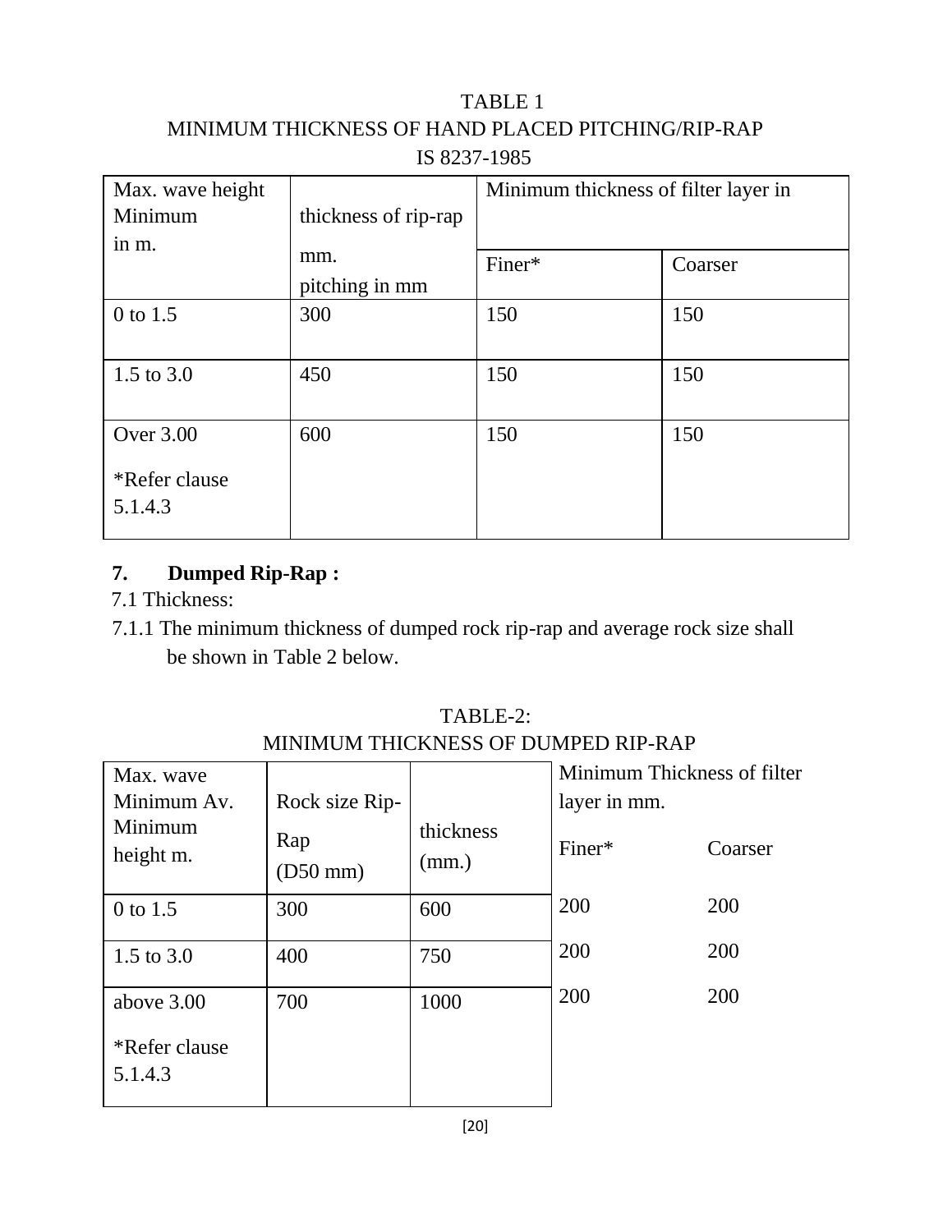- 7.1.2 The most important criteria in the Table-2 above, is the minimum average rock size (D50) of rip-rap. For example, for waves of 2m height, the rip-rap should be composed of rocks, half of which by weight are equal to or larger than more or less equi-dimensional rock with average diameters of 400mm. The rock used for rip-rap shall be well graded for a maximum rock size roughly equal to 1.5 times the averages size to 50mm.
- 7.1.3 The full thickness of dumped rip-rap shall be dumped in one layer.
	- 8. Where stone of adequate size or requisite specifications are not available, cement concrete blocks of adequate size can be used as shown in Fig.-6.
	- 9. The tolerance on the nominal thickness of rip-rap enforced on the performed profile shall be 10 percent.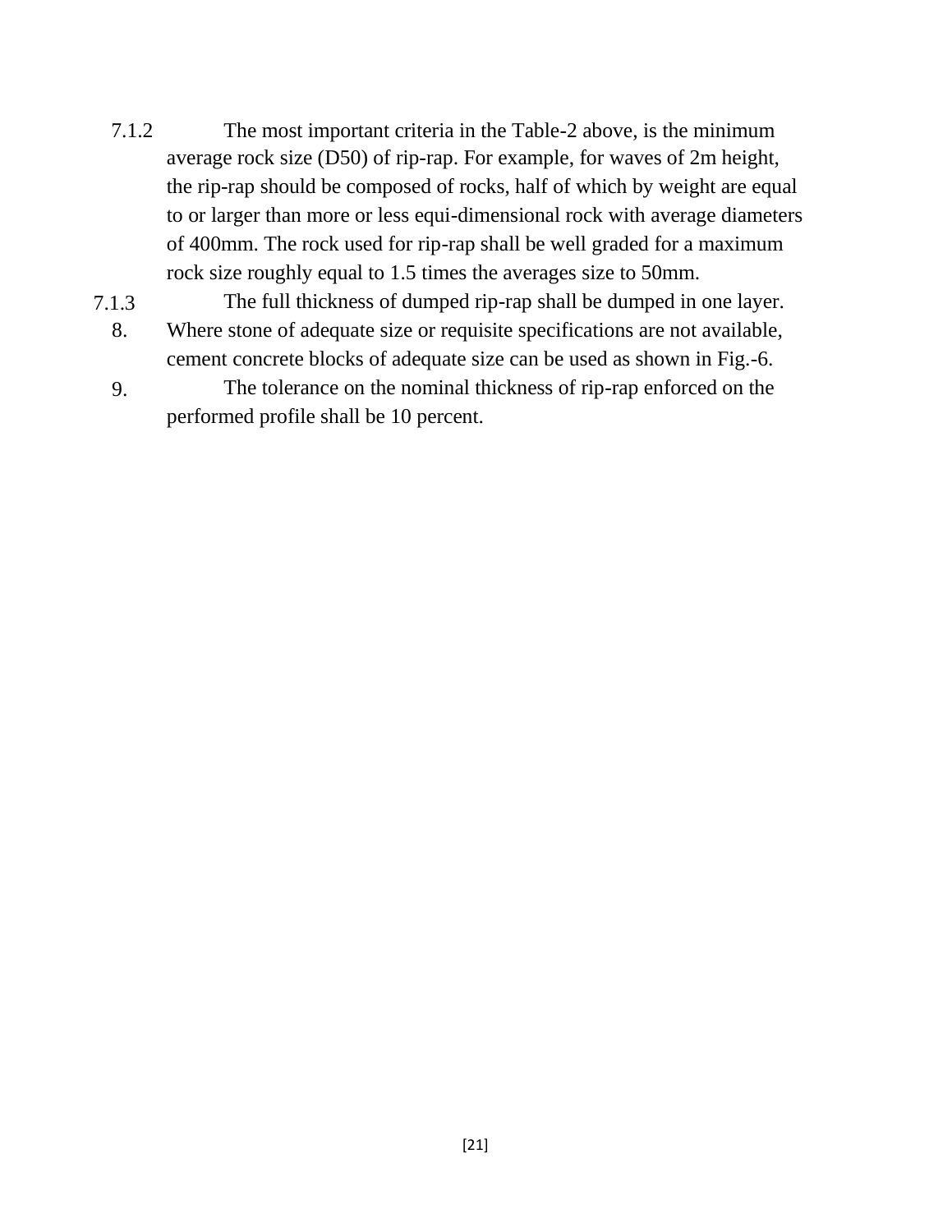

**EIST RIPRAP/ PITCHING LERMINATING AT ROCK SURFACE** 

[22]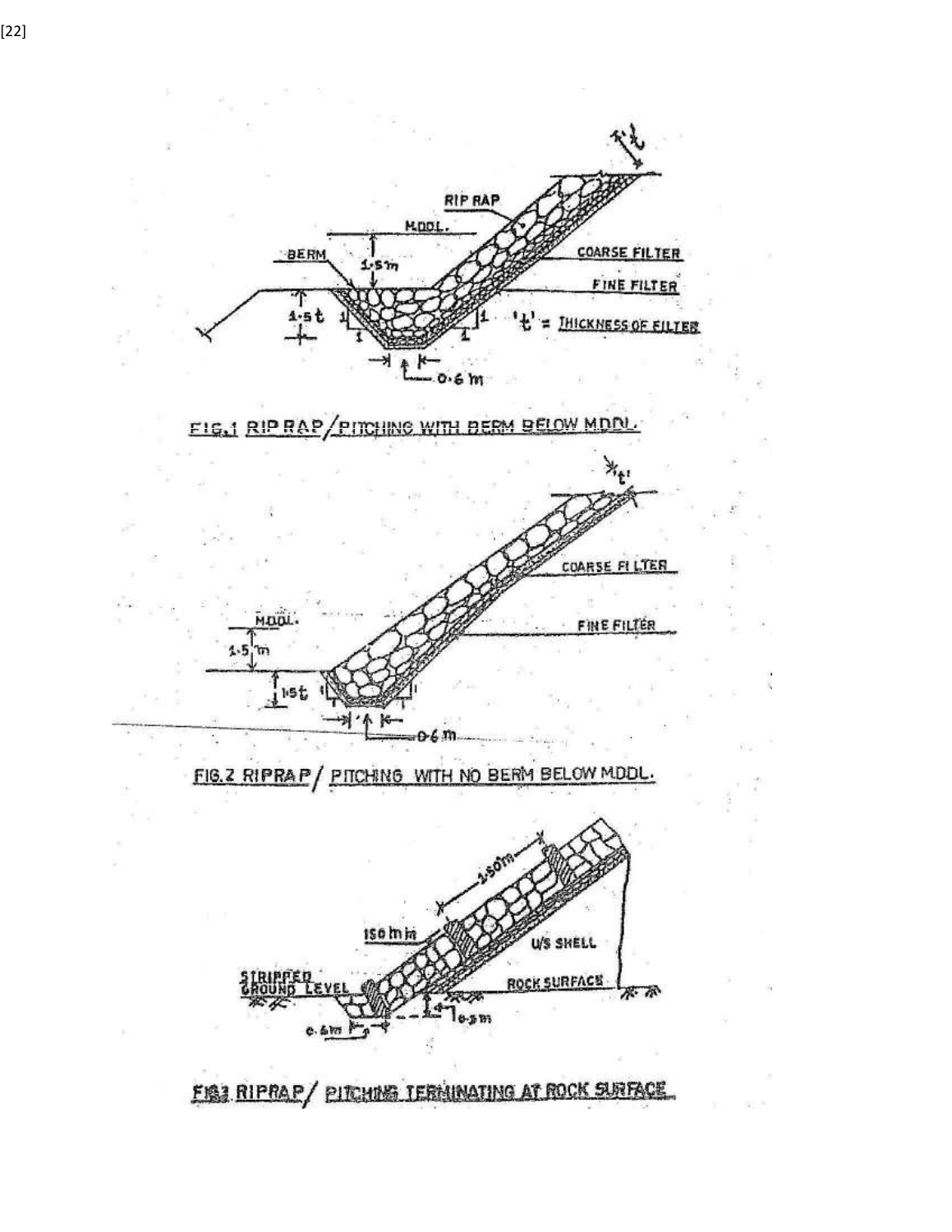

FIG. 4: RIPRAP/PITCHING AT STRIPPED GROUND LEVEL



FIG.5 ARRANGEMENT OF HEADER STONES. IN RIPRAP/PITCHING



BLOCK 1 (Bi)

**BLOCK 2 (B2)** 



FIG.6 TYPICAL DETAILS OF CONCRETE BLOCKS

š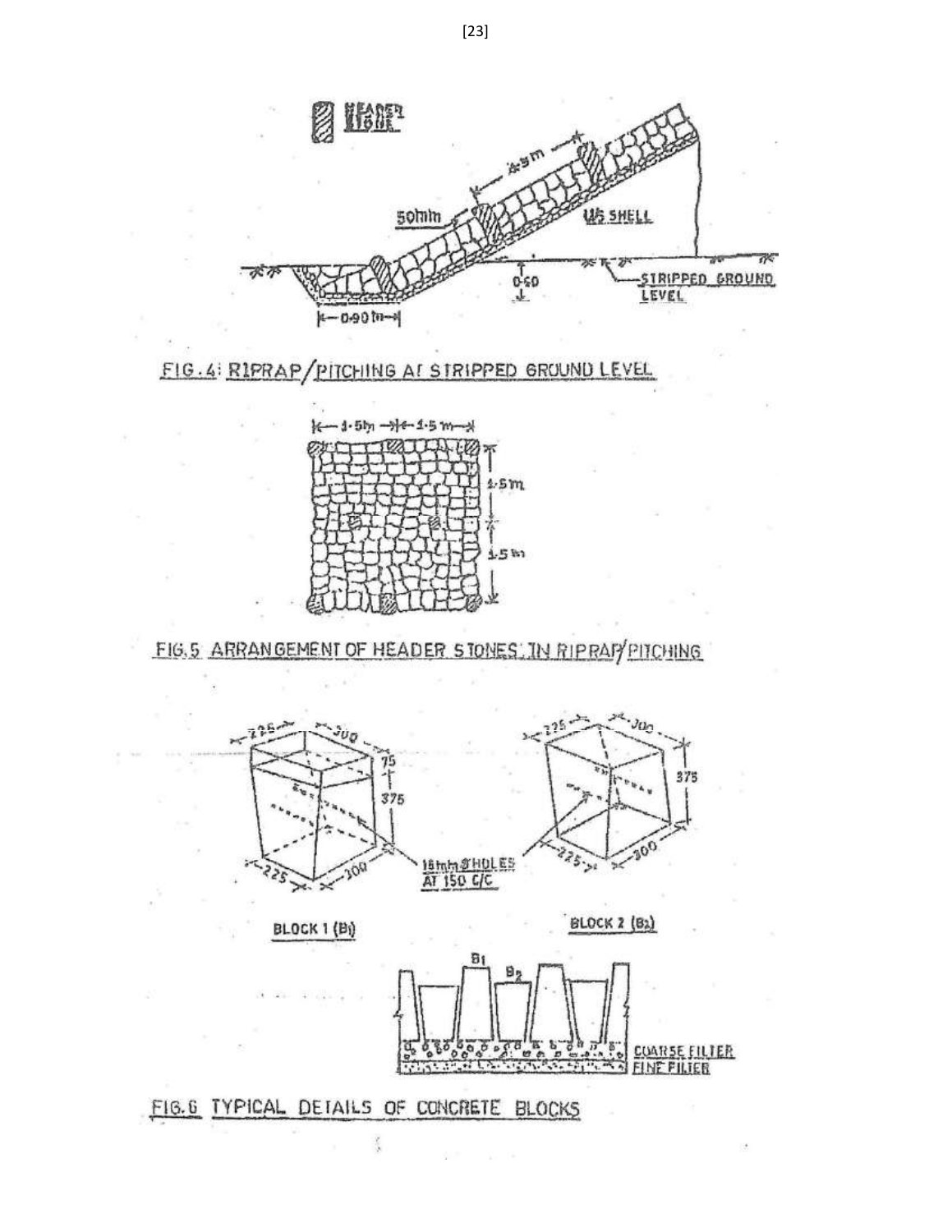### DOWNSTREAM SLOPE PROTECTION OF RESERVOIR EMBANKMENT

- 1. The downstream slope of a reservoir embankment is required to be protected against erosion due to rain. Depending upon the intensity of rainfall and vulnerability of the soil to erosion due to rain, the treatment has to different.
- 2. Turfing shall be provided and maintained on the entire downstream face where average annual rainfall is less than 200 cms (80").

Where turfing cannot grow or where the average annual rainfall exceeds 200cms, the downstream slope embankment shall be provided with 300 mm thick hand placed rip-rap without filter layers.

- 3. The erosive effect of rains will increase with the height of the embankment and hence in order to break continuity and reduce the erosion effect, a berm and longitudinal drain shall be provided for the embankment heights exceeding 15m. However, where the average annual rainfall exceeds 200cm, and/or the embankment soils apron to erosion, the berms may be provided for embankment heights between 10 to 15m also.
- 4. In addition to above, where dam height exceeds 15m a system of open paved drains (chutes) along the surface starting only after the first berm and longitudinal collecting drains at the junction of berm and slope shall be provided to drain the rain water. When parapet wall is provided on the crest of dam, the above system of paved drain will start right from the top of the dam. The paved drains should generally be spaced 90m center to Centre. The drains may be suitable reduced based on climatic conditions. The drains may be formed by pitching or with pre- concrete.

A 150mm dia. pipe laid in a slope of 1 in 50 across the berm width shall be provided for discharging the wave collected in the longitudinal drain to the aforesaid open paved drains/chutes.

When parapet wall is provided on the crest of dam, the top of the dam in addition to the camber may be provided with a longitudinal slope of 1 in 1000 from a ridge point between, the two surface drain points i.e. 45mm from the drain. Longitudinal collecting drains at the junction of berm and slope shall also be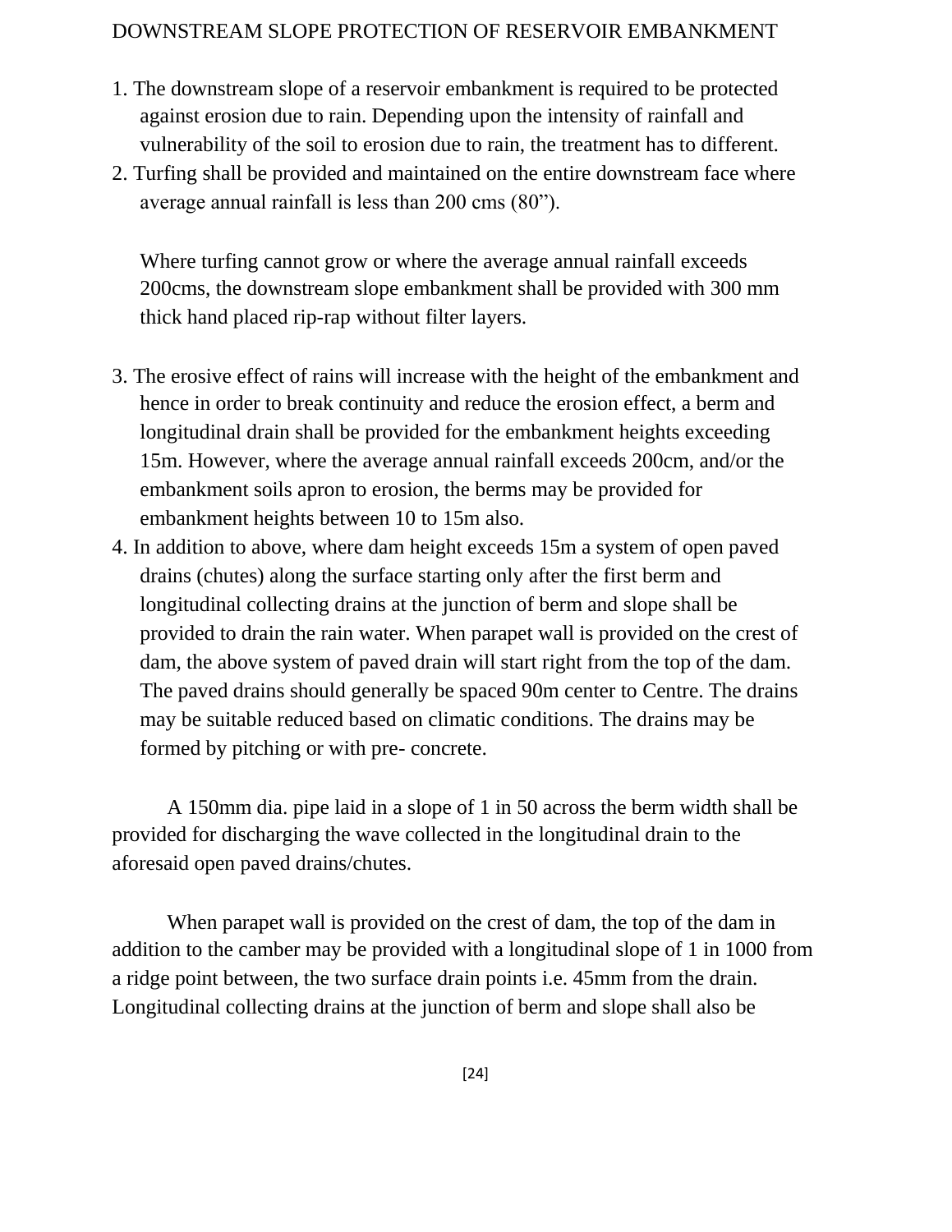provided with a longitudinal slope of 1 in 1000 from a ridge point between the two drain points i.e. 45m from the drain.

The surface drain (Chute) immediately below the culvert pipe be covered with a inverted drain section or pier of pipe may be laid along the chute in about  $\frac{1}{2}$ m reach. The lower most chutes should drain into the main collection drain beyond the rock toe.

The above arrangement may also be followed for dams of lower height where special circumstances so worry.

5. Prevention of erosion by Tail Water: - Hand placed rip-rap (pitching) 30 cm thick over properly laid filter layer shall be provided above the rock toe up to 1m above the highest tail water level.

# **Hydrology:-**

1. Maximum flood discharge shall be computed and approved by the competent authority :

To ensure adequate safety and reliability structures should be designed to pass design flood, Central Water Commission recommends following design flood for different categories :-

| S.No.          | Structure        | Capacity      | Hydraulic | Design flood |
|----------------|------------------|---------------|-----------|--------------|
|                |                  | (Mcum)        | head(m)   |              |
|                | <b>Small Dam</b> | $0.5$ to $10$ | 7.5 to 12 | $100$ year   |
| $\overline{2}$ | Medium Dam       | 10 to $60$    | 12 to 30  | <b>SPF</b>   |
| 3              | Large Dam        | Greater than  |           | than PMF     |
|                |                  | Greater       | 30        |              |
|                |                  | 60            |           |              |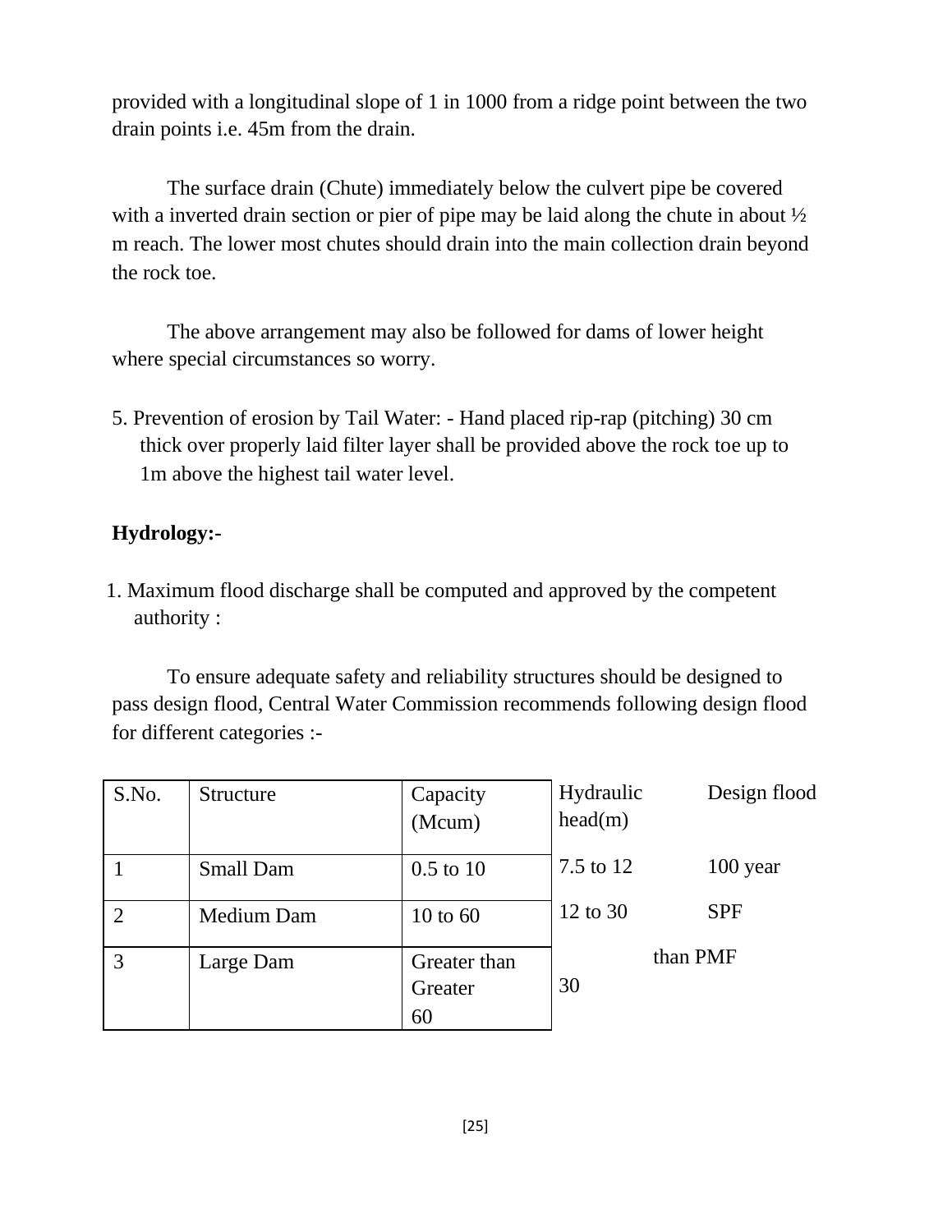**SPF:** The Standard Project Flood is usually taken to be flood that would result from the most severe combination of meteorological and hydrological conditions considered reasonably possible in the region in question.

**PMF:** The Probable Maximum Flood is usually defined as the largest flood that would result from the most severe combination of critical metrological and hydrological conditions considered reasonably possible in the region of interest.

The design flood for the railway affecting tanks should be assessed on the basis of prevailing CWC guide lines applicable to the region.

# **CRITERIA FOR DESIGN FLOOD TO BE FOLLOWED FOR RAILWAY AFFECTING TANKS**

# **Hydrology:**

For the safe design of a hydraulic structures such as dam, weirs, barrages etc. the rational estimate of design flood is very essential. However, the requirements of safety of structures under flood conditions should not lend to over design and consequent increase in costs. For Railway Affecting tanks, the same criteria are to be followed which is applicable for other tanks also, Bureau of Indian Standard and Central Water Commission have issued guidelines applicable for design flood estimation.

- (i) Spillway of dams are to be designed as per guide lines of IS: 11223
- (ii) As per IS: 6966(1989): Criteria for hydraulic design of barrages and weirs: For purpose of design of items other than free board, a design flood of 50 year frequency may normally suffice. In such cases where risks and hazards are involved, a review of this criteria based on site conditions may be necessary. For designing the free board a minimum of 500 year frequency flood or the Standard Project Flood may be desirable.
- (iii) As per C.W.C. criteria for pickup weirs, according to Importance and level conditions and catchment area, a flood of 50 to 100 years should be adopted.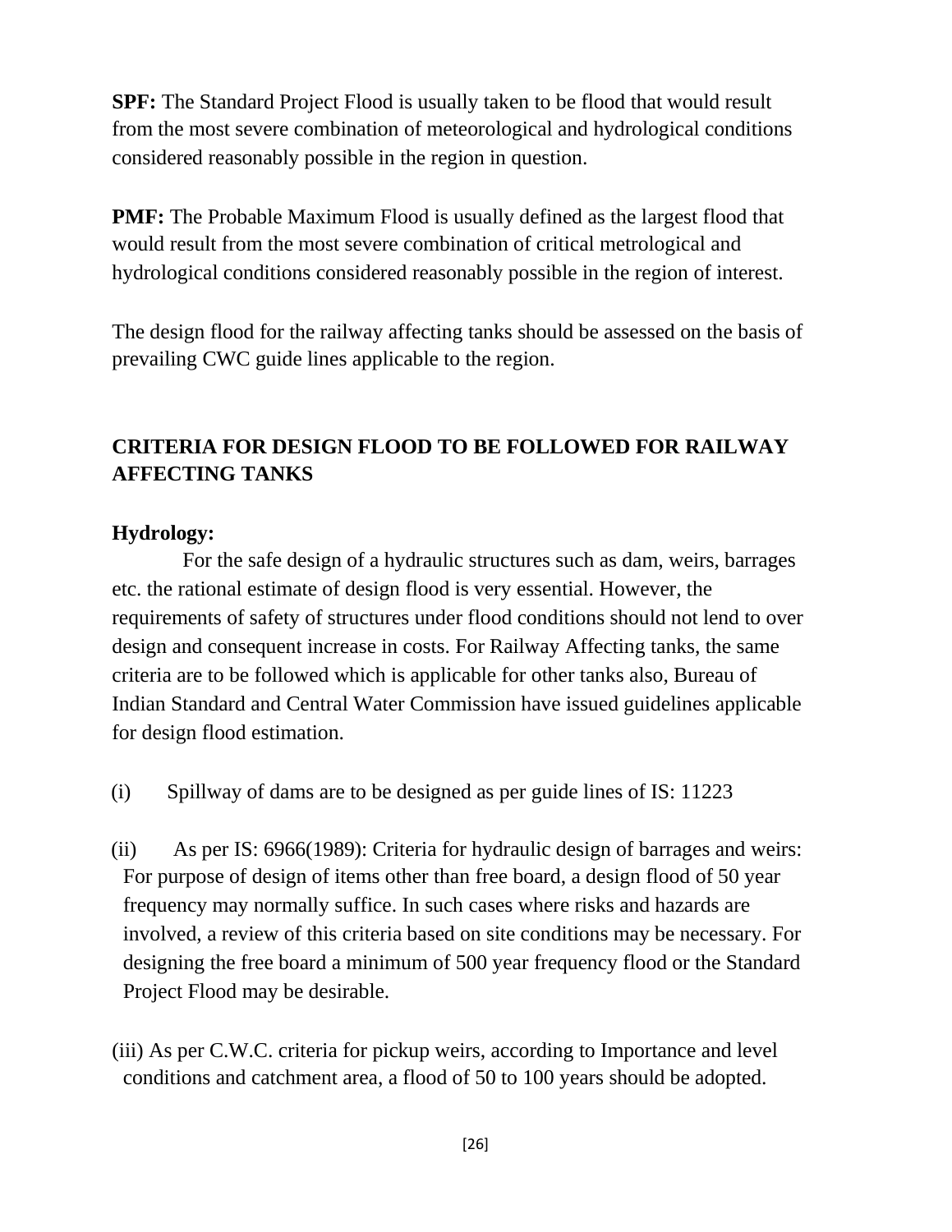Further, keeping in view the need to avoid a catastrophe, downstream hazard potential should be assessed and check the safety of the structure for probable maximum flood be checked.

Central Water Commission has published flood estimation reports for seven hydro meteorological zones covering entire Madhya Pradesh. Based on the methodology given in these reports, unit hydrographs for the specific site be developed and by applying storm of required frequency, design flood be estimated.

### **GUIDELINES FOR DESIGN OF WASTE WEIR**

- 1. Weir or spillway of dams and similar other structures for releasing the surplus water or flood which cannot be stored without creating possibility of damage to the main structure or appurtenant works or diverting the water to some other channel. These take the excess water from the reservoir and convey the same safety, back to the river or to some adjoining natural channel.
	- $2<sup>1</sup>$ Types of spillways
- 2.1 Flow of water:

A typical flow diagram of water weir or spillway flows would include an approach channel to lead the water to the weir or control structure from weir. The water will be led to an energy dissipater over a discharge channel and then dropped to tail channel to a natural drain.

## **2.2 Functional Classification:**

Depending upon the function, there are two types of spillways.

- (i) Service Spillway
- (ii) Emergency Spillway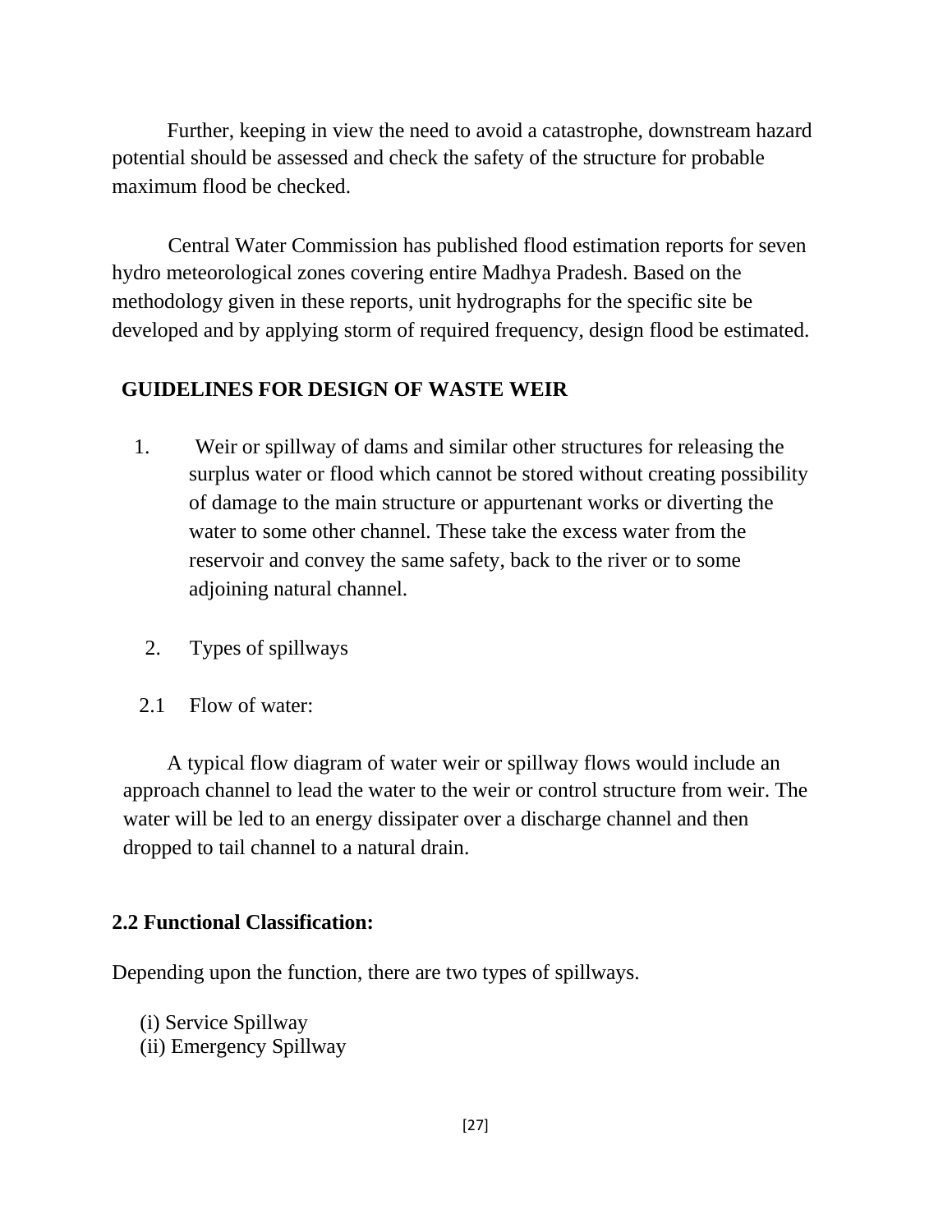Service spillway is designed to pass to design flood, which is likely to occur frequently. In major dams, emergency spillway is provided for additional safety. In case of emergency like non operation of gates of service spillway, the necessity for by-passing the service spillway, because of its failure or to take care of uncontemplated excessive floods. Fuse plug or branching section fall in the category of emergency spillways.

### **2.3 Classification based on features:**

The spillways can also be classified according to their most prominent feature, as under.

- 1 Free Over fall (Straight Drop) 2 Ogee (Overflow)
- 3 Chute (Open Channel or trough)

### **Free Over fall (Straight Drop) Spillway:**

This is the common type of spillway used for small drops. Most of the old weirs are examples of this type. A free Over fall or straight drop spillway is one in which the flow drops freely from crest. The downstream face is nearly vertical, flows either free discharging (With sharp crested control weir) or supported along the top of the broad crested weir. Occasionally the crest may be in the form of cantilevered or hanging lip. In these types, underside of the nappe is ventilated sufficiently or sketched below to prevent pulsating, fluctuating jet.

#### **Aeration of the Nappe:**

When the upper and lower nappe surfaces are subjected to full atmospheric pressure, the over falling nappe is considered as aerated.

However, insufficient aeration below the nappe, occurs in overflow spillways and weirs. This means a reduction of pressure beneath the nappe due to the removal of air by the overflowing jet. On the basis of experimental studies on spillway with gates 'Hick ox' developed an equation given the quantity of air required for aeration.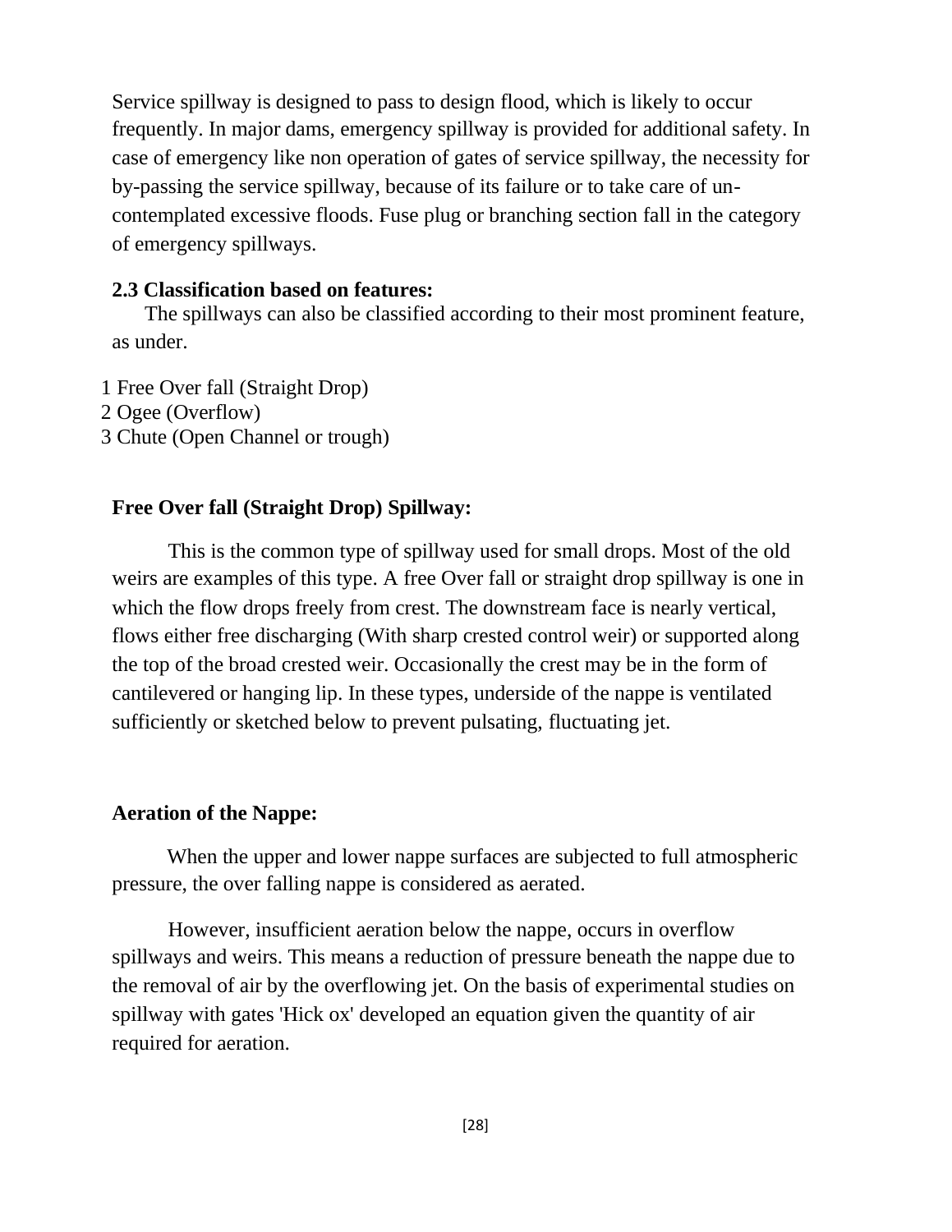Quantity of air required in cum/ sec per metre length of Weir

Length of Weir =  $3.135865(0.0774)$  3.64 P 1.14

Where,  $H = Measured$  head in metres over the crest.

 $P =$  Reduction of pressure in metres of water to be maintained beneath the nappe.

This type of weir is effective over wide range of tail water depths usually adopted for spillways of low earth dams. Ordinarily, the use of this structure for hydraulic drops from head pool to tail water in excess of 6 m should not be considered.

#### **Ogee (Overflow) Spillways:-**

The Ogee spillways has a control weir which has a profile made to conform closely to the low nappe of a vertical sheet of water falling from a sharp crested weir so that discharging capacity is high.

The profile of the ogee is further continued tangentially along the slope to support the sheet on the face of the overflow. A reserve curve at the bottom of the slope turns the flow into the apron of stilling basin or into the spillway discharge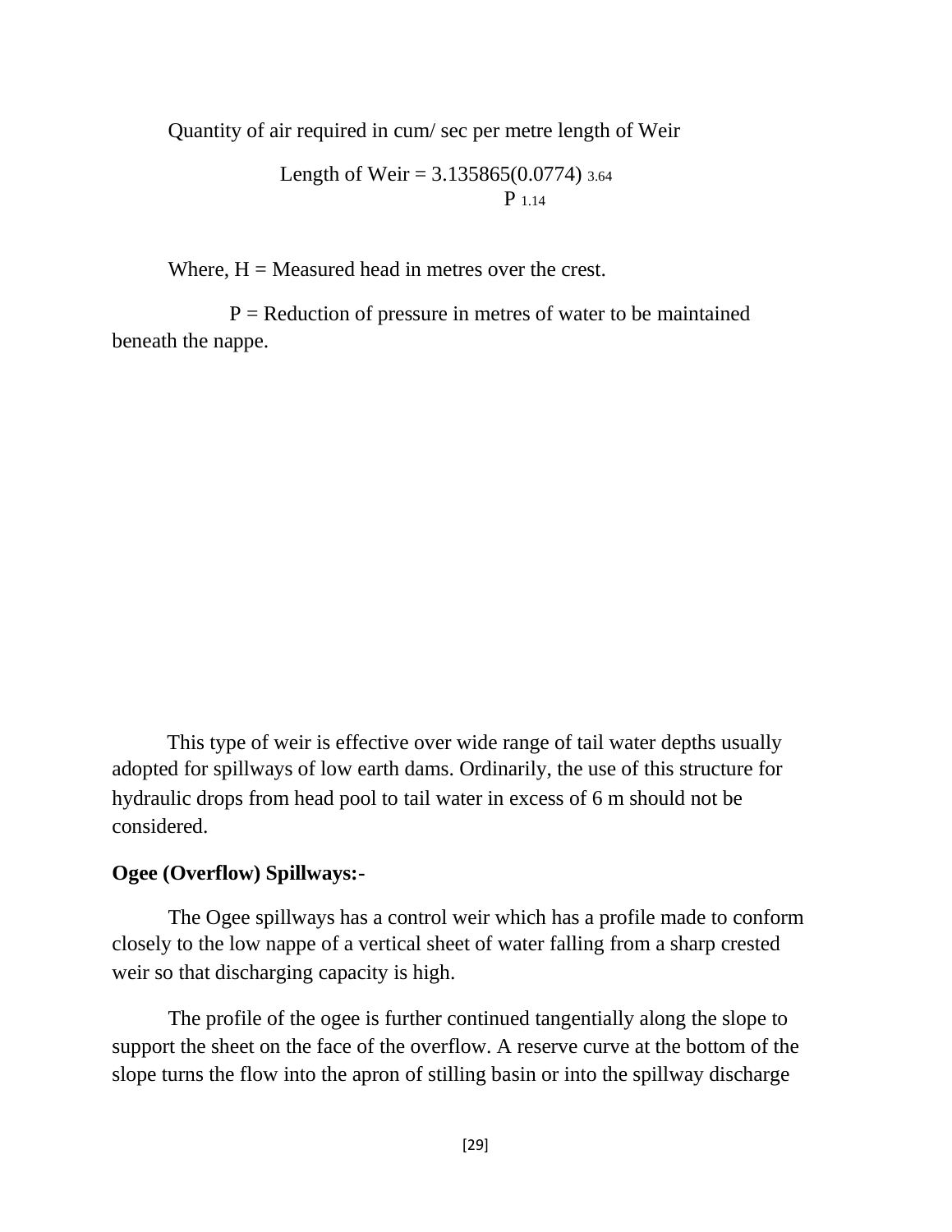channel. This is most commonly used for larger falls (Say more than 6 m) because of its high discharge efficiency.

A spillway whose discharge is conveyed from the reservoir to downstream river bed through an open channel (or through), planed either along a dam abutment or through a saddle is called chute, open channel or through type spillway. This type of spillway has been used with earth dam more often than any other type. It can be adapted to any foundation. It is particularly suited for layouts where the material from the excavation of the channel can be utilized in the construction of dam embankment.

#### **Data for Design of Masonry Dam/ Spillways Obligatory data:**

#### **(i)Topography:-**

- a. Project Report
- b. Index plan: Scale 1:50,000 showing project location, layout, borrow area, stone queries, existing roads etc.
- c. Block control plan of proposed spillway location from upstream 200 m to downstream 500 m or up to point of confluence with river in case of saddle spill way or flank spillway.

#### **(ii) Hydrology:**

- a. Catchment area of the project
- b. No of project upstream of proposed project and their details viz.
- (i) Catchment Area.
- (ii) Maximum outflow capacity of the spillway.
- c. Flood hydro-graphs and rainfall data available to the maximum extent.
- d. Storage capacity curve.
- e. Discharge rating curve approved by Chief Engineer in case of minor and medium project.
- f. Tall rating curve.
- g. Maximum observed flood and year of observation and the level attained.

#### **(iii) Geological Data:**

i. L-Section of the dam location with bore holes at 30 metres c/c and 2 bores at upstream and 5 bores at downstream of proposed weir at 30 m c/c logging of bores should be done with the help of Geologist. Nature of over burden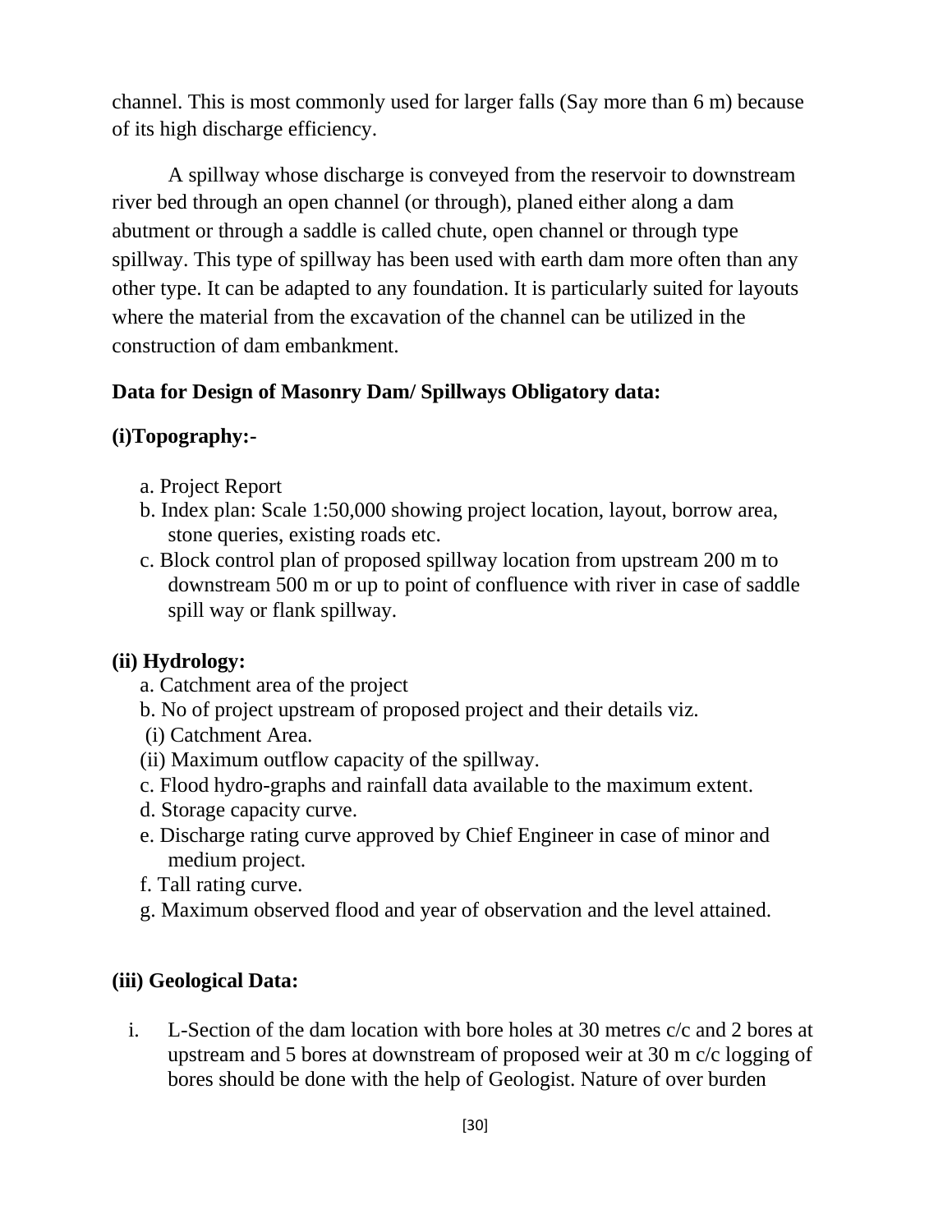should be stated by visual inspection and watching from the bore. Levels of sub soil water table in each bore should also be recorded. Water intake tests should be carried out in these bores.

ii. Grid plan of Bores and other details at above point No. 1.

#### **(iv) Other survey Data:**

1. Flood carrying capacity of river downstream along with cross section of the river about 100 m to 250 m c/c up to a distance of 5.0 km from dam site or if the spillway is located at the flank cross-section of the river up to the distance of 5.0 km beyond the confluence of river and tail water channel.

#### **(v)** (a) **Data on strength of rock core.**

(b) Data on strength of mortar (Compression and tension) of different mix proportion.

#### **4.0 Principles of Hydraulic design of Ogee type spillways: 4.1 Shape of Crest:**

There are many types of spillway profiles adopted for the crest viz- Poondi Profiles, U.S. Army Corps of Engineers. W.E.S. Profiles, Creaqure Profile, Scimeni Profile, Smetana's Profile, C.V. Davic Profile. However the profile given IS:6934-1973 to be adopted for over flow spillways. It confirms closely to the profile of the lower nappe of a ventilated sheet of water falling from a sharp crested weir. The equations for upstream and downstream quadrants for the profile and adopted by IS: 6934-1978 for hydraulic design of high Ogee overflow spillway are as under: -

(i) For upstream quadrants

## $Y=0.724(X+0.270 \text{ Hd})$  1.85 + 0.126 Hd -0.4315 Hd 0.375 (X+0.270 Hd) 0.625 Hd 0.85

(ii) For downstream quadrants

$$
X_{1.85} = 2 \text{ Hd }_{0.85} Y
$$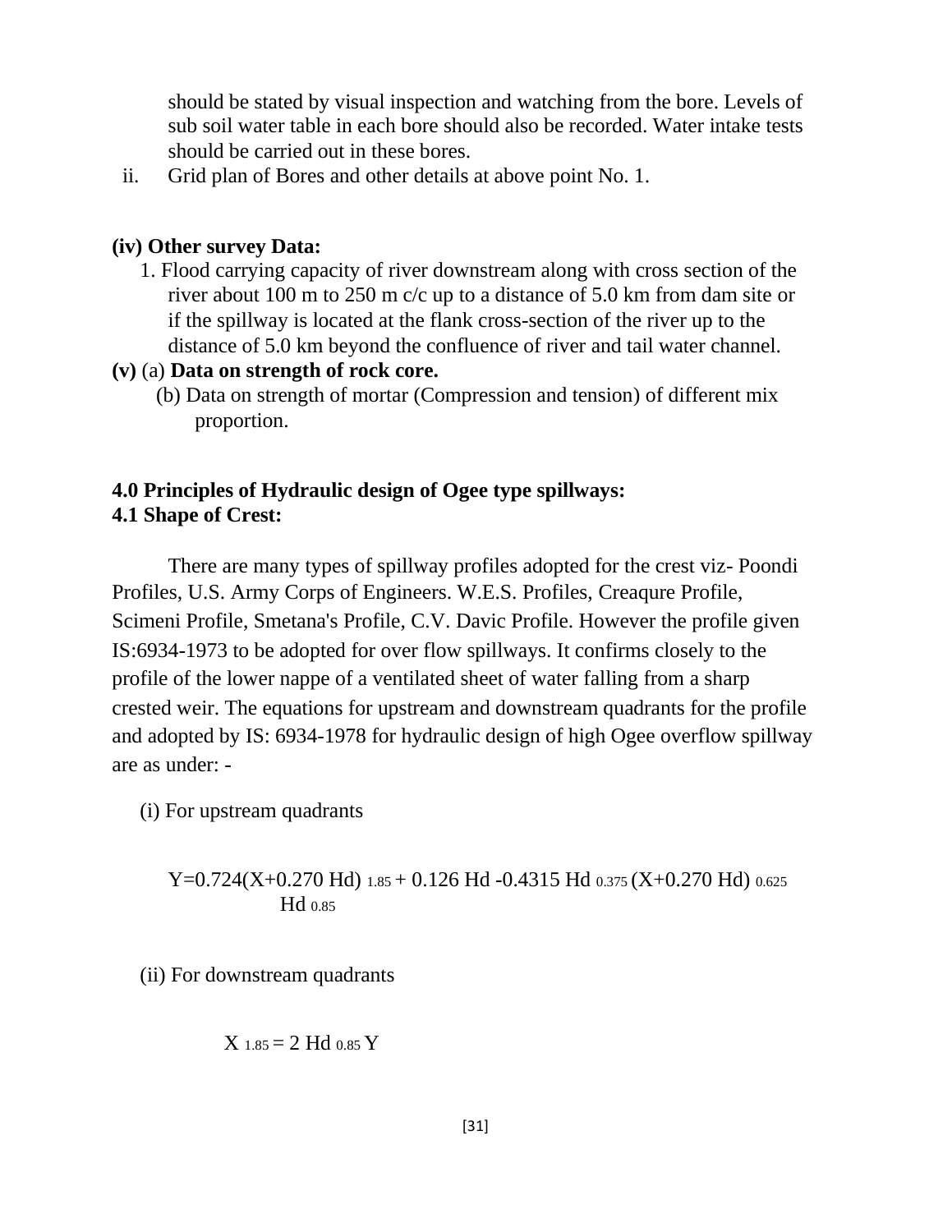

Where  $X, Y =$  Cartesian coordinates positive in the direction of flow head.  $Hd = Design head$ 

#### **4.2 Discharge Over Crest**

The discharge over the crest can be found out by the following formula: -

 $Q = CLH$  3/2

Where  $Q = Discharge$ 

 $C = A$  variable coefficient of discharge

 $L =$  Effective length of spillway crest and

 $H = \text{Total head over the crest, including the head due to the}$ velocity of approach co-efficient of discharge over broad crested weir.

The value of co-efficient of discharge over a broad crested weir depends on many factors, viz. the sounding of the upstream corner, the length and the slopes of the weir crest and the height of the weir. If the crest of the weir (approximately rectangular in cross section) is sufficiently wide, to prevent the nappe from springing free at upstream corner, the weir is classified as broad weir. If the head exceeds 1.5 to 2.0 times the crest width the jet may jump clear of the crest, in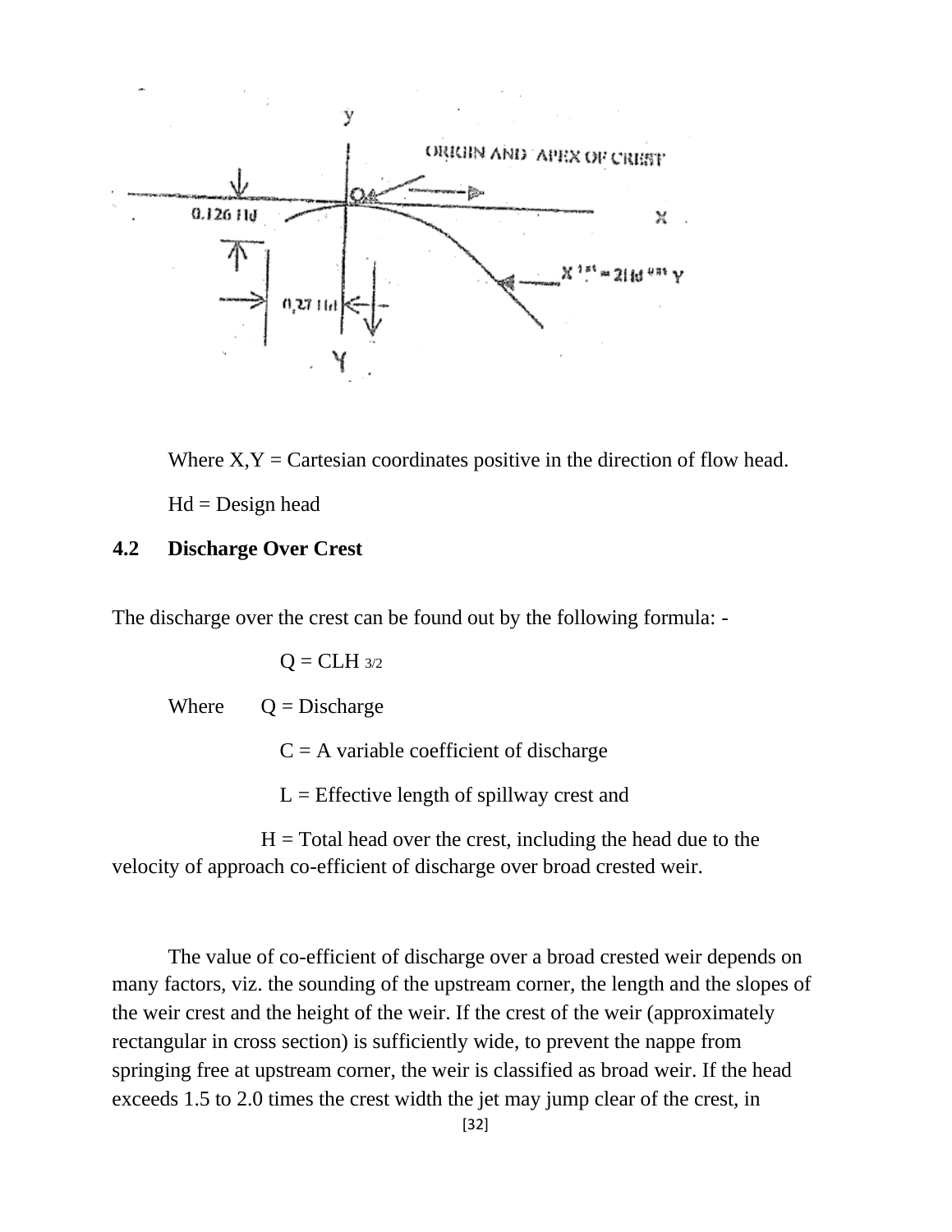which case the action is essentially that of a sharp crested weir. For head more than 2 times the crest width the coefficient as found out by different experiment is constant and is equal to 1.45 C. The effect of roughness of the crest must, however, be taken into account of find out true coefficient of discharge. If the upstream corner is rounded the discharge coefficient is increased. If it is not rounded and if slope of the crest is such that it is equal to loss of head due to friction, flows occur at critical depth and the discharge is given by;

 $Q = 1.705$  LH  $_{3/2}$ 

It may be noted that  $C = 1.705$  is maximum value of the coefficient that is obtainable for a broad weir under any condition.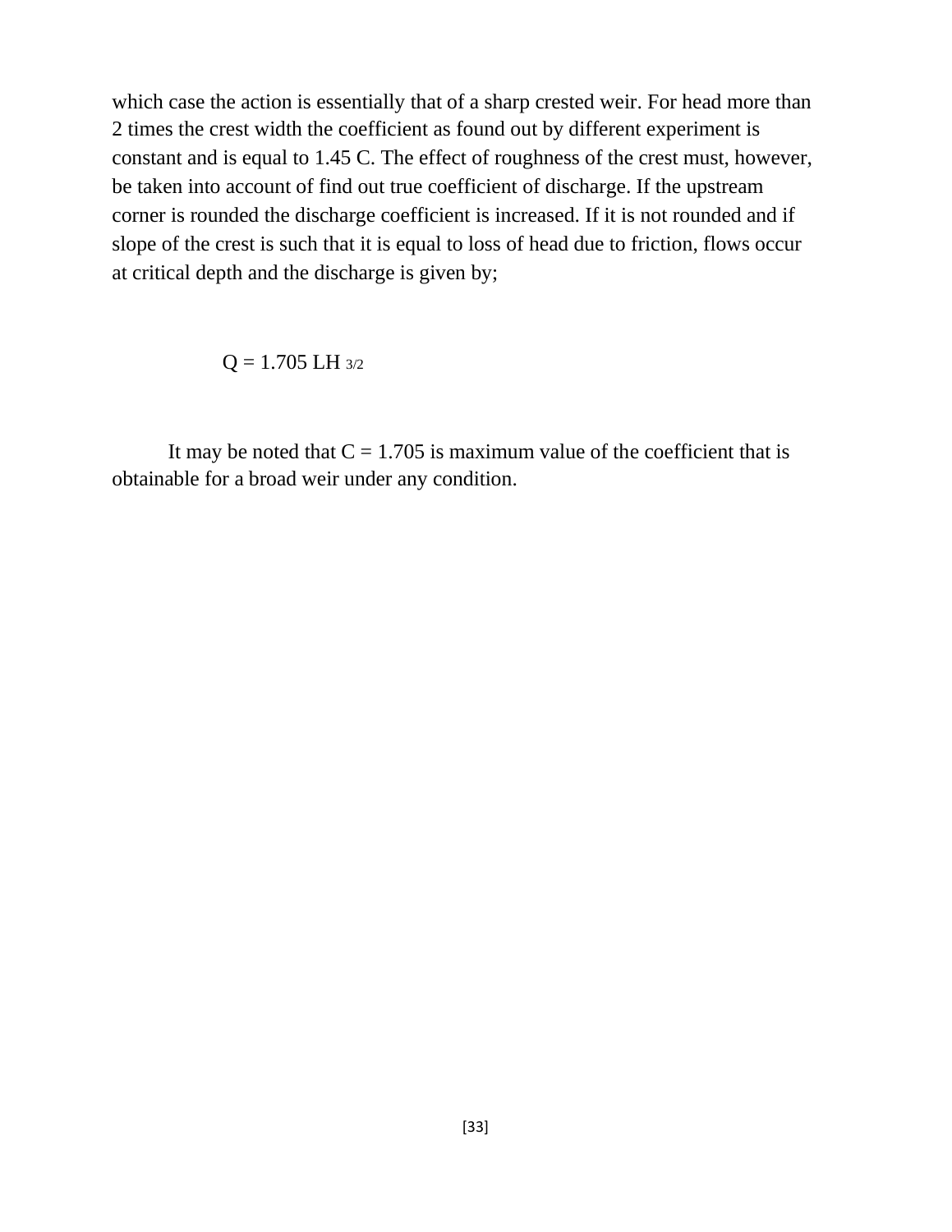#### CHAPTER – II

#### **CRITERIA FOR TYPES OF RAILWAY AFFECTING WORKS**

#### **2.General:**

#### 2.1 **General**

Criteria for identifying the works as "Railway Affecting" can at best be outlined under broad principles for the guidance of the Engineers. Every case has to be decided on merits taking into account some other factor e.g. local conditions such as location of Railway Affecting works whether upstream or downstream of the railway line, slope of the ground, extent of discharge in the event of failure of work, capacity of railway line to absorb the shock etc. Such criteria cannot be laid down for every conceivable shape of Railway Affecting Works. However, a few common types of Railway Affecting Work are described in the following paragraphs.

#### 2.2 **Tanks, Barrages and Weirs:**

- The following types of tanks, barrages and weirs may be deemed to be rail affecting.
	- i. Tanks, Barrages or Weirs within 0.5 km upstream of railway line irrespective of their capacity and having a full tank/ reservoir level higher than the formation level of the Railway line.
- ii. Tank, Barrages or Weirs within 10 km upstream of the Railway line having capacity of 0.05 Mcum and more.
- iii. Tank, Barrages or Weirs between 10 15 km upstream of the Railway line having capacity of 0.15 M. Cum and more.
- iv. Dam, Barrages or Weirs between 15 30 km upstream of the Railway line having capacity of 15 M. Cum and more.
- v. A Tank, Barrages or Weirs on downstream of the Railway line where it touches the toe of railway embankment and formation level is less than 1m. from MWL.
- vi. Tank, Barrages or Weirs through which Railway line passes having MWL above danger level of the railway bridge and the Railway line.
- vii. Tank, Barrages or Weirs on upstream of railway line past history of breaches affecting working of the railways and not re-modeled to cope with known surplus discharge.
- viii. A Tank, Barrages or Weirs or a series of Tank, Barrages or Weirs in the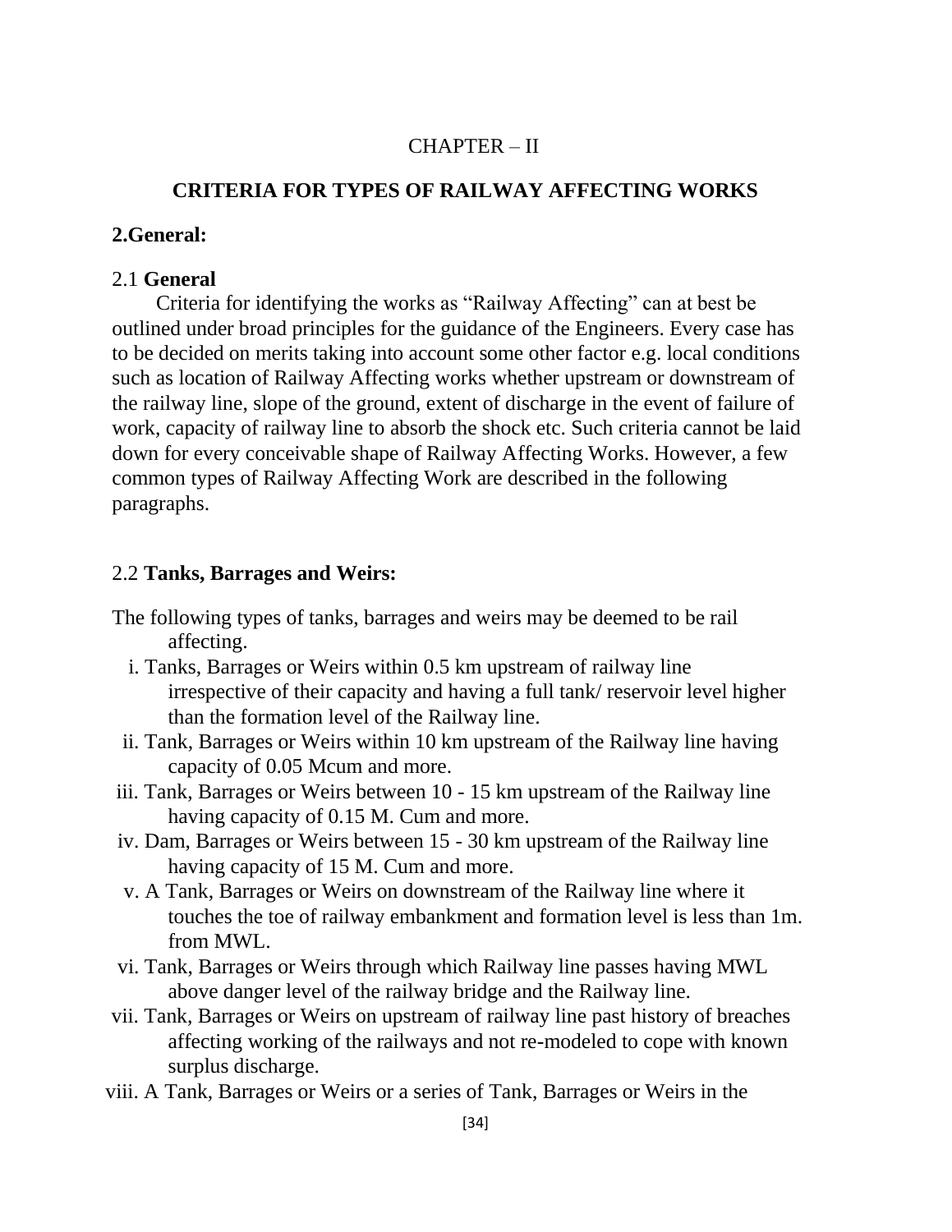catchment of the stream crossing the Railway line, where the catchment area of the stream at the crossing point is 250 sq. km or more and the combined catchment area of the Tank, Barrages and weir is not less than 5% of the total catchment area of the stream at the crossing point.

#### **Canals and Drainage Channels**

- 2.3 Following may be considered as Railway Affecting Works.
	- i. All canal crossing Railway lines, having discharge of more than 1.5 cumecs and having F.S.D. 0.3 M and more above the ground level.
- ii. Channels on upstream of the railway line running parallel or oblique including the drainage channels having F.S.L. being 0.3 M or more above the ground level.
- iii. Discharge between 7 to 15 cumecs and within range of 0.5 km from railway line.
- iv. Discharge between 15 to 30 cumecs and within range of 1.0 km from railway line.
- v. Discharge more than 30 cumecs and within range of 1.5 km from railway line.

#### **Road Embankments:**

2.4 Road Embankments higher than 3 m with bridges, culverts and retaining wall within 1.0 km on either side of railway line may be considered as Railway Affecting Works.

#### **Bunds:**

- 2.5 The following may be considered as Railway Affecting Works, if located within 5.0 km of the railway line.
- i. Marginal bunds on upstream or downstream side on one/ both banks of the river crossing the railway line.
- ii. Protection bunds or works for diverting flow from one channel to another or for prevention of flow through a defunct channel, crossing the railway line on the upstream of the bund or works so constructed.

### **Protection Works on Rivers:**

2.6 Protection works on rivers like groynes, repelling/deflecting spurs, and retired bunds are constructed either by State Government or Railways or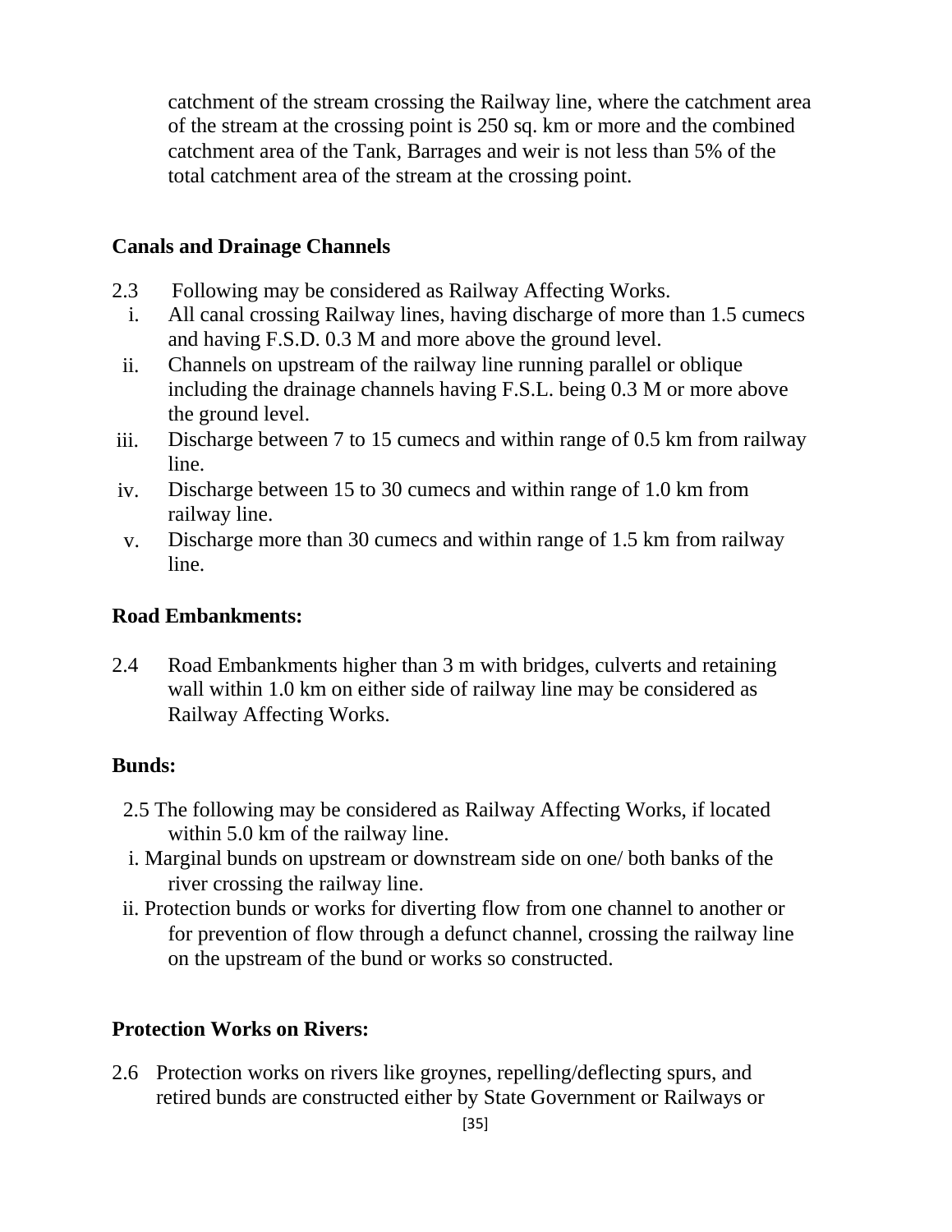jointly by State Government and Railways, for regulating and controlling the flow. Failure of such work can endanger not only the bridge across the river but also the railway embankments at other places. These may be considered as Railway Affecting Works if located within 5 km upstream of railway line.

#### **Temporary Canals taken from Rivers and other works**

2.7 Sometimes channels are dug out from dry or nearly dry beds of stream or from active rivers to tap and divert the water for irrigation or other purposes. During heavy rains a large quantity of water may find its way along these channels and flood the adjoining areas, especially near the tail ends of these channels. In such case, if the general slope of the ground is falling towards the railway line, it may cause the danger to the railway line in the same way as a canal bursting its bank in the vicinity of the railway line would. These may be considered as Railway Affecting Works, if located within 5 km upstream of railway line.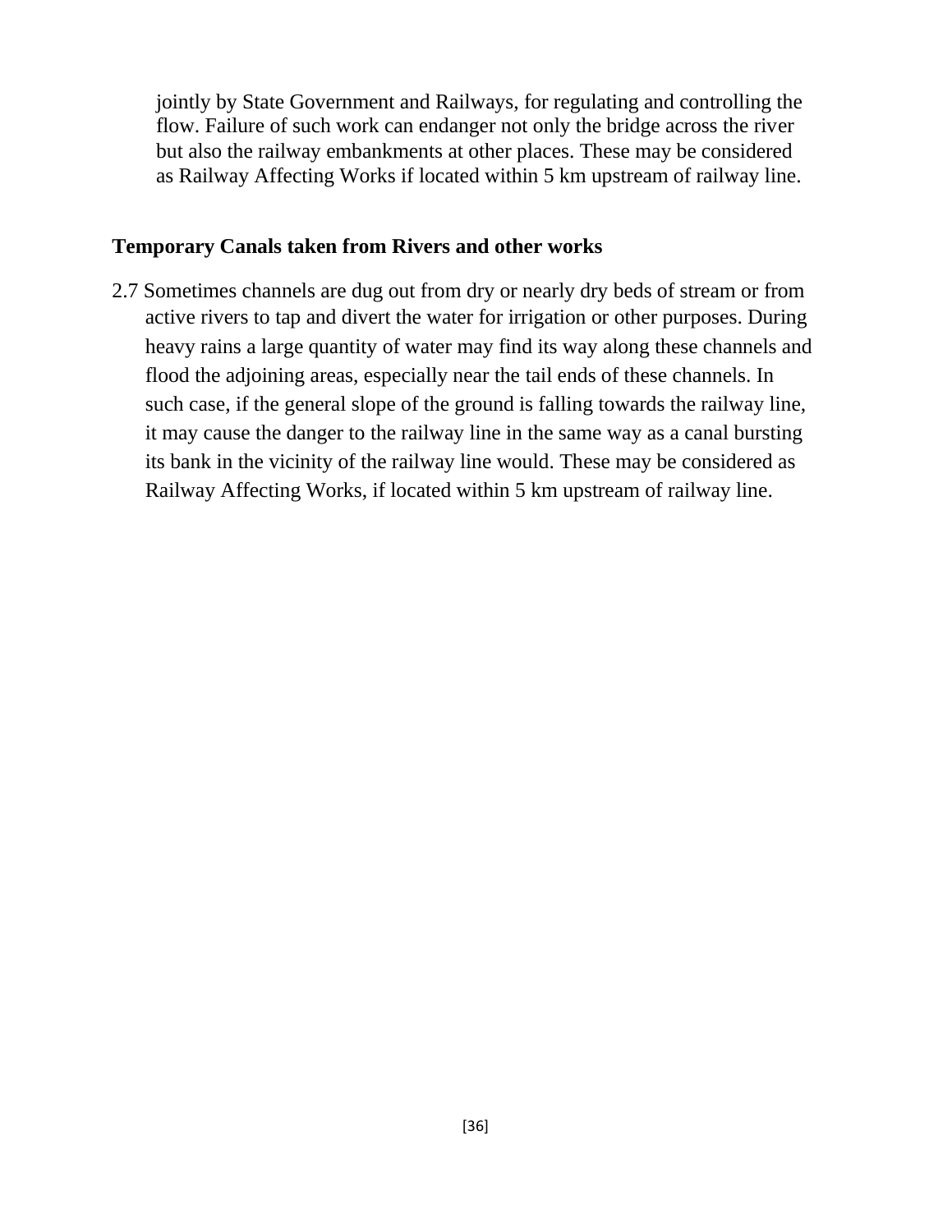#### CHAPTER-III

#### INSPECTIONS AND REPAIRS

#### **Inspecting Authority:**

3.1 The Railway Affecting Works falling within the jurisdiction of concerned Assistant Engineers of the State Government Department will be inspected by them. For inspection of works owned by the Revenue Department, Quasi Government, Local bodies, Private bodies and individuals etc., the inspection will be done by the Assistant Engineer of Rural Engineering Services in whose area such work located.

3.2 The concerned Assistant Engineer or the other nominated officers by State Government shall inspect every Railway Affecting Work in his jurisdiction soon after the monsoon and submit his report to his Executive Engineer (or equivalent nominated Officer of State Government) and Divisional Engineer (Railway) in duplicate by the end of December every year. This report be accompanied by certificate of soundness for the work in good condition and approximate estimates for repairs for those works not considered in sound condition. The Executive Engineer (or equivalent nominated Officer of State Government) and Divisional Engineer (Railway) concerned may bring some important points to the notice of their Chief Engineers if necessary.

3.3 Proforma for the inspection of Railway Affecting Works are indicated at Appendices- II (A) through II (G). Alternatively a certificate as prescribed in Appendices- II (A) through II (G) will be sufficient for Water Resources and Public Works Departments, where such inspections are carried out and recorded periodically in accordance with codal provisions. Divisional Engineers of Railway will carefully scrutinize the report received from the concerned inspecting Officer of State Government and take not of the works not considered in sound condition. He will then ask his Assistant Engineer to jointly inspect such works with the concerned inspecting officer of the State Government and submit his report to the Divisional Engineer. The Divisional Engineer will correspond and request the State authority to concerned, to carryout and complete necessary repairs well before the next monsoon.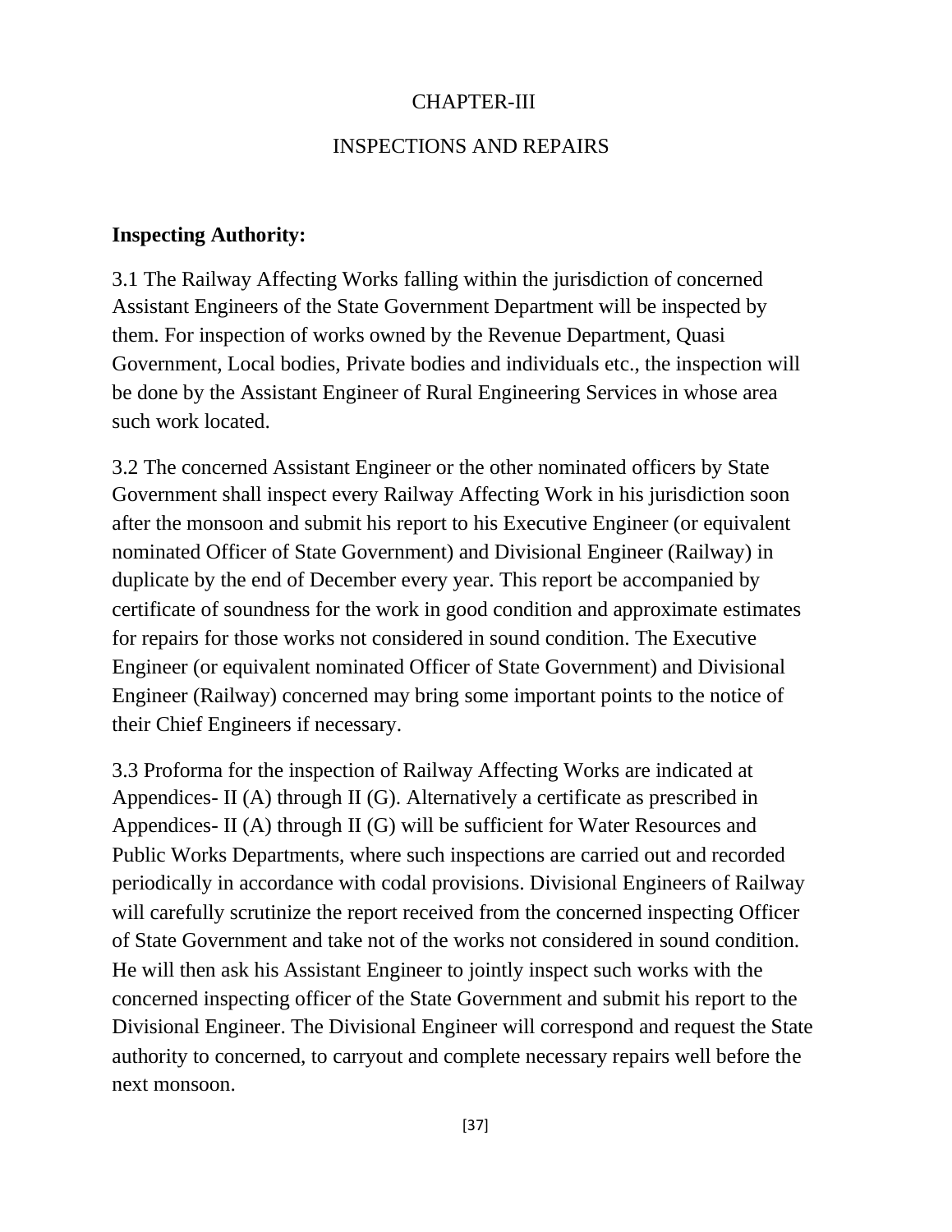3.4 The parties concerned should regularly inspect and maintain Railway Affecting Works in accordance with the procedure and schedule laid down in this chapter for this purpose, so as to ensure that the works remain in fit and sound condition. Any repairs or strengthening needed should be carried out with utmost expedition before the one set of the monsoon. The Railway's representative should have access and he given facility to inspect the works, their maintenance and operation. Any request from railway administration in connection with strengthening, repairs, maintenance or operation of such works to ensure the safety of Railway lines should also be attained with promptitude so that Central Government is not forced to any action vide clause 20 in chapter- 4 of Indian Railways Bill 1989 (at Appendix-VII). Detailed instruction for operations of such works should be laid down by the Executive Engineer of the concerned State Government of designated officer for works of Revenue Department, Quasi Government/ Local Bodies, Private Bodies and Individuals etc. This instruction should be followed by the parties concerned.

3.5 For works existing before construction of railway line the strengthening required, where felt necessary by the Railways, shall be carried out at the cost of Railways.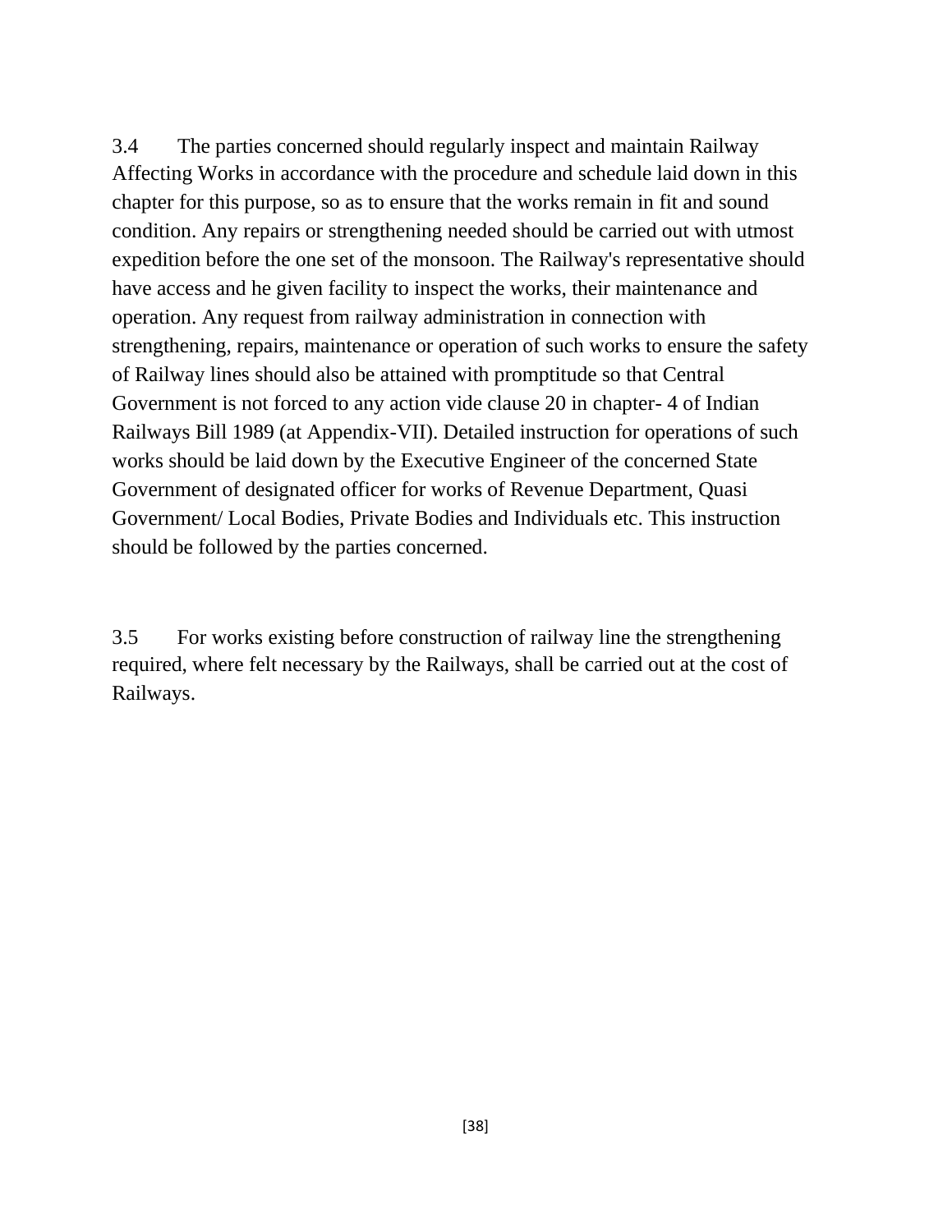#### **ANNEXURE- I(A)**

Statement showing the Designation and Addresses of the Senior Divisional Officers of central, South Central, South Eastern and Western Railways to be associated in concerned districts of Madhya Pradesh with Railway Affecting Tanks/works.

| Sr.no          | Name S/Shri      | <b>Designation</b>  | CUG. No    |
|----------------|------------------|---------------------|------------|
| $\mathbf{1}$   | D. D. Dewangan   | <b>PCE</b>          | 9752415200 |
| $\overline{2}$ | R. K. Meena      | <b>CTE</b>          | 9752415201 |
| $\overline{3}$ | B. K. Gupta      | CE/TP               | 9752415207 |
| $\overline{4}$ | R. N. Sunkar     | <b>CBE</b>          | 9752415202 |
| 5              | Kaushal Kishore  | CE/G                | 9752415203 |
| 6              | P. K. Singh      | $CE/C-I$            | 9752415350 |
| $\tau$         | A.K. Dadarya     | $CE/C-II$           | 9752415204 |
| 8              | O. P. Tanwar     | <b>CPDE</b>         | 9752415206 |
| 9              | G.L. Goel        | SAG                 | 9752415349 |
| 10             | Rajesh Agarwal   | SAG                 |            |
| 11             | D.C. Gupta       | Dy.CE/TP            | 9752415213 |
| 12             | R.S. Rajput      | Dy.CE/C/Wks         | 9752415214 |
| 13             | A.K. Khare       | $Dy.CE/Tr-I$        | 9752415348 |
| 14             | Pranav Kumar     | Dy.CE/TMC           | 9752415215 |
| 15             | G.P. Mishra      | Dy.CE/Br.L          | 9752415211 |
| 16             | J.N. Verma       | Dy.CE/G             | 9752415208 |
| 17             | S.K. Roy         | Dy.CE/HQ            | 9752415216 |
| 18             | K.K. Pali        | Dy.CE/Tr-II         | 9752415209 |
| 19             | G.N. Pandey      | Dy.CE/P&D           | 9752415212 |
| 20             | A.K. Tiwari      | Secy to PCE         | 9752415222 |
| 21             | Ravindar Sharma  | SEN/Tr-II/HQ        | 9752415228 |
| 22             | Shatrughan Singh | SEN/TMC/HQ          | 9752415298 |
| 23             | S. B. Sharma     | SEN/Wks/HQ          | 9752415233 |
| 24             | B. K. Paliwal    | SEN/TP-II/HQ        | 9752415224 |
| 25             | V. K. Chaturvedi | SEN/G/HQ            | 9752415226 |
| 26             | Sudhir Parihar   | SEN/Br.D/HQ         | 9752415210 |
| 27             | Alok Shrivastava | XEN/Br.D/HQ         | 9752415227 |
| 28             | Ramdas           | SEN/TP-I/HQ         | 9752415229 |
| 29             | Rajesh Tripathi  | SEN/Tr-I/HQ         | 9752415225 |
| 30             | K. A. Qureshi    | <b>AEN/LM/HQ</b>    | 9752415241 |
| 31             | K. P. Rasaniya   | <b>AXEN/C-II/HQ</b> | 9752415377 |
| 32             | J. S. Dahiya     | AEN/Br.D/HQ         | 9752415248 |
| 33             | M. C. Mehra      | <b>AXEN/G/HQ</b>    | 9752415237 |
| 34             | P. K. Gupta      | AEN/Control/HQ      | 9752415255 |
| 35             | S. K. Khare      | AXEN/C-I/HQ         | 9752415351 |
|                |                  | $[39]$              |            |

**CUG list of HQ Officers as on 05.02.13**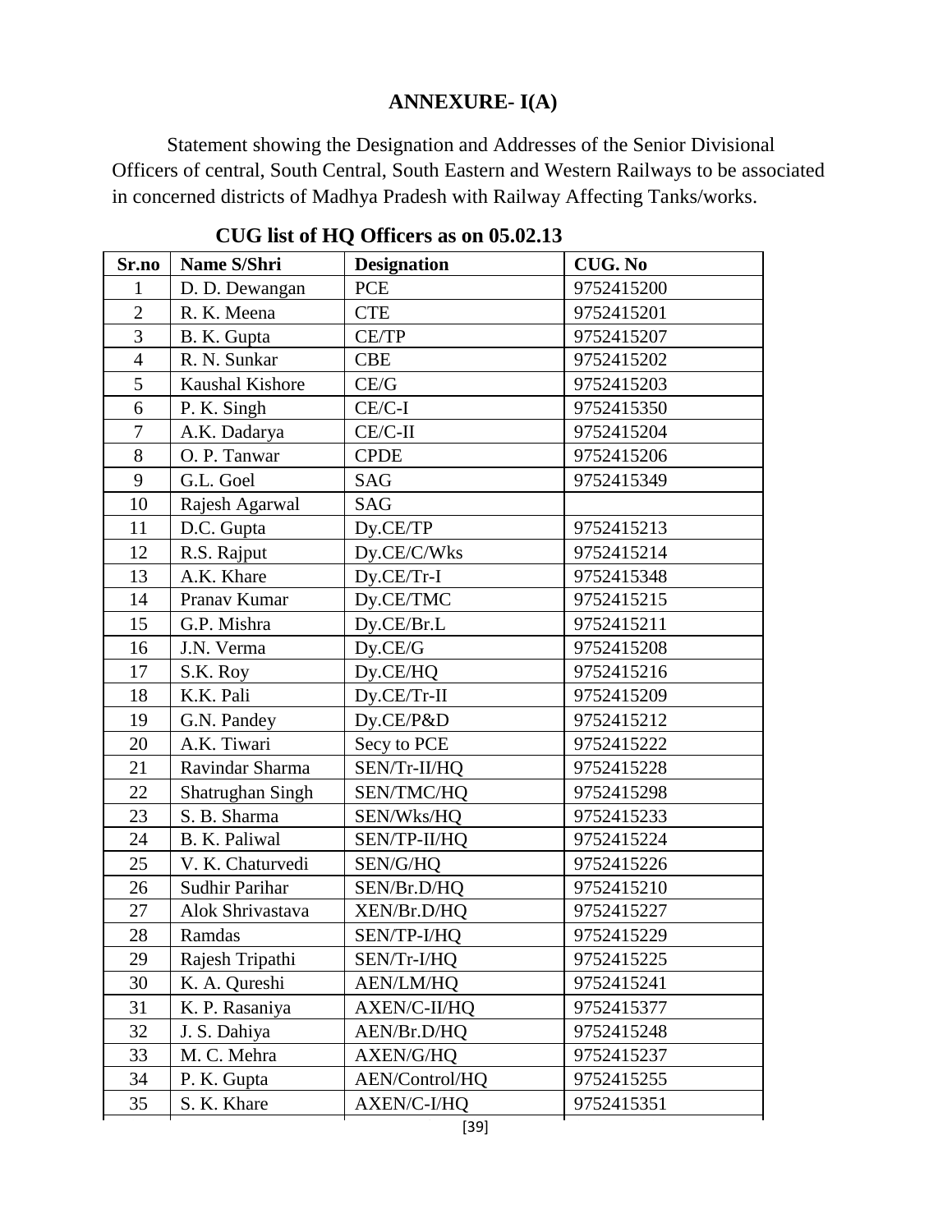| Sr.no          | <b>Name S/Shri</b> | <b>Designation</b>                                           | <b>CUG. No</b> | <b>Telephone</b><br>no.Rly(015) |  |
|----------------|--------------------|--------------------------------------------------------------|----------------|---------------------------------|--|
| $\mathbf{1}$   | Rajesh Agrawal     | Sr.Divisional<br>Engineer/Co                                 | 9752418200     | 55300-301                       |  |
| $\overline{2}$ | Sanjeev Kumar      | Sr. Divisional<br>Engineer<br>/W/Jabalpur                    | 9752418202     | 55304-305                       |  |
| 3              | S.K. Shukla        | <b>Sr Divisional</b><br>Engineer /N/<br>Jabalpur             | 9752418201     | 55308-309                       |  |
| $\overline{4}$ | Deepak Muke        | Divisional Engineer<br>/HQ/ Jabalpur                         | 9752415223     | 55376                           |  |
| 5              | D. R. Bharti       | Divisional Engineer<br>/E/ Jabalpur                          | 9752418204     | 55306-307                       |  |
| 6              | A. H. Ansari       | <b>Divisional Engineer</b><br>/S/ Jabalpur                   | 9752418203     | 55310                           |  |
| $\overline{7}$ | H. C. L. Rawat     | Sr. Asstt.<br>Divisional Engineer<br>/ Satna                 | 9752418217     | 65220-221                       |  |
| 8              | Jai Prakash        | <b>Asstt. Divisional</b><br>Engineer /Sagar                  | 9752418213     | 67202                           |  |
| 9              | Ramendra Pandey    | <b>Asstt. Divisional</b><br>Engineer /S/<br>Jabalpur         | 9752418210     | 55318-319                       |  |
| 10             | B. D. Ahirwar      | <b>Asstt. Divisional</b><br>Engineer<br>/Narsingpur/jabalpur | 9752418212     | 62210                           |  |
| 11             | P. K. Shrivstava   | <b>Asstt. Divisional</b><br>Engineer / Beohari               | 9752418216     | 8592100                         |  |
| 12             | S. P. Singh        | <b>Asstt. Divisional</b><br>Engineer/HQ/<br>Jabalpur         | 9752418205     | 55314                           |  |
| 13             | Rajesh Patel       | <b>Asstt. Divisional</b><br>Engineer<br>/West/Katni          | 9752418215     | 64359                           |  |
| 14             | Het Singh          | <b>Asstt. Divisional</b><br>Engineer /East/<br>Katni         | 9752418214     | 64369                           |  |
| 15             | Sanjay Dubey       | <b>Asstt. Divisional</b><br>Engineer /M/ Katni               | 9752418206     | 64239                           |  |

# **CUG list of Jabalpur Division Officers as on 03.01.13**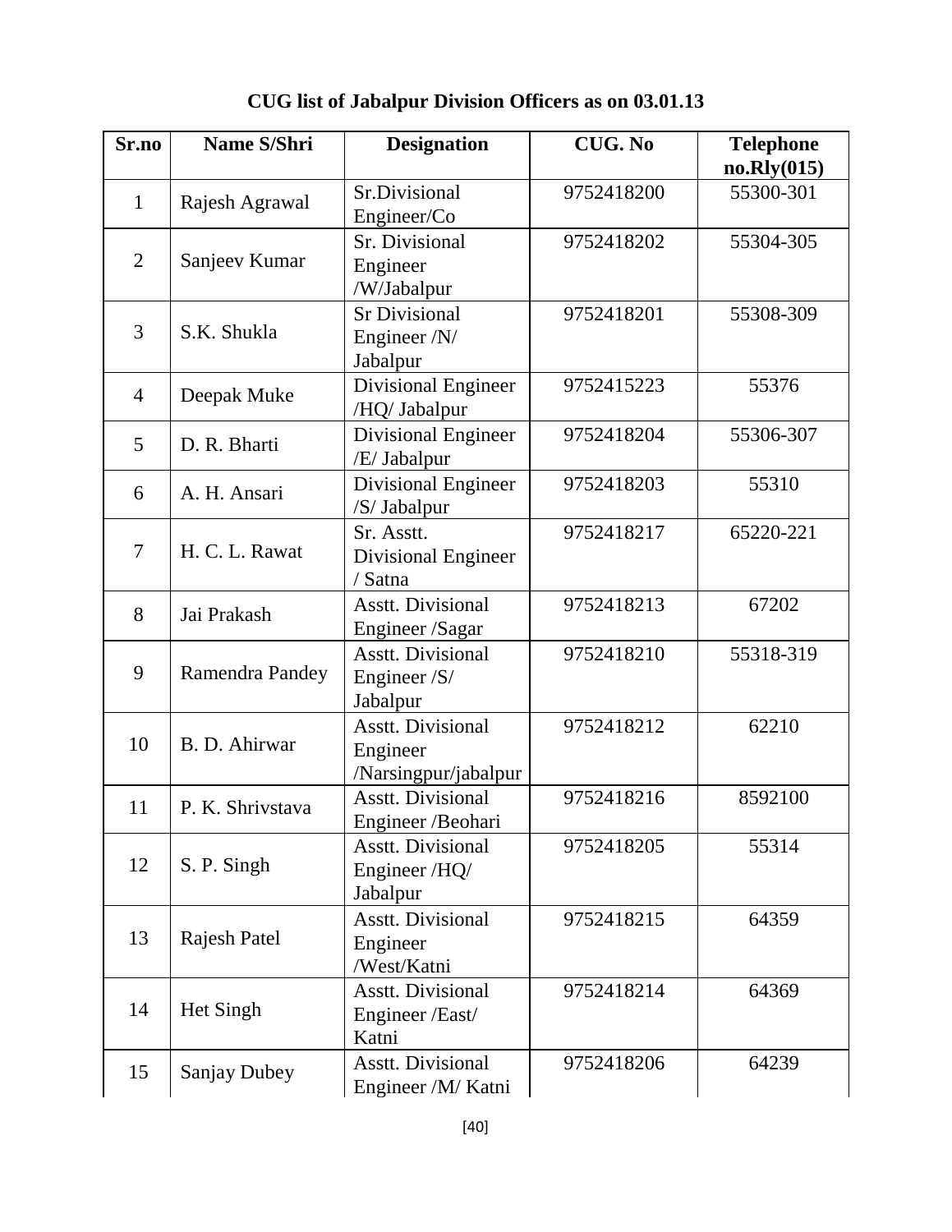| Sr.no          | <b>Name S/Shri</b>     | <b>Designation</b>                             | <b>CUG. No</b>           | <b>Telephone</b><br>no.(015) |
|----------------|------------------------|------------------------------------------------|--------------------------|------------------------------|
| $\mathbf{1}$   | Manish Gupta           | Sr. Divisional Engineer<br>Co/ Bhopal          | 9752416200               | 5300-301                     |
| $\overline{2}$ | Rishi Gangwar          | Sr. Divisional Engineer<br>/N/ Bhopal          | 9752416201               | 5302-03                      |
| 3              | Sandeep Jain           | <b>Divisional Engineer</b><br>/S/Bhopal        | 9752416202               | 5304-05                      |
| $\overline{4}$ | Gaurav Mishra          | <b>Asstt. Divisional</b><br>Engineer /Harda    | 9752416210               | 4800-01                      |
| 5              | Sushil Kumar           | <b>Asstt. Divisional</b><br>Engineer / Guna    | 9752416208               | 2300                         |
| 6              | Kailash Meena          | <b>Asstt. Divisional</b><br>Engineer /Bina     | 9752416209               | 3360                         |
| $\overline{7}$ | R. M. Kaushik          | <b>Asstt. Divisional</b><br>Engineer /Shajapur | 9752416211               |                              |
| 8              | S. K. Pardesi          | <b>Asstt. Divisional</b><br>Engineer /Shivpuri | 9752416206               | $(016)0074-$<br>232          |
| 9              | C. K. Thomas           | <b>Asstt. Divisional</b><br>Engineer /Itarsi   | 9752416205<br>9752416207 | 4450<br>(016)6310            |
| 10             | A. K. Sharma           | <b>Asstt. Divisional</b><br>Engineer /Bhopal   | 9752416203               |                              |
| 11             | <b>Ramakant Panday</b> | Divisional Engineer /W/<br><b>Bhopal</b>       |                          |                              |

# **CUG list of Bhopal Division Officers as on 03.01.13**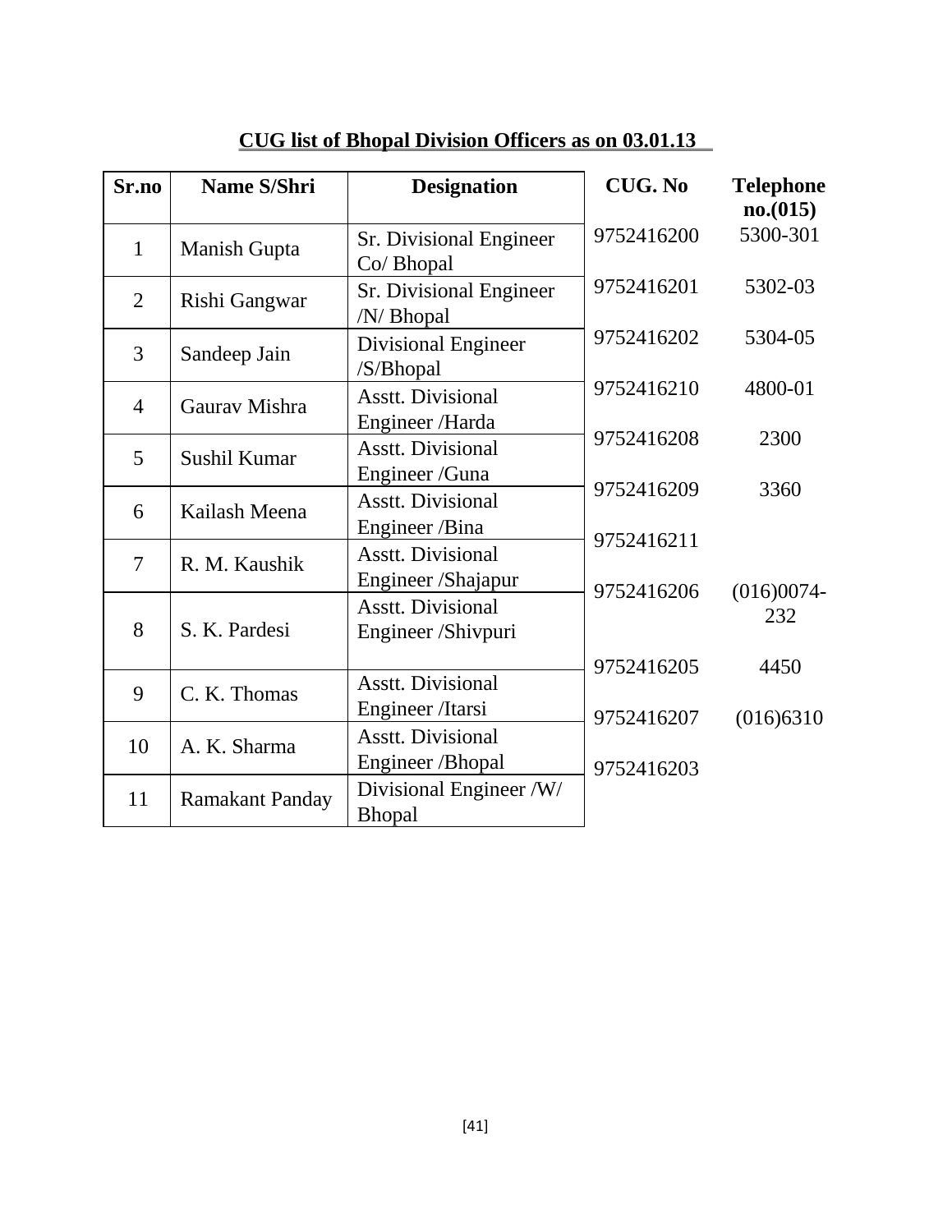| Sr.no          | <b>Name S/Shri</b> | <b>Designation</b>         | <b>CUG. No</b> | <b>Telephone</b><br>no.(017) |  |
|----------------|--------------------|----------------------------|----------------|------------------------------|--|
| $\mathbf{1}$   | L. P. Singh        | Sr. Divisional             | 9001017200     | 44400-01                     |  |
|                |                    | Engineer /Co/Kota          |                |                              |  |
| $\overline{2}$ | Vijay Pandey       | Sr. Divisional             | 9001017202     | 44406-07                     |  |
|                |                    | Engineer /N/ Kota          |                |                              |  |
| 3              | S. K. Yadav        | Divisional Engineer        | 9001017201     | 44404-05                     |  |
|                |                    | /S/Kota                    |                |                              |  |
| $\overline{4}$ | Suresh Singh       | <b>Divisional Engineer</b> | 9001017205     | 44408-09                     |  |
|                |                    | /East/Kota                 |                |                              |  |
|                |                    | <b>Asstt. Divisional</b>   | 9001017215     | 43220-21                     |  |
| 5              | S. K. Khullar      | Engineer/Gnagapur          |                |                              |  |
|                |                    | City                       |                |                              |  |
| 6              | Rahul Jaipuriyar   | <b>Asstt. Divisional</b>   | 9001017214     | 47220-21                     |  |
|                |                    | Engineer /Bharatpur        |                |                              |  |
|                |                    | <b>Asstt. Divisional</b>   | 9001017216     | 42220-21                     |  |
| $\overline{7}$ | Mahendra Singh     | Engineer                   |                |                              |  |
|                |                    | /Sawaimadhopur             | 9179094472     | 41220-21                     |  |
| 8              | Neeraj Shrivastava | <b>Asstt. Divisional</b>   |                |                              |  |
|                |                    | Engineer /Shamgarh         | 9001017206     | 44416                        |  |
|                | Bhuneshwar         | <b>Asstt. Divisional</b>   |                |                              |  |
| 9              |                    | Engineer                   |                |                              |  |
|                | Tripathi           | /Ramganjmandi              |                |                              |  |

# **CUG list of Kota Division Officers as on 03.01.13**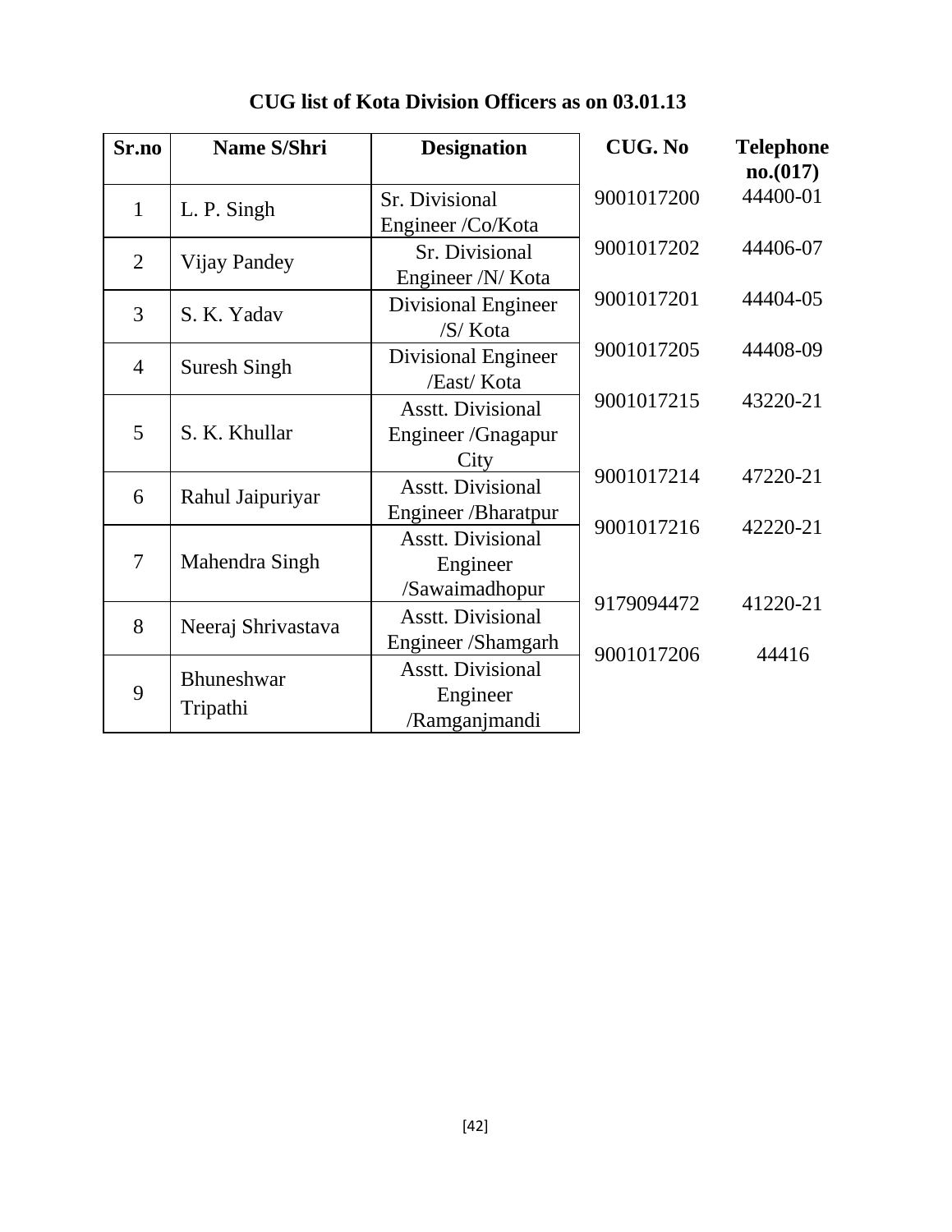The list of Railway officials to be contacted during any emergencies is as under**:** 

| Section Engineer/p.way | Section             | Route km |        | <b>ADEN</b> with | <b>DEN</b>                                                                                      |                       |
|------------------------|---------------------|----------|--------|------------------|-------------------------------------------------------------------------------------------------|-----------------------|
| Jurisdiction           | Phone no            |          | from   | to               | phone no                                                                                        |                       |
| <b>KHANDWA</b>         | 09730471247<br>KNW- | PAU      | 568.00 | 638.00           | Sri Chandra<br>Mohan<br><b>ADEN/AKOLA</b><br>Sr. DEN/NED<br>$(09730471255))$<br>$(09730471202)$ | Sri Rajanish<br>Saroj |

| Name                           | Designation                     | Phone No.    |
|--------------------------------|---------------------------------|--------------|
| Sri Rajkumar Wankhede          | Sr.DEN/Co-ord/NED               | 09730471200  |
|                                |                                 | 02462223630  |
| <b>Chief Controller</b>        | Nanded                          | 02462261729  |
| <b>Engineering Control</b>     | Nanded                          | 02462223416  |
| Headquarters:                  |                                 |              |
| Sri S k Shrivastav             | Chief Engineer/WS & Floods      | 09701370206  |
| Sri Pradeep kumar              | Dy. Chief Engineer/LC & Floods  | 09701370212  |
| Sri L N Gowri Shankar          | Asst. Executive Engineer/Floods | 09701370233  |
| <b>Engineering Control-Fax</b> | Headquarts, Secunderabad        | 040-27824143 |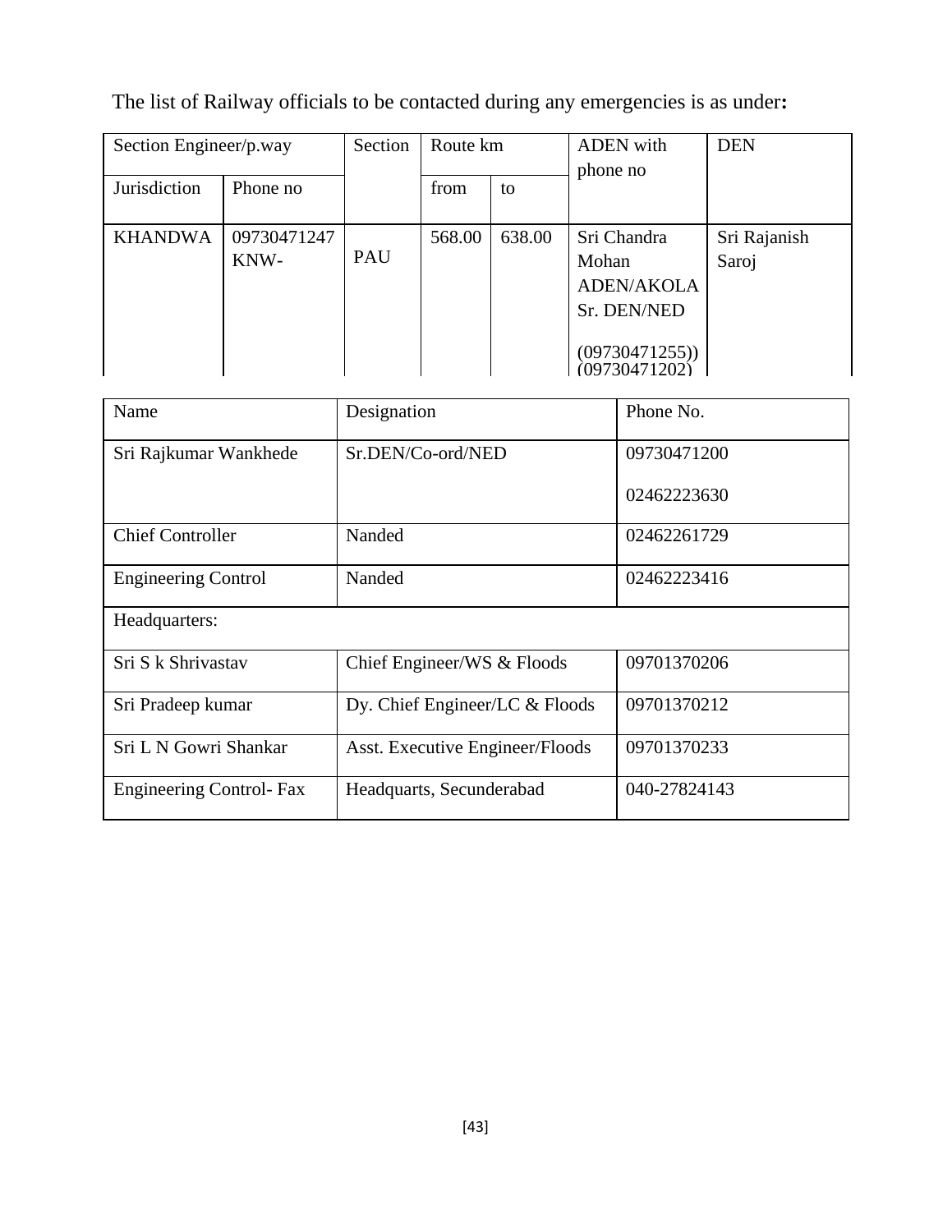# **ANNEXURE-1 (B)**

Statement showing the Designation and Addresses of the Executive Engineer of M.P. Water Resources Department to be associated in concerned districts of the Madhya Pradesh with Railway affecting tanks/works.

| S.No. | District     |                | <b>Details of Executive Engineers</b> | Telephone Nos. |           |  |
|-------|--------------|----------------|---------------------------------------|----------------|-----------|--|
|       |              |                | with addresses and telephone Nos.     |                |           |  |
|       |              | Designation    |                                       | Office         | Residence |  |
|       |              | <b>Address</b> |                                       |                |           |  |
| (1)   | (2)          | (3)            | (4)                                   | (5)            | (6)       |  |
| 1.    | Anuppur      | Executive      | <b>Water Resources</b>                | 07659-222355   |           |  |
|       |              | Engineer       | Dn. Annuppur                          |                |           |  |
| 2.    | Ashoknagar   | $-do-$         | <b>Water Resources</b>                | 07543-220607   |           |  |
|       |              |                | Division,                             |                |           |  |
|       |              |                | Ashoknagar                            |                |           |  |
| 3.    | Alirajpur    | $-do-$         | <b>Water Resources</b>                | 07394-233631   | 233519    |  |
|       |              |                | Division, Alirajpur                   |                |           |  |
| 4.    | Balaghat     | $-do-$         | Wainganga                             | 07632-241340   | 247922    |  |
|       |              |                | Division Balaghat                     |                |           |  |
|       |              | $-do-$         | Survey Divn.                          | 07632-240738   | 241268    |  |
|       |              |                | Balaghat                              |                |           |  |
|       |              | $-do-$         | <b>Banjar Project</b>                 | 07636-256328   |           |  |
|       |              |                | Divn. Baihar                          |                |           |  |
|       |              | $-do-$         | Rajiv Sagar Project                   | 07630-250147   | 250159    |  |
|       |              |                | Divn. No.3                            |                |           |  |
|       |              |                | Katangi.                              |                |           |  |
|       |              | $-do-$         | Rajiv Sagar Project                   | 07630-278475   | 278448    |  |
|       |              |                | Divn. No.2 Kudwa                      |                |           |  |
| 5.    | <b>Betul</b> | $-do-$         | <b>Water Resource</b>                 | 07141-238350   | 238346    |  |
|       |              |                | Division, Betul                       |                |           |  |
|       |              | $-do-$         | <b>Water Resource</b>                 | 07147-224318   | 224439    |  |
|       |              |                | Division, Multai                      |                |           |  |
| 6.    | Bhopal       | $-do-$         | <b>Water Resource</b>                 | 0755-2553096   | 2750566   |  |
|       |              |                | Division, Bhopal                      |                |           |  |
| 7.    | <b>Bhind</b> | $-do-$         | <b>Water Resource</b>                 | 07534-245702   | 245945    |  |
|       |              |                | Division, Bhind                       |                |           |  |
| 8.    | Badwani      | $-do-$         | <b>Water Resource</b>                 | 07290-222006   | 222085    |  |
|       |              |                | Division, Badwani                     |                |           |  |
| 9.    | Burhanpur    | $-do-$         | <b>Water Resource</b>                 | 07325-241323   | 241125    |  |
|       |              |                | Division,                             |                |           |  |
|       |              |                | Burhanpur                             |                |           |  |
| 10.   | Chhindwara   | $-do-$         | <b>Water Resource</b>                 | 07162-248586   | 242821    |  |
|       |              |                | Division,                             |                |           |  |
|       |              |                | Chhindwara                            |                |           |  |
|       |              | $\lambda$      | Dangh Divarcian<br>[44]               | 0716202200     | 22200     |  |

Division, Chourai.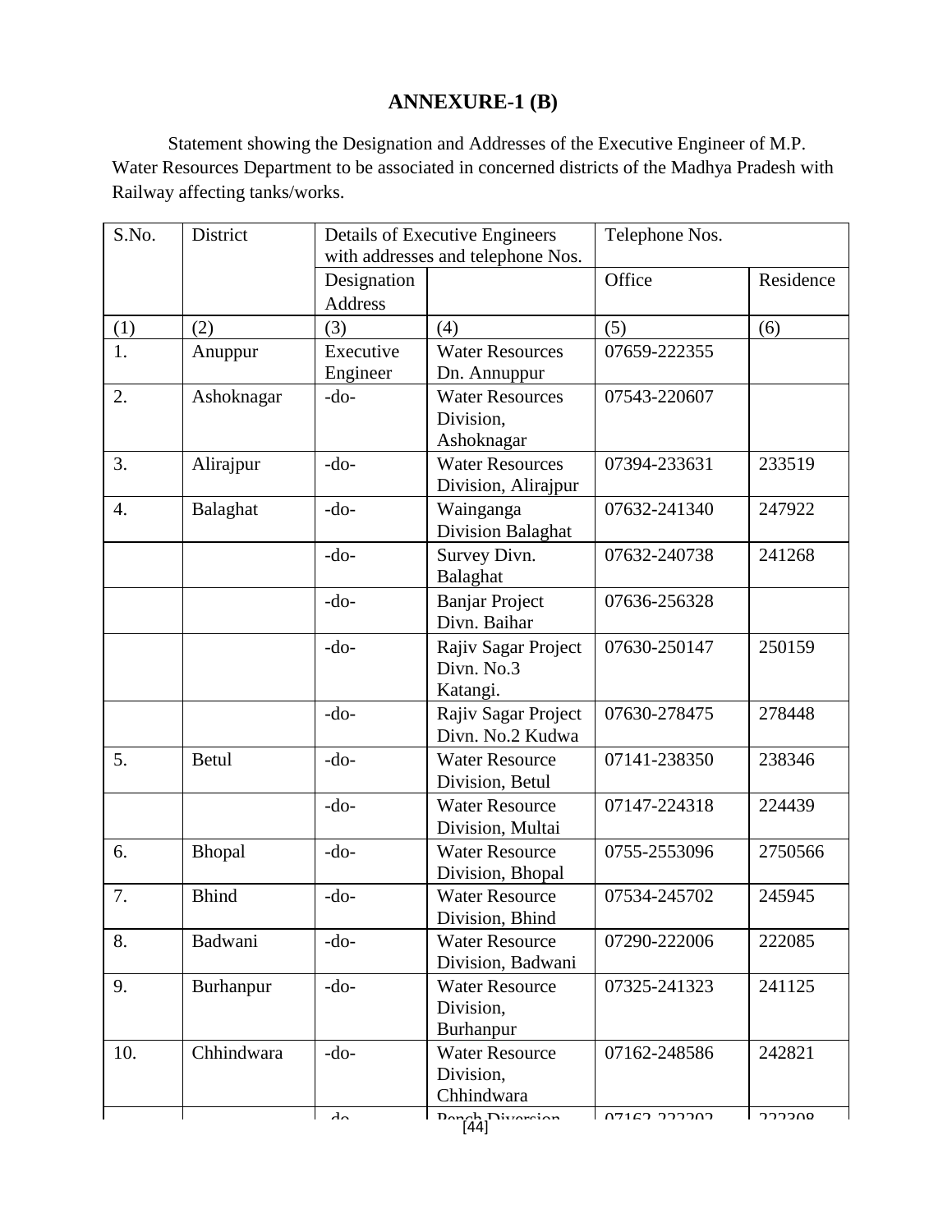| S.No. | District    |                               | Details of Executive Engineers                        | Telephone Nos. |           |  |
|-------|-------------|-------------------------------|-------------------------------------------------------|----------------|-----------|--|
|       |             |                               | with addresses and telephone Nos.                     |                |           |  |
|       |             | Designation<br><b>Address</b> |                                                       | Office         | Residence |  |
| (1)   | (2)         | (3)                           | (4)                                                   | (5)            | (6)       |  |
| 11.   | Chhatarpur  | $-do-$                        | <b>Water Resource</b><br>Division, Nowgong            | 07685-256341   | 256156    |  |
|       |             | $-do-$                        | Bariyarpur LBC<br>Divn. Rajnagar<br>Distt. Chhatarpur | 07682-248340   |           |  |
| 12.   | Dewas       | $-do-$                        | <b>Water Resources</b><br>Division, Dewas             | 07272-250517   | 252259    |  |
| 13.   | Datia       | $-do-$                        | Rajghat<br>Distributary Divn.<br>No.9, Datia          | 07522-235672   | 233233    |  |
| 14.   | Dhar        | $-do-$                        | <b>Water Resources</b><br>Division, Dhar              | 07292-222539   | 222299    |  |
|       |             | $-do-$                        | <b>Water Resources</b><br>Division, Manawar           | 07294-232254   | 232232    |  |
| 15.   | Dindori     | $-do-$                        | <b>Water Resources</b><br>Division, Dindori           | 07644-234652   | 234043    |  |
| 16.   | Damoh       | $-do-$                        | <b>Water Resources</b><br>Division, Damoh             | 07812-222779   | 222760    |  |
| 17.   | Guna        | $-do-$                        | <b>Water Resources</b><br>Division, Guna              | 07542-256415   | 251062    |  |
|       |             | $-do-$                        | <b>Water Resources</b><br>Division,<br>Raghogarh      | 07544-2622234  |           |  |
| 18.   | Gwalior     | $-do-$                        | <b>Water Resources</b><br>Division, Gwalior           | 0751-2345996   |           |  |
|       |             | -do-                          | Dam Safety Divn.<br>Gwalior                           | 0751-2340188   |           |  |
|       |             | $-do-$                        | <b>Water Resources</b><br>Division, Dabra             | 07524-222787   |           |  |
| 19.   | Hoshangabad | $-do-$                        | Tawa Project, Divn.<br>Itarsi.                        | 07572-266134   | 266087    |  |
|       |             | $-do-$                        | Tawa Canal<br>Division, Seoni,<br>Malwa               | 07570-220669   |           |  |
|       |             | $-do-$                        | Tawa RBC Divn.<br>Sohagpur                            | 07575-278229   | 278230    |  |
|       |             | $-do-$                        | Handiya LBC<br>Division, Timarni                      | 07573-230041   | 230042    |  |
| 20.   | Harda       | $-do-$                        | <b>Water Resources</b><br>Division Hordo              | 07577-222065   | 222174    |  |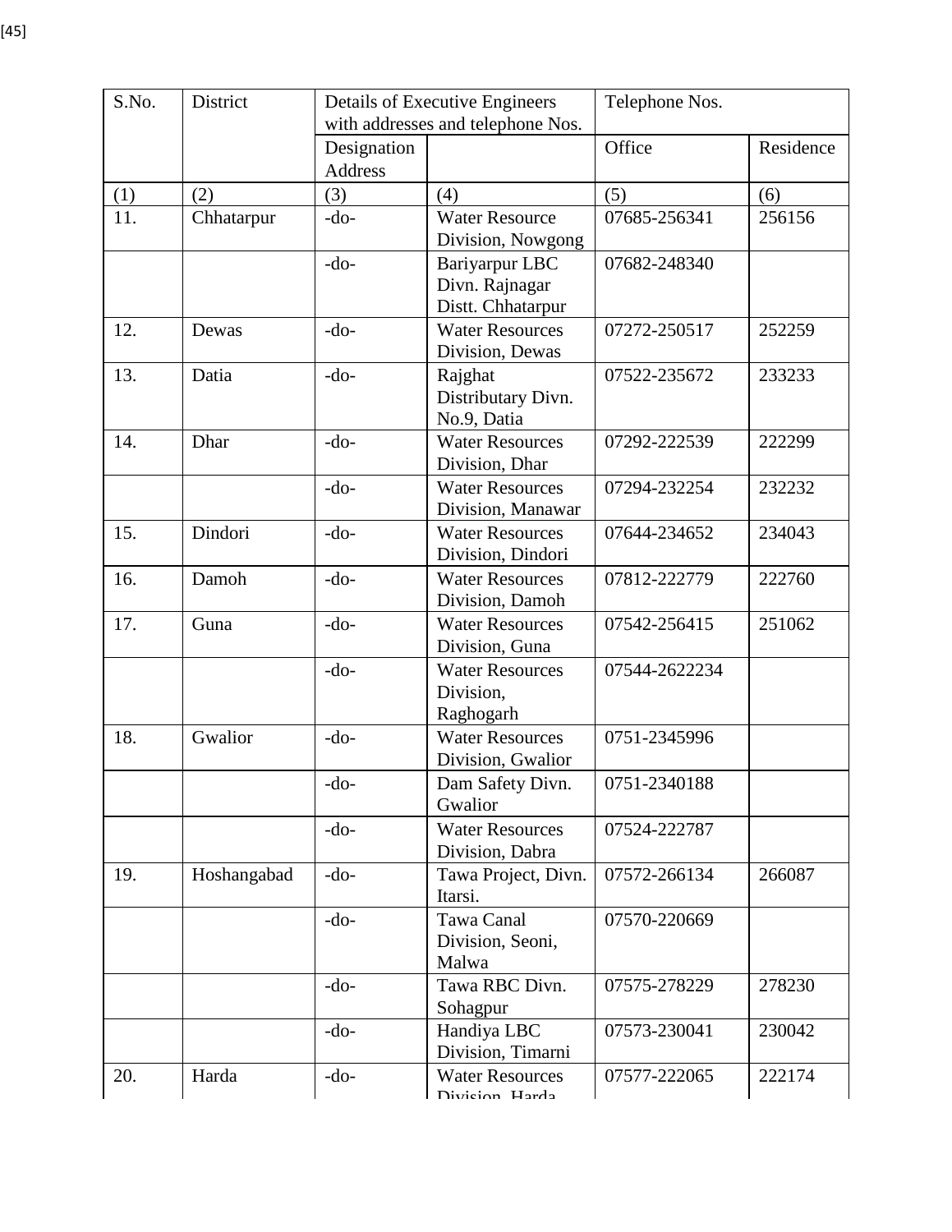| 21. | Indore      | $-do-$ | <b>Water Resources</b><br>Division, Indore         | 0731-2490177 |         |
|-----|-------------|--------|----------------------------------------------------|--------------|---------|
| 22. | Jabalpur    | $-do-$ | Hiran Water<br>Resources Division,<br>Jabalpur     | 0761-2602441 | 2320329 |
| 23. | Jhabua      | $-do-$ | <b>Water Resources</b><br>Division, Jhabua         | 07392-244225 | 243375  |
|     |             | $-do-$ | Mahi Project<br><b>Division Petlawad</b>           | 07391-266080 | 266081  |
| 24. | Katni       | $-do-$ | <b>Water Resources</b><br>Division, Katni          | 07622-235269 |         |
| 25. | Khargone    | $-do-$ | <b>Water Resources</b><br>Division, Khargone       | 07282-241220 | 231295  |
| 26. | Khandwa     | $-do-$ | <b>Water Resources</b><br>Division, Khandwa        | 0733-2223112 | 2223268 |
| 27. | Mandsaur    | $-do-$ | <b>Water Resources</b><br>Division, Mandsaur       | 07422-242268 |         |
|     |             | $-do-$ | Gandisagar dam<br>Division,<br>Gandhisagar         | 07427-237114 | 237113  |
| 28. | Morena      | $-do-$ | <b>Water Resources</b><br>Division, Morena         | 07532-234352 |         |
| 29. | Mandla      | $-do-$ | <b>Water Resources</b><br>Division, Mandla         | 07642-252220 | 252233  |
|     |             | $-do-$ | <b>Water Resources</b><br>Division, Niwas          | 07641-231230 | 231231  |
| 30. | Narsinghpur | $-do-$ | <b>Water Resources</b><br>Division,<br>Narsinghpur | 07792-230342 | 230265  |
|     |             | $-do-$ | <b>Linght Machinery</b><br>Divn. Narsinghpur       | 07792-230328 | 230265  |
| 31. | Neemuch     | $-do-$ | <b>Water Resources</b><br>Division, Neemuch        | 07423-232411 | 257005  |
| 32. | Panna       | $-do-$ | <b>Water Resources</b><br>Division, Panna          | 07732-252075 | 252041  |
| 33. | Rewa        | $-do-$ | <b>Water Resources</b><br>Division, Rewa           | 07662-256071 |         |
|     |             | $-do-$ | Keoti Canal, Dn.<br>Rewa                           | 07662-256726 | 251845  |
|     |             | $-do-$ | Upper Purwa canal<br>$\mathbf{Dn}$ Rewa            | 07662-256710 | 250605  |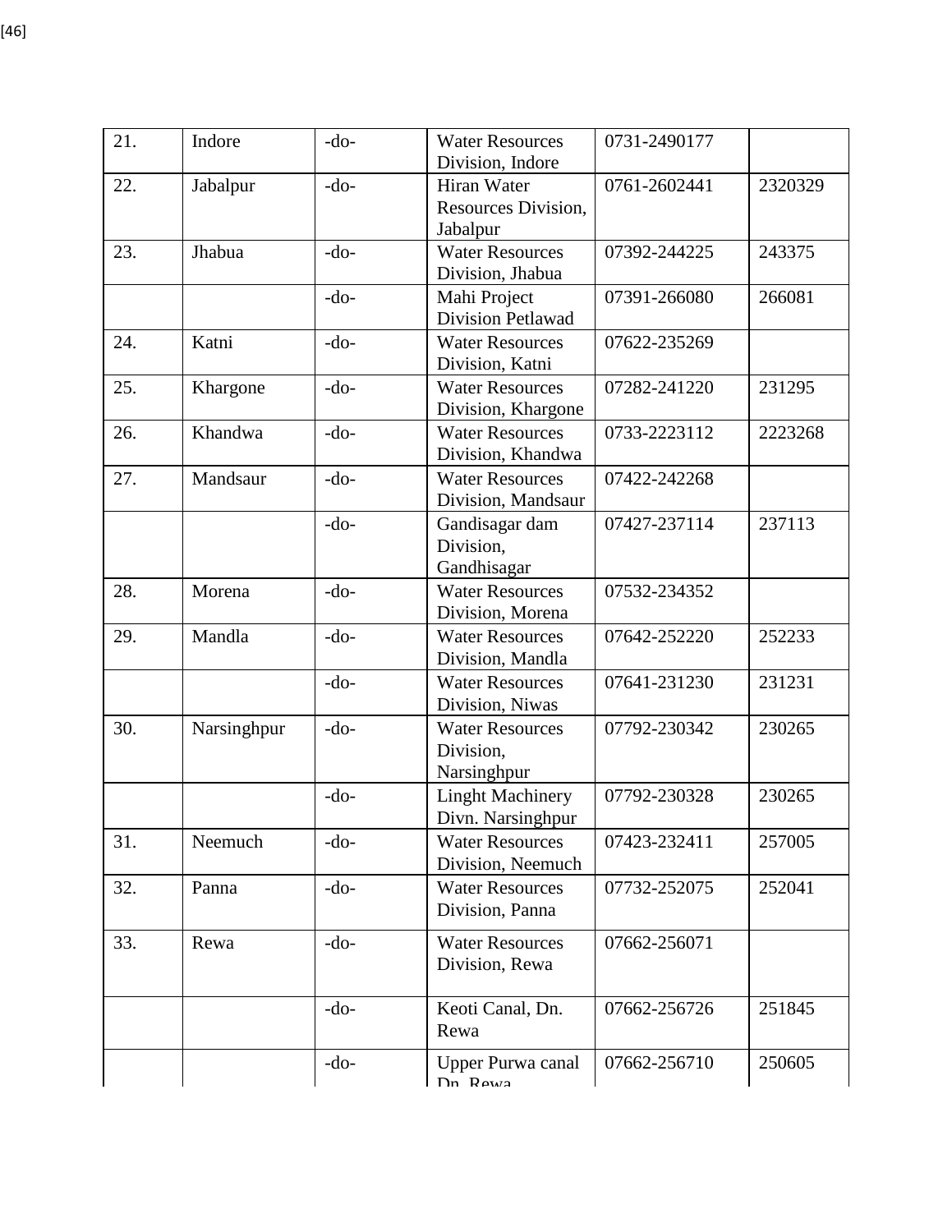|     |           | $-do-$ | Bansagar<br>Distributary Divn.<br>Rewa              | 07662-254504 | 226588 |
|-----|-----------|--------|-----------------------------------------------------|--------------|--------|
| 34. | Ratlam    | $-do-$ | <b>Water Resources</b><br>Division, Ratlam          | 07412-270440 | 267125 |
| 35. | Raisen    | $-do-$ | <b>Water Resources</b><br>Division, Raisen          | 07482-222068 | 222342 |
| 36. | Rajgarh   | $-do-$ | <b>Water Resources</b><br>Division, Rajgarh         | 07372-255182 | 255183 |
|     |           | $-do-$ | <b>Water Resources</b><br>Division,<br>Narsingarh   | 07375-245608 |        |
| 37. | Satna     | $-do-$ | <b>Water Resources</b><br>Division, Satna           | 07672-222378 |        |
|     |           | $-do-$ | Purwa canal Dn.<br>Satna                            | 07672-250596 |        |
| 38. | Shahdol   | $-do-$ | <b>Water Resources</b><br>Division No.2,<br>Shahdol | 07652-240314 | 245894 |
|     |           | $-do-$ | <b>Masonry Dam</b><br>Divn. No. 3,<br>Deolond       | 07650-268521 | 268610 |
| 39. | Sidhi     | $-do-$ | <b>Water Resources</b><br>Division No. 1,<br>Sidhi  | 07822-252329 | 252514 |
|     |           | $-do-$ | Mahan Canal Divn.<br>Sidhi                          | 07822-252534 |        |
|     |           | $-do-$ | <b>Lower Sihawal</b><br>canal Dn. Churhat           | 07802-272329 |        |
| 40. | Singrauli | $-do-$ | <b>Water Resources</b><br>Dn. No 2 Singrauli        | 07805-234653 |        |
| 41. | Shivpuri  | $-do-$ | <b>Water Resources</b><br>Division, Shivpuri        | 07492-221354 | 221265 |
| 42. | Sheopur   | $-do-$ | <b>Water Resources</b><br>Division, Sheopur         | 07530-252703 | 222533 |
| 43. | Sagar     | $-do-$ | <b>Water Resources</b><br>Division No.1,<br>Sagar   | 07582-223809 | 272288 |
|     |           | $-do-$ | <b>Water Resources</b><br>Division No.2,<br>Sagar   | 07582-240097 |        |
| 44. | Sehore    | $-do-$ | <b>Water Resources</b><br>Division, Sehore          | 07562-224033 | 224260 |
| 45. | Shajapur  | $-do-$ | <b>Water Resources</b><br>Division Shaianur         | 07364-228733 | 229744 |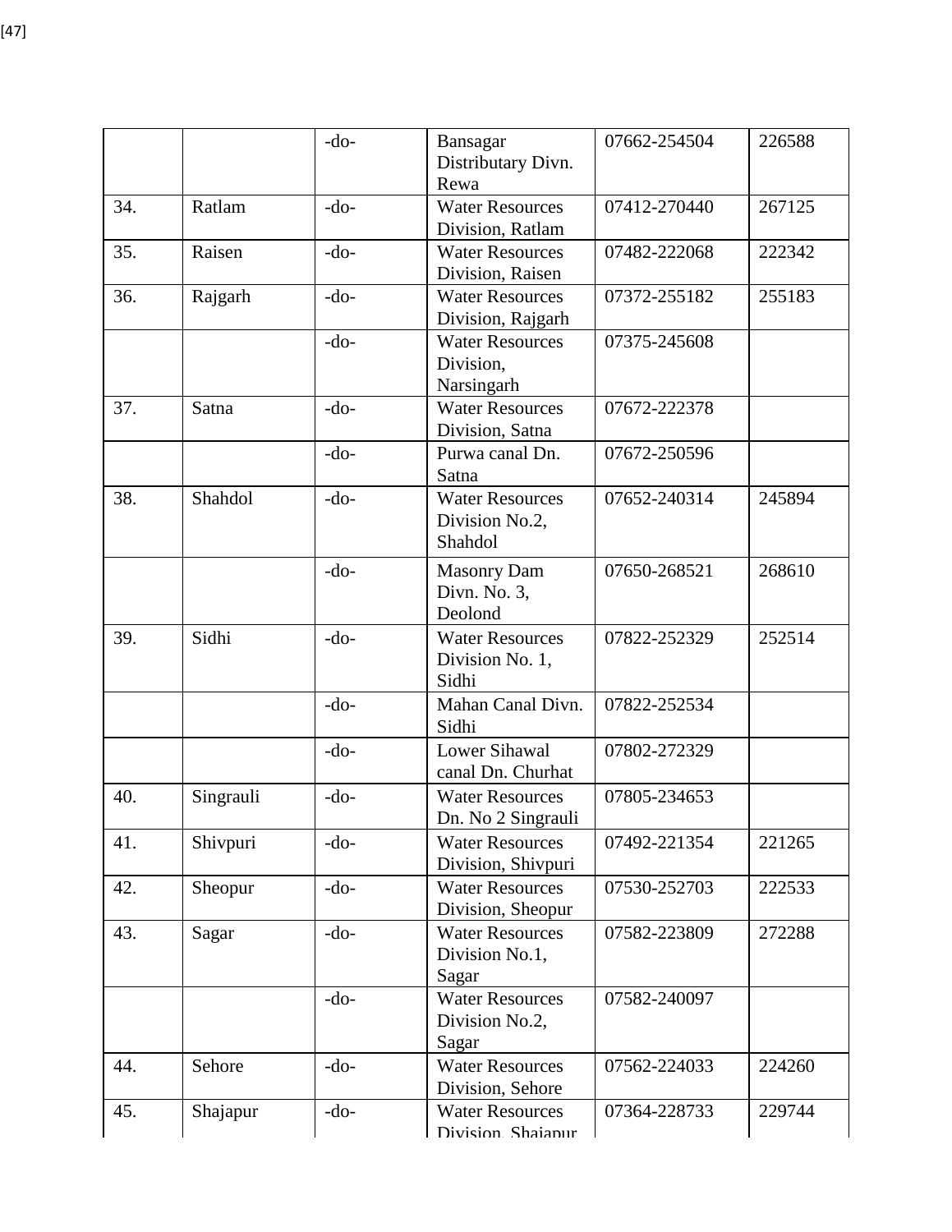| 46. | Seoni     | $-do-$ | <b>Water Resources</b><br>Division No.1,          | 07692-220559  | 220521  |
|-----|-----------|--------|---------------------------------------------------|---------------|---------|
|     |           |        | Seoni                                             |               |         |
|     |           | $-do-$ | Tilwara L.B.C.<br>Divn. Keolari                   | 07694-235229  | 235298  |
| 47. | Tikamgarh | $-do-$ | <b>Water Resources</b><br>Division,<br>Tikamgarh  | 07683-245304  |         |
|     |           | $-do-$ | <b>Survey Division</b><br>Tikamgarh               | 07683-240134  |         |
| 48. | Umariya   | $-do-$ | <b>Water Resources</b><br>Division, Umariya       | 07653-2222226 | 223556  |
| 49. | Ujjain    | $-do-$ | <b>Water Resources</b><br>Division, Ujjain        | 0734-2516548  | 2519846 |
| 50. | Vidisha   | $-do-$ | <b>Water Resources</b><br>Division, Vidisha       | 07592-233548  | 233547  |
|     |           | $-do-$ | <b>Water Resources</b><br>Division,<br>Ganjbasoda | 07594-220403  | 220415  |
|     |           | $-do-$ | Samrat Ashok<br>Sagar Dam<br>Division, Vidisha    | 07592-250469  |         |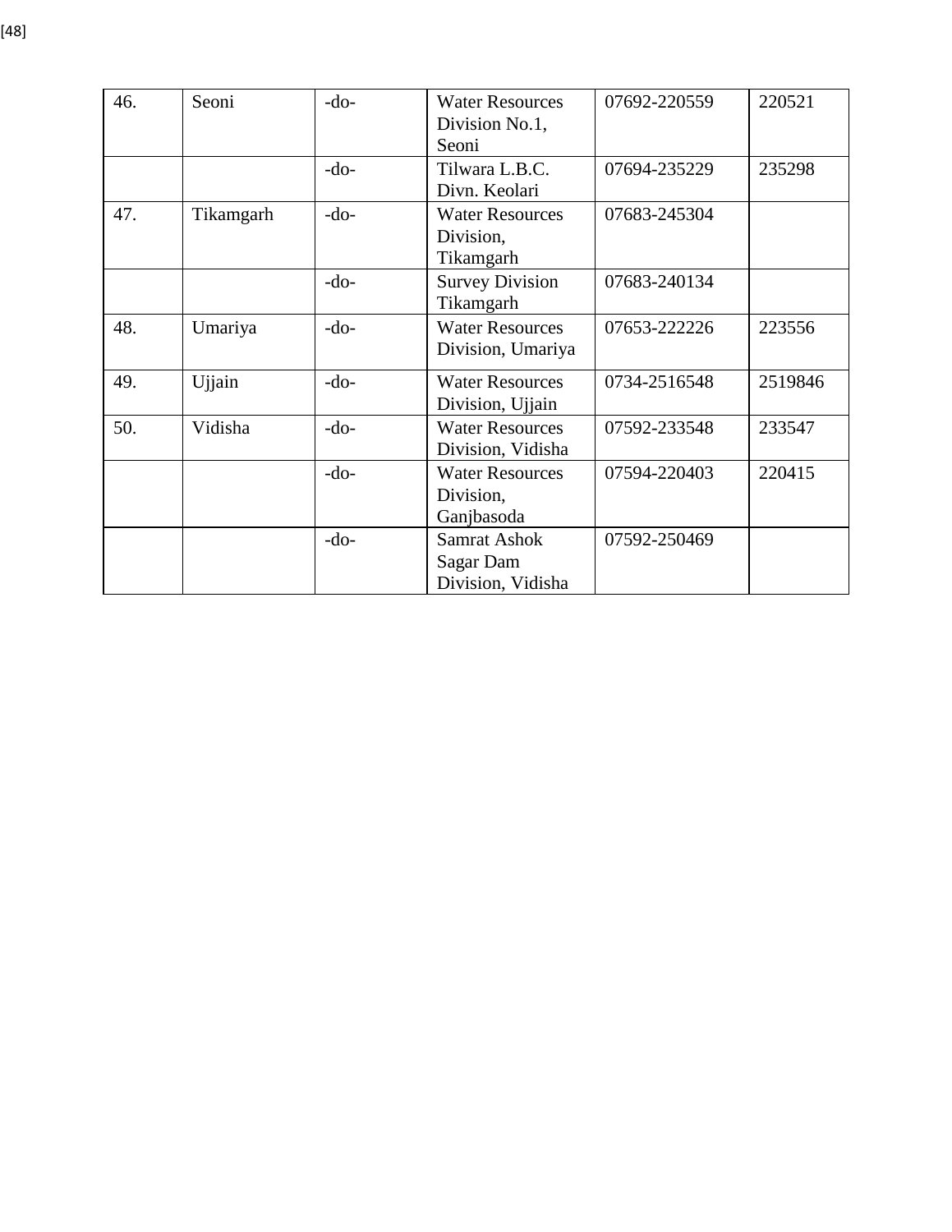#### **Appendix I**

#### **Statement of Financial and Miscellaneous Powers exercised by Officers of the W.D. in Respect of Matters other than Establishment (Appendix-2.30 of the M.P.Works Departmental Manual)**

#### **Powers of Authority**

|                    |                                                                                                                                                                                                                                   |            |                       |                      | E.E.<br>(6)   | <b>S.D.O.</b><br>(7)(8) |                                                                                                                                                                                                                                                                   |
|--------------------|-----------------------------------------------------------------------------------------------------------------------------------------------------------------------------------------------------------------------------------|------------|-----------------------|----------------------|---------------|-------------------------|-------------------------------------------------------------------------------------------------------------------------------------------------------------------------------------------------------------------------------------------------------------------|
| <b>Item</b><br>No. | <b>Particulars</b>                                                                                                                                                                                                                |            |                       |                      | Rs.<br>50,000 |                         | Note: $-1$ .<br>Extension and<br>improvements                                                                                                                                                                                                                     |
|                    |                                                                                                                                                                                                                                   | $E$ in $C$ | C.E.                  | S.E.                 |               |                         | that can be for                                                                                                                                                                                                                                                   |
| (1)                | (2)                                                                                                                                                                                                                               | (3)        | (4)                   | (5)                  |               |                         | seen must be<br>considered                                                                                                                                                                                                                                        |
| 1                  | To accord<br>administrative<br>approval for<br>survey and<br>investigation of<br>works/projects.                                                                                                                                  |            | Rs.<br>10.00<br>lakhs | Rs. 5.00<br>lakh     |               |                         | together for a<br>whole project at<br>one time and the<br>limits prescribed<br>must not be<br>applied to<br>individual works<br>forming part of<br>a proposal.<br>2. Survey<br>estimates shall<br>not be split up<br>into Sub-<br>estimates to<br>avoid obtaining |
| $\overline{2}$     | To accord<br>administrative<br>approval for the<br>investigation of<br>Preliminary<br>feasibility<br>proposals for the<br>improvement of<br>existing works<br>irrespective of<br>what the cost of<br>the work is likely<br>to be. |            | Rs.<br>25,000         | Rs. 5000             |               |                         | approval of<br>competent<br>authority.                                                                                                                                                                                                                            |
| 3                  | To accord<br>administrative<br>approval to<br>estimates for<br>works of<br>modification,<br>addition and<br>alteration relating                                                                                                   |            | Rs.<br>50,000         | Rs.<br>10,000<br>49] |               |                         |                                                                                                                                                                                                                                                                   |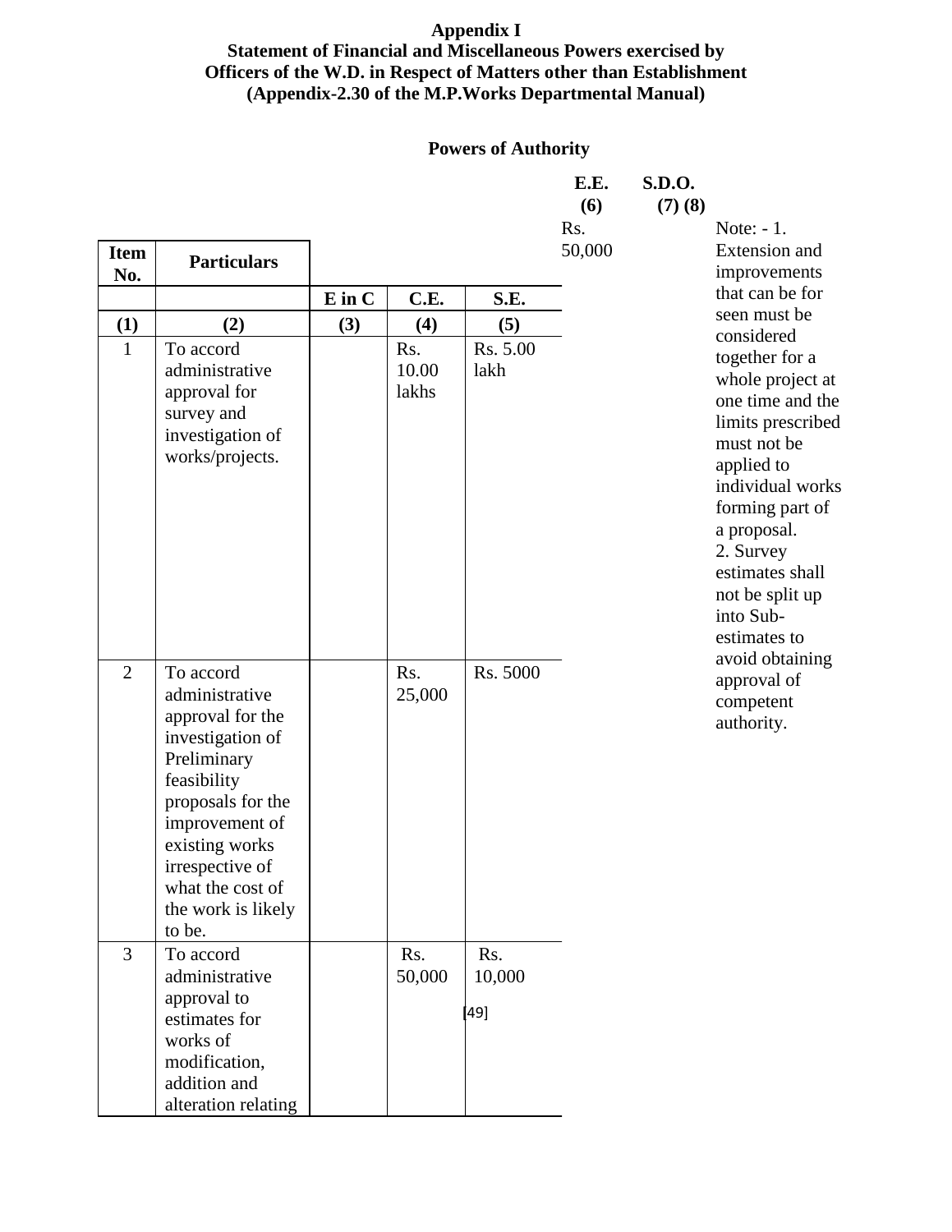| <b>Item</b><br>No. | <b>Particulars</b>                                                                                                                                                                                                                                                                          | <b>Powers of Authority</b> |                                 |                   |                       |                                                                                                                                                                                                                                                           |
|--------------------|---------------------------------------------------------------------------------------------------------------------------------------------------------------------------------------------------------------------------------------------------------------------------------------------|----------------------------|---------------------------------|-------------------|-----------------------|-----------------------------------------------------------------------------------------------------------------------------------------------------------------------------------------------------------------------------------------------------------|
|                    |                                                                                                                                                                                                                                                                                             | $E$ in $C$                 | C.E.                            | S.E.              | E.E.                  | <b>S.D.O.</b>                                                                                                                                                                                                                                             |
| (1)                | (2)                                                                                                                                                                                                                                                                                         | (3)                        | (4)                             | (5)               | (6)                   | (7)(8)                                                                                                                                                                                                                                                    |
|                    | to Govt. buildings<br>used as W.D.<br>office, store,<br>godown, rest<br>house, inspection<br>bungalow.                                                                                                                                                                                      |                            |                                 |                   |                       |                                                                                                                                                                                                                                                           |
| $\overline{4}$     | To accord<br>administrative<br>approval to<br>estimates for<br>addition and<br>alterations to<br>residential<br>buildings of W.D.<br>intended for the<br>occupation of the<br>officials of the<br>W.D.                                                                                      |                            | Up to $a$<br>limit of<br>50,000 |                   |                       | Class of<br>building should<br>not change due<br>to addition and<br>alteration.                                                                                                                                                                           |
| 5                  | To accord<br>administrative<br>approval to<br>special repair<br>work.                                                                                                                                                                                                                       |                            | Rs. 5.0<br>lakhs                | Rs.<br>50,000     | Rs.<br>5000           |                                                                                                                                                                                                                                                           |
|                    | <b>Sanction to</b>                                                                                                                                                                                                                                                                          |                            |                                 |                   |                       |                                                                                                                                                                                                                                                           |
| 6                  | estimates<br>To accord<br>technical sanction<br>to estimates for<br>new works,<br>including survey<br>and investigation<br>of projects,<br>suspense<br>estimates such as<br>running and<br>maintenance of<br>tools and plants,<br>earth-moving<br>equipments,<br>transport vehicles<br>etc. |                            | Full<br>powers                  | Rs. 1.00<br>crore | Rs.<br>20.00<br>lakhs | Rs. If the amount of<br>5,000 the estimate<br>exceeds the<br>amount for<br>which<br>administrative<br>approval is<br>given by more<br>than $20%$<br>revised<br>administrative<br>approval must<br>be obtained<br>before the<br>estimate is<br>sanctioned. |

[50]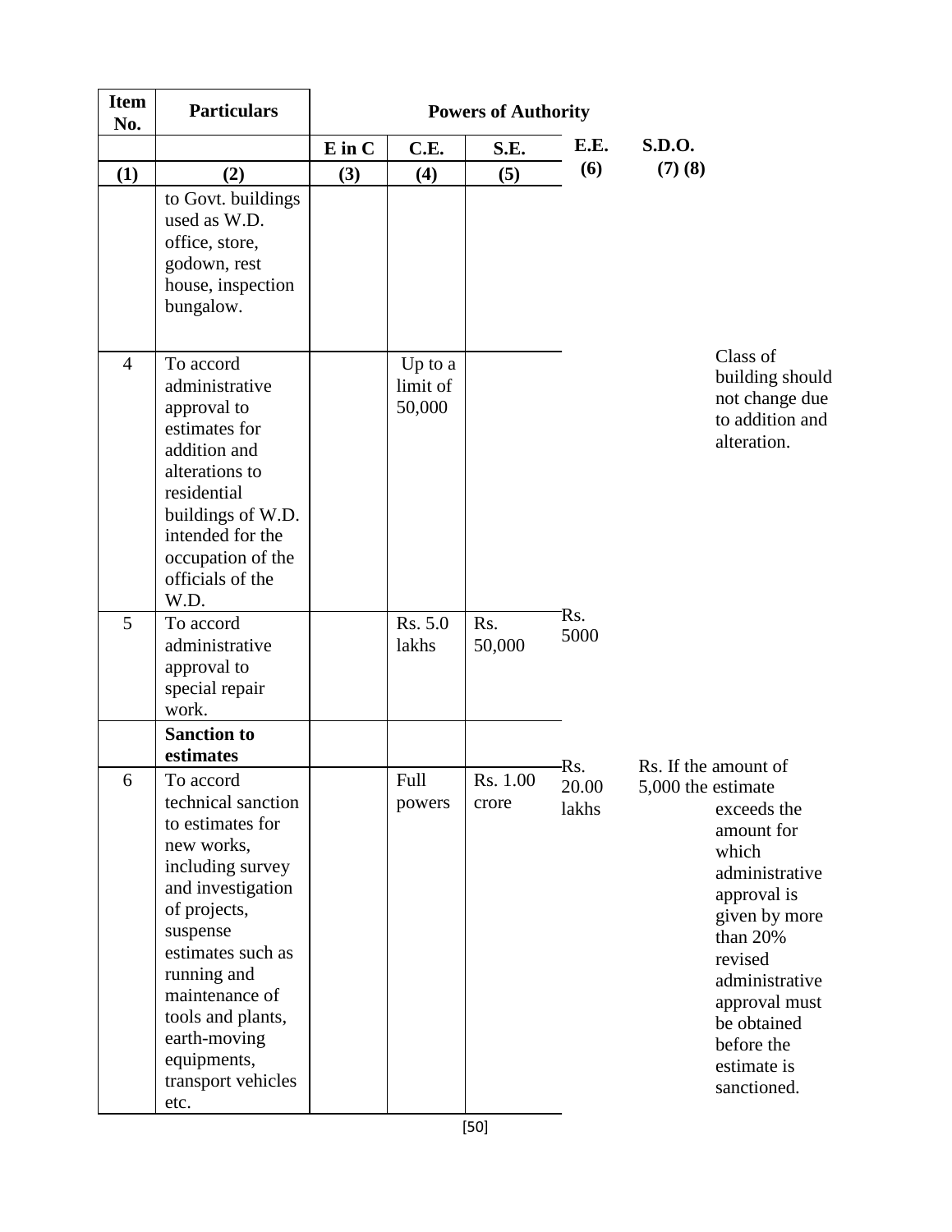| <b>Item</b><br>No. | <b>Particulars</b>                                                                                                                                                                               | <b>Powers of Authority</b> |                  |                 |                                                            |        |  |
|--------------------|--------------------------------------------------------------------------------------------------------------------------------------------------------------------------------------------------|----------------------------|------------------|-----------------|------------------------------------------------------------|--------|--|
|                    |                                                                                                                                                                                                  | $E$ in $C$                 | C.E.             | S.E.            | E.E.                                                       | S.D.O. |  |
| (1)                | (2)                                                                                                                                                                                              | (3)                        | (4)              | (5)             | (6)                                                        | (7)(8) |  |
| 7                  | To sanction the<br>execution of<br>deposit<br>(contributional)<br>work by W.D.<br>The limits<br>represent the cost<br>of the work<br>exclusive of the                                            |                            | Rs. 2.5<br>lakhs | Rs. 1.0<br>lakh | Rs.<br>25,000                                              |        |  |
|                    | percentage<br>charges.                                                                                                                                                                           |                            |                  |                 |                                                            |        |  |
| 8                  | To accord<br>technical sanction<br>to estimates for<br>ordinary repairs<br>to buildings,<br>roads, irrigation<br>and PHE works.                                                                  |                            |                  |                 | Full<br>powers<br>within<br>his<br>budget<br>allotme<br>nt |        |  |
| 9                  | To accord<br>technical sanction<br>to estimates for<br>special repairs to<br>buildings, roads,<br>irrigation and<br>PHE works.                                                                   |                            | Full<br>powers   | 10.00<br>lakhs  | Up to<br>Rs. 1.0<br>lakh                                   |        |  |
| 10                 | To classify<br>expenditure on<br>minor additions<br>and alterations to<br>non-residential<br>buildings/external<br>services as petty<br>works<br>expenditure and<br>to debit it to<br>"repairs". |                            |                  | Rs.<br>5,000    |                                                            |        |  |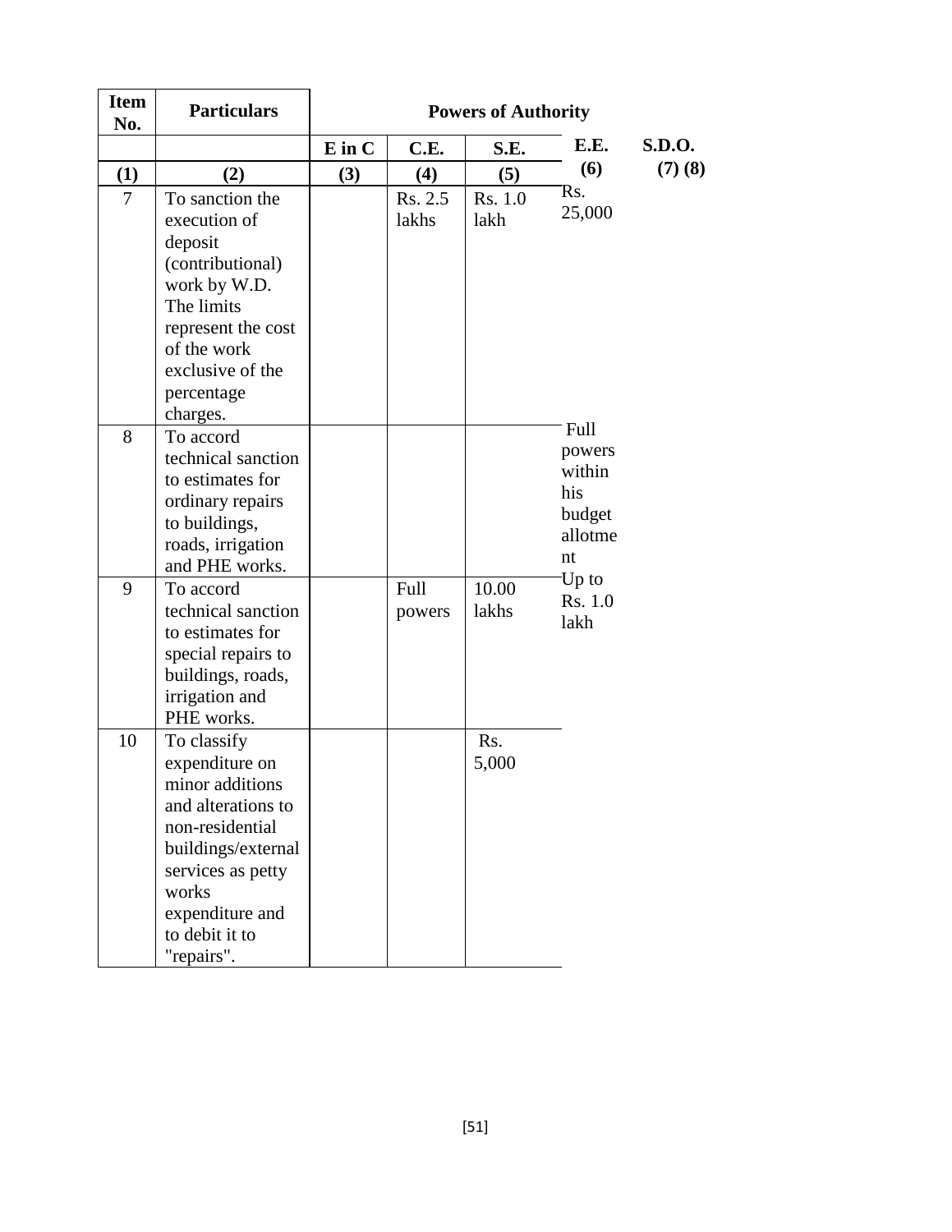| <b>Item</b><br>No. | <b>Particulars</b>                                                                                                                                                      | <b>Powers of Authority</b> |                                                              |                                                                                                                                                             |                                                     |                                                                             |
|--------------------|-------------------------------------------------------------------------------------------------------------------------------------------------------------------------|----------------------------|--------------------------------------------------------------|-------------------------------------------------------------------------------------------------------------------------------------------------------------|-----------------------------------------------------|-----------------------------------------------------------------------------|
|                    |                                                                                                                                                                         | $E$ in $C$                 | C.E.                                                         | S.E.                                                                                                                                                        | E.E.                                                | <b>S.D.O.</b>                                                               |
| (1)                | (2)                                                                                                                                                                     | (3)                        | (4)                                                          | (5)                                                                                                                                                         | (6)                                                 | (7)(8)                                                                      |
| 11                 | To classify<br>expenditure on<br>minor additions<br>and alterations to<br>residential<br>buildings as petty<br>works<br>expenditure and<br>to debit it to<br>"repairs". |                            |                                                              | Up to<br>Rs. 1000<br>in any<br>one<br>builds in<br>any one<br>year<br>provided<br>that<br>funds are<br>available<br>from the<br>annual<br>repairs<br>grant. |                                                     |                                                                             |
| 12                 | To debit to<br>"repairs" the cost<br>of petty and<br>miscellaneous<br>items of work in<br>respect of a road<br>work.                                                    |                            | Rs.<br>1.25<br>lakh in<br>any one<br>any one<br>case<br>case | Rs.<br>50,000 in                                                                                                                                            | R <sub>s</sub> .<br>12,000<br>in any<br>one<br>case |                                                                             |
| 13                 | To sanction<br>estimates for<br>(ordinary) tools<br>and plant<br>including<br>mathematical<br>instruments.                                                              |                            | Full<br>powers                                               | $\overline{\text{Rs. }25.00 \text{ R}}_{25,000}$<br>lakhs in<br>a year                                                                                      | in a<br>year                                        | For powers<br>Concerning<br>machines See<br>Appendix 5.07                   |
| 14                 | To sanction<br>estimates for<br>repairs to<br>(ordinary) tools<br>and plant<br>including<br>mathematical<br>instruments.                                                |                            |                                                              | Full<br>power<br>within<br>the<br>budget<br>provision<br>for his<br>circle.                                                                                 | Rs.<br>25,000<br>in a<br>year                       | Rs. 500 For powers<br>in a Concerning<br>year machines See<br>Appendix 5.07 |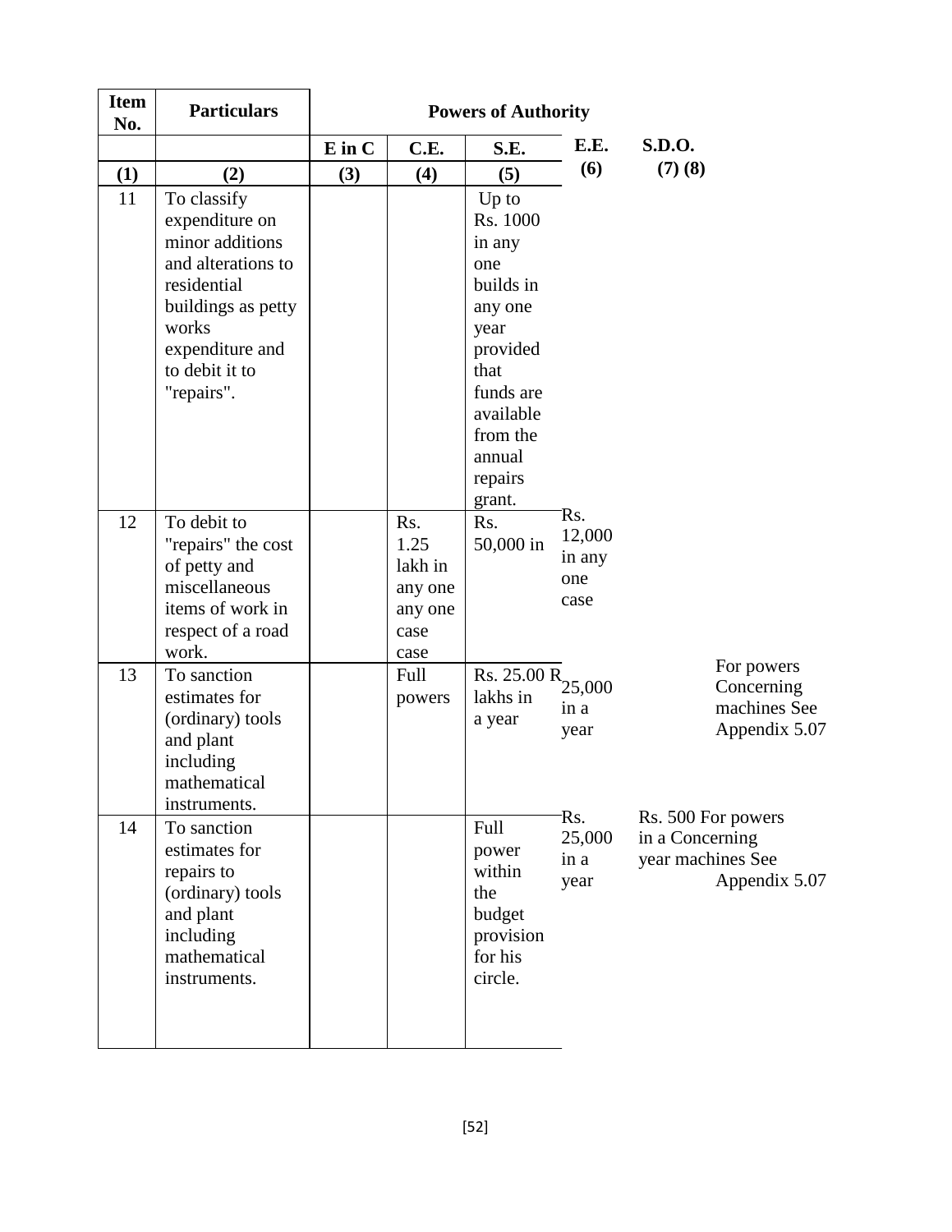| <b>Item</b><br>No. | <b>Particulars</b>                                                                                                                                       | <b>Powers of Authority</b> |                                                                            |                                                                                                                                                                    |                                                                                                                                                      |               |                                                          |
|--------------------|----------------------------------------------------------------------------------------------------------------------------------------------------------|----------------------------|----------------------------------------------------------------------------|--------------------------------------------------------------------------------------------------------------------------------------------------------------------|------------------------------------------------------------------------------------------------------------------------------------------------------|---------------|----------------------------------------------------------|
|                    |                                                                                                                                                          | $E$ in $C$                 | C.E.                                                                       | S.E.                                                                                                                                                               | E.E.                                                                                                                                                 | <b>S.D.O.</b> |                                                          |
| (1)                | (2)                                                                                                                                                      | (3)                        | (4)                                                                        | (5)                                                                                                                                                                | (6)                                                                                                                                                  | (7)(8)        |                                                          |
| 15                 | To sanction<br>estimates for<br>repairs to tools<br>and plants used<br>for water supply<br>and sanitation<br>schemes.                                    |                            |                                                                            | Full<br>power<br>within<br>the<br>budget<br>provision<br>for his<br>circle.                                                                                        | Rs.<br>10,000<br>in a<br>year                                                                                                                        |               |                                                          |
| 16                 | To sanction<br>estimates for<br>Office furniture<br>for newly created<br>offices.                                                                        |                            | Full<br>powers<br>as per<br>scale/a<br>mount<br>fixed<br>for his<br>office | Full<br>powers<br>as per<br>scale/am<br>ount<br>fixed for<br>his office                                                                                            | Full<br>powers<br>as per<br>scale/a<br>mount<br>fixed<br>for his<br>and<br>S.D.O's<br>. offices                                                      | Nil Scale of  | furniture/amount<br>shall be fixed by<br>the Government. |
| 17                 | To sanction<br>estimates for<br>"losses on stock"<br>under the minor<br>head "Civil"<br>works.                                                           |                            |                                                                            | Rs.<br>25,000                                                                                                                                                      | Rs.<br>2500                                                                                                                                          |               |                                                          |
|                    | <b>Excess over</b>                                                                                                                                       |                            |                                                                            |                                                                                                                                                                    |                                                                                                                                                      |               |                                                          |
| 18                 | <b>Estimate</b><br>To pass excesses<br>over estimate,<br>after Full powers<br>obtaining the<br>revised<br>administrative<br>approval where<br>necessary. |                            | Full<br>powers.<br>10% in                                                  | $(1)$ Upto<br>the case<br>of<br>estimates<br>originall<br>y<br>sanctione<br>d by the<br>C.E.<br>provided<br>the<br>amount<br>of this<br>excess<br>does not<br>[53] | (1)<br>Upto<br>10% in<br>the case<br>of<br>estimat<br>es<br>original<br>ly<br>sanctio<br>ned by<br>the S.E.<br>provide<br>d the<br>amount<br>of this |               |                                                          |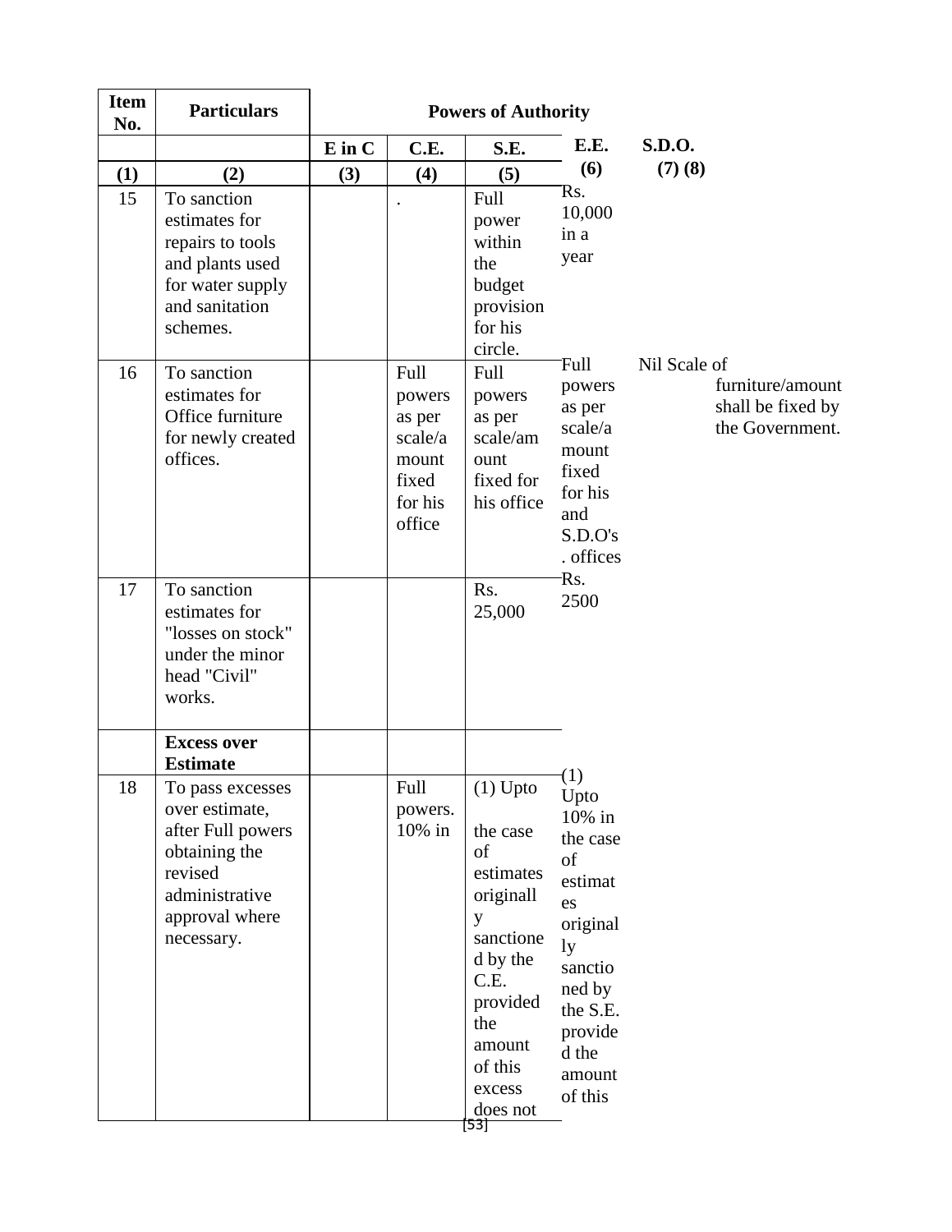| <b>Item</b><br>No. | <b>Particulars</b>                                                                                                                                 | <b>Powers of Authority</b> |                                                                     |                                                              |                                                                                          |               |  |
|--------------------|----------------------------------------------------------------------------------------------------------------------------------------------------|----------------------------|---------------------------------------------------------------------|--------------------------------------------------------------|------------------------------------------------------------------------------------------|---------------|--|
|                    |                                                                                                                                                    | $E$ in $C$                 | C.E.                                                                | S.E.                                                         | E.E.                                                                                     | <b>S.D.O.</b> |  |
| (1)                | (2)                                                                                                                                                | (3)                        | (4)                                                                 | (5)                                                          | (6)                                                                                      | (7)(8)        |  |
|                    |                                                                                                                                                    |                            |                                                                     | exceed<br>his<br>powers<br>of<br>technical<br>sanction.      | excess<br>does<br>not<br>exceed<br>his<br>powers<br>of<br>technic<br>al<br>sanctio<br>n. |               |  |
| 19                 | Power to split up<br>sanctioned estt.<br>For purpose of<br>calling tenders,<br>awards of<br>contracts to issue<br>work orders,<br>piece work, etc. |                            | Full<br>powers<br>for<br>estimat<br>es<br>sanctio<br>ned by<br>him. | Full<br>powers<br>for<br>estimates<br>sanctione<br>d by him. | Full<br>powers<br>for<br>estimat<br>es<br>sanctio<br>ned by<br>him.                      |               |  |
| 20                 | To accept tenders<br>for works.                                                                                                                    | Up to<br>Rs. 1.5<br>crore  | $Up$ to<br>Rs. 1.0<br>crore                                         | Up to<br>Rs. 40<br>lakhs                                     | Up to<br>Rs. 20<br>lakhs                                                                 |               |  |
| 21                 | To sanction the<br>payment of lump<br>sum for any item<br>of work                                                                                  |                            | Full<br>powers                                                      | $\frac{1}{\text{Up to Rs.}}$ U <sub>Rs.</sub><br>5,000       | 1000                                                                                     |               |  |

Note: 1. No lump sum payment may be made for any item which is susceptible for measurement not-withstanding that such Provision exists in the sanctioned estimate.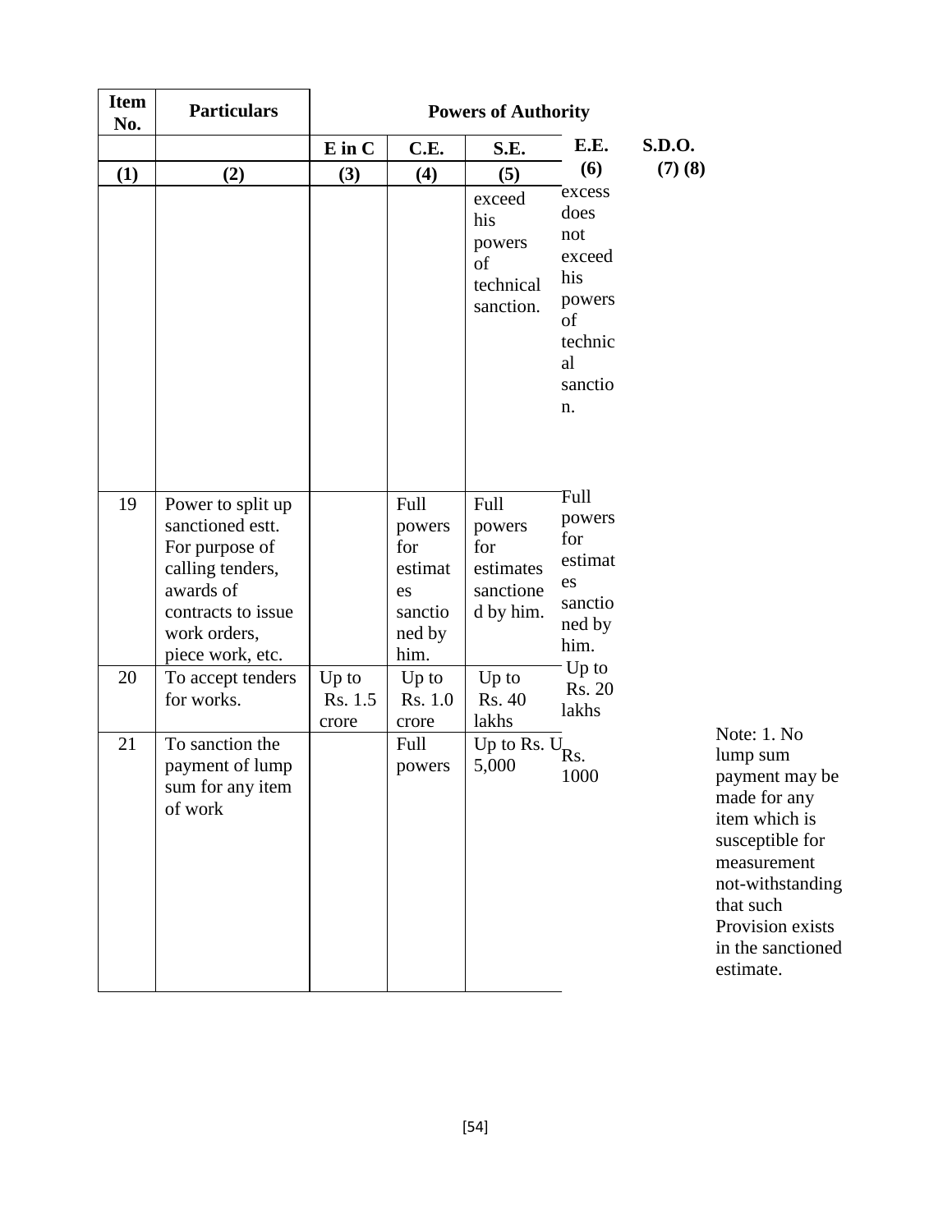| <b>Item</b><br>No. | <b>Particulars</b>                                                                                 | <b>Powers of Authority</b> |      |                  |                          |               |                                                                                                                                                                                                                                                                                                                                                                                                                                                                                                  |
|--------------------|----------------------------------------------------------------------------------------------------|----------------------------|------|------------------|--------------------------|---------------|--------------------------------------------------------------------------------------------------------------------------------------------------------------------------------------------------------------------------------------------------------------------------------------------------------------------------------------------------------------------------------------------------------------------------------------------------------------------------------------------------|
|                    |                                                                                                    | $E$ in $C$                 | C.E. | S.E.             | E.E.                     | <b>S.D.O.</b> |                                                                                                                                                                                                                                                                                                                                                                                                                                                                                                  |
| (1)                | (2)                                                                                                | (3)                        | (4)  | (5)              | (6)                      | (7)(8)        | $(2)$ The S.E. or<br>the E.E. or the<br>S.D.O. would<br>not submit to the<br>higher authority<br>a tender which<br>is within his<br>power of<br>acceptance but<br>which contains<br>one or more<br>lump sum items<br>the payment of<br>which requires<br>the sanction of a<br>higher authority.<br>In such cases the<br>S.E. or the E.E.<br>may accept the<br>tender but<br>separate<br>sanction of the<br>competent<br>authority should<br>be obtained for<br>payment of the<br>lump sum items. |
| 22                 | To accept<br>contracts for<br>playing ferries<br>and tolls on<br>bridges                           |                            |      | Full<br>powers   | $Up$ to<br>Rs.<br>75,000 |               |                                                                                                                                                                                                                                                                                                                                                                                                                                                                                                  |
| 23                 | Power to award<br>works on piece<br>work agreement<br>for the works<br>taken up<br>departmentally. |                            |      | Rs. 2.5<br>lakhs | Rs.<br>50,000            |               | Note: 1.<br>Unregistered<br>contractors may<br>be allowed to<br>execute the<br>works up to Rs.<br>5,000 under this<br>system.                                                                                                                                                                                                                                                                                                                                                                    |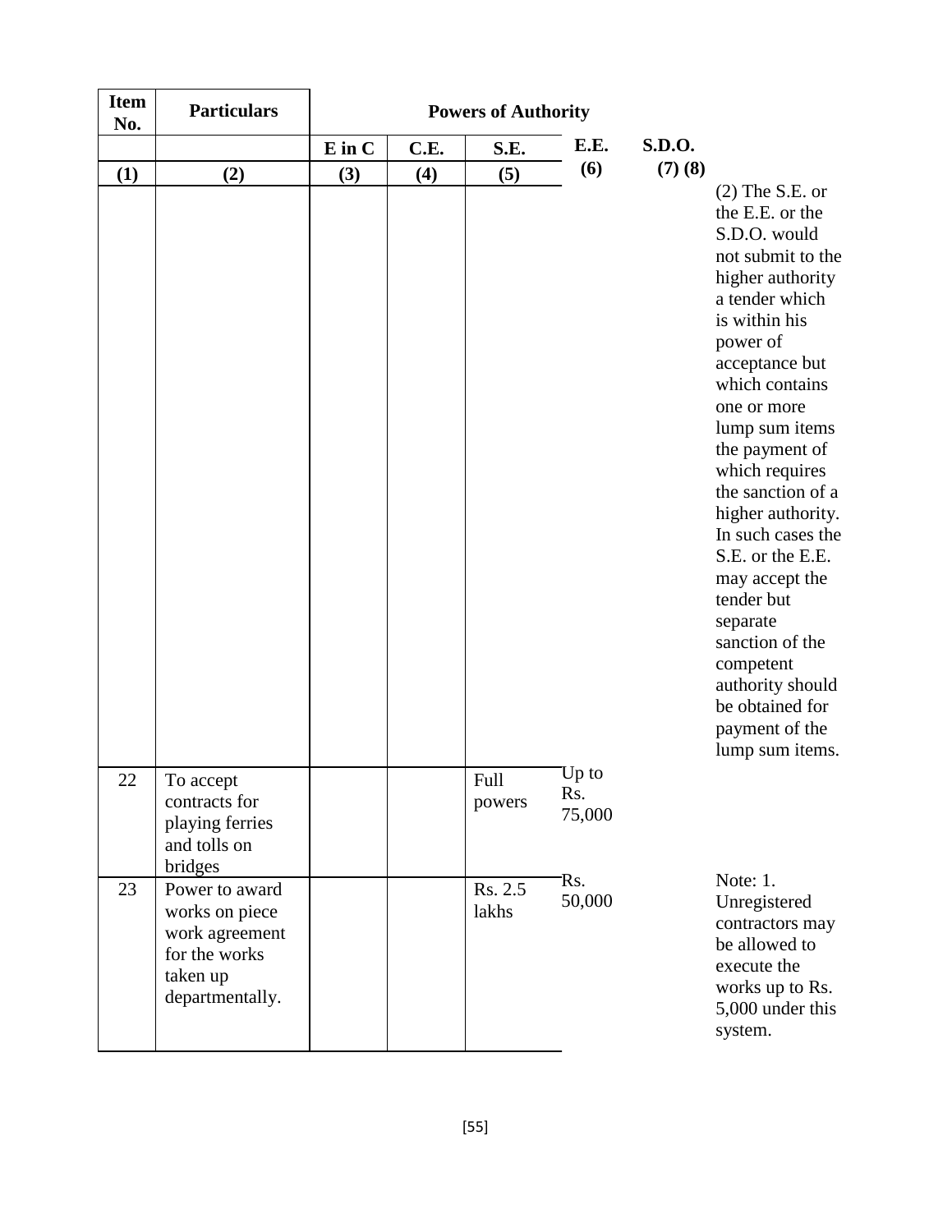| <b>Item</b><br>No. | <b>Particulars</b> |            |      |      |      |               |                                                                                                                                                                                                                                 |
|--------------------|--------------------|------------|------|------|------|---------------|---------------------------------------------------------------------------------------------------------------------------------------------------------------------------------------------------------------------------------|
|                    |                    | $E$ in $C$ | C.E. | S.E. | E.E. | <b>S.D.O.</b> |                                                                                                                                                                                                                                 |
| (1)                | (2)                | (3)        | (4)  | (5)  | (6)  | (7)(8)        | 2. Estimates<br>sanctioned by<br>the C.E. may be<br>split up by the<br>S.E. with the<br>approval of the<br>former, and the<br>E.E. may split<br>up the estimate<br>sanctioned by<br>the S.E. with the<br>approval of<br>letter. |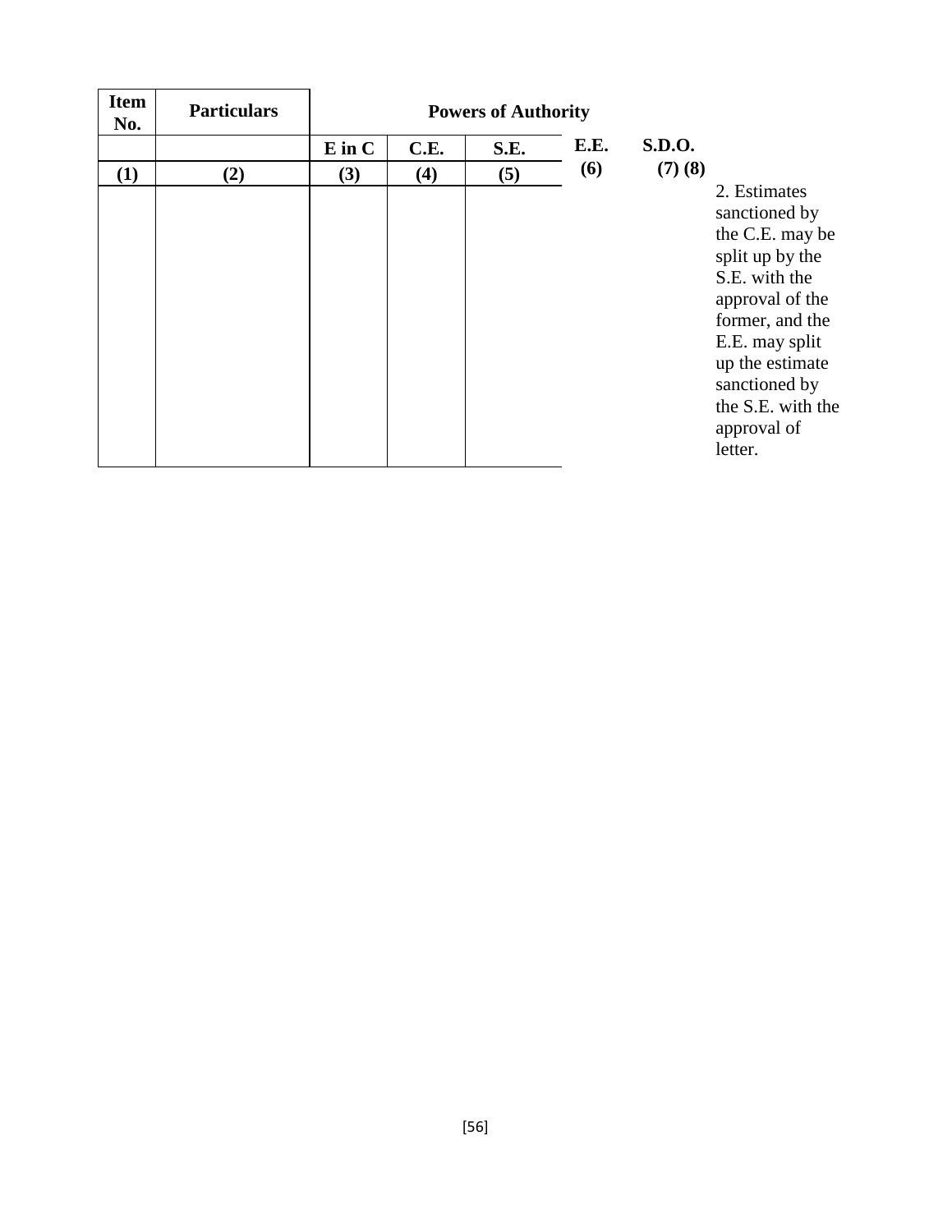# **APPENDIX-1 (A)**

# **(Para………….)**  PROFORMA FOR PARTICULARS OF THE RAILWAY AFFECTING TANKS/BARRAGES/WEIRS/REGULATORS

| <b>State</b> |      |                                                |  |  |
|--------------|------|------------------------------------------------|--|--|
| Notes :-     |      |                                                |  |  |
|              | (i)  | Levels refer to GTS/RAIL level at Bridge.      |  |  |
|              | (ii) | Columns to be filled in by Railways shown @    |  |  |
|              |      | (iii) Dimensions to be in metres.              |  |  |
| 1.0          |      | Name of the work                               |  |  |
| 1.1          |      | Reasons for considering it Railway affecting : |  |  |
| 1.2          |      | Serial No./(Distt.)/Department/No.:            |  |  |
| 1.3          |      | Ownership:                                     |  |  |
| 1.4          |      | <b>State Government:</b>                       |  |  |
|              |      | 1.4.1 Authority for maintenance                |  |  |
|              |      | (a) Designation                                |  |  |
|              |      | (b) Postal Address with Pin Code No.           |  |  |
|              |      | (c) Telephone No.                              |  |  |
|              |      | (d) Telegraphic Address                        |  |  |
|              |      | 1.4.2 Authority for communicating warnings     |  |  |
|              |      | (a) Designation                                |  |  |
|              |      | (b) Postal Address with Pin Code No.           |  |  |
|              |      | (c) Telephone No.                              |  |  |
|              |      |                                                |  |  |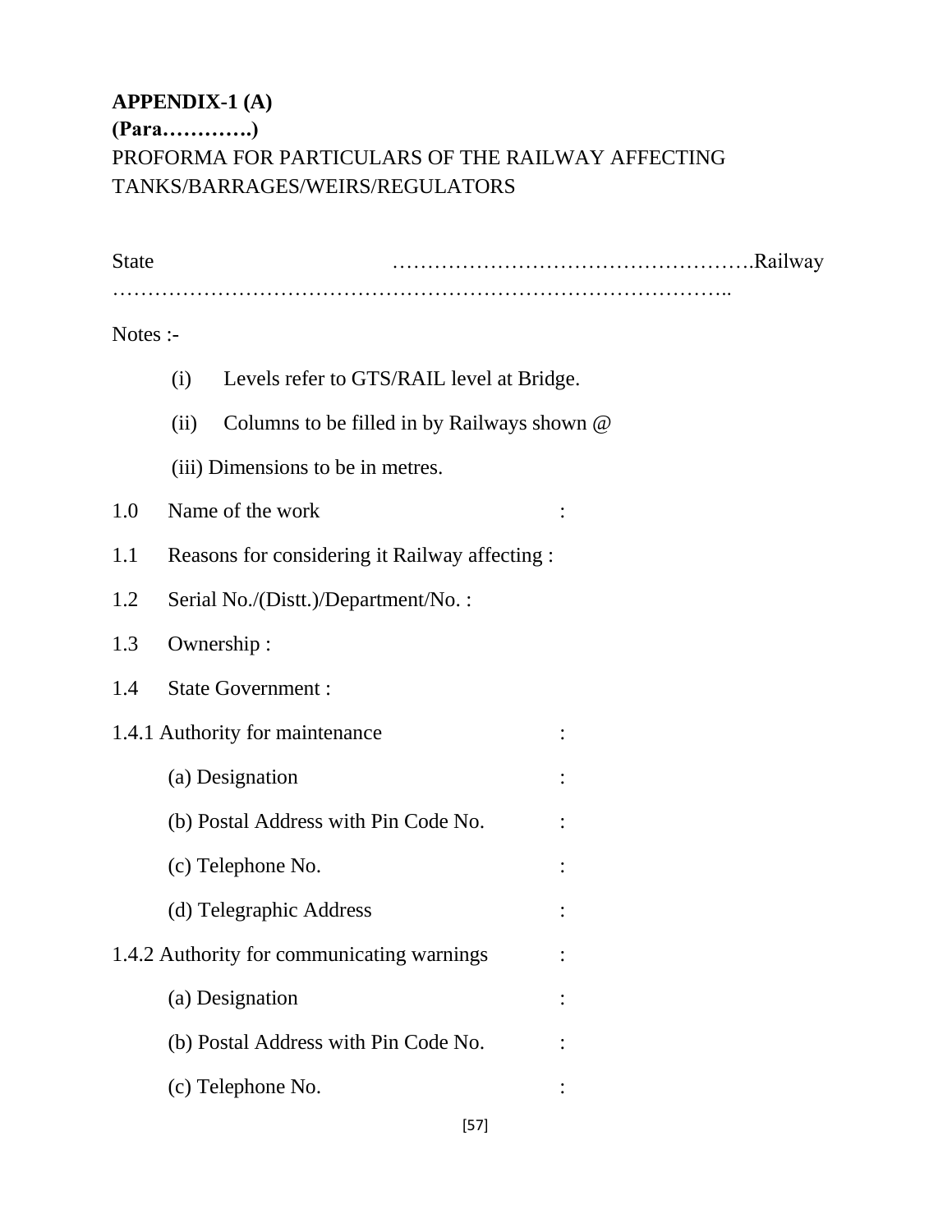| (d)<br><b>Telegraphic Address</b>                                                    |  |
|--------------------------------------------------------------------------------------|--|
| Railways @<br>1.5                                                                    |  |
| 1.5.1 Authority for Joint Inspection                                                 |  |
| (a) Designation                                                                      |  |
| (b) Postal Address with Pin Code No.                                                 |  |
| (c) Telephone No.                                                                    |  |
| (d) Telegraphic Address                                                              |  |
| 1.5.2 Authority for receiving warnings                                               |  |
| (a) Designation                                                                      |  |
| (b) Postal Address with Pin Code No.                                                 |  |
| (c) Telephone No.                                                                    |  |
| (d) Telegraphic Address                                                              |  |
| 2.0 Details of Tank/Barrage/Weir/Regulator                                           |  |
| 2.1 Location                                                                         |  |
| 2.1.1 Longitude                                                                      |  |
| 2.1.2 Latitude                                                                       |  |
| $2.1.3$ Topo Map No.                                                                 |  |
| 2.1.4 Nearest Village                                                                |  |
| 2.1.4.1 Distance in Kms from nearest village                                         |  |
| 2.1.5 Nearest Railway Station<br>2.1.5.1Distance in Kms from nearest Railway Station |  |
| (Indicate Left/Right with reference to the                                           |  |
| Increasing kilometreage of Railway track) :                                          |  |

: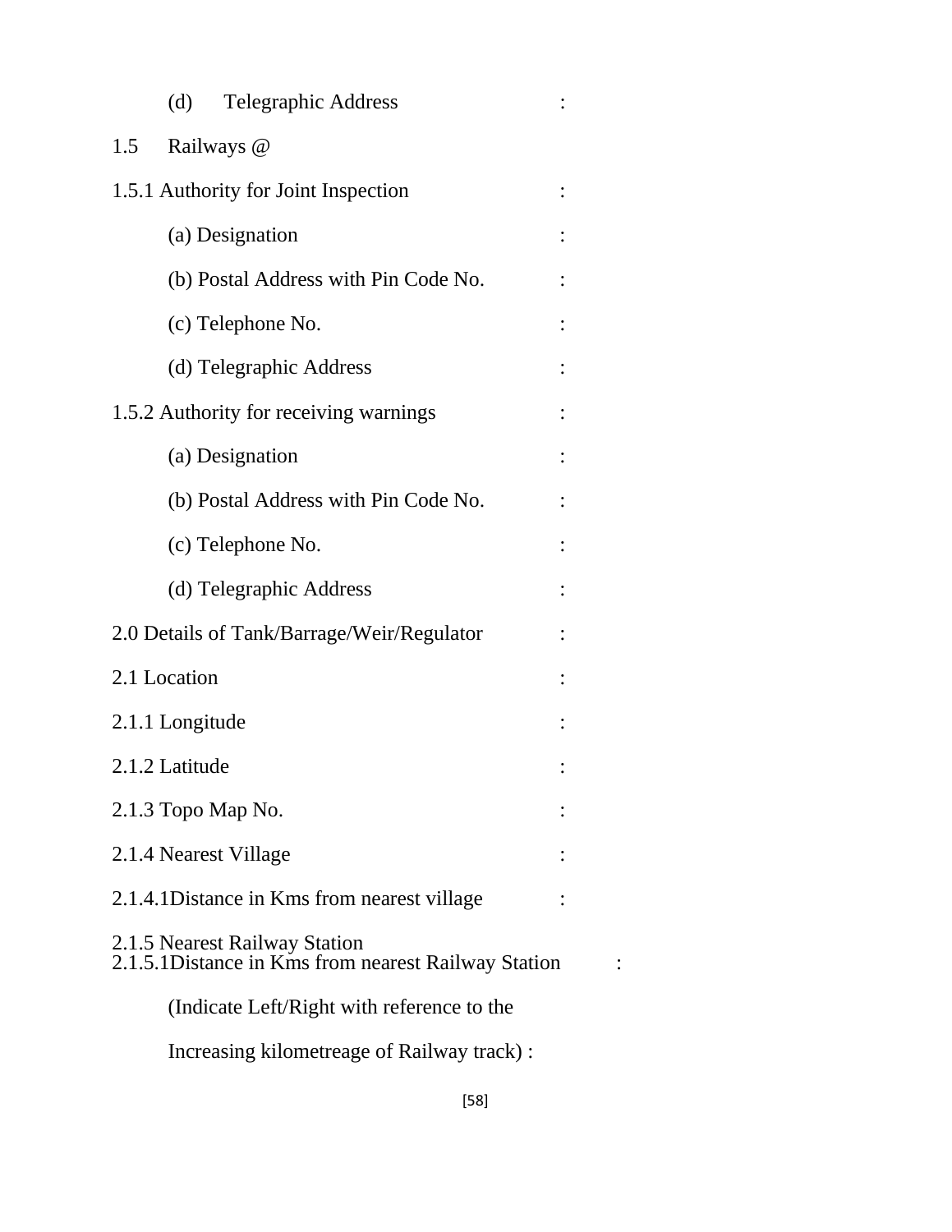| 2.2 | (a)                 | Distance from Railway track                               |  |
|-----|---------------------|-----------------------------------------------------------|--|
|     | (i)                 | At its nearest place                                      |  |
|     | (ii)                | Corresponding Railway Kilometreage:                       |  |
|     | (iii)               | At its farthest place :                                   |  |
|     |                     | (iv) Corresponding Railway Kilometreage :                 |  |
|     |                     | 2.2 (b) Physical features of Tank/Barrage/Weir/Regulator: |  |
|     |                     | 2.2.1 Catchment Area in Sq. Kms.                          |  |
|     |                     | 2.2.2 Gross capacity in M.Cum.                            |  |
|     |                     | 2.2.3 Full Tank level                                     |  |
|     |                     | 2.2.4 Maximum water level                                 |  |
|     |                     | 2.2.5 Level of Top of Dam/Barrage/Weir/Regulator          |  |
|     |                     | 2.2.6 Maximum height of Dam/Barrage/Weir/Regulator:       |  |
|     |                     | 2.2.7 Top width of dam/Barrage/Weir/Regulator:            |  |
|     | 2.2.8 Side slopes : |                                                           |  |
|     |                     | (a) Up stream side :                                      |  |
|     |                     | (b) Downstream side :                                     |  |
|     |                     | 2.2.9 (A) Length of Dam/Barrage/Weir/Regulator:           |  |
|     |                     | (a) Earthen :                                             |  |
|     |                     | (b) Masonry :                                             |  |
|     | $2.2.9$ (B) Width   |                                                           |  |
|     |                     | $2.2.9$ (C) Depth/Height :                                |  |
|     |                     | $2.2.9$ (D) Bed level                                     |  |
|     |                     | 2.2.10 Surplussing weir:                                  |  |

[59]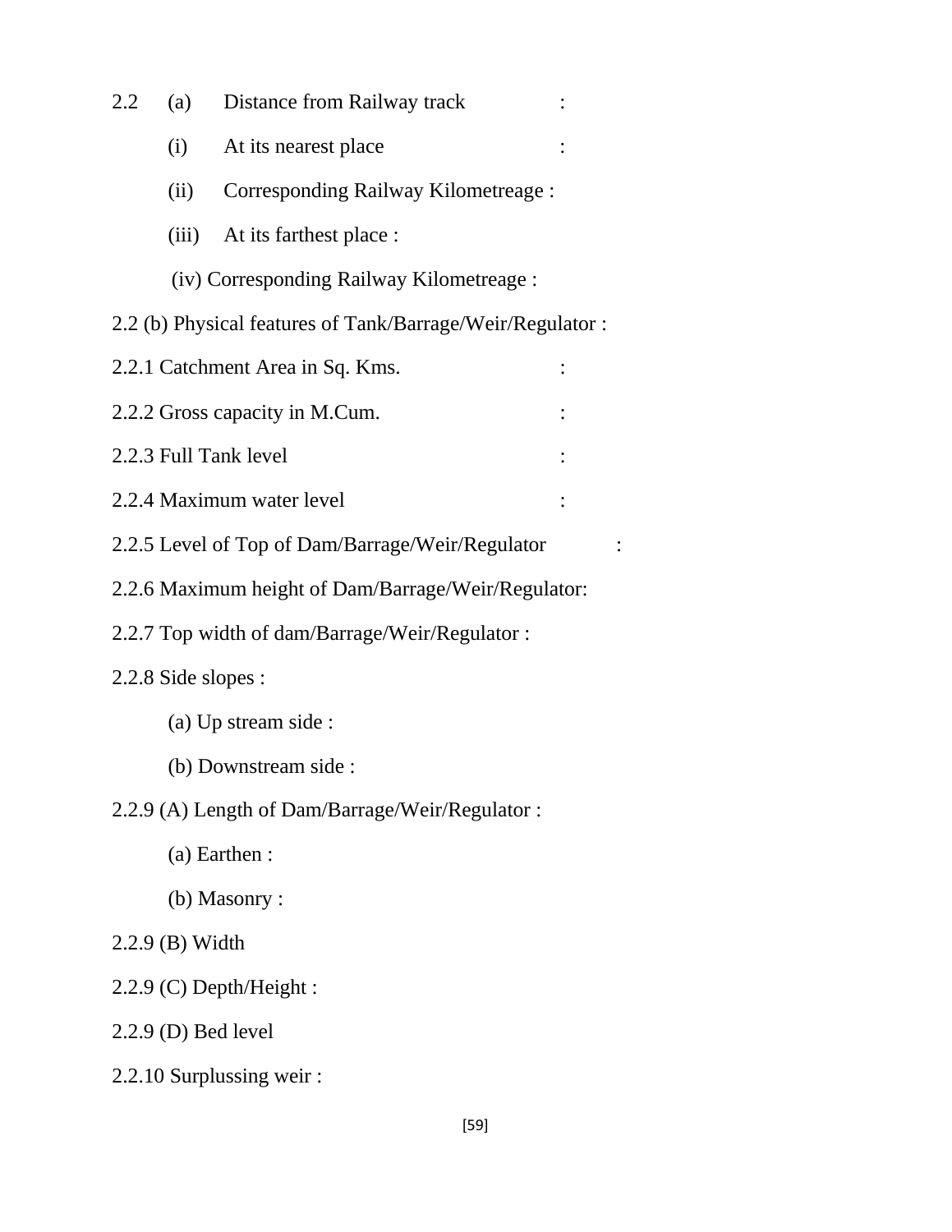| (a)           | Type: Gated/ungated                                                             |  |
|---------------|---------------------------------------------------------------------------------|--|
| (b)           | Length                                                                          |  |
| (c)           | Design Discharge of surplussing weir:                                           |  |
|               | (cumecs)                                                                        |  |
|               | 2.2.11 Level of Pen-stock outlets at different levels :                         |  |
|               | 2.2.12 Design discharge at each set of pen-stock                                |  |
|               | Working at a time.<br>2.2.13 Crest levels of different spillways & waste:       |  |
|               | weir or sluice gates.                                                           |  |
|               | 2.2.14 Design discharge of each spillway                                        |  |
|               | 2.2.15 Total combined discharge of both pen stock:                              |  |
|               | and spill at different levels working at one time                               |  |
|               | 2.2.16 Any reduction in discharge in item                                       |  |
|               | 2.2.12 Between the work and the bridge due to                                   |  |
|               | canals taking off etc.<br>2.2.17 Direction of flow of water in case of breach/: |  |
| Failure.      |                                                                                 |  |
|               | 2.2.18 Minimum designed free Board                                              |  |
|               | 3.0 (a) Nos. of Railway bridges likely to be affected                           |  |
|               | 3.0 (b) Details of affected Railway bridge @                                    |  |
| 3.1 Section : |                                                                                 |  |
|               | 3.2 Railway bridge No.:                                                         |  |
|               | 3.2.1 Kilometreage :                                                            |  |

: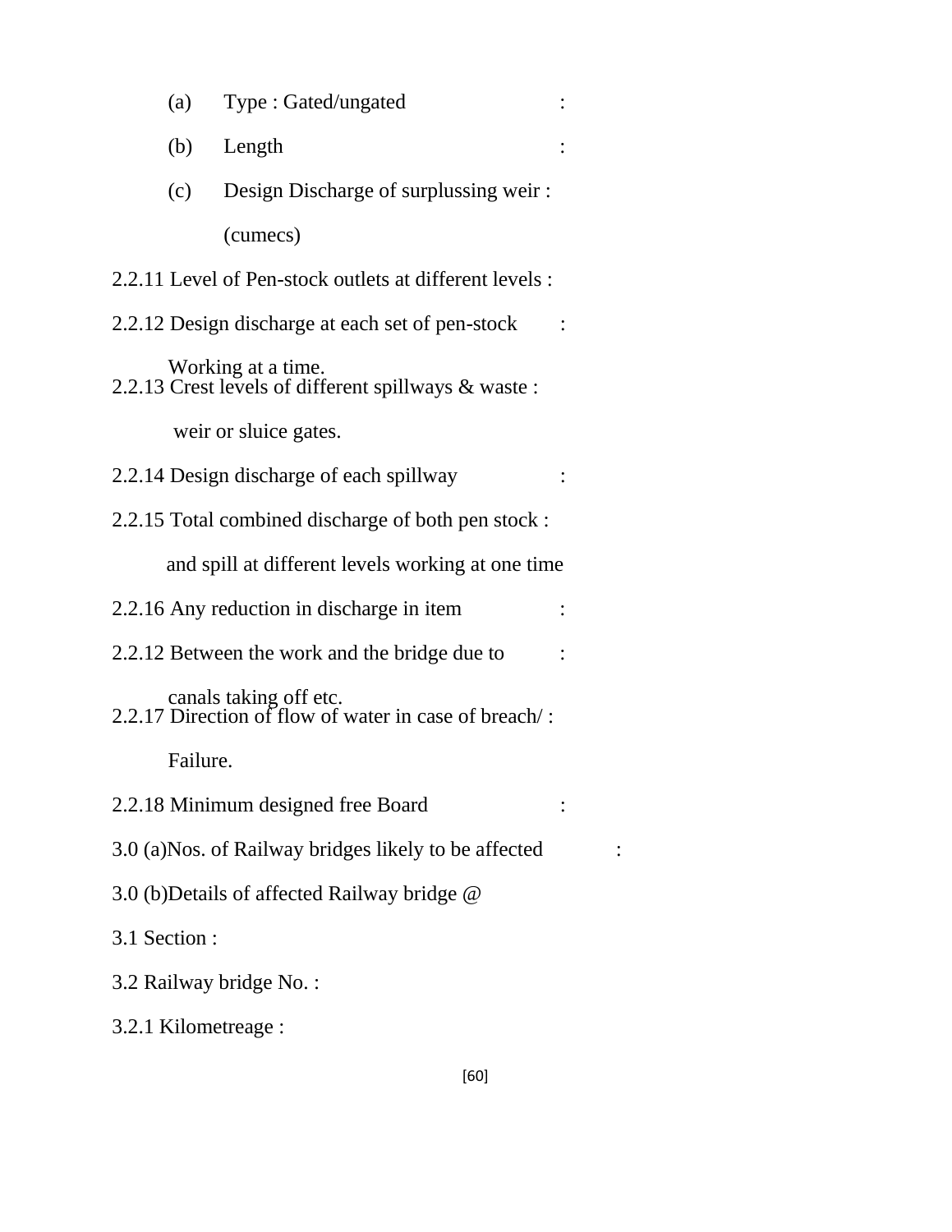| 3.3.        | Span & Type                                            |  |
|-------------|--------------------------------------------------------|--|
| 3.4         | Rail level                                             |  |
| 3.5         | Bottom of girder/slab or springing of Arch:            |  |
| 3.6         | HFL with year :                                        |  |
|             | 3.7.1 Average Bed Level                                |  |
|             | 3.7.2 Danger level                                     |  |
|             | 3.8 Total water way in Sq.m                            |  |
|             | 3.9 Foundation                                         |  |
|             | (i) Type (Open/Pile/Well)                              |  |
|             | (ii) Depth of foundation                               |  |
|             | (iii) Nature of Strata with depth                      |  |
|             | 3.10 Maximum height of embankment                      |  |
|             | 3.11 Flooring/Protection work                          |  |
|             | 3.12 Remarks with special reference to past History    |  |
|             | 4.0 Details of affected Railway line @                 |  |
| 4.1 Section | 4.2 Length at Railway line (in Railway Kilometreage) : |  |
|             | Vulnerable for damage in Kilometres-from-Kms           |  |
|             | To Km. in the event of damage to the Tank/             |  |
|             | Barrage/Weir/Regulator.                                |  |
| 4.3         | <b>Between Stations:</b>                               |  |
| 4.4         | Maximum Height of embankment :                         |  |

: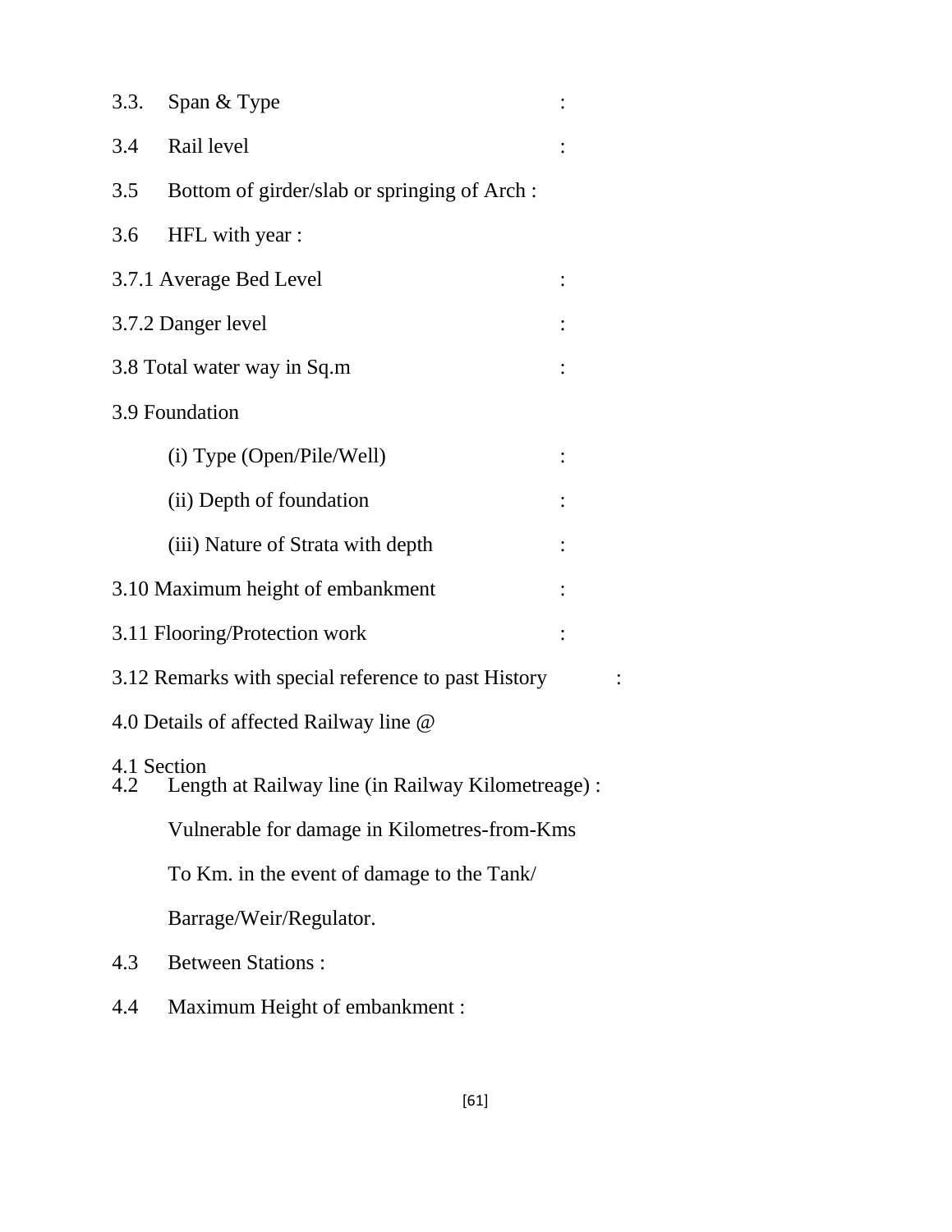

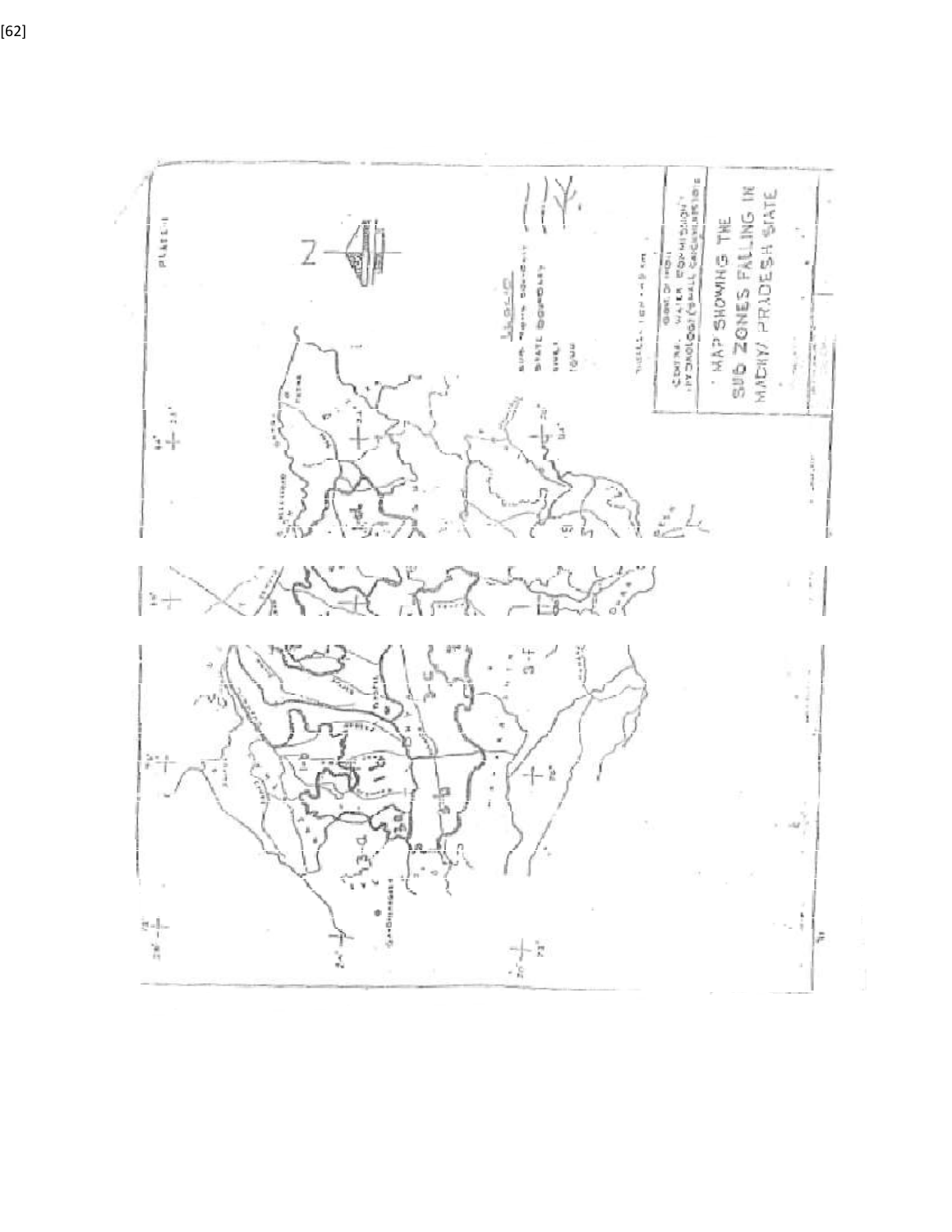# **APPENDIX-1 (B)**

## **(Para………..)**

# **PROFORMA FOR PARTICULARS OF RAILWAY AFFECTING ROAD BRIDGES (INCLUDING CAUSEWAYS, CULVERTS ETC.)**

State …………………………………………….Railway ……………………………………………………………………………..

Notes :-

|                                 | (i) Levels refer to GTS/RAIL level at Bridge.    |  |
|---------------------------------|--------------------------------------------------|--|
|                                 | (ii) Columns to be filled in by Railways shown @ |  |
|                                 | Dimensions to be in metres.<br>(iii)             |  |
| 1.0                             | Name of road/bridge/river                        |  |
| 1.1                             | Reasons for considering it Railway affecting :   |  |
| 1.2                             | Serial No./(Distt.)/Department No.:              |  |
| 1.3                             | Bridge No./Road Kms.:                            |  |
| 1.4                             | Ownership:                                       |  |
| 1.5                             | <b>State Government:</b>                         |  |
| 1.5.1 Authority for maintenance |                                                  |  |
|                                 | (a) Designation                                  |  |
|                                 | (b) Postal Address with Pin Code No.             |  |
|                                 | (c) Telephone No.                                |  |
|                                 | (d) Telegraphic Address                          |  |
|                                 | 1.5.2 Authority for communicating warnings       |  |
|                                 | (a) Designation                                  |  |
|                                 | (b) Postal Address with Pin Code No.             |  |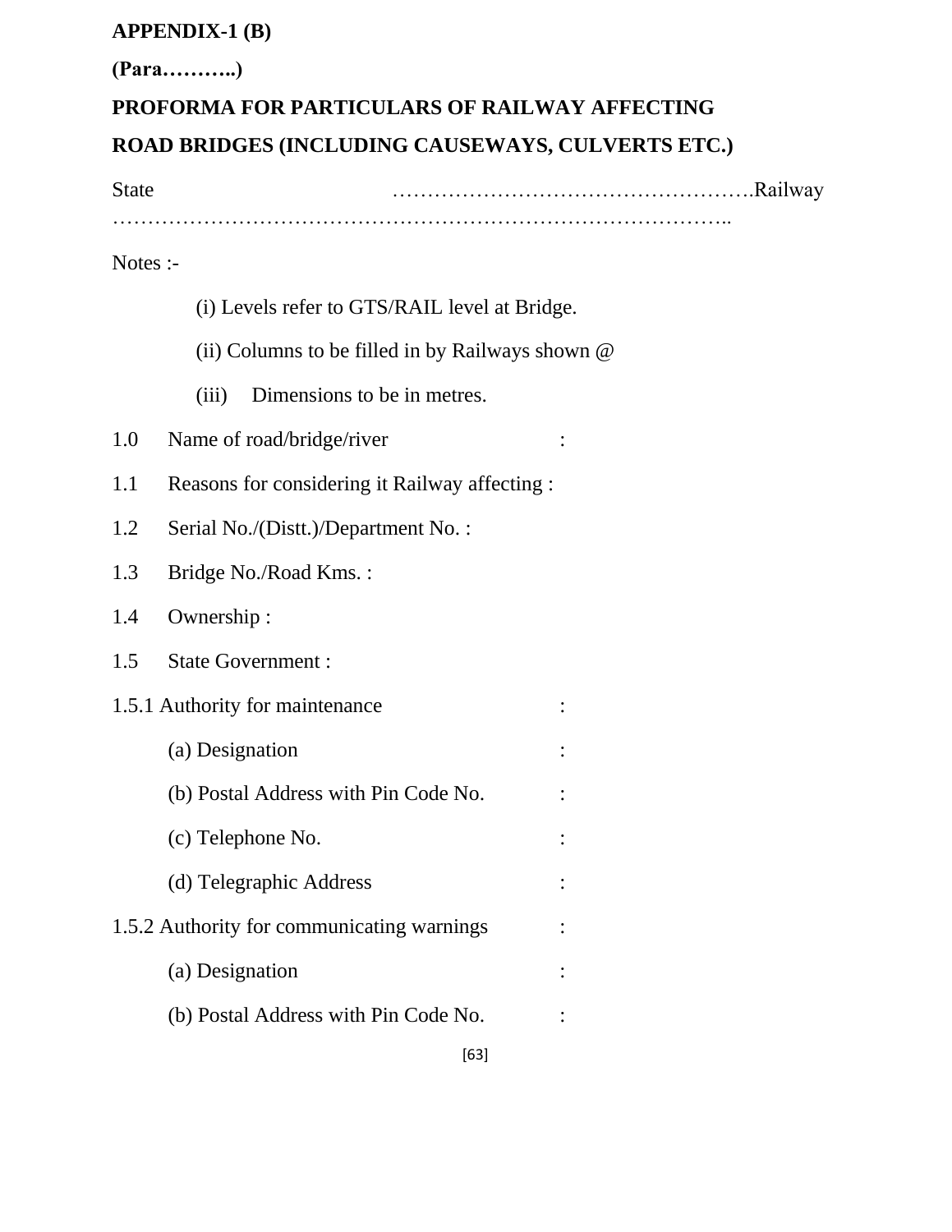- (c) Telephone No.
- (d) Telegraphic Address

:

:

#### 1.6 Railways @

- 1.6.1 Authority for Joint Inspection :
	- (a) Designation :
	- (b) Postal Address with Pin Code No. :
	- (c) Telephone No. :
	- (d) Telegraphic Address :
- 1.6.2 Authority for receiving warnings :
	- (a) Designation :
	- (b) Postal Address with Pin Code No. :
	- (c) Telephone No. :
	- (d) Telegraphic Address :
- 2.0 Details of road bridges :
- 2.1 Location :
- 2.1.1 Longitude :
- 2.1.2 Latitude :
- 2.1.3 Topo Map No. :
- 2.1.4 Nearest Village :
- 2.1.4.1 Distance in Kms from nearest village
- 2.1.5 Nearest Railway Station
- 2.1.5.1 Distance in Kms from nearest Railway Station  $\cdot$ :

(Indicate Left/Right with reference to the

Increasing kilometres of Railway track)

: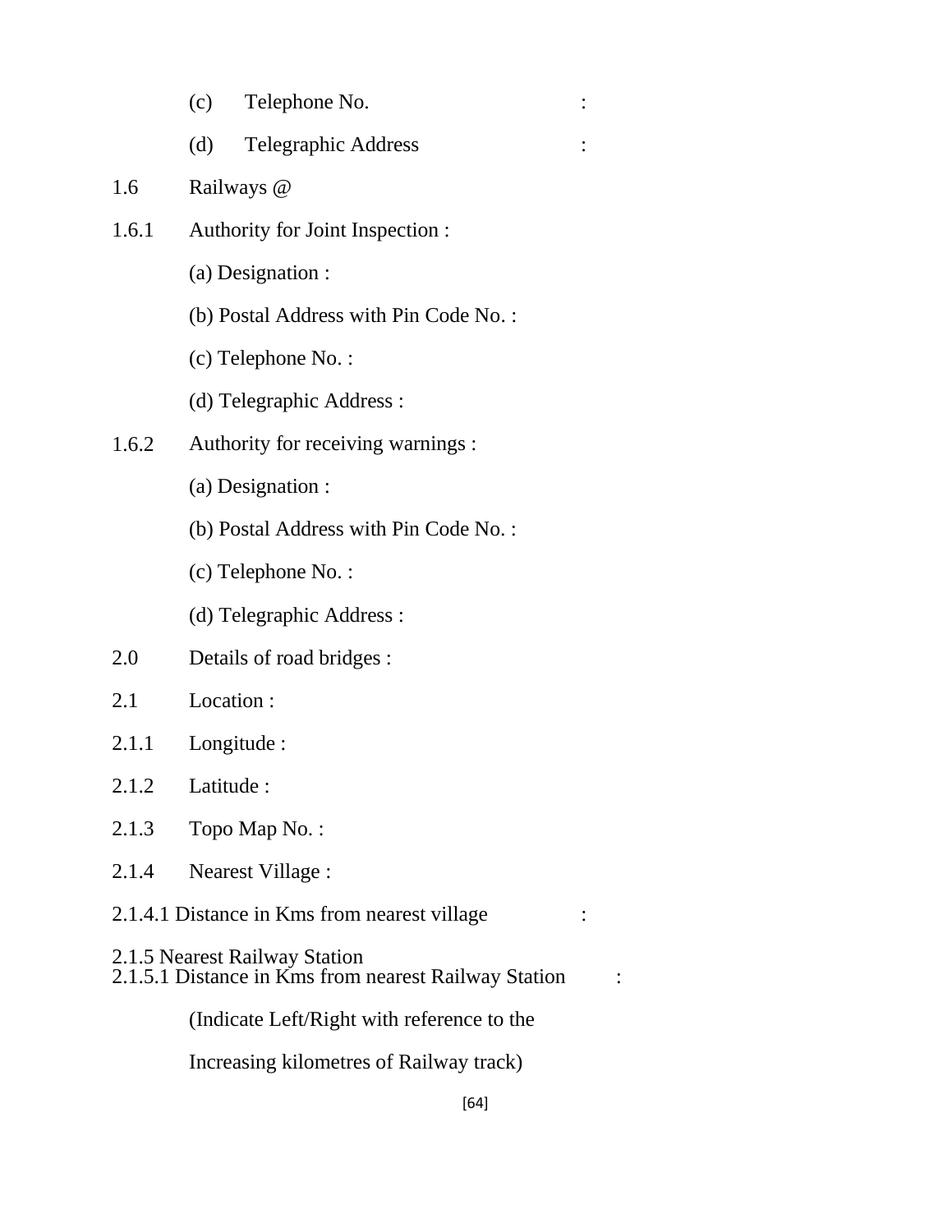| Physical features of Road Bridges<br>2.2         |  |  |
|--------------------------------------------------|--|--|
| 2.2.1 Class of Bridge (I.R.C.AA/A/B) loading     |  |  |
| 2.2.2 Number X span and Type                     |  |  |
| 2.2.3 Length between abutments                   |  |  |
| 2.2.4 Type of bearing                            |  |  |
| 2.2.5 Width of roadway between the kerbs         |  |  |
| 2.2.6 Top level of road                          |  |  |
| 2.2.7 Bottom of girder/slab or springing of arch |  |  |
| 2.2.8 Lowest Bed Level                           |  |  |
| 2.2.9 Total water way in sq.m.                   |  |  |
| 2.2.10 Foundation                                |  |  |
| (i) Type (Open/Pile/Well)                        |  |  |
| (ii) Depth of foundations                        |  |  |
| (iii) Nature of strata with depth                |  |  |
| 2.2.11 Materials in                              |  |  |
| (i) Superstructure                               |  |  |
| (ii) Sub-structure                               |  |  |
| 2.2.12 Protective works on approaches            |  |  |
| (Pitching, hand rails or guard stones)           |  |  |
| 2.2.13 Distance from Railway track               |  |  |
| (indicate left/right with reference to           |  |  |
| Increasing kilometreage of Railway track)        |  |  |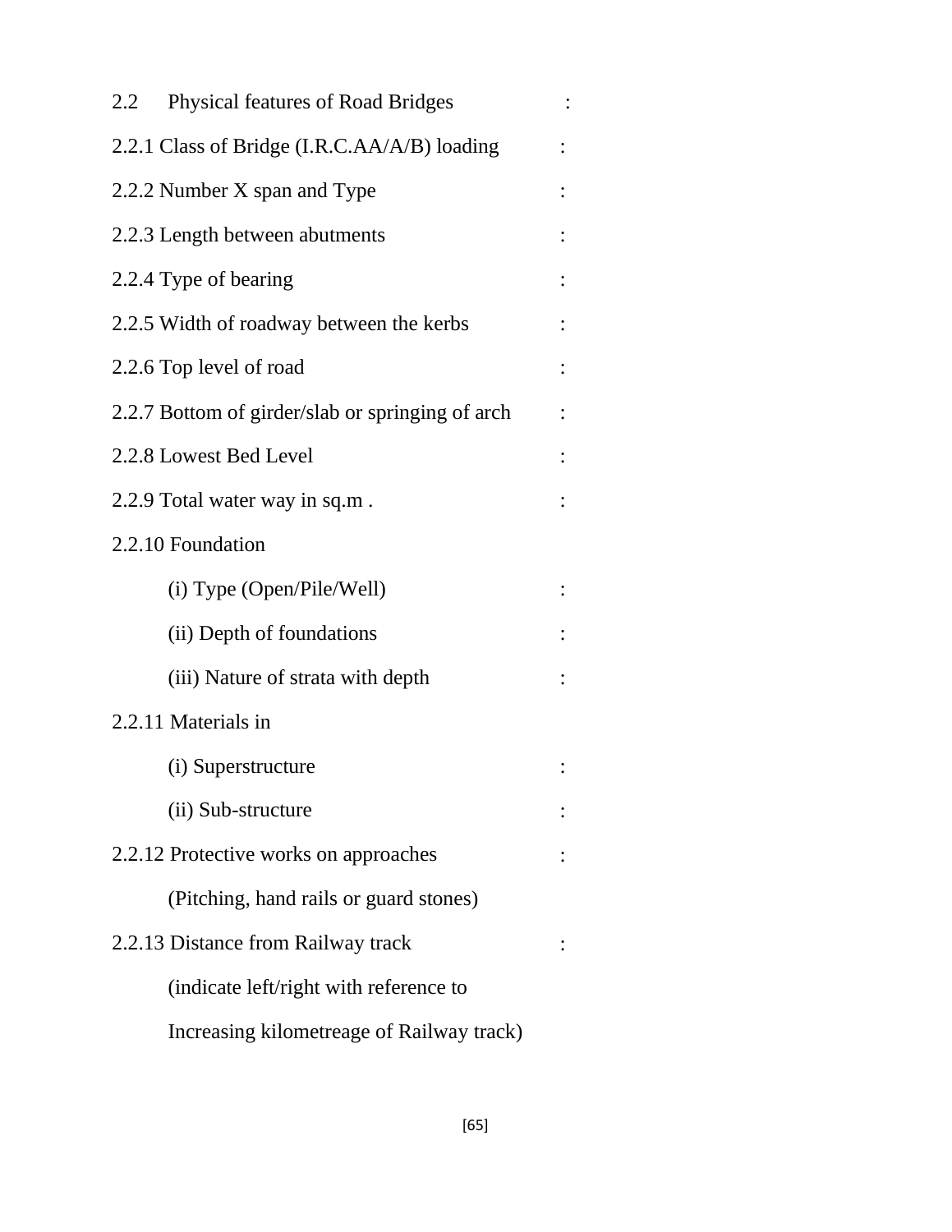| Hydraulic features of Road Bridge<br>2.3            |  |
|-----------------------------------------------------|--|
| 2.3.1 Catchment area in sq. kms.                    |  |
| 2.3.2 Maximum flood level observed (with year) :    |  |
| 2.3.3 Maximum scour observed (Extent, location :    |  |
| and year).                                          |  |
| 2.3.4 Description of protection works in river      |  |
| (Guide bunds, Aprons etc.)                          |  |
| 2.3.5 General remarks on behavior of river          |  |
| 3.0 Details of affected Railway bridge @            |  |
| 3.1 Section                                         |  |
| 3.2 Railway bridge no.                              |  |
| 3.2.1 Kilometreage                                  |  |
| 3.3. Span & Type                                    |  |
| 3.4 Rail level                                      |  |
| 3.5 Bottom of girder/slab or springing of arch      |  |
| 3.6 HFL with year                                   |  |
| 3.7 Lowest Bed Level                                |  |
| 3.8 Foundation                                      |  |
| 3.8.1 Type (Open/Pile/Well)                         |  |
| 3.8.2 Depth of foundation                           |  |
| 3.8.3 Nature of Strata with depth                   |  |
| 3.9 Maximum height of embankment                    |  |
| 3.10 Remarks with special reference to past History |  |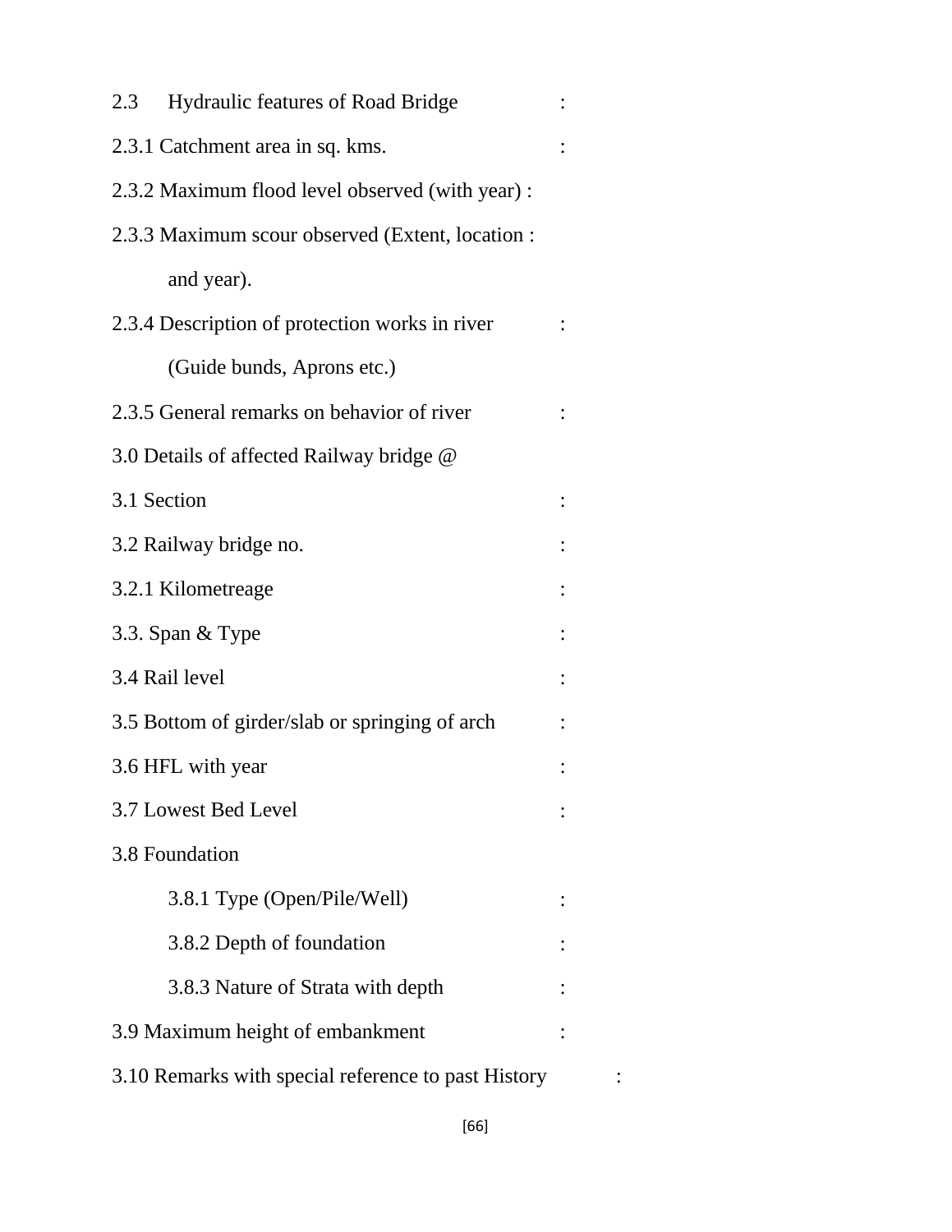- 4.0 Details of affected Railway line @
- 4.1 Section
- 4.2 Kilometres from ………………to ……………
- 4.3 Between Stations :
- 4.4 Maximum Height of embankment :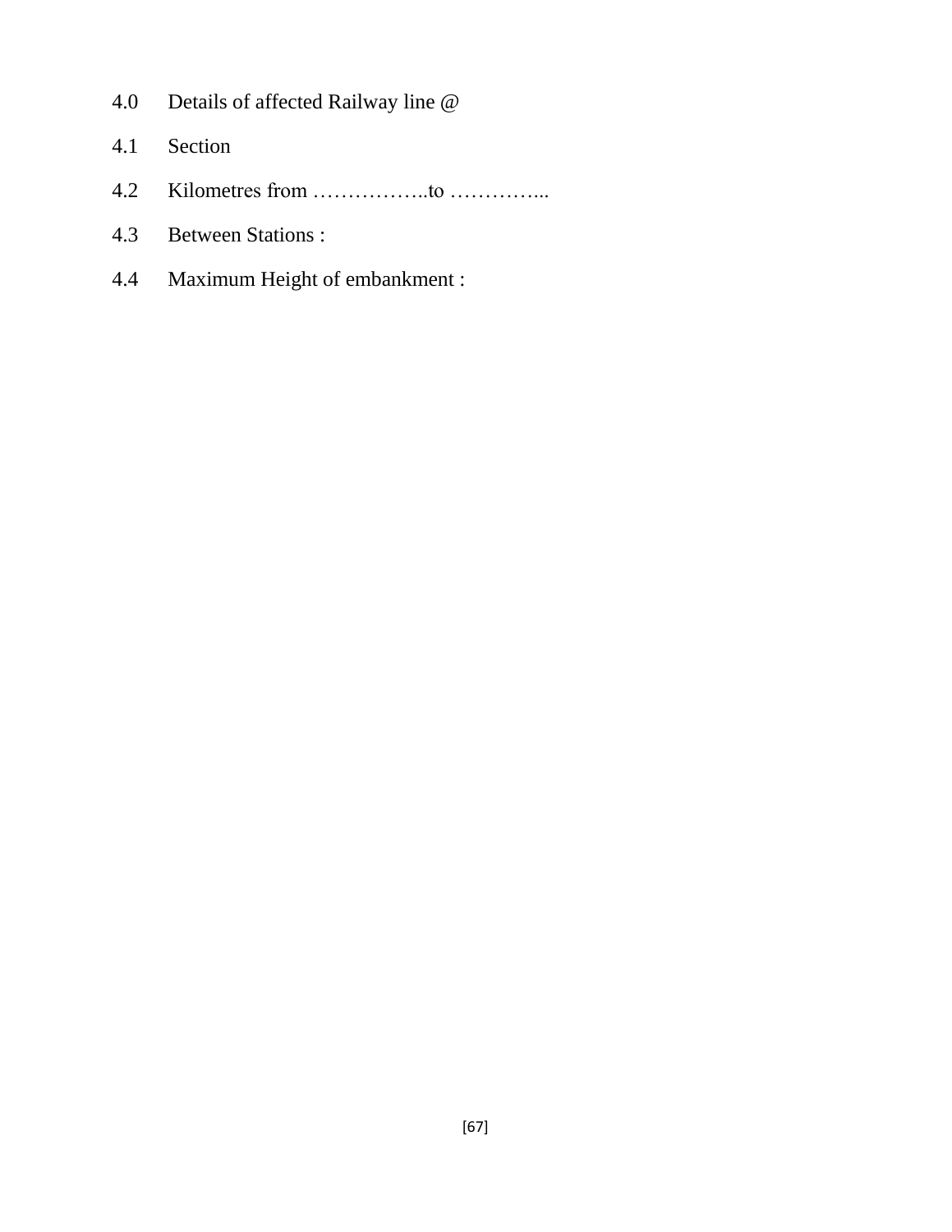## **APPENDIX-1 (C)**

(Para………..)

### PROFORMA FOR PARTICULARS OF RAILWAY AFFECTING CANAL CROSSING WITH/WITHOUT HEAD WORKS & APPROACH BANKS

| <b>State</b>                    |                                                |  |  |
|---------------------------------|------------------------------------------------|--|--|
| Notes $\therefore$              |                                                |  |  |
| (i).                            | Levels refer to GTS/RAIL level at Bridge.      |  |  |
| (ii)                            | Columns to be filled in by Railways shown @    |  |  |
|                                 | (iii) Dimensions to be in metres.              |  |  |
| 1.0                             | Name of canal crossing                         |  |  |
| 1.1                             | Reasons for considering it Railway affecting : |  |  |
| 1.2                             | Serial No.(Distt.)/Department/No.:             |  |  |
| 1.3                             | Ownership:                                     |  |  |
| 1.4                             | <b>State Government:</b>                       |  |  |
| 1.5.1 Authority for maintenance |                                                |  |  |
|                                 | (a) Designation                                |  |  |
|                                 | (b) Postal Address with Pin Code No.           |  |  |
|                                 | (c) Telephone No.                              |  |  |
|                                 | (d) Telegraphic Address                        |  |  |
|                                 | 1.4.2 Authority for communicating warnings     |  |  |
|                                 | (a) Designation                                |  |  |
|                                 | (b) Postal Address with Pin Code No.           |  |  |
|                                 | (c) Telephone No.                              |  |  |
|                                 | (d) Telegraphic Address                        |  |  |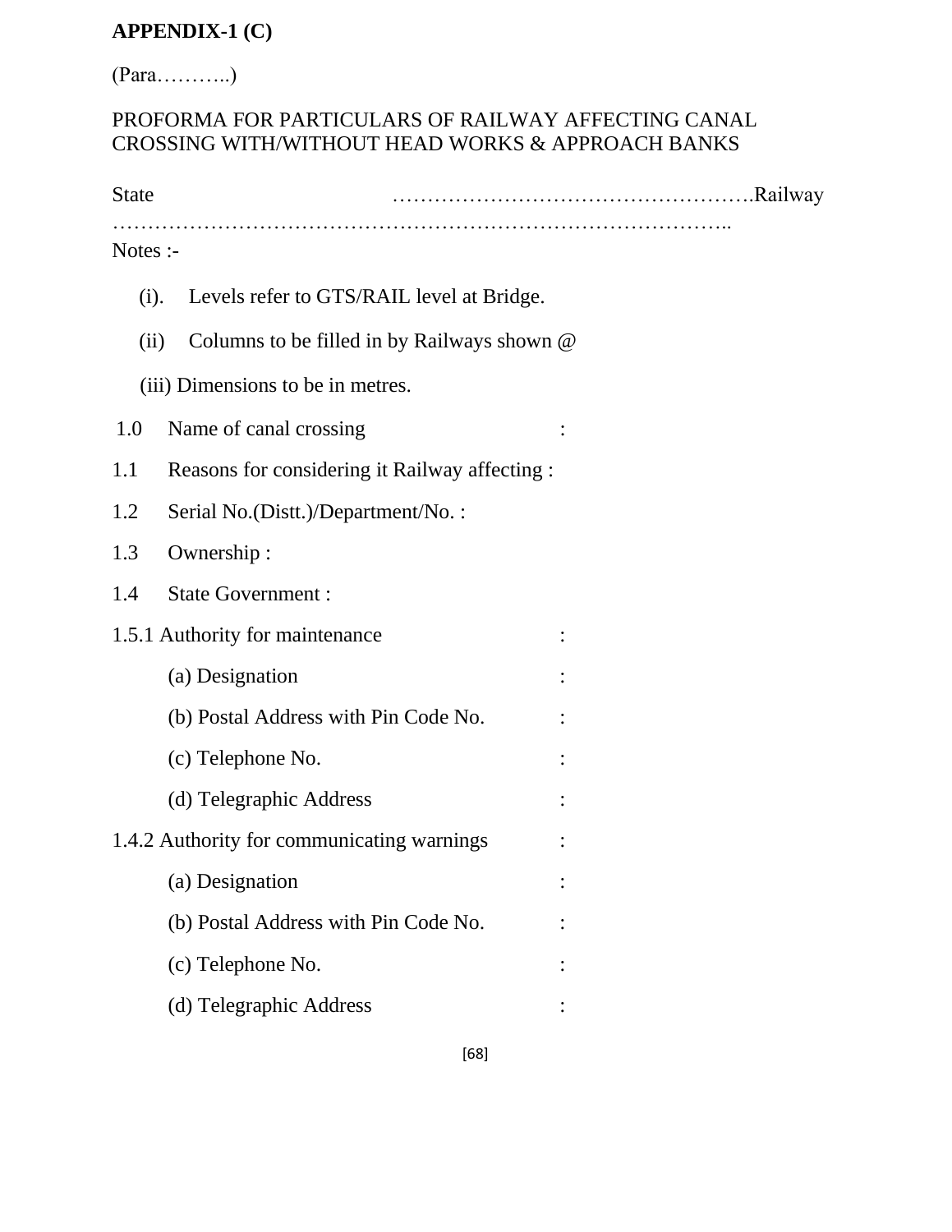# 1.5 Railways @

| 1.5.1 Authority for Joint Inspection                                                  |  |  |
|---------------------------------------------------------------------------------------|--|--|
| (a) Designation                                                                       |  |  |
| (b) Postal Address with Pin Code No.                                                  |  |  |
| (c) Telephone No.                                                                     |  |  |
| (d) Telegraphic Address                                                               |  |  |
| 1.5.2 Authority for receiving warnings                                                |  |  |
| (a) Designation                                                                       |  |  |
| (b) Postal Address with Pin Code No.                                                  |  |  |
| (c) Telephone No.                                                                     |  |  |
| (d) Telegraphic Address                                                               |  |  |
| 2.0 Details of canal crossing                                                         |  |  |
| 2.1 Location                                                                          |  |  |
| 2.1.1 Longitude                                                                       |  |  |
| 2.1.2 Latitude                                                                        |  |  |
| 2.1.3 Topo Map No.                                                                    |  |  |
| 2.1.4 Nearest Village                                                                 |  |  |
| 2.1.4.1 Distance in Kms from nearest village                                          |  |  |
| 2.1.5 Nearest Railway Station<br>2.1.5.1 Distance in Kms from nearest Railway Station |  |  |
| (Indicate Left/Right with reference to the                                            |  |  |
| Increasing kilometreage of Railway track) :                                           |  |  |

 $\mathbb{R}^2$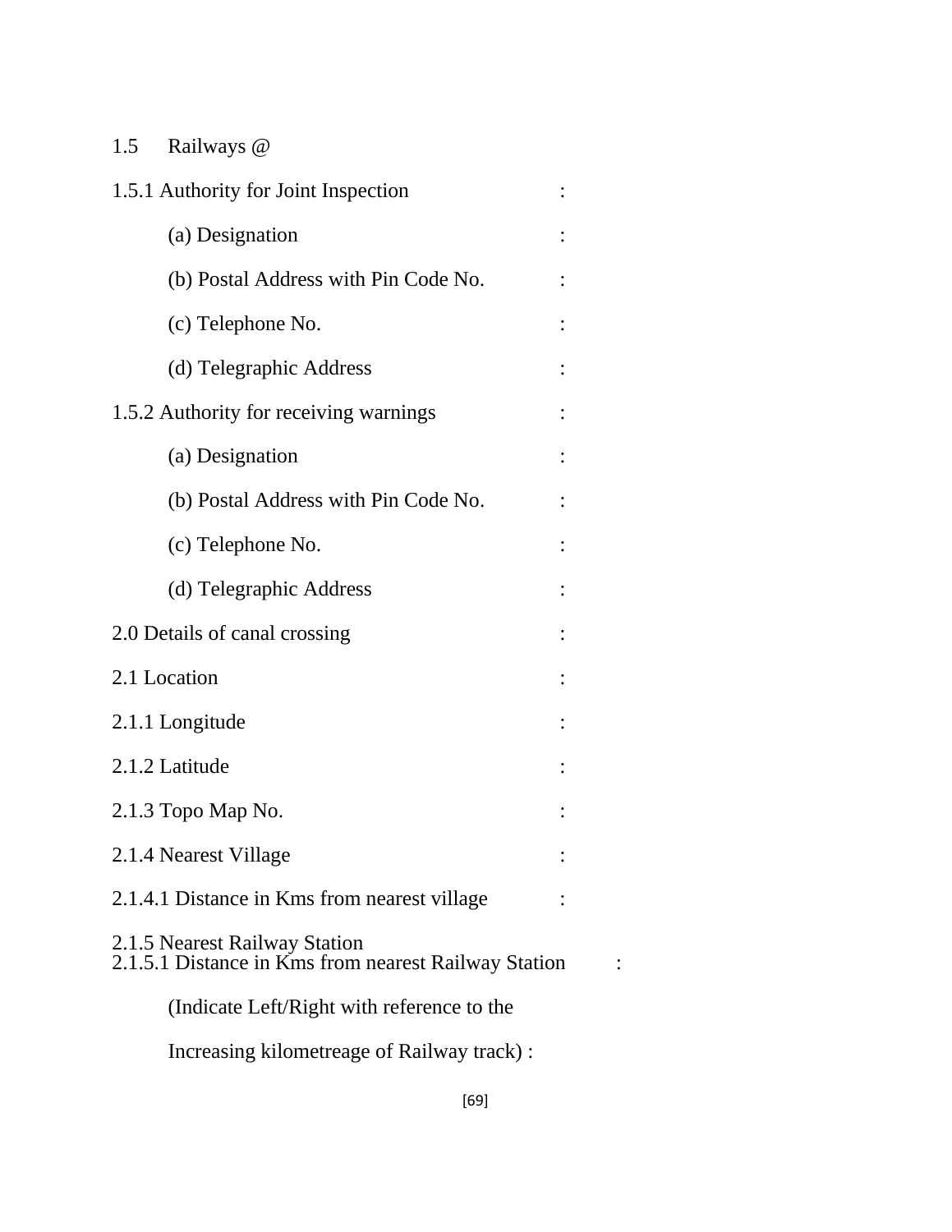| 2.2 Physical features of @ canal crossing        |  |
|--------------------------------------------------|--|
| 2.2.1 Section                                    |  |
| 2.2.2 Railway Bridge No.                         |  |
| 2.2.3 Kilometreage                               |  |
| 2.2.4 Span and Type                              |  |
| 2.2.5 Rail level                                 |  |
| 2.2.6 Bottom of girder/slab or springing of arch |  |
| 2.2.7 Whether flooring or any protection work    |  |
| Provided.                                        |  |
| 2.3 Design data                                  |  |
| 2.3.1 Discharge                                  |  |
| 2.3.2 Bed level                                  |  |
| 2.3.3 Danger level                               |  |
| 2.3.4 Top level of canal bund on U/s side        |  |
| 2.3.5 Ground level                               |  |
| 2.4 Actual Maximum at any time in the past       |  |
| 2.4.1 Year of occurrence                         |  |
| 2.4.2 Discharge                                  |  |
| 2.4.3 Water level                                |  |
| $(a)$ On D/S side                                |  |
| (b)On U/S side                                   |  |
| 3.0 Whether lined                                |  |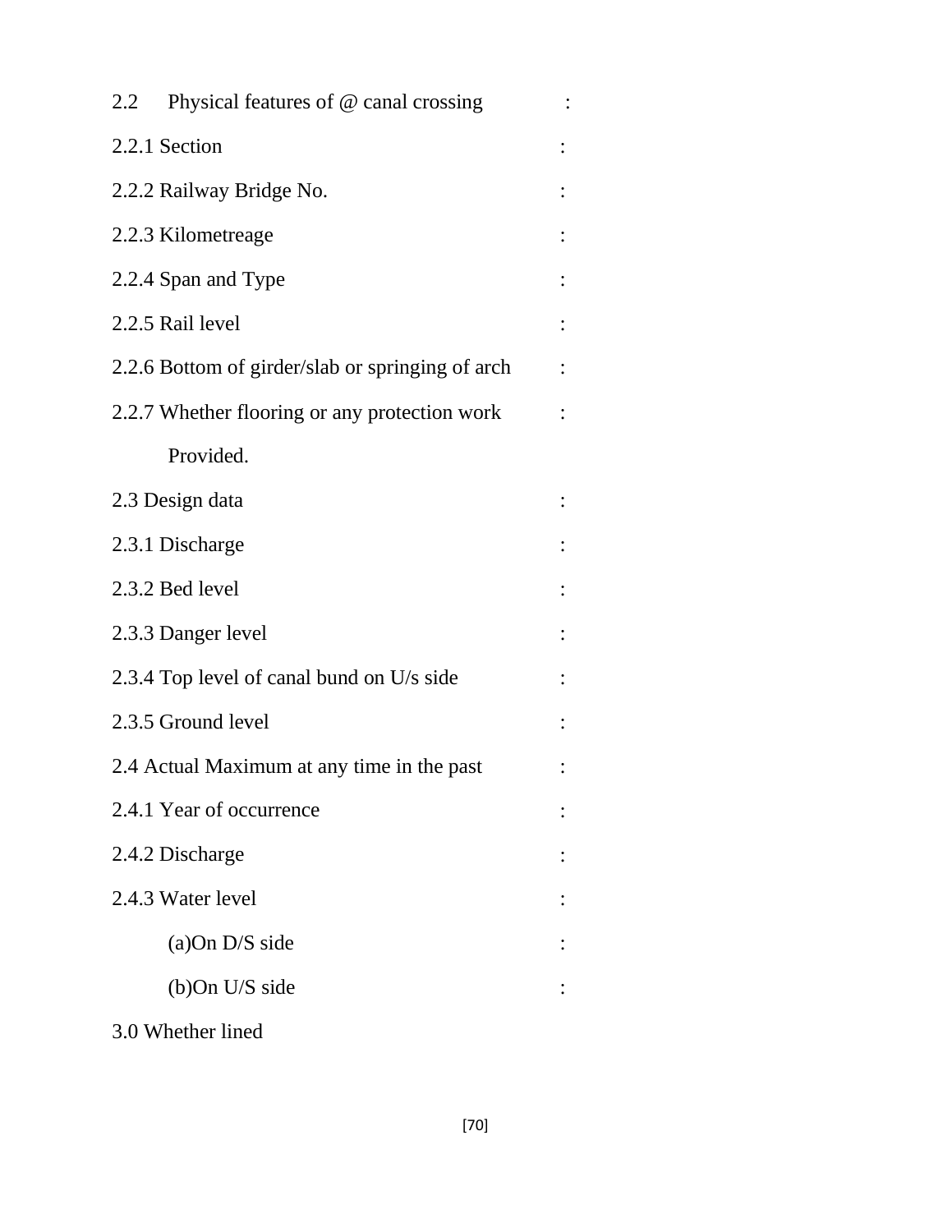|     | (i)<br>Crossing                     |  |
|-----|-------------------------------------|--|
|     | Approach<br>(ii)                    |  |
| 4.0 | Foundations                         |  |
| 4.1 | Type (Open/Pile/Well)@              |  |
| 4.2 | Depth of foundations                |  |
| 4.3 | Nature of strata with depth         |  |
| 5.0 | Overflow weir                       |  |
| 5.1 | Type                                |  |
| 5.2 | Length                              |  |
| 5.3 | Design Discharge of weir            |  |
| 6.0 | Head works and/or Regulators        |  |
| 6.1 | Name of Head works or Regulators    |  |
|     | within 10 kms. U/s or 1.5 Kms. D/s. |  |
| 6.2 | Distance from Railway Bridge        |  |
| 6.3 | Designed maximum discharge          |  |
|     | Above the Head works or Regulators  |  |
| 6.4 | Whether manned                      |  |
|     | (a) Wholly                          |  |
|     | (b) Party                           |  |
|     | (c) Unmanned                        |  |
|     |                                     |  |

7.0 History of damages, if any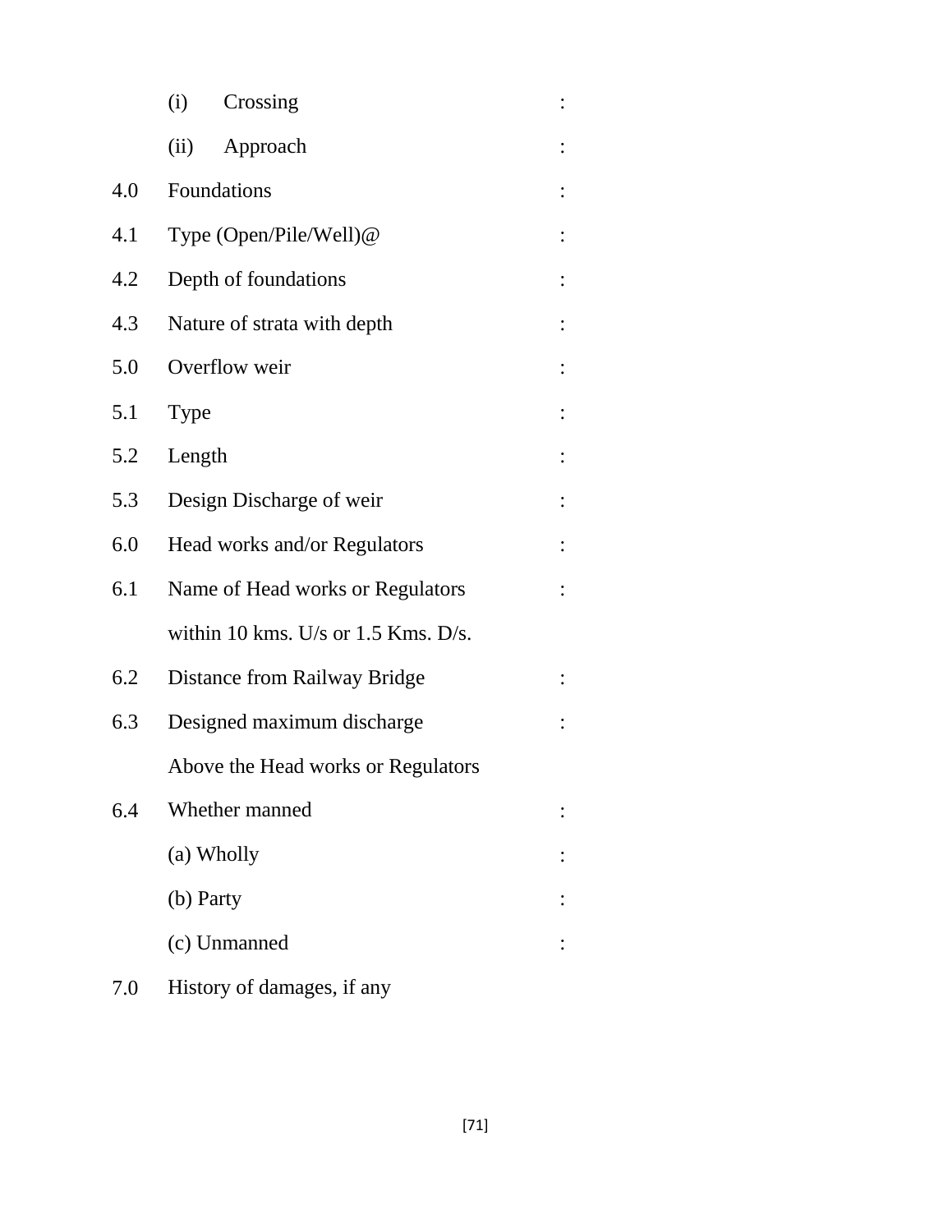### **APPENDIX-1 (D)**

(Para………..…..)

### PROFORMA FOR PARTICULARS OF RAILWAY AFFECTING

# CANAL RUNNING PARALLEL OR OBLIQUE

State ……………………………………………..………….Railway ……………………………………………………………………………..

#### Notes :-

|     | (i)   | Levels refer to GTS/RAIL level at Bridge.      |  |
|-----|-------|------------------------------------------------|--|
|     | (ii)  | Columns to be filled in by Railways shown @    |  |
|     | (iii) | Dimensions to be in metres.                    |  |
| 1.0 |       | Name of work-Canal running parallel or oblique |  |
| 1.1 |       | Reasons for considering it Railway affecting   |  |
| 1.2 |       | Serial No.(Distt.)/Department/No.              |  |
| 1.3 |       | Ownership                                      |  |
| 1.4 |       | <b>State Government</b>                        |  |
|     |       | 1.4.1 Authority for maintenance                |  |
|     |       | (a) Designation                                |  |
|     |       | (b) Postal Address with Pin Code No.           |  |
|     |       | (c) Telephone No.                              |  |
|     |       | (d) Telegraphic Address                        |  |
|     |       | 1.4.2 Authority for communicating warnings     |  |
|     |       | (a) Designation                                |  |
|     |       | (b) Postal Address with Pin Code No.           |  |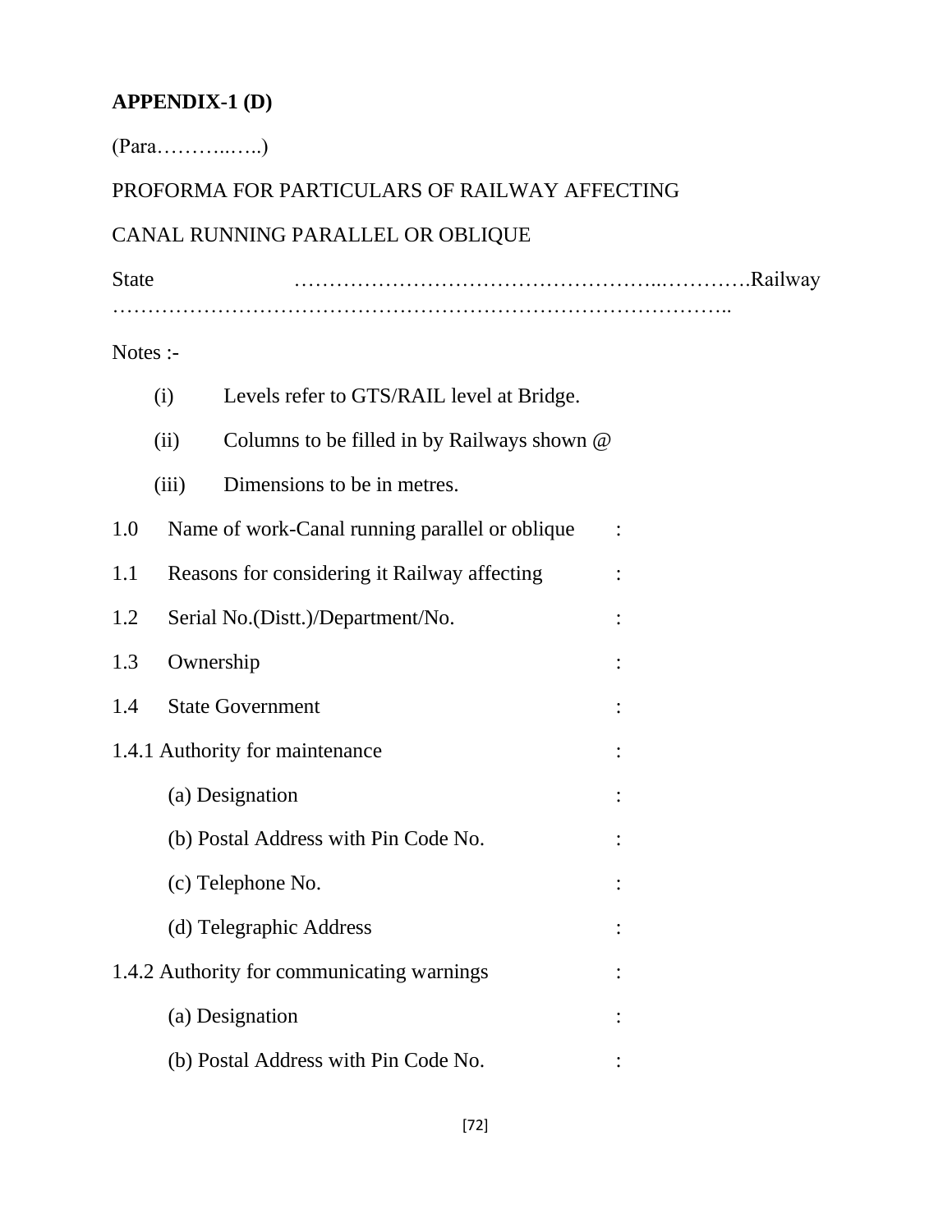- $(c)$ Telephone No.
- (d) Telegraphic Address

:

:

:

- 1.5 Railways @
- 1.5.1 Authority for Joint Inspection :
	- (a) Designation :
	- (b) Postal Address with Pin Code No. :
	- (c) Telephone No. :
	- (d) Telegraphic Address :
- 1.5.2 Authority for receiving warnings :
	- (a) Designation :
	- (b) Postal Address with Pin Code No. :
	- (c) Telephone No. :
	- (d) Telegraphic Address :
- 2.0 Details of Canal :
- 2.1 Location :
- 2.1.1 Topo Map No. :
- 2.1.2 Nearest Village :
- 2.1.2.1 Distance in Kms from nearest village
- 2.1.3 Nearest Railway Station
- 2.1.3.1 Distance in Kms from nearest Railway Station

(Indicate Left/Right with reference to the

Increasing kilometreage of Railway track) :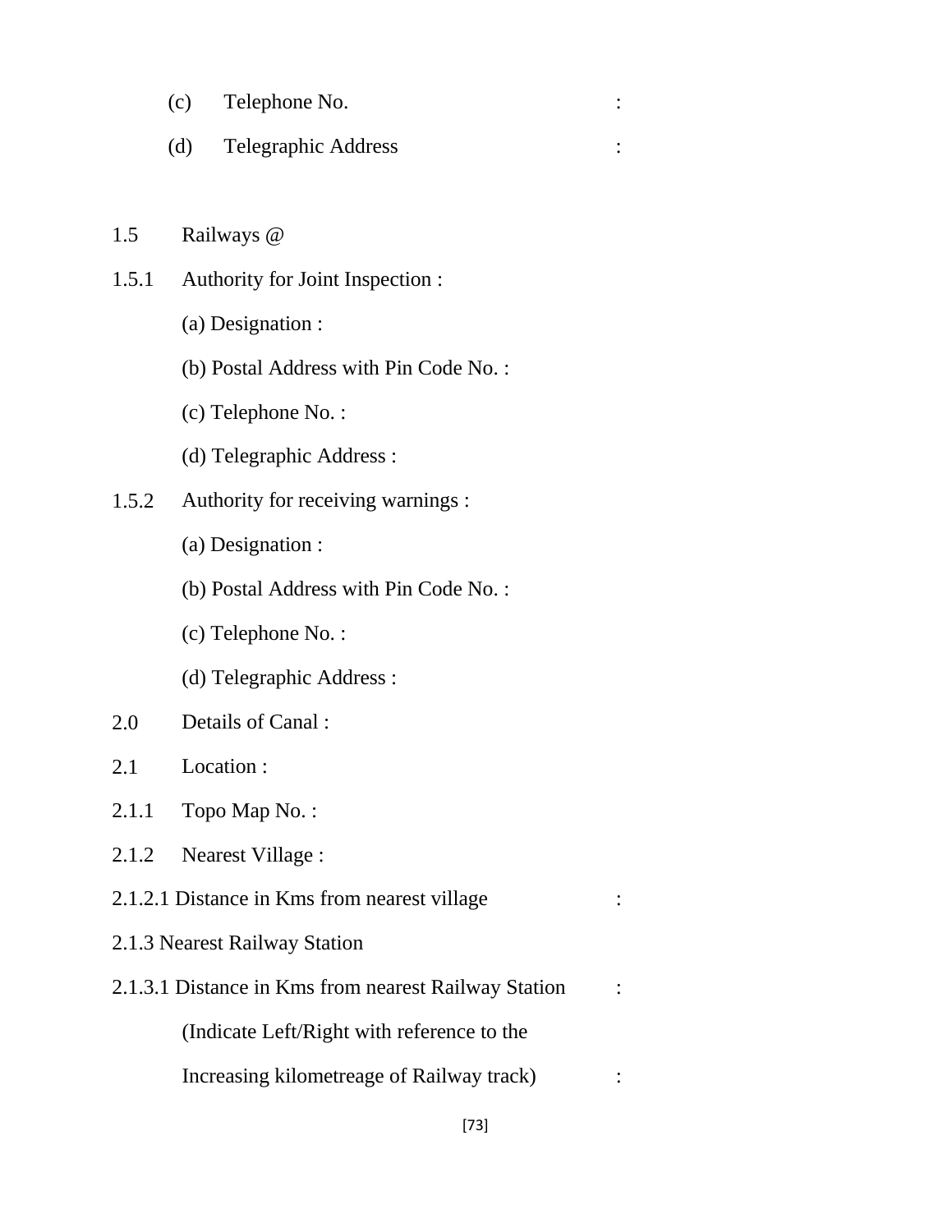| Physical features of Canal<br>2.2                |  |  |
|--------------------------------------------------|--|--|
| 2.2.1 Classification                             |  |  |
| (a) Main/branch canal                            |  |  |
| (b) Distributory                                 |  |  |
| (c) Minor/Sub-Minor                              |  |  |
| 2.2.2 Distance from Railway track                |  |  |
| 2.2.2.1 At its nearest place of crossing         |  |  |
| 2.2.2.2 Corresponding Railway Kilometreage       |  |  |
| 2.2.2.3 At the farthest place                    |  |  |
| 2.2.2.4 Corresponding Railway Kilometreage       |  |  |
| 2.2.3 Level of top of canal banks                |  |  |
| $(a)$ U/s                                        |  |  |
| (b) D/s                                          |  |  |
| 2.2.4 Maximum height of bank                     |  |  |
| $(a)$ U/s                                        |  |  |
| (b) D/s                                          |  |  |
| 2.2.5 Top width of canal banks                   |  |  |
| 2.2.6 Side slope of canal banks                  |  |  |
| 2.2.7 Free board                                 |  |  |
| 2.2.8 Designed maximum discharge                 |  |  |
| 2.2.9 Actual maximum discharge                   |  |  |
| 2.2.10 Design F.S.L.                             |  |  |
| 2.2.11 Actual maximum water level at any time in |  |  |
| the past                                         |  |  |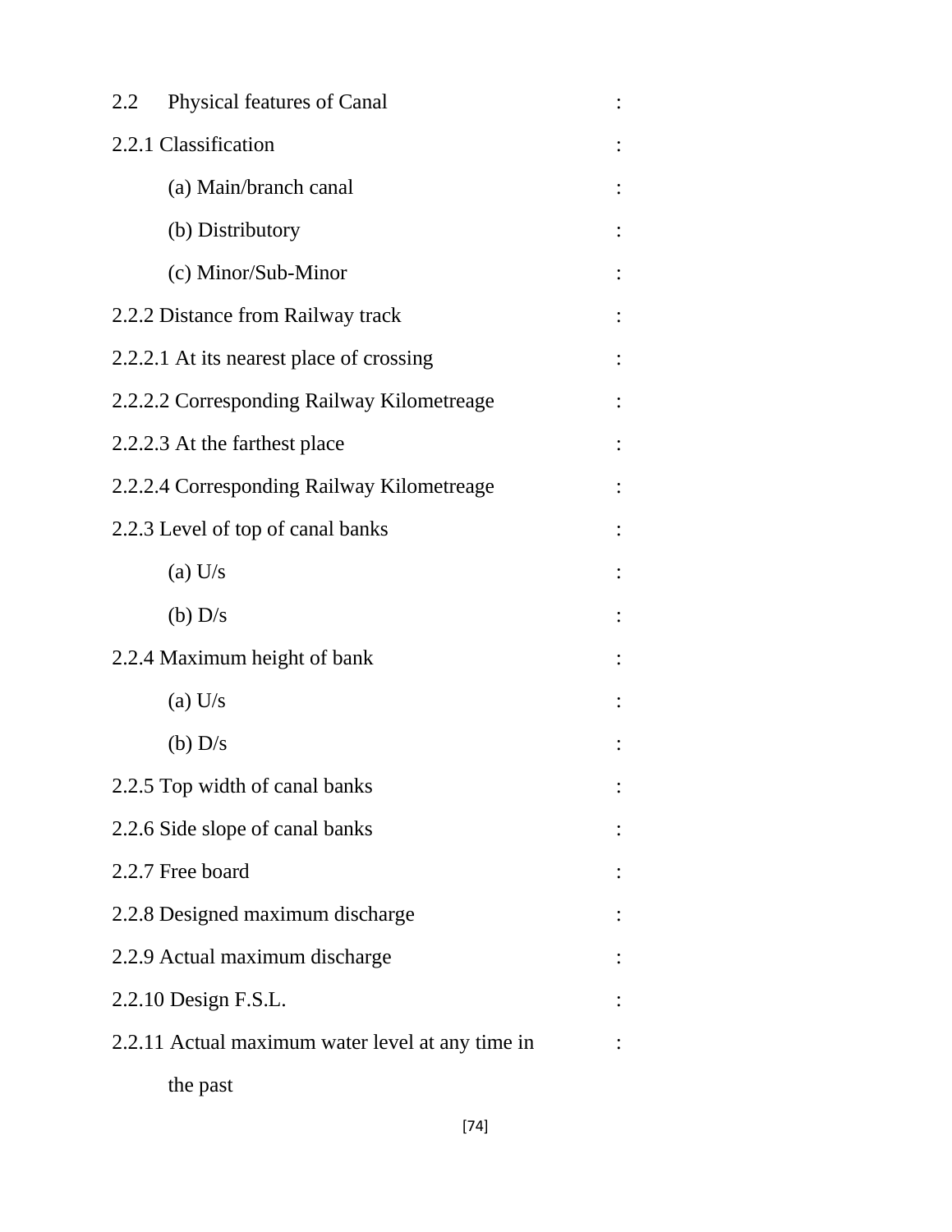| 2.2.12 Length of canal (RD to RD) susceptible for |                |
|---------------------------------------------------|----------------|
| damage (in order of risks involved).              |                |
| 3.0 Cross drainage works in the lengths likely    | $\ddot{\cdot}$ |
| to affect the Railway independently or            |                |
| combined with canal damage.                       |                |
| 3.1 Particulars of cross drainage work            |                |
| 3.1.1 Size of flood opening or regulated channel  |                |
| 3.1.2 Opposite Railway Kilometreage               |                |
| 3.1.3 Total waterway of such CD works in sq.m.    |                |
| 3.1.4 Designed discharge                          |                |
| 3.1.5 Maximum observed discharge with year        |                |
| 4.0 Head works and Regulators                     |                |
| 4.1 Type of controlling works within 10 kms.      |                |
| U/s and $1.5$ Kms. D/s.                           |                |
| 4.1.1 Distance from Railway bridge along canal    |                |
| 4.1.2 Designed maximum discharge of the Head      |                |
| Works or Regulator.                               |                |
| 5.0 Length of Railway Line @ (in Railway          |                |
| (Kilometreage) Vulnerable for damage in           |                |
| section Fromkm to km.                             |                |
| 6.0 Nos. of bridge likely to be affected          |                |
| 7.0 Details of each affected Railway @ Bridge     |                |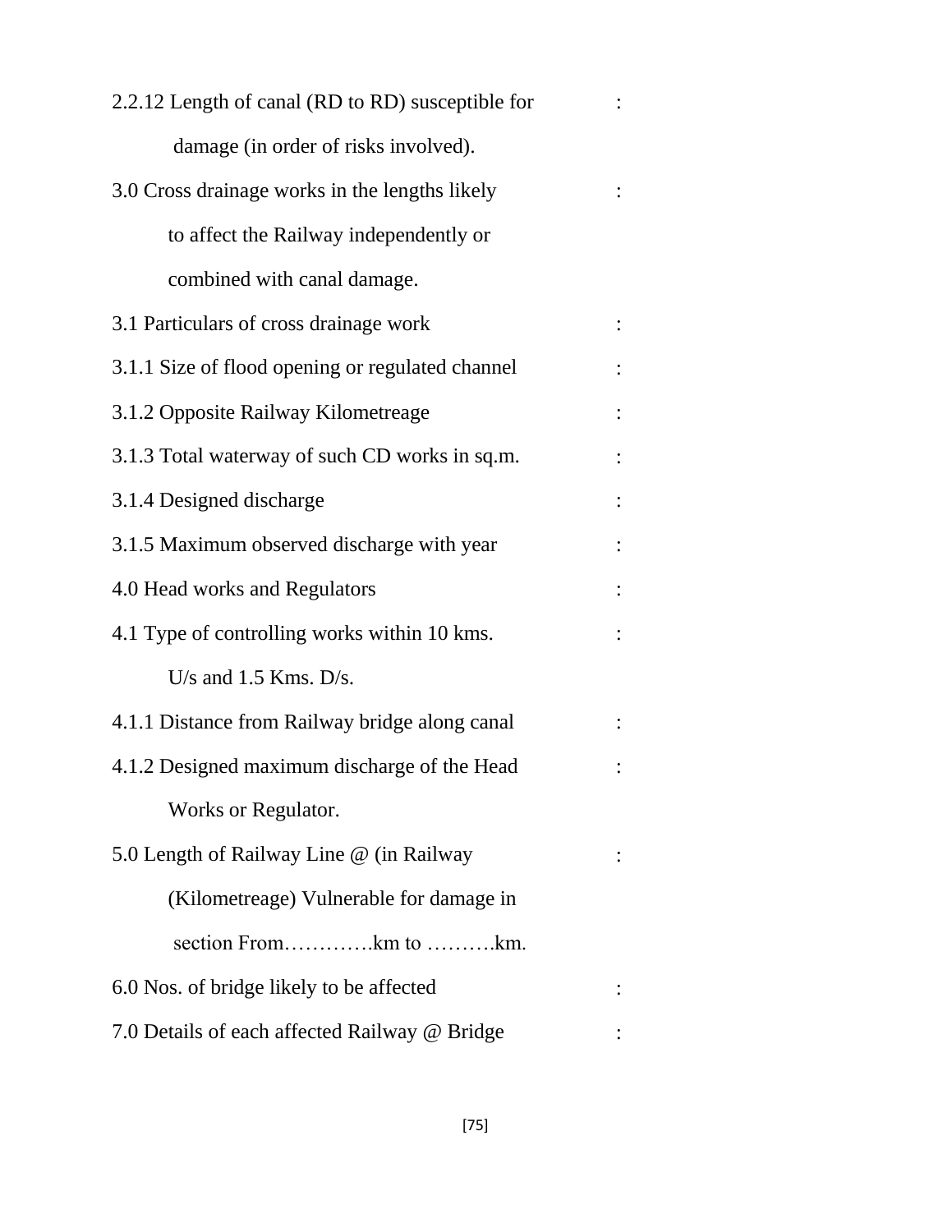| 7.1 Section                                         |  |  |
|-----------------------------------------------------|--|--|
| Railway Bridge No.<br>7.2                           |  |  |
| 7.2.1 Kilometreage                                  |  |  |
| 7.3 Span & Type                                     |  |  |
| 7.4 Rail level                                      |  |  |
| 7.5 Bottom of girder/slab or springing of arch      |  |  |
| 7.6 HFL with year                                   |  |  |
| 7.7 Lowest bed level                                |  |  |
| 7.8 Foundation                                      |  |  |
| 7.8.1 Type (Open/Pile/Well)                         |  |  |
| 7.8.2 Nature of strata with depth                   |  |  |
| 7.8.3 Depth of foundation                           |  |  |
| 7.9 Flooring/Protection work                        |  |  |
| 7.10 Remarks with special reference to past history |  |  |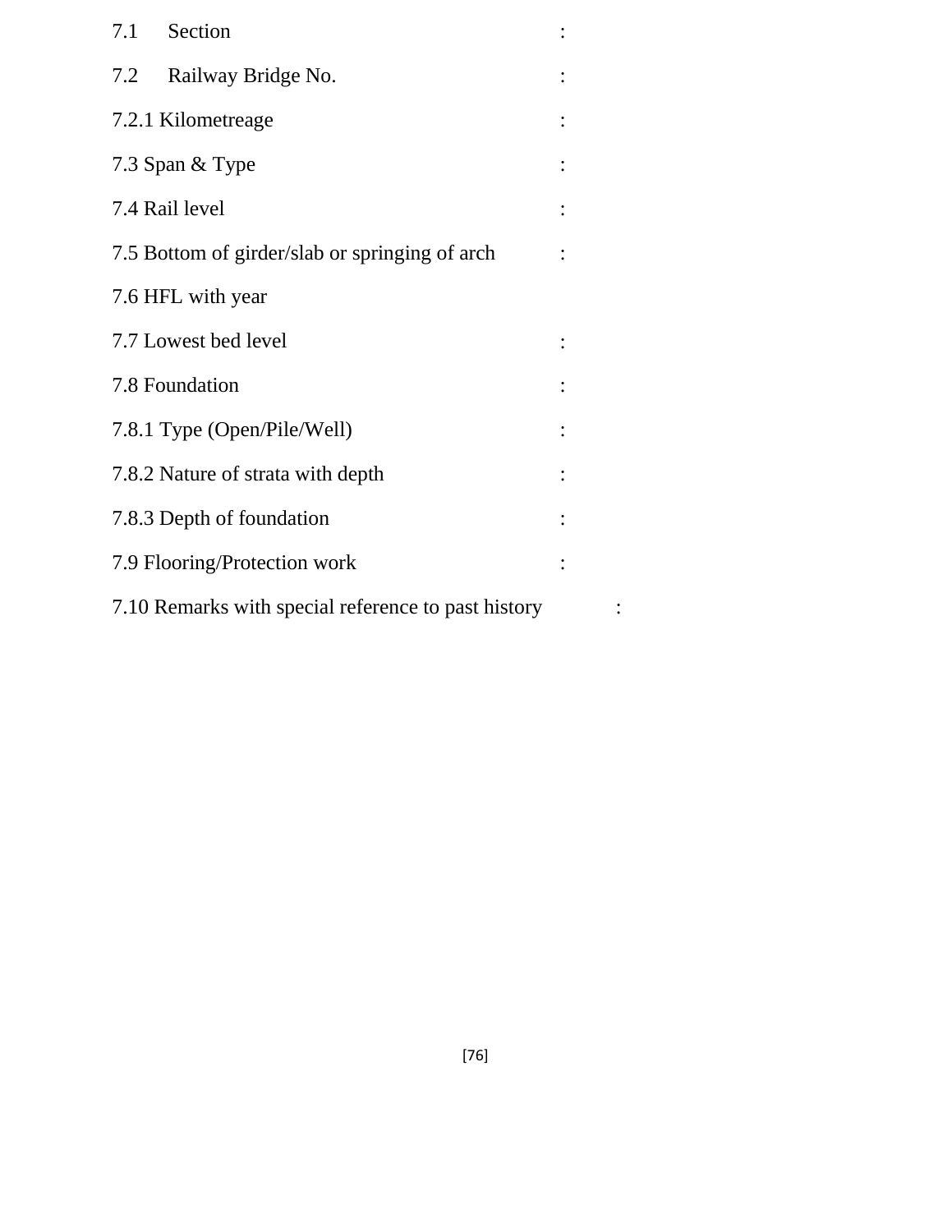### **APPENDIX-1 (E)**

### (Para………..)

### PROFORMA FOR PARTICULARS OF RAILWAY AFFECTING

### ROAD EMBANKMENTS IN THE VICINITY OF RAILWAY LINE

State ……………………………………………..………….Railway

### Notes :-

- (i) Levels refer to GTS/RAIL level at Bridge.
- $(ii)$ Columns to be filled in by Railways shown @
- $(iii)$ Dimensions to be in metres.
- 1.0 Name of work road embankment/river :
- 1.1 Reasons for considering it Railway affecting :
- 1.2 Serial No.(Distt.)/Department/No. :
- 1.3 Ownership :
- 1.4 State Government :
- 1.4.1 Authority for maintenance (a) Designation (b) Postal Address with Pin Code No. (c) Telephone No. (d) Telegraphic Address 1.4.2 Authority for communicating warnings : : : : : :
	- (a) Designation
		- (b) Postal Address with Pin Code No.

: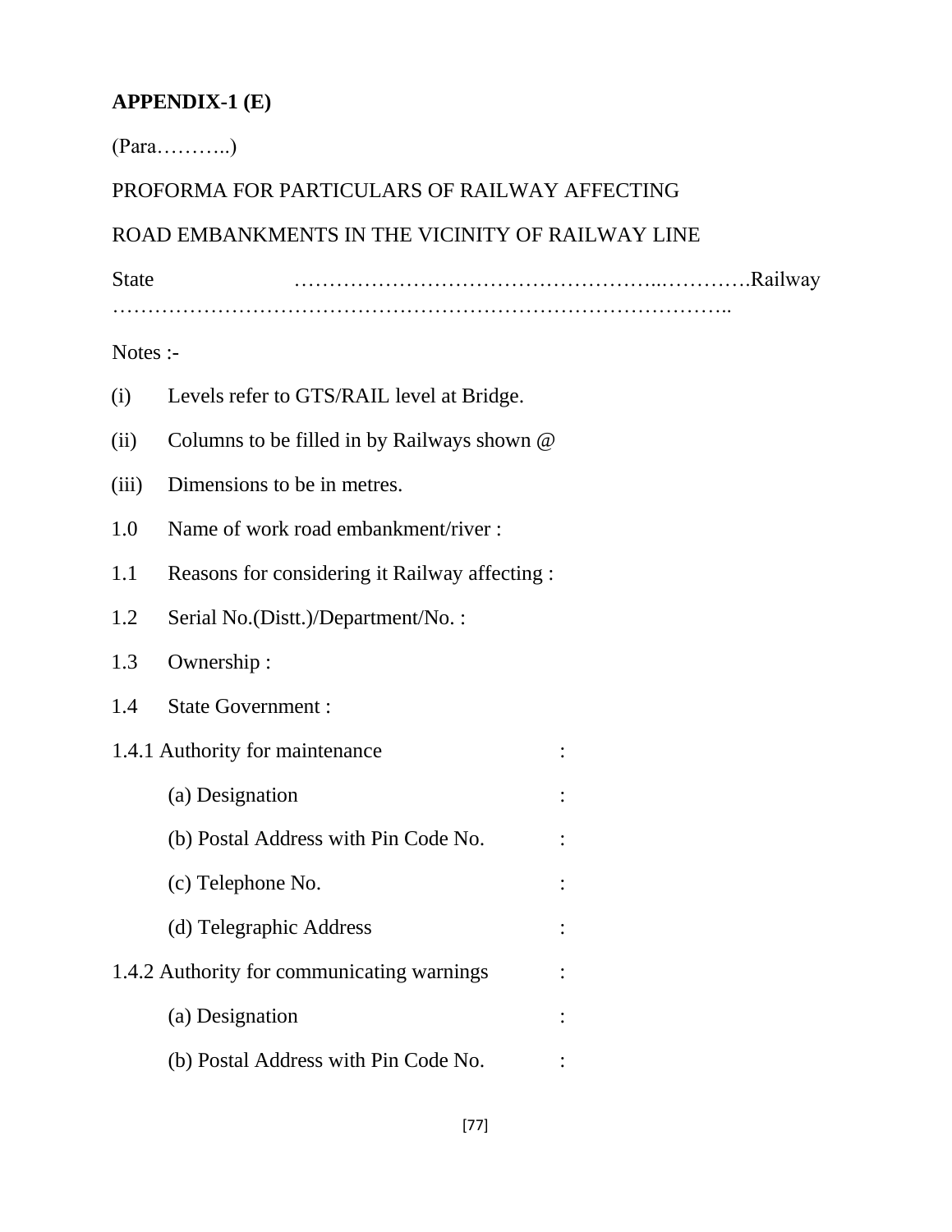|                                                                                      | (c) Telephone No.                            |  |
|--------------------------------------------------------------------------------------|----------------------------------------------|--|
|                                                                                      | <b>Telegraphic Address</b><br>(d)            |  |
|                                                                                      |                                              |  |
| 1.5                                                                                  | Railways @                                   |  |
|                                                                                      | 1.5.1 Authority for Joint Inspection         |  |
|                                                                                      | (a) Designation                              |  |
|                                                                                      | (b) Postal Address with Pin Code No.         |  |
|                                                                                      | (c) Telephone No.                            |  |
|                                                                                      | (d) Telegraphic Address                      |  |
|                                                                                      | 1.5.2 Authority for receiving warnings       |  |
|                                                                                      | (a) Designation                              |  |
|                                                                                      | (b) Postal Address with Pin Code No.         |  |
|                                                                                      | (c) Telephone No.                            |  |
|                                                                                      | (d) Telegraphic Address                      |  |
|                                                                                      | 2.0 Details of Road Embankment               |  |
|                                                                                      | 2.1 Location                                 |  |
|                                                                                      | 2.1.1 Topo Map No.                           |  |
|                                                                                      | 2.1.2 Nearest Village                        |  |
|                                                                                      | 2.1.2.1 Distance in Kms from nearest village |  |
| 2.1.3 Nearest Railway Station<br>2.1.3.1Distance in Kms from nearest Railway Station |                                              |  |
|                                                                                      | (Indicate Left/Right with reference to the   |  |
|                                                                                      | Increasing kilometreage of Railway track):   |  |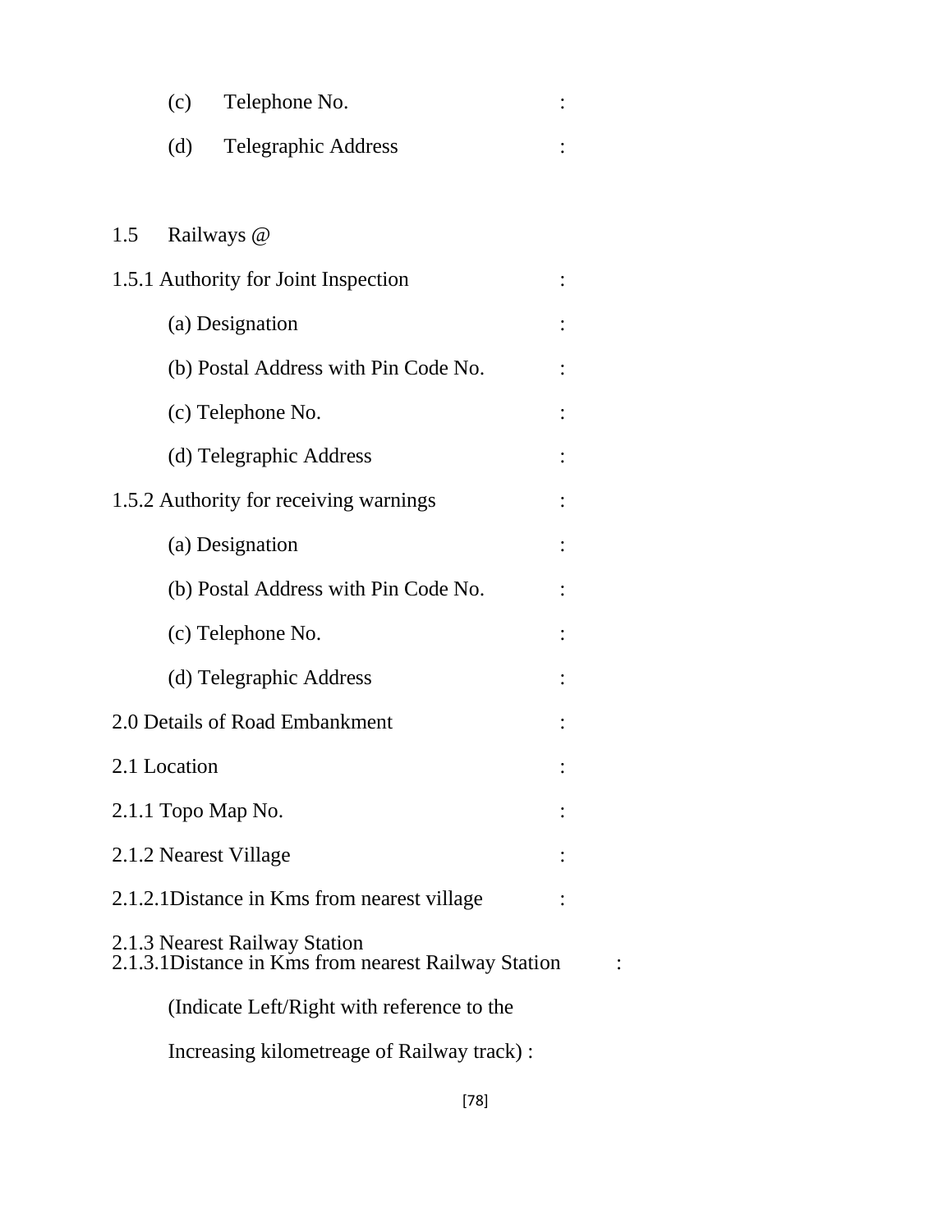| 2.2 Physical features of Road Embankment             |  |
|------------------------------------------------------|--|
| 2.2.1 Classification (N.H./S.H. or local road)       |  |
| 2.2.2 Distance from Railway track                    |  |
| 2.2.2.1 At its nearest place of crossing             |  |
| 2.2.2.2 Corresponding Railway Kilometreage           |  |
| 2.2.2.3 At the farthest place                        |  |
| 2.2.2.4 Corresponding Railway Kilometreage           |  |
| 2.2.3 Top of road                                    |  |
| 2.2.3.1 Lowest level                                 |  |
| 2.2.3.2 Highest level                                |  |
| 2.2.4 Lowest ground level                            |  |
| 2.2.5 Width of roadway between the kerbs             |  |
| 2.2.6 Side slope of road embankment                  |  |
| 2.2.7 Length of road susceptible to damage           |  |
|                                                      |  |
| 3.0 Nos. of cross drainage works or culverts in road |  |
| 4.0 Details of each Cross drainage work of culvert   |  |
| 4.1 Bridge No.                                       |  |
| 4.2 Road Kilometreage                                |  |
| 4.3 Nos. & Span and Type                             |  |
| 5.0 Nos. of Railway Bridges likely @ to be affected  |  |
| 6.0 Details of each affected Railway Bridge          |  |
| 6.1 Section                                          |  |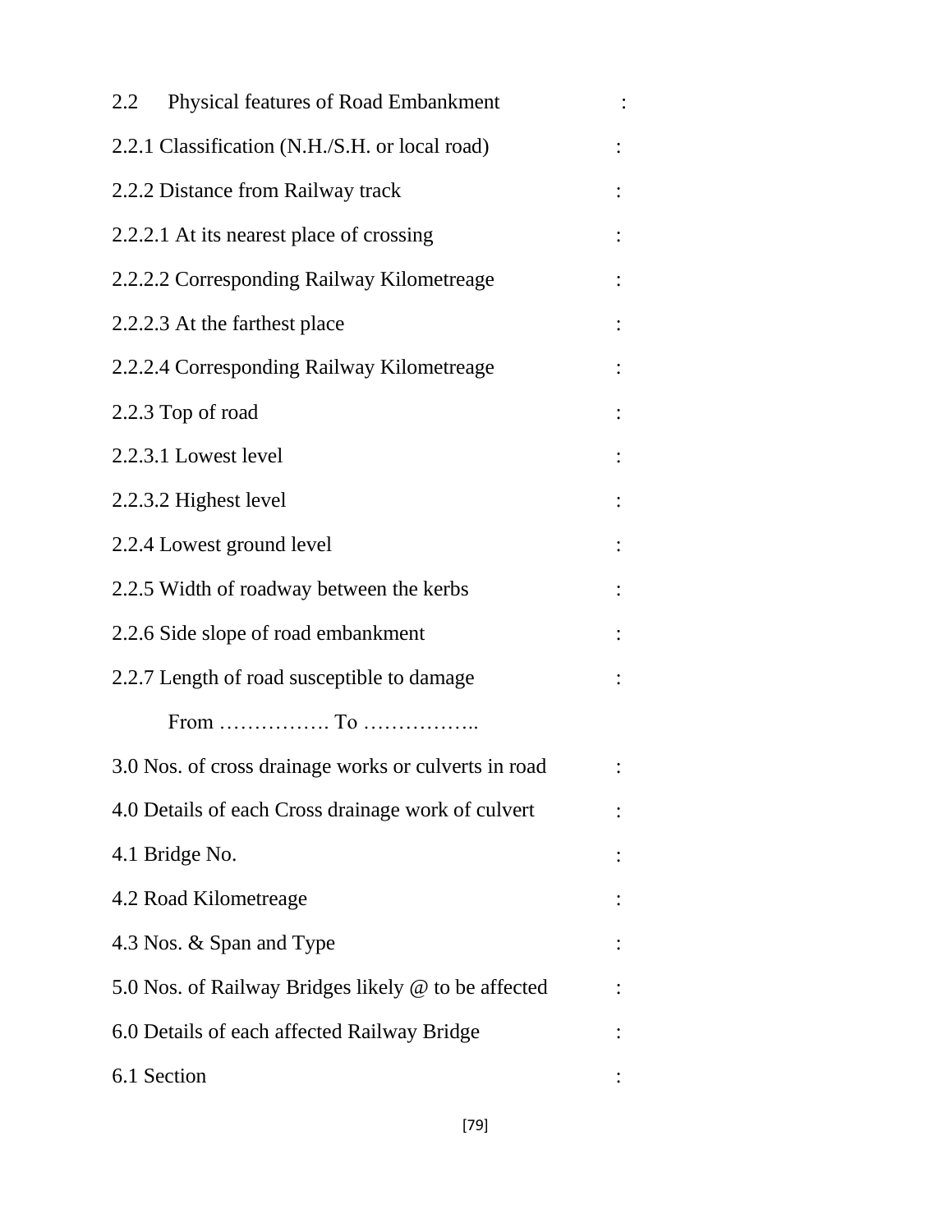| 6.1.1  | Bridge No.                                       |  |
|--------|--------------------------------------------------|--|
| 6.1.2  | Railway Kilometreage                             |  |
| 6.1.3  | Span & Type                                      |  |
| 6.1.4  | Railway level                                    |  |
| 6.1.5  | Bottom of girder/slab or springing of arch       |  |
| 6.1.6  | HFL with year                                    |  |
| 6.1.7  | Danger level                                     |  |
| 6.1.8  | Average Bed level                                |  |
| 6.1.9  | Total water way in sq.m                          |  |
| 6.1.10 | Foundation                                       |  |
| (i)    | Type (Open/Pile/Well)                            |  |
| (ii)   | Depth of foundations                             |  |
| (iii)  | Nature of strata with depth                      |  |
| 6.1.11 | Flooring/Protection work                         |  |
| 6.1.12 | Remarks with special reference to past history : |  |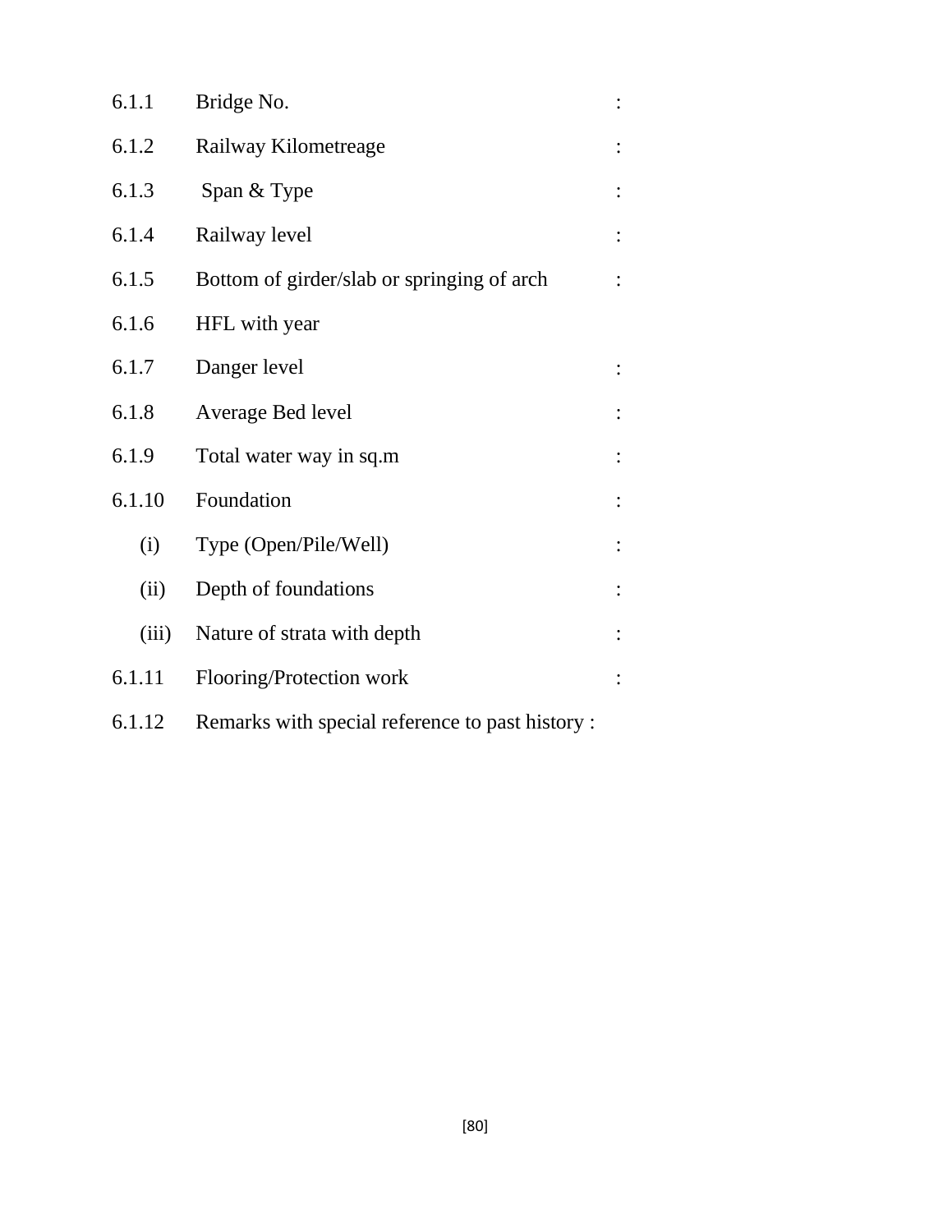# **APPENDIX-1 (F)**

## (Para………..)

# PROFORMA FOR PARTICULARS OF RAILWAY AFFECTING

### MARGINAL BUNDS

| <b>State</b> |                                                         |  |
|--------------|---------------------------------------------------------|--|
|              |                                                         |  |
| Notes :-     |                                                         |  |
|              | (i) Levels refer to GTS/RAIL level at Bridge.           |  |
|              | (ii) Columns to be filled in by Railways shown $\omega$ |  |
|              | (iii) Dimensions to be in metres.                       |  |
| 1.0          | Name of work marginal Bund/River and bank               |  |
|              | (Left or Right)                                         |  |
| 1.1          | Reasons for considering it Railway affecting            |  |
| 1.2          |                                                         |  |
| 1.3          | Ownership                                               |  |
| 1.4          | <b>State Government</b>                                 |  |
|              | 1.4.1 Authority for maintenance                         |  |
|              | (a) Designation                                         |  |
|              | (b) Postal Address with Pin Code No.                    |  |
|              | (c) Telephone No.                                       |  |
|              | (d) Telegraphic Address                                 |  |
|              | 1.4.2 Authority for communicating warnings              |  |
|              | (a) Designation                                         |  |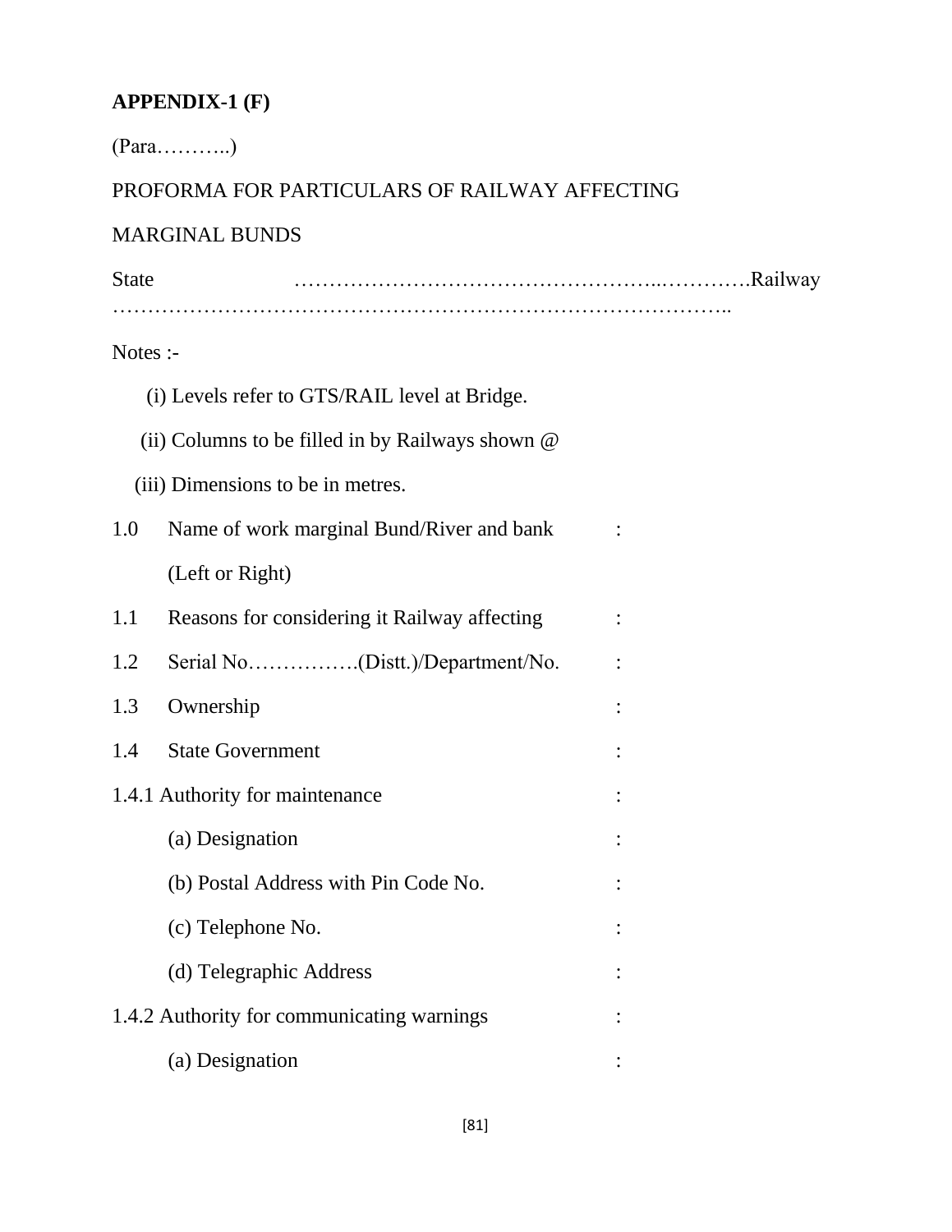| (b) | Postal Address with Pin Code No. |  |
|-----|----------------------------------|--|
|     | (c) Telephone No.                |  |

- (d) Telegraphic Address :
- 1.5 Railways @
- 1.5.1 Authority for Joint Inspection :
	- (a) Designation :
	- (b) Postal Address with Pin Code No. :
	- (c) Telephone No. :
	- (d) Telegraphic Address :
- 1.5.2 Authority for receiving warnings :
	- (a) Designation :
	- (b) Postal Address with Pin Code No. :
	- (c) Telephone No. :
	- (d) Telegraphic Address :
- 2.0 Details of Marginal Bund :
- 2.1 Location :
- 2.1.1 Topo Map No. :
- 2.1.2 Nearest Village :
- 2.1.2.1 Distance in Kms from nearest village
- 2.1.3 Nearest Railway Station
- 2.1.3.1 Distance in Kms from nearest Railway Station

(Indicate Left/Right with reference to

Increasing kilometreage of Railway track)

:

: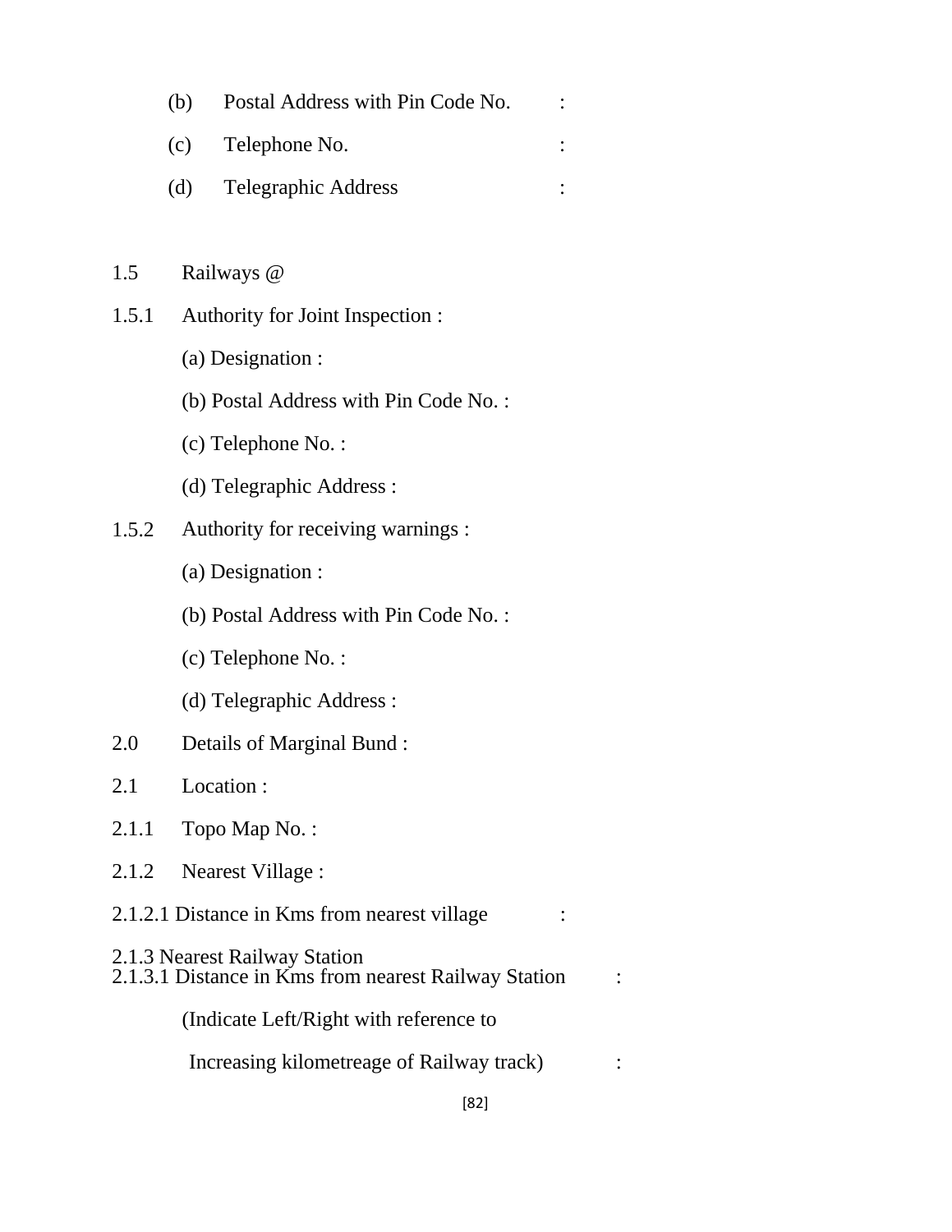| 2.2                                    | Physical features of Marginal Bund                      |  |
|----------------------------------------|---------------------------------------------------------|--|
| 2.2.1                                  | Purpose of the bund                                     |  |
| 2.2.2                                  | Distance from Railway track                             |  |
|                                        | 2.2.2.1 At its nearest place                            |  |
|                                        | 2.2.2.2 Corresponding Railway Kilometreage              |  |
|                                        | 2.2.2.3 At the farthest place                           |  |
|                                        | 2.2.2.4 Corresponding Railway Kilometreage              |  |
|                                        | 2.2.3 Salient features of the bund                      |  |
|                                        | 2.2.3.1 Details of the bund                             |  |
|                                        | (a) Length                                              |  |
|                                        | (b) Top width                                           |  |
|                                        | (c) Maximum Height                                      |  |
|                                        |                                                         |  |
|                                        | 2.2.3.2 Crest level at or near the bridge site          |  |
|                                        | 2.2.3.3 Direction of flow of water from the bund in     |  |
|                                        | case of its breach.                                     |  |
|                                        | 2.2.3.4 Minimum designed free board                     |  |
| 2.2.3.5 Particulars of escape drainage |                                                         |  |
| 2.2.3.6 Past history if any            |                                                         |  |
| 3.0 Length of Railway line (in Railway |                                                         |  |
|                                        | Kilometreage) Vulnerable for damage                     |  |
|                                        | From $\dots\dots\dots$ Km to $\dots\dots\dots\dots$ Km. |  |
|                                        | in the event of damage to the bund.                     |  |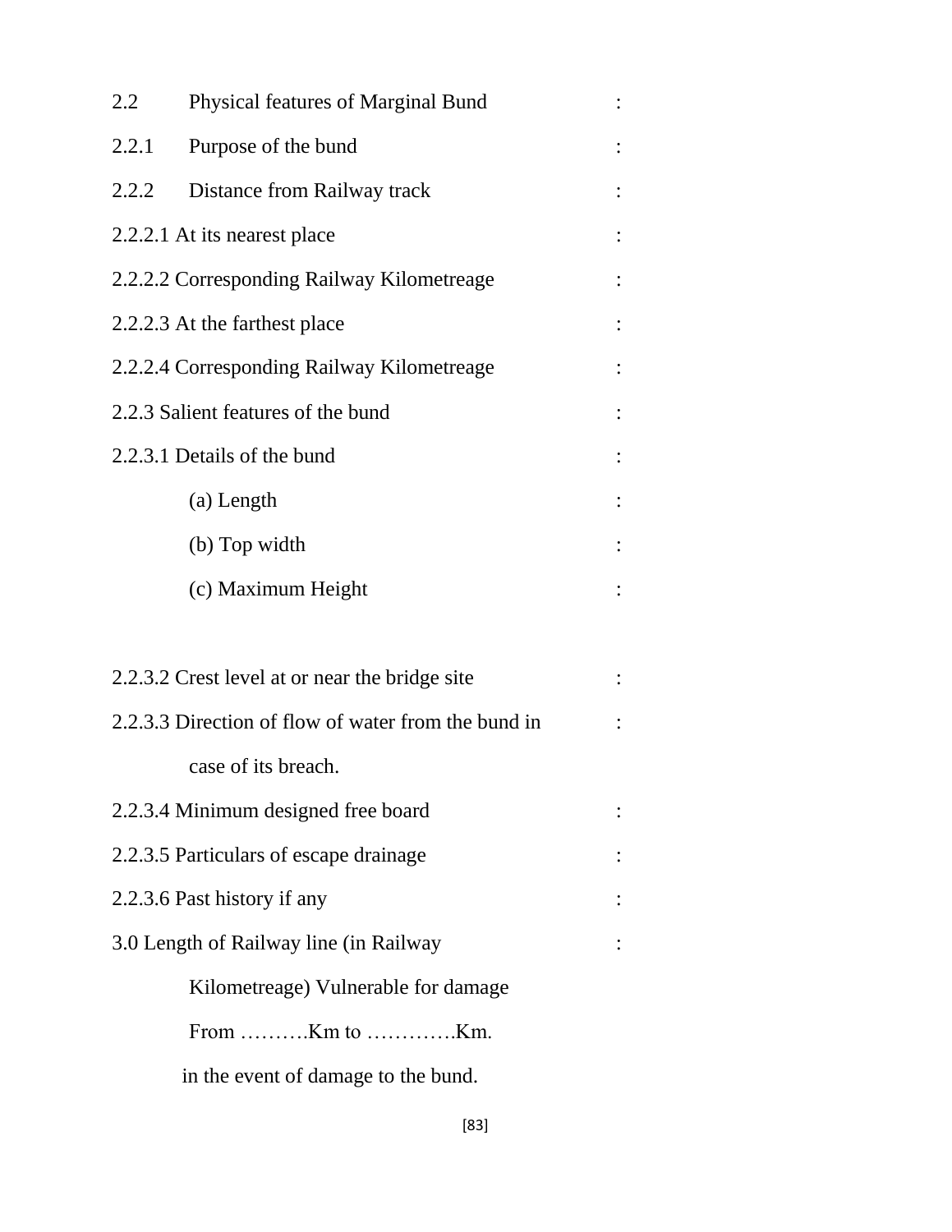- 4.0 Nos. of Railway Bridges likely @ to be affected :
- 5.0 Details of each affected Railway Bridge :
- 5.1 Section :
- 5.1.1 Bridge No. :
- 5.1.2 Railway Kilometreage :
- 5.1.3 Span & Type :
- 5.1.4 Rail level :
- 5.1.5 Bottom of girder/slab or springing of arch :
- 5.1.6 HFL with year
- 5.1.7 Danger level :
- 5.1.8 Average Bed level :
- 5.1.9 Total water way in sq.m :

#### 5.1.10 Foundation

- (i) Type (Open/Pile/Well) (ii) Depth of foundations (iii) Nature of strata with depth 5.1.11 Flooring/Protection work : : : :
- 5.1.12 Remarks with special reference to past History

: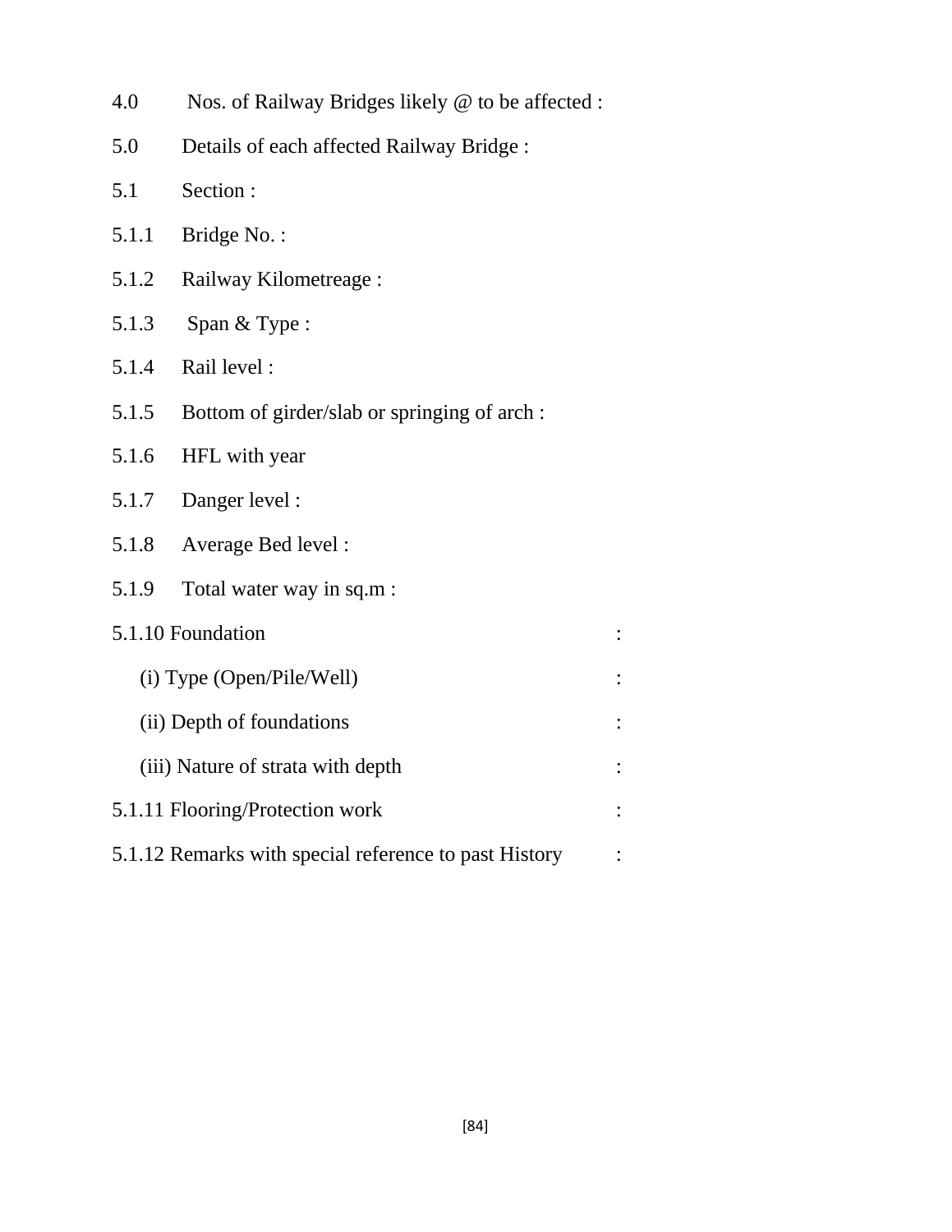## **APPENDIX-I (G)**

(Para………..)

# PROFORMA FOR PARTICULARS OF RAILWAY AFFECTING RIVER PROTECTION WORKS AND TRAINING WORKS

State ……………………………………………..………….Railway ……………………………………………………………………………..

#### Notes :-

|     | (i)       | Levels refer to GTS/RAIL level at Bridge.      |  |
|-----|-----------|------------------------------------------------|--|
|     | (ii)      | Columns to be filled in by Railways shown @    |  |
|     | (iii)     | Dimensions to be in metres.                    |  |
| 1.0 |           | Name of work River Protection & Training       |  |
|     |           | Works for River (Spill bund, Retired           |  |
|     |           | Bund or Spur).                                 |  |
| 1.1 |           | Reasons for considering it Railway affecting : |  |
| 1.2 |           | Serial No(Distt.)/Department/No.               |  |
| 1.3 | Ownership |                                                |  |
| 1.4 |           | <b>State Government</b>                        |  |
|     |           | 1.4.1 Authority for maintenance                |  |
|     |           | (a) Designation                                |  |
|     |           | (b) Postal Address with Pin Code No.           |  |
|     |           | (c) Telephone No.                              |  |
|     |           | (d) Telegraphic Address                        |  |
|     |           | 1.4.2 Authority for communicating warnings     |  |
|     |           | (a) Designation                                |  |
|     |           |                                                |  |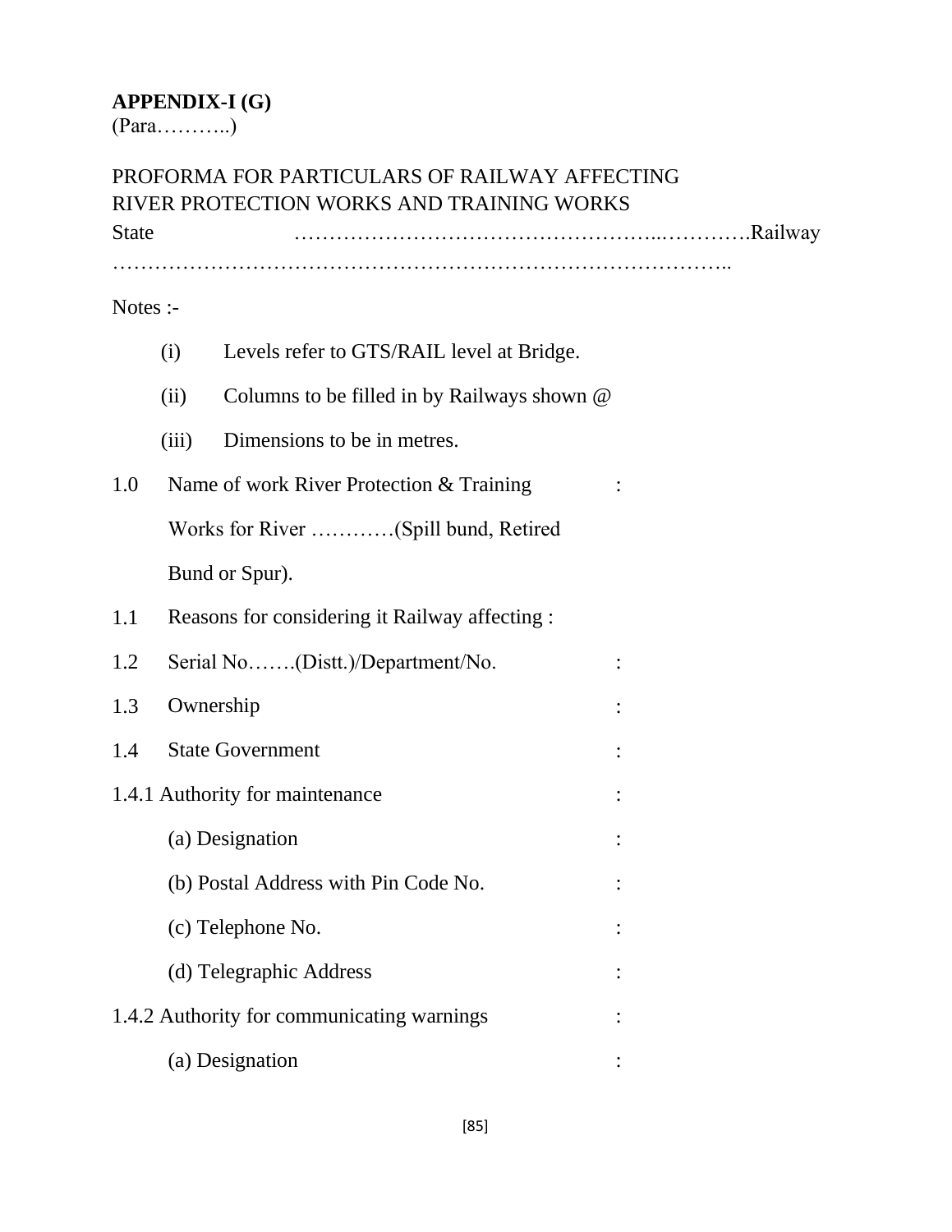|         | (b) | Postal Address with Pin Code No.               |  |
|---------|-----|------------------------------------------------|--|
|         | (c) | Telephone No.                                  |  |
|         | (d) | <b>Telegraphic Address</b>                     |  |
|         |     |                                                |  |
| 1.5     |     | Railways @                                     |  |
| 1.5.1   |     | Authority for Joint Inspection :               |  |
|         |     | (a) Designation :                              |  |
|         |     | (b) Postal Address with Pin Code No.:          |  |
|         |     | (c) Telephone No.:                             |  |
|         |     | (d) Telegraphic Address :                      |  |
| 1.5.2   |     | Authority for receiving warnings :             |  |
|         |     | (a) Designation :                              |  |
|         |     | (b) Postal Address with Pin Code No.:          |  |
|         |     | (c) Telephone No.:                             |  |
|         |     | (d) Telegraphic Address :                      |  |
| 2.0     |     | Details of River Protection & Training Work:   |  |
| 2.1     |     | Location:                                      |  |
| 2.1.1   |     | Topo Map No.:                                  |  |
| 2.1.2   |     | Nearest Village :                              |  |
| 2.1.2.1 |     | Distance in Kms from nearest village :         |  |
| 2.1.3   |     | <b>Nearest Railway Station</b>                 |  |
| 2.1.3.1 |     | Distance in Kms from nearest Railway Station : |  |
|         |     | (Indicate Left/Right with reference to the     |  |

Increasing kilometreage of Railway track)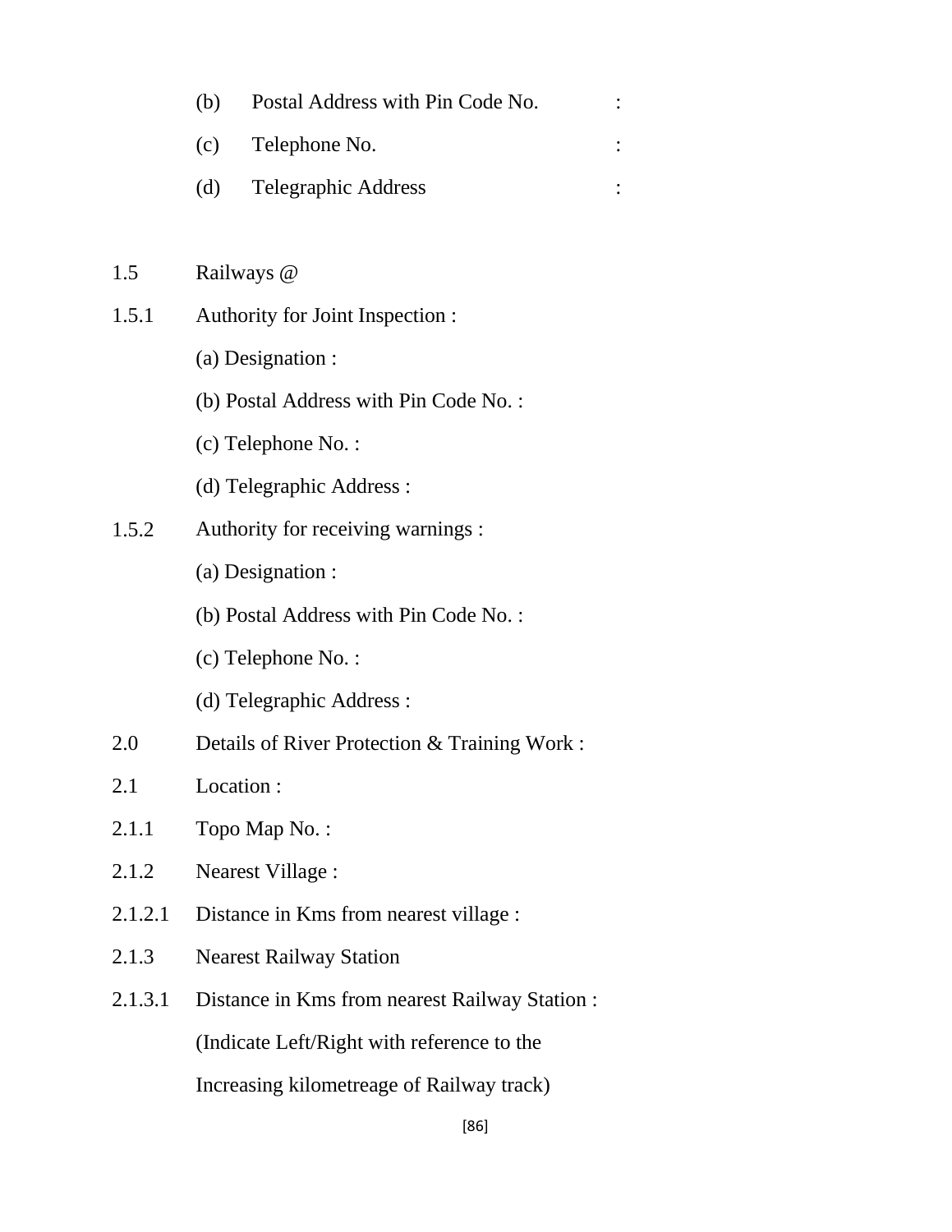| 2.2 Physical features of River Protection &                      |  |
|------------------------------------------------------------------|--|
| <b>Training Work</b><br>2.2.1 Purpose of Protection and Training |  |
| 2.2.2 Distance from Railway track                                |  |
| 2.2.2.1 At its nearest place                                     |  |
| 2.2.2.2 Corresponding Railway Kilometreage                       |  |
| 2.2.2.3 At the farthest place                                    |  |
| 2.2.2.4 Corresponding Railway Kilometreage                       |  |
| 2.2.3 Salient features of the work                               |  |
| 2.2.3.1 Length of bund                                           |  |
| 2.2.3.2 Width at top                                             |  |
| 2.2.3.3 Side slopes of bund bank                                 |  |
| $(a)$ U/s                                                        |  |
| (b) D/s                                                          |  |
| 2.2.3.4 Height of bund                                           |  |
| 2.2.3.5 Top level of bund                                        |  |
| 2.2.3.6 Average Bed level                                        |  |
| 3.0 How damage of these @ works affect the                       |  |
| Railway                                                          |  |
| 4.0 Length of Railway line (in Railway                           |  |
| Kilometreage) Vulnerable for damage                              |  |
| From Km to Km.                                                   |  |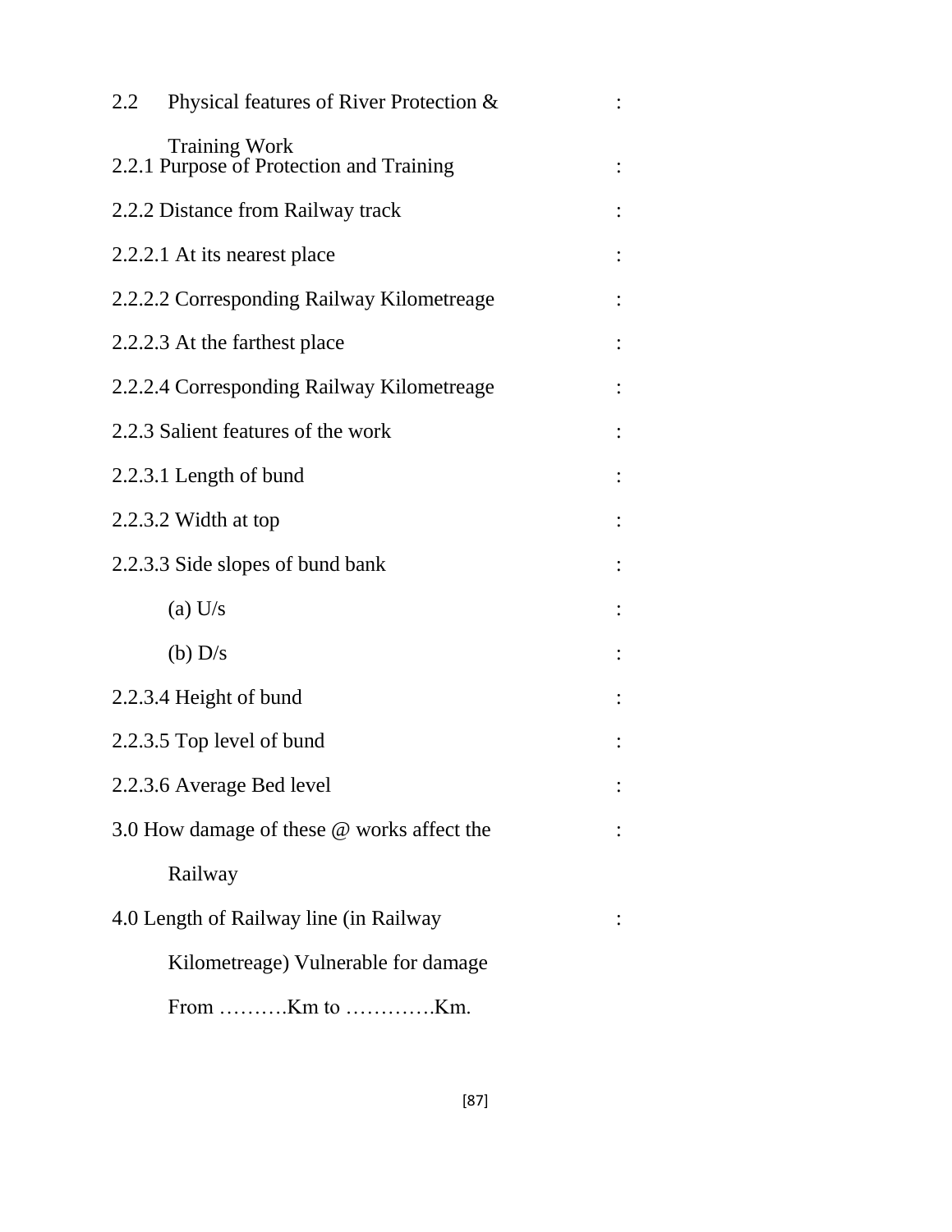| 5.0    | Nos. of Railway Bridges likely to be @ affected       | $\ddot{\cdot}$ |  |
|--------|-------------------------------------------------------|----------------|--|
| 6.0    | Details of each affected @Railway Bridge              |                |  |
| 6.1    | Section                                               |                |  |
|        |                                                       |                |  |
| 6.1.1  | Bridge No.                                            |                |  |
| 6.1.2  | Railway Kilometresage                                 |                |  |
| 6.1.3  | Span & Type                                           |                |  |
| 6.1.4  | Rail level                                            |                |  |
| 6.1.5  | Bottom of girder/slab or springing of arch            |                |  |
| 6.1.6  | HFL with year                                         |                |  |
| 6.1.7  | Danger level                                          |                |  |
|        |                                                       |                |  |
| 6.1.8  | Average Bed level                                     |                |  |
| 6.1.9  | Total water way in sq.m                               |                |  |
| 6.1.10 | Foundation                                            |                |  |
| (i)    | Type (Open/Pile/Well)                                 |                |  |
| (ii)   | Depth of foundations                                  |                |  |
|        | (iii) Nature of strata with depth                     |                |  |
|        | 6.1.11 Flooring/Protection work                       |                |  |
|        | 6.1.12 Remarks with special reference to past History |                |  |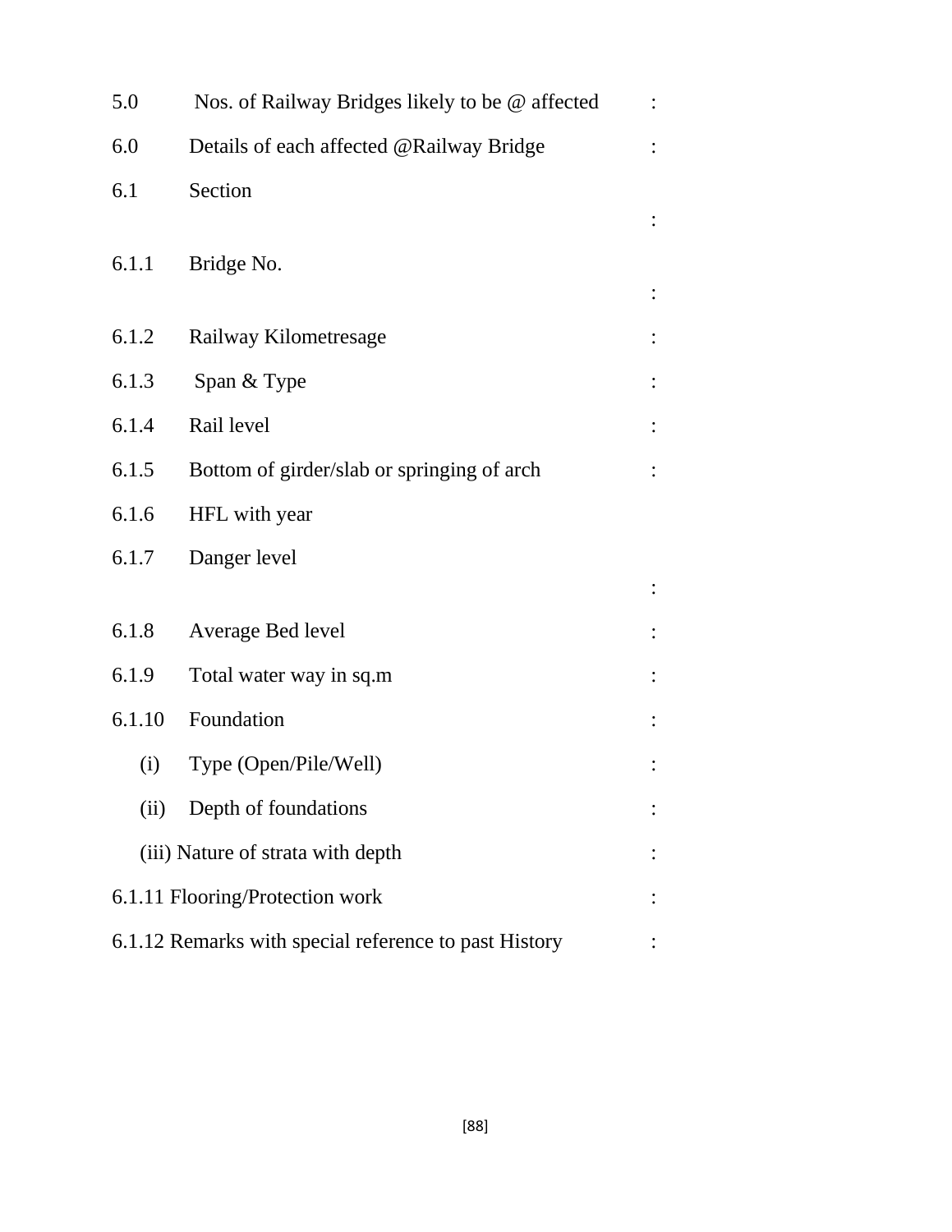# (Para………..)

# PROFORMA FOR PARTICULARS OF RAILWAY AFFECTING TEMPORARY CHANNELS (CUT FROM THE BED OF STREAMS AND TAIL ENDS OF DISTRIBUTORIES)

State………………………………………….Railway ………………………………………

Notes :-

| (i) | Levels refer to GTS/RAIL level at Bridge. |
|-----|-------------------------------------------|
|-----|-------------------------------------------|

- (ii) Columns to be filled in by Railways shown @
- (iii) Dimensions to be in metres.

| 1.0                             | Name of work Temporary channels              |                |
|---------------------------------|----------------------------------------------|----------------|
| 1.1                             | Reasons for considering it Railway affecting | $\ddot{\cdot}$ |
| 1.2                             | Serial No.(District)/Department/No.          |                |
| 1.3                             | Ownership                                    |                |
| 1.4                             | <b>State Government</b>                      | $\ddot{\cdot}$ |
| 1.4.1 Authority for maintenance |                                              |                |
|                                 | (a) Designation                              |                |
|                                 | (b) Postal Address with Pin Code No.         |                |
|                                 | (c) Telephone No.                            |                |
|                                 | (d) Telegraphic Address                      |                |
|                                 | $1.4.2.4 - 1.4.4 + 0.4.4 - 0.4.4$            |                |

1.4.2 Authority for communicating warnings :

(a) Designation :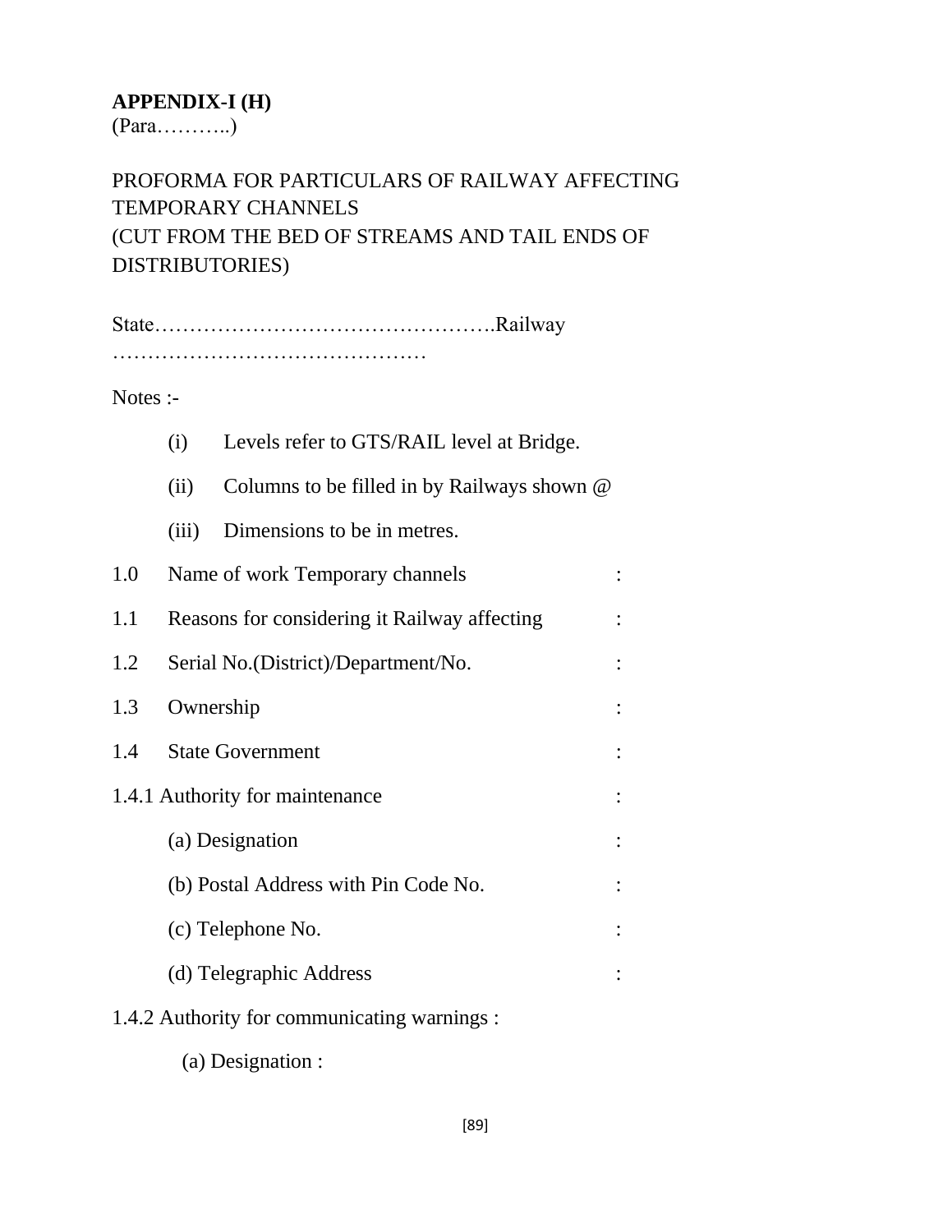| (b) Postal Address with Pin Code No.                                                  |  |  |
|---------------------------------------------------------------------------------------|--|--|
| (c) Telephone No.                                                                     |  |  |
| (d) Telegraphic Address                                                               |  |  |
| 1.5 Railways @                                                                        |  |  |
| 1.5.1 Authority for Joint Inspection                                                  |  |  |
| (a) Designation                                                                       |  |  |
| (b) Postal Address with Pin Code No.                                                  |  |  |
| (c) Telephone No.                                                                     |  |  |
| (d) Telegraphic Address                                                               |  |  |
| 1.5.2 Authority for receiving warnings                                                |  |  |
| (a) Designation                                                                       |  |  |
| (b) Postal Address with Pin Code No.                                                  |  |  |
| (c) Telephone No.                                                                     |  |  |
| (d) Telegraphic Address                                                               |  |  |
| 2.0 Details of Temporary channel                                                      |  |  |
| 2.1 Location                                                                          |  |  |
| $2.1.1$ Topo Map No.                                                                  |  |  |
| 2.1.2 Nearest Village                                                                 |  |  |
| 2.1.2.1 Distance in Kms from nearest village                                          |  |  |
| 2.1.3 Nearest Railway Station<br>2.1.3.1 Distance in Kms from nearest Railway Station |  |  |
| (Indicate Left/Right with reference to the                                            |  |  |
| Increasing kilometreage of Railway track)                                             |  |  |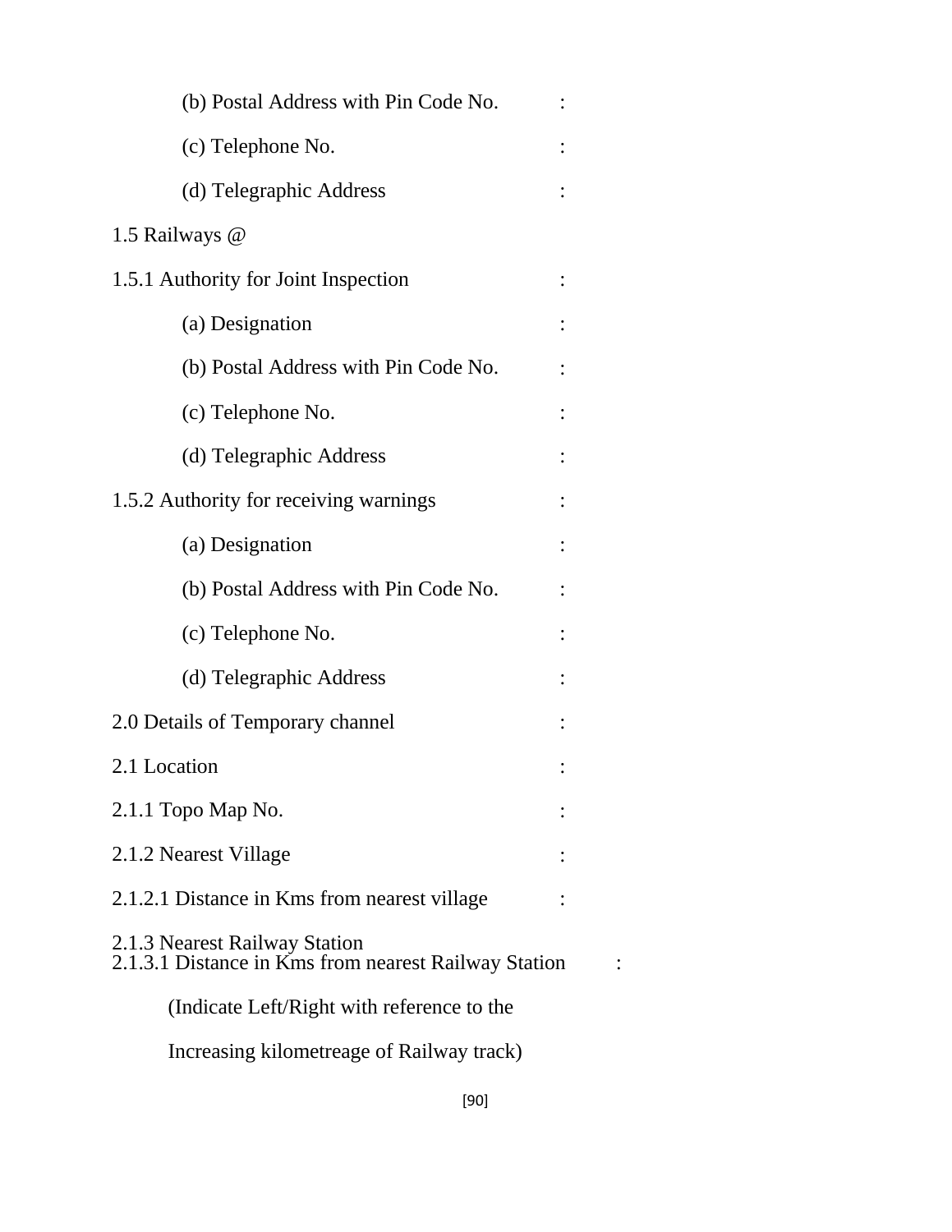| 2.2 | Physical features of Temporary channel           |  |
|-----|--------------------------------------------------|--|
|     | 2.2.1 Purpose of the Temporary channel           |  |
|     | 2.2.2 Distance from Railway track                |  |
|     | 2.2.2.1 At its nearest place                     |  |
|     | 2.2.2.2 Corresponding Railway Kilometreage       |  |
|     | 2.2.2.3 At the farthest place                    |  |
|     | 2.2.2.4 Corresponding Railway Kilometreage       |  |
|     | 2.3 Descriptive nature of Obstruction            |  |
|     | 3.0 Length of Railway line (in Railway           |  |
|     | Kilometreage) Vulnerable for damage in Kms.      |  |
|     | of damage to the temporary channel.              |  |
| 4.0 | Nos. of Railway Bridges likely to be affected@   |  |
| 5.0 | Details of each affected Railway Bridge@         |  |
| 5.1 | Section                                          |  |
|     | 5.1.1 Bridge No.                                 |  |
|     | 5.1.2 Railway Kilometreage                       |  |
|     | 5.1.3 Span & Type                                |  |
|     | 5.1.4 Rail level                                 |  |
|     | 5.1.5 Bottom of girder/slab or springing of arch |  |
|     | 5.1.6 HFL with year                              |  |
|     | 5.1.7 Danger level                               |  |
|     | 5.1.8 Average Bed level                          |  |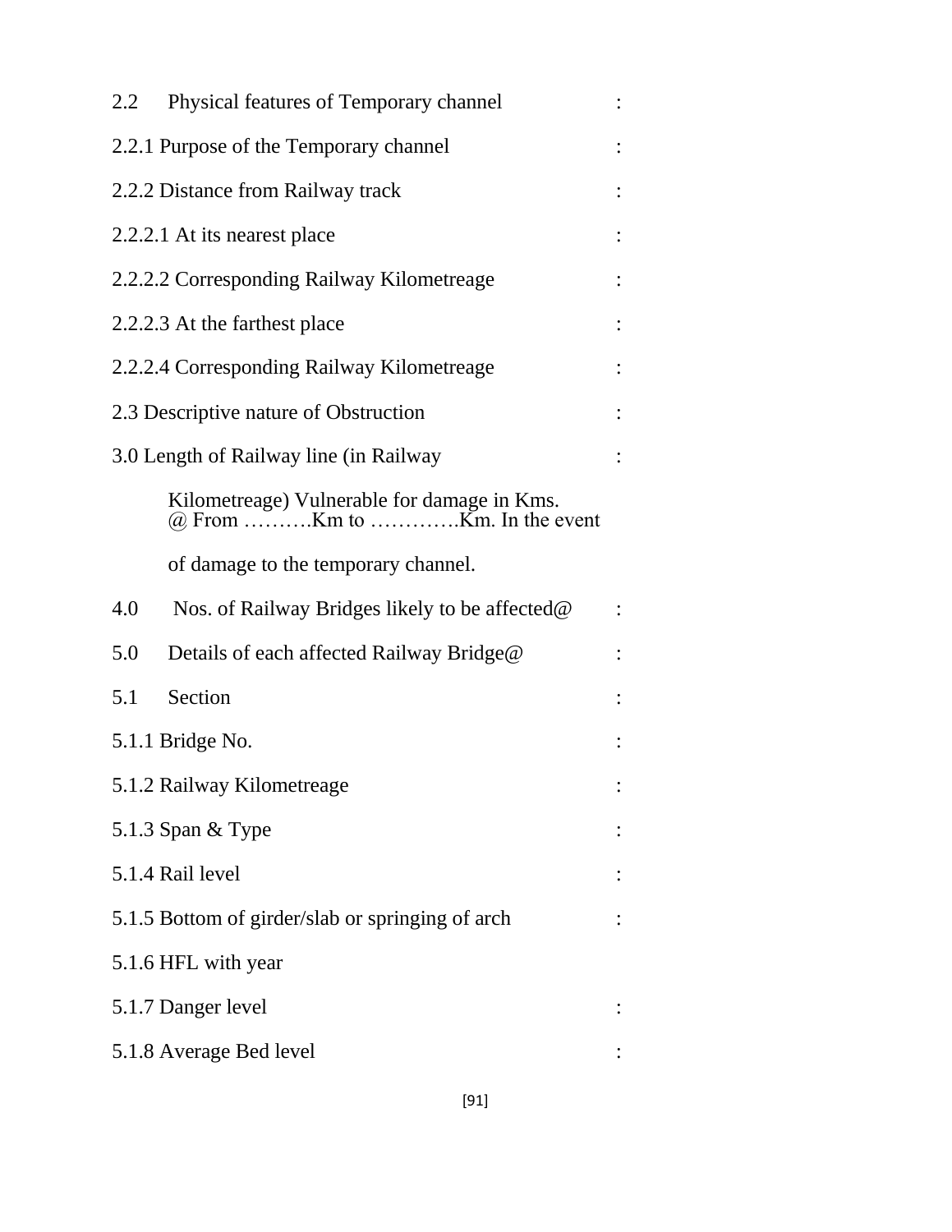| 5.1.9 Total water way in sq.m                         |  |
|-------------------------------------------------------|--|
| 5.1.10 Foundation                                     |  |
| $(i)$ Type (Open/Pile/Well)                           |  |
| (ii) Depth of foundations                             |  |
| (iii) Nature of strata with depth                     |  |
| 5.1.11 Flooring/Protection work                       |  |
| 5.1.12 Remarks with special reference to past History |  |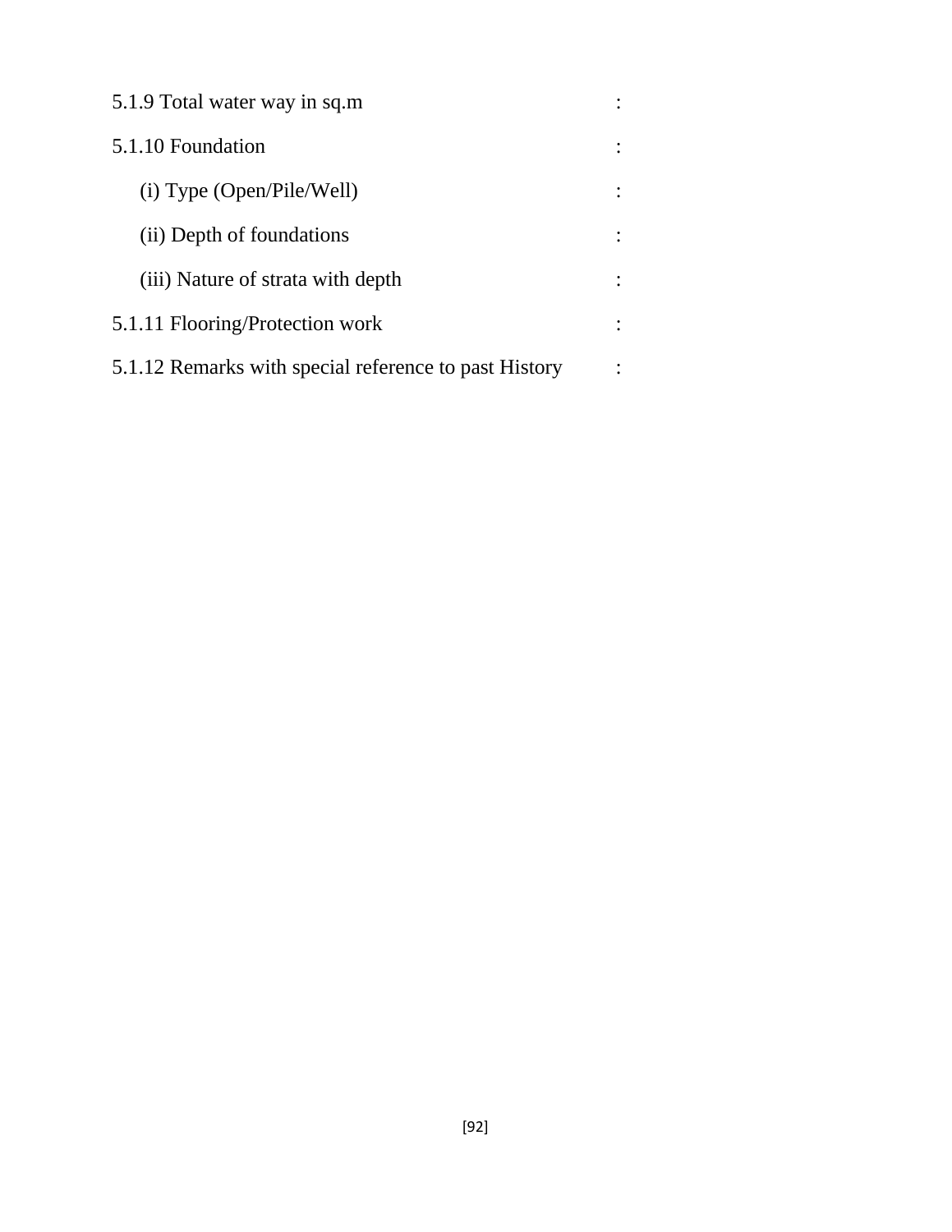### **APPENDIX-I (I)**

## (Para………..) PROFORMA FOR PARTICULARS OF RAILWAY AFFECTING WORKS (LIKE LONG SOLID WALLS, BARRIERS, TOWNSHIPS, NEW DRAINAGE SCHEMES ETC.)

:

:

:

:

:

:

:

State………………………………..………….Railway ………………………………………

#### Notes :-

- (i) Levels refer to GTS/RAIL level at Bridge.
- $(ii)$ Columns to be filled in by Railways shown @
- $(iii)$ Dimensions to be in metres.
- 1.0 Name of work Long solid Wall/Barrier/ Township/New Drainage Scheme.
- 1.1 1.2 1.3 1.4 Reasons for considering it Railway affecting Serial No.(District)/Department/No. Ownership State Government : 1.4.1 Authority for maintenance (a) Designation
	- (b) Postal Address with Pin Code No.
- (c) Telephone No. (d) Telegraphic Address 1.4.2 Authority for communicating warnings (a) Designation : : : :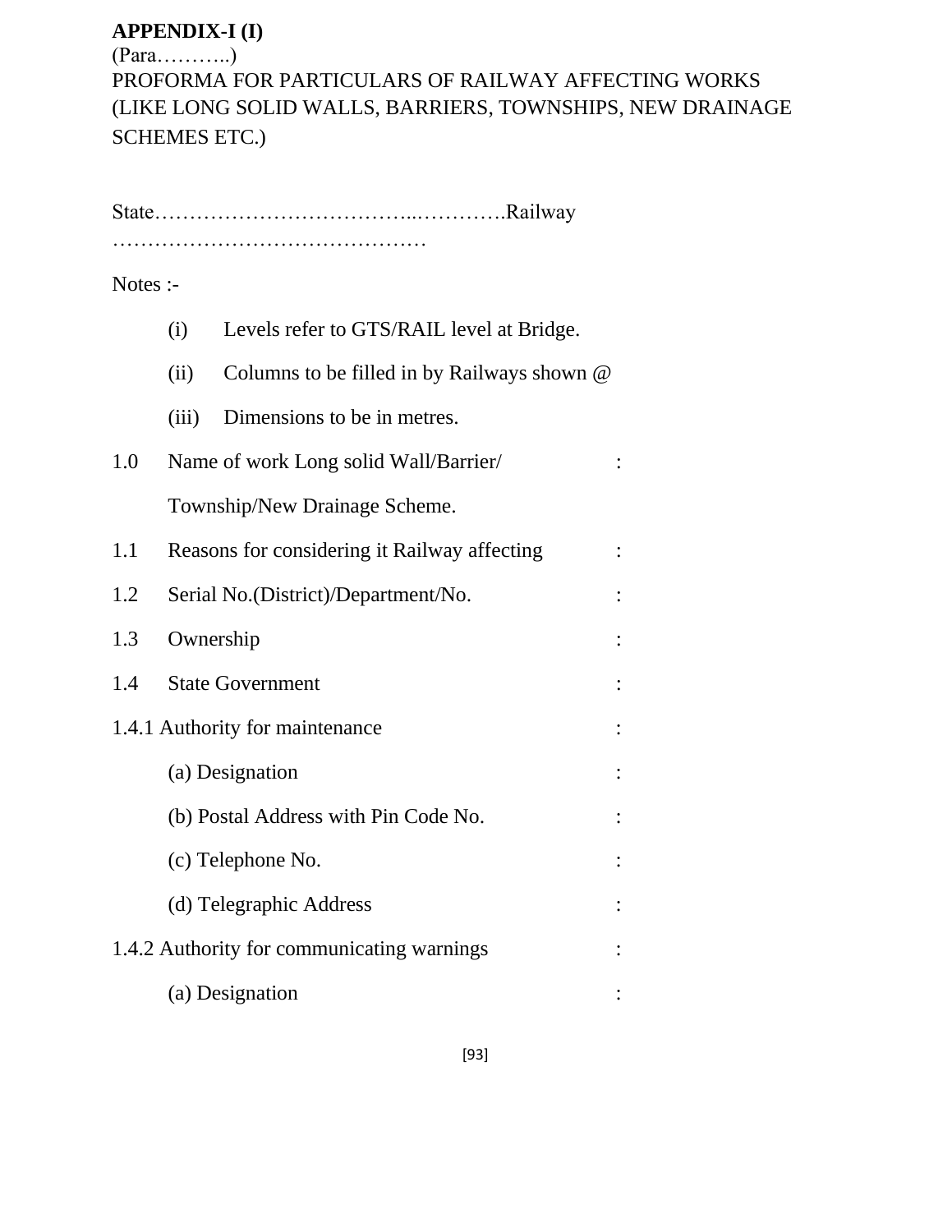|                                                                                       | (b) Postal Address with Pin Code No.                                    |  |  |  |
|---------------------------------------------------------------------------------------|-------------------------------------------------------------------------|--|--|--|
|                                                                                       | (c) Telephone No.                                                       |  |  |  |
|                                                                                       | (d) Telegraphic Address                                                 |  |  |  |
| 1.5 Railways @                                                                        |                                                                         |  |  |  |
| 1.5.1 Authority for Joint Inspection                                                  |                                                                         |  |  |  |
|                                                                                       | (a) Designation                                                         |  |  |  |
|                                                                                       | (b) Postal Address with Pin Code No.                                    |  |  |  |
|                                                                                       | (c) Telephone No.                                                       |  |  |  |
|                                                                                       | (d) Telegraphic Address                                                 |  |  |  |
| 1.5.2 Authority for receiving warnings                                                |                                                                         |  |  |  |
|                                                                                       | (a) Designation                                                         |  |  |  |
|                                                                                       | (b) Postal Address with Pin Code No.                                    |  |  |  |
|                                                                                       | (c) Telephone No.                                                       |  |  |  |
|                                                                                       | (d) Telegraphic Address                                                 |  |  |  |
| 2.0                                                                                   | Details of Long Solid Wall/Barrier/Township/                            |  |  |  |
|                                                                                       | New Drainage Scheme.                                                    |  |  |  |
| 2.1                                                                                   | Location:                                                               |  |  |  |
| 2.1.1                                                                                 | Topo Map No.:                                                           |  |  |  |
|                                                                                       | 2.1.2 Nearest Village :<br>2.1.2.1 Distance in Kms from nearest village |  |  |  |
| 2.1.3 Nearest Railway Station<br>2.1.3.1 Distance in Kms from nearest Railway Station |                                                                         |  |  |  |
|                                                                                       | (Indicate Left/Right with reference to the                              |  |  |  |
| Increasing kilometreage of Railway track)                                             |                                                                         |  |  |  |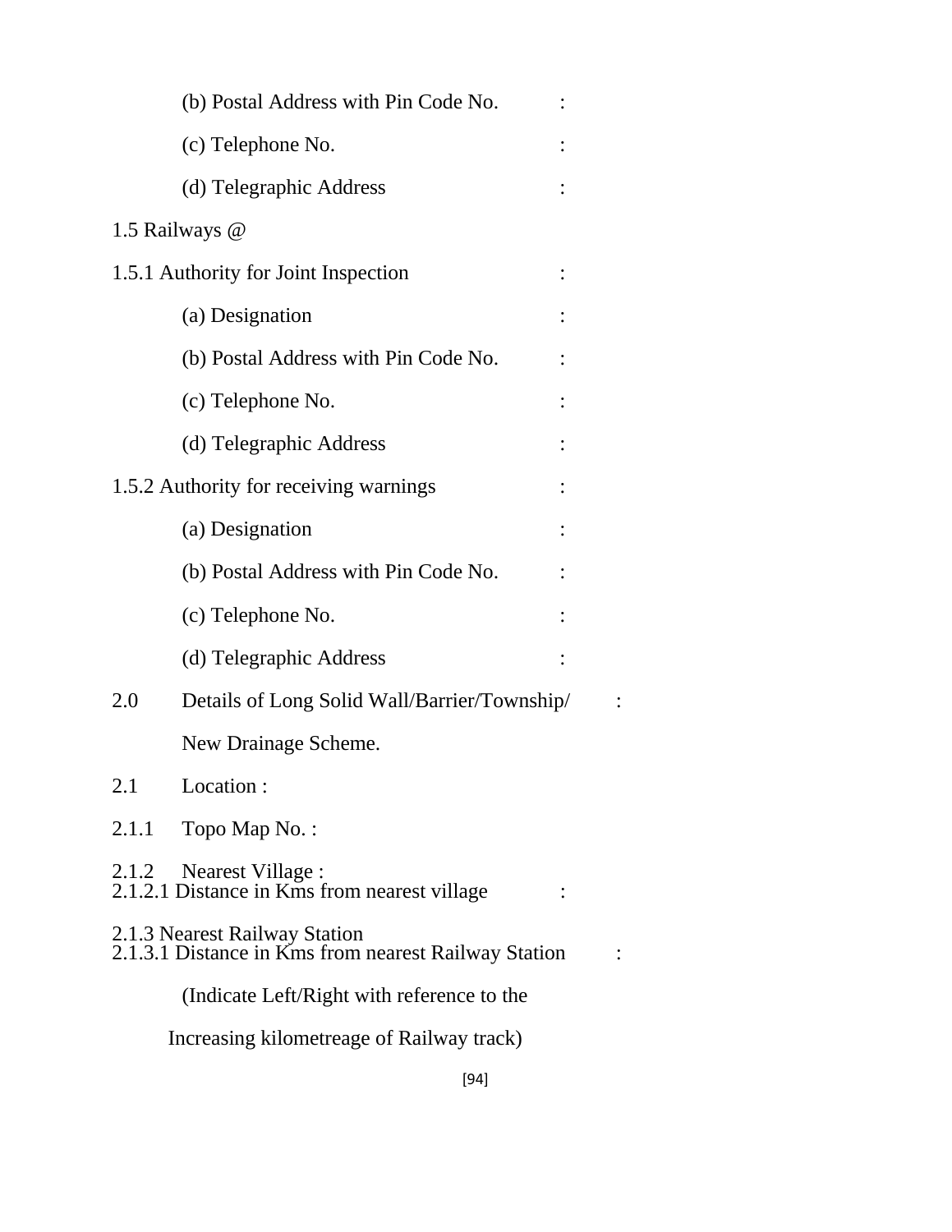| 2.2 Physical features of Long solid wall/Barrier/     |  |  |
|-------------------------------------------------------|--|--|
| New Drainage Scheme.<br>2.2.1 Purpose of the work     |  |  |
| 2.2.2 Distance from Railway track                     |  |  |
| 2.2.2.1 At its nearest place                          |  |  |
| 2.2.2.2 Corresponding Railway Kilometreage            |  |  |
| 2.2.2.3 At the farthest place                         |  |  |
| 2.2.2.4 Corresponding Railway Kilometreage            |  |  |
| 2.3 Descriptive nature of Obstruction                 |  |  |
| 2.3.1 Afflux, discharge due to disturbance in natural |  |  |
| flow.                                                 |  |  |
| 2.3.2 Water way in Sq.m.                              |  |  |
| 3.0 Length of Railway line (in Railway                |  |  |
| Kilometreage) Vulnerable for damage in Kms.           |  |  |
|                                                       |  |  |
| of breach.                                            |  |  |
| 4.0 Nos. of Railway Bridges likely to be affected@    |  |  |
| 5.0 Details of each affected Railway Bridge@          |  |  |
| 5.1 Section                                           |  |  |
| 5.1.1 Bridge No.                                      |  |  |
| 5.1.2 Railway Kilometreage                            |  |  |
| 5.1.3 Span & Type                                     |  |  |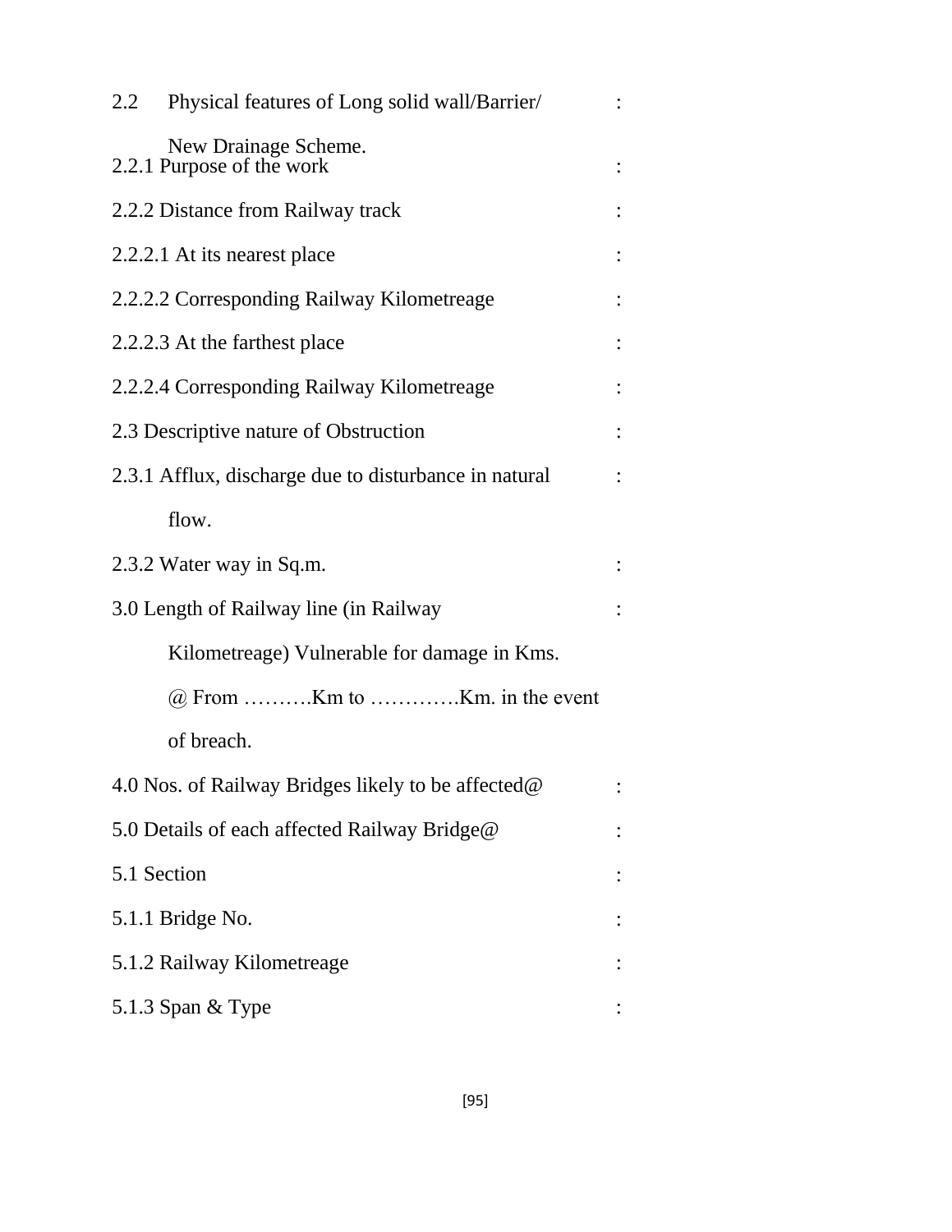| 5.1.4                                                     | Rail level                                 |  |
|-----------------------------------------------------------|--------------------------------------------|--|
| 5.1.5                                                     | Bottom of girder/slab or springing of arch |  |
| 5.1.6                                                     | HFL with year                              |  |
| 5.1.7                                                     | Danger level                               |  |
| 5.1.8                                                     | Average Bed level                          |  |
| 5.1.9                                                     | Total water way in sq.m.                   |  |
| 5.1.10                                                    | Foundation                                 |  |
| (i)                                                       | Type (Open/Pile/Well)                      |  |
| (ii)                                                      | Depth of foundation                        |  |
| (iii) Nature of strata with depth                         |                                            |  |
| 5.1.11 Flooring/Protection work                           |                                            |  |
| Remarks with special reference to past History:<br>5.1.12 |                                            |  |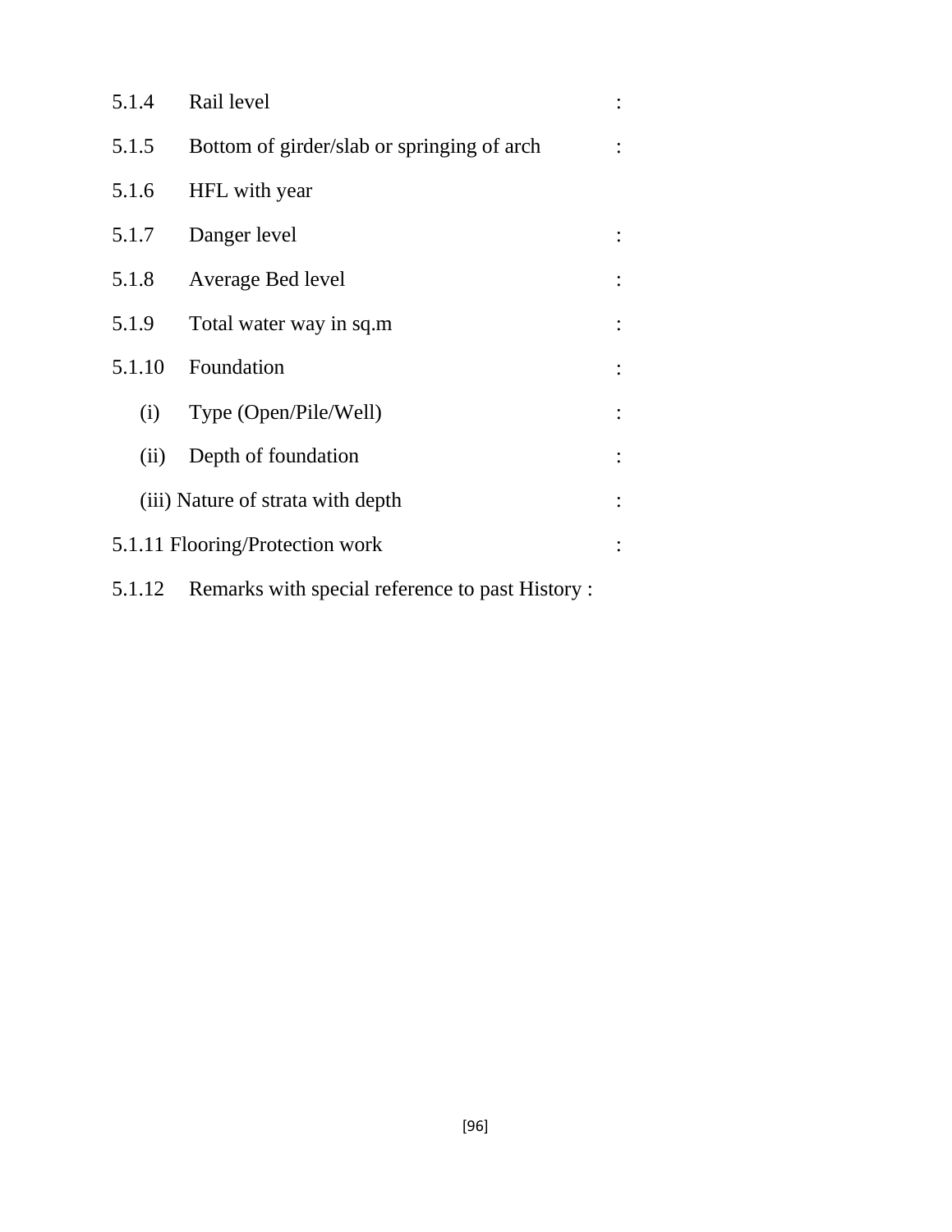## **APPENDIX-II (A)**

(Para………..)

## PROFORMA FOR THE ANNUAL INSPECTION OF RAILWAY AFFECTING BARRAGES, WEIRS AND REGULATORS

| 1.0                                       | Name of work                                 |  |
|-------------------------------------------|----------------------------------------------|--|
| 2.0                                       | Serial No.(District)/Department/No.          |  |
| 3.0                                       | Village                                      |  |
| 4.0                                       | Tehsil                                       |  |
| 5.0                                       | <b>Police Station</b>                        |  |
| 6.0                                       | <b>Agency for Maintenance</b>                |  |
| 7.0                                       | Railway line affected                        |  |
| 7.1                                       | Section                                      |  |
|                                           | 7.1.1 Kilometreage                           |  |
|                                           | 7.1.2 Between Stations                       |  |
| 8.0 Nos. of Railway Bridge affected       |                                              |  |
| 8.1 Railway Bridge affected on Main River |                                              |  |
| 8.1.1 Bridge No.                          |                                              |  |
| 8.1.2 Kilometreage                        |                                              |  |
|                                           | 8.1.3 Span & Type                            |  |
|                                           | 8.2 Railway bridge affected by spill channel |  |
|                                           | 8.2.1 Bridge No.                             |  |
| 8.2.2 Kilometreage                        |                                              |  |
|                                           | 8.2.3 Span & Type                            |  |
|                                           |                                              |  |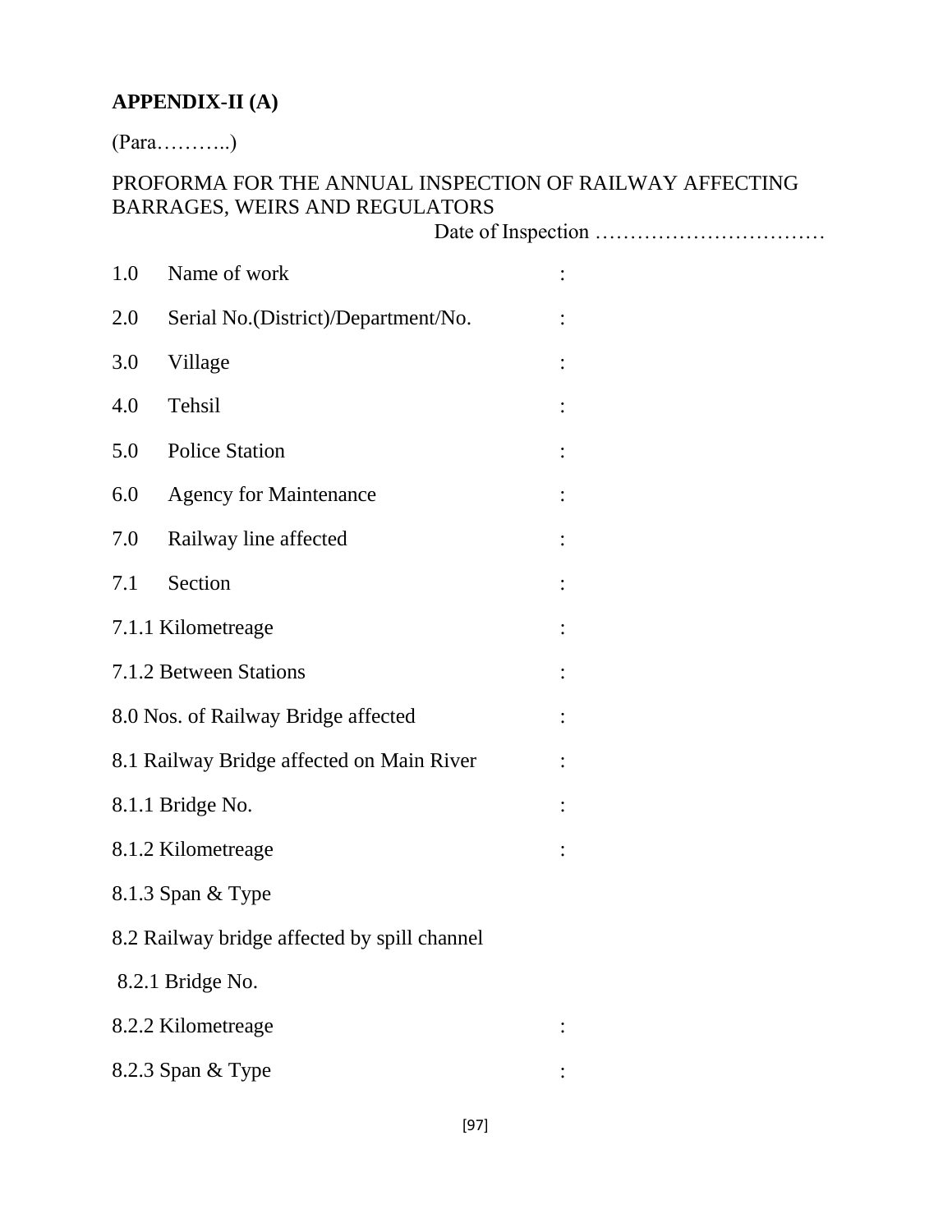9.0 Is the pitching or protection work provided to

the bridge, in good condition? 10.0 Bund/Barrage/Weir/Regulator

> (i) Whether Section of Tank/Bund/Barrage/Regulator is as per details in the Railway affecting Tank list? If not, specify locations and extent of deficiency.

:

- (ii) Are there T.B.L. stones or other permanent marks to verify whether top of Bund/Barrage/Weir/Regulator is at prescribed level or not?
- $(iii)$ Is the top Bund any where lower by more than 15 cms below prescribed level? If so, specify reaches and deficiencies in height.
- $(iv)$ Are there any dangerous gullies and/or cart track etc. which must be repaired urgently? If so, specify locations.
- (v) Action taken to rectify defects noted in (b) to (d)
- (vi) Progress of work, if any, on hand and the probable date of completion of work.

11.0 Surplus Weirs.

(a) Whether the surplus weirs at site are as per the list or not? Specify the variations, if any

(b) Whether the M.W.L. has exceeded or anything has happened to indicate that the surplus weir I inadequate or made in operative due to obstruction etc? If so, the remedial measures contemplated and action taken.

12.0 Sluice and other masonry works.

12.1 Are the sluices and other masonry works in good order as not to endanger the safety of the structure?

12.2 Is the protection to the susceptible length in order?

13.0 Last date of inspection and compliance yet to be done, if any.

14.0 Special remarks, if any.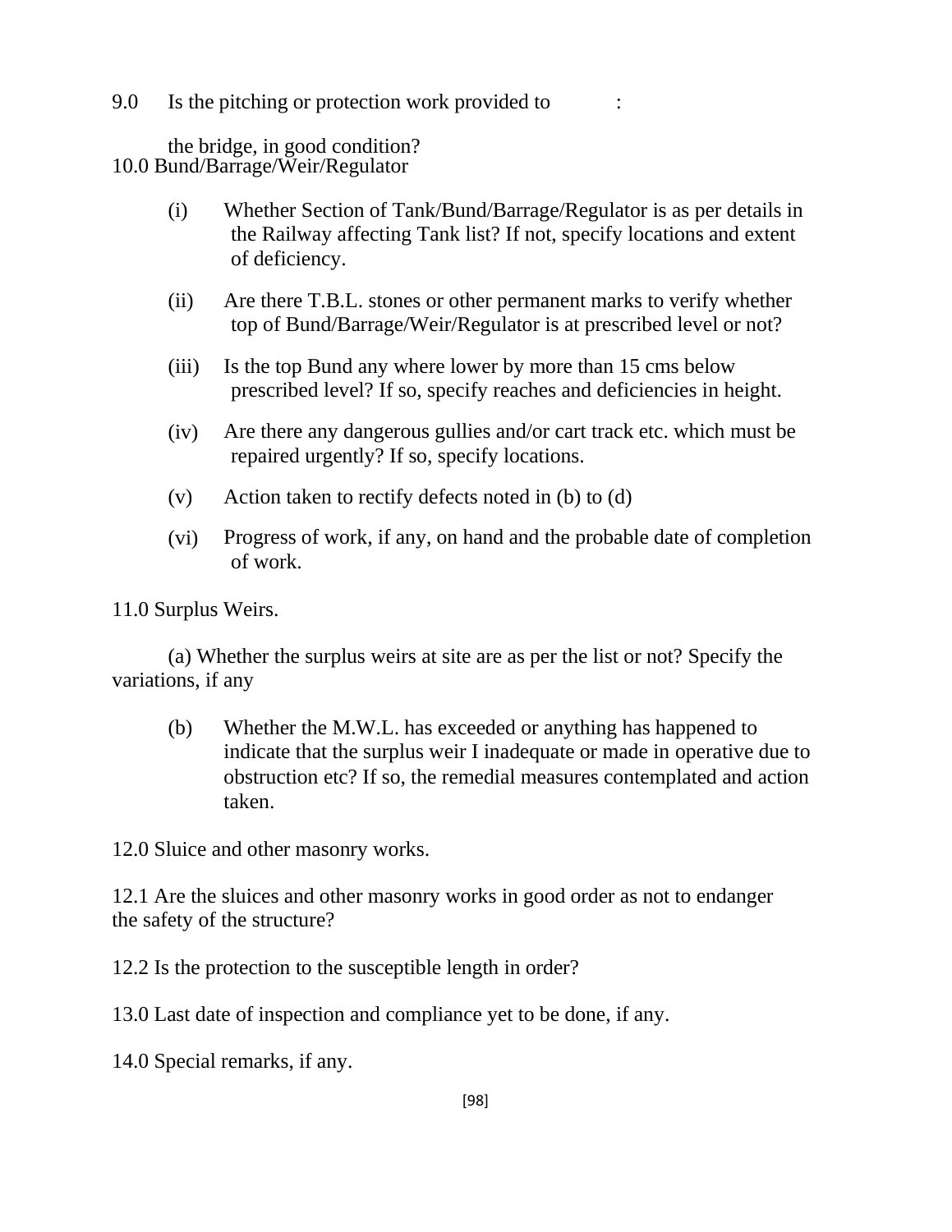### 15.0 General Remarks:

Is the Maintenance of the work satisfactory so as to ensure the safety of the Railway line/track? If not, state the remedial measures necessary and probable date of completion of repairs, together with approximate cost.

#### NOTE

In case of works of Water Resources and Public Works Departments where regular annual/half yearly inspections are carried out and recorded in accordance with the codal provisions, it will be sufficient to give following certificate instead of filling the information for items 9 to 14 of this proforma.

#### **CERTIFICATE**

Certified that the undersigned has inspected the Tank/Barrage/Weir/Regulator as required vide para 8.016/2.068 of the Works Department Manual, 1983 on ………………………..

Based on this Annual Inspection Report, it is certified that :

\*(a) the aforesaid work is generally in good condition and nothing has come to notice which may endanger the safety of the structure with special reference to its effect on safety of Railways. Minor deficiencies if any, are being taken care of as a routine maintenance work.

#### OR

\*(b) the following major deficiencies have been noticed with special reference to its effect on safety of railways :

(i)

(ii)

Action for attending to these deficiencies is being taken.

Signature ………… Name (in block letters) Designation Department

\*(Strike whichever is not applicable).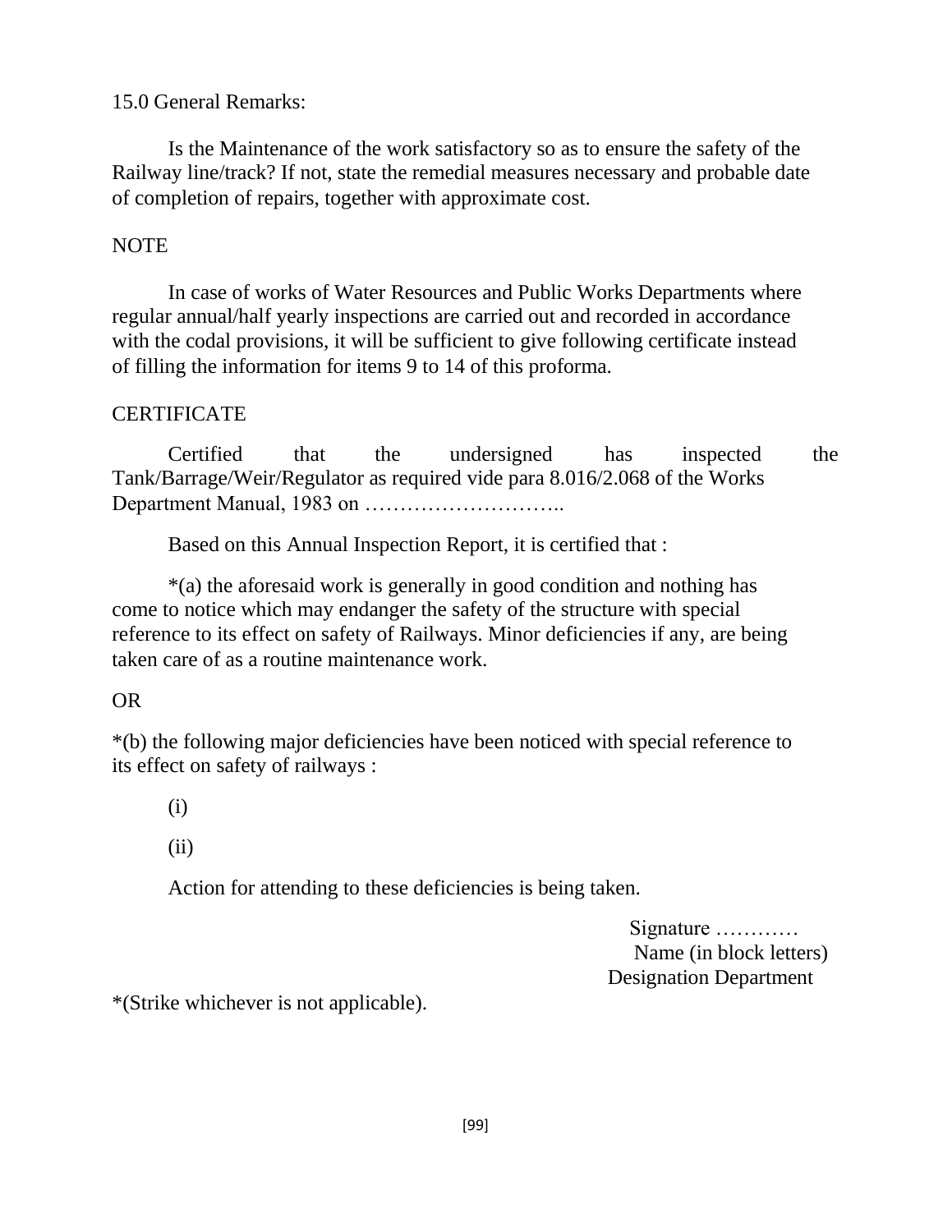### **APPENDIX-II (B)**

(Para………..)

## PROFORMA FOR THE ANNUAL INSPECTION OF RAILWAY AFFECTING ROAD BRIDGES (INCLUDING CULVERTS, CAUSEWAYS ETC.)

Date of Inspection ……………………………

| 1.0 | Name of Road Bridge/River             |  |
|-----|---------------------------------------|--|
| 2.0 | Serial No.(District)/Department/No.   |  |
| 3.0 | Bridge No./Road kilometreage          |  |
| 4.0 | Village                               |  |
| 5.0 | <b>Police Station</b>                 |  |
| 6.0 | <b>Agency for Maintenance</b>         |  |
| 7.0 | Railway line affected                 |  |
| 7.1 | Section                               |  |
|     | 7.1.1 Kilometreage                    |  |
|     | 7.1.2 Between Stations                |  |
| 8.0 | Bridge No.                            |  |
|     | 8.1.1 Kilometreage                    |  |
|     | 8.1.2 Span & Type                     |  |
| 9.0 | (a) Are there any cracks or any other |  |
|     | Defects in the Super structure/sub-   |  |
|     | Structure?                            |  |
|     | (b) If so, what steps are proposed    |  |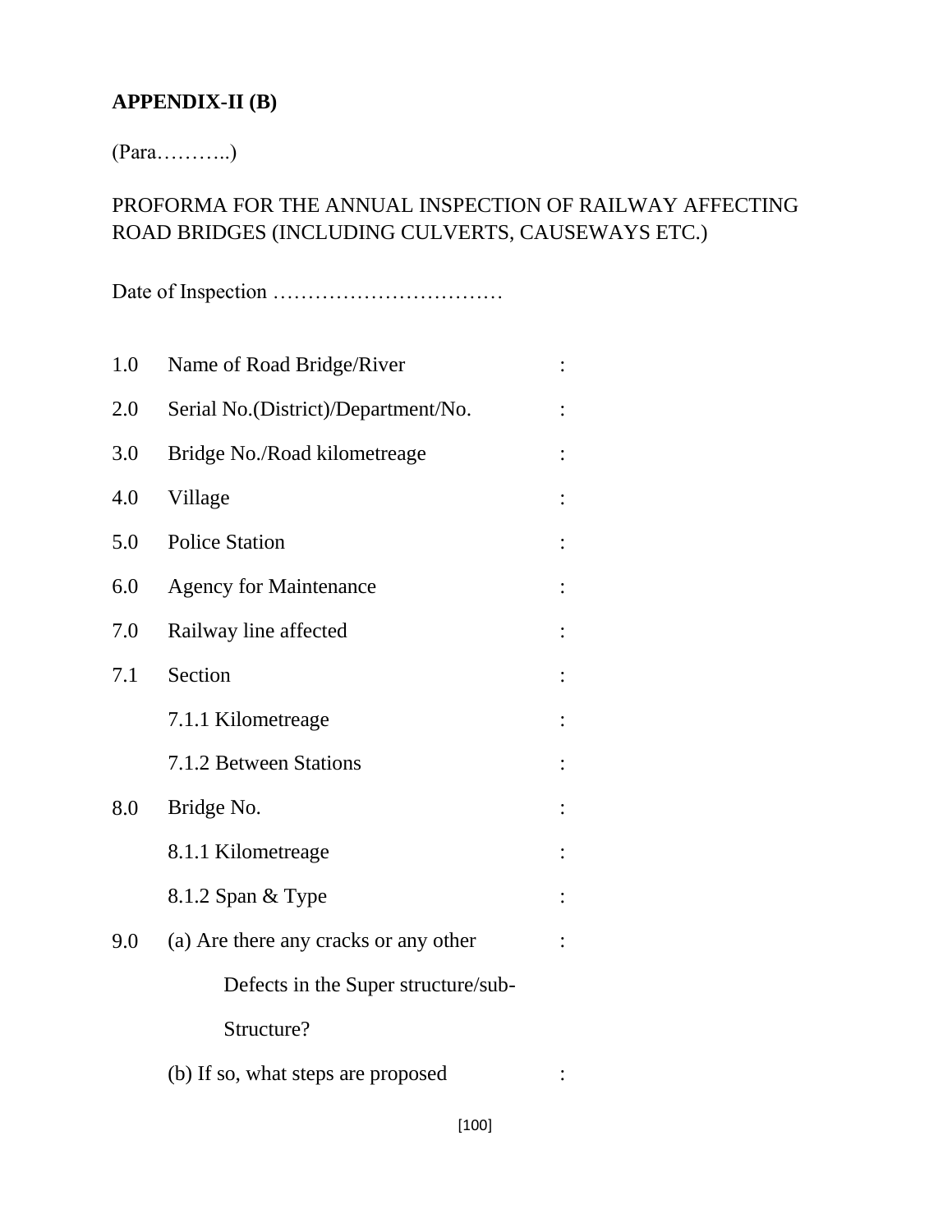10.0 Are the bridge flooring and apron in good

Condition.

11.0 Is the river on upstream and downstream

side of the bridge having regime flow?

- $12.0$  (a) Is any scour observed in the vicinity of the bridge?
	- (b) If so, to what depth below bed level?

13.0 Last date of inspection and compliance yet to be done, if any.

14.0 Special remarks, if any.

15.0 General Remarks:

Is the Maintenance of the work satisfactory so as to ensure the safety of the Railway line/track? If not, state the remedial measures necessary and probable date of completion of repairs, together with approximate cost.

:

:

### NOTE

In case of works of Water Resources and Public Works Departments where regular annual/half yearly inspections are carried out and recorded in accordance with the codal provisions, it will be sufficient to give following certificate instead of filling the information for items 9 to 14 of this proforma.

### CERTIFICATE

Certified that the undersigned has inspected the Tank/Barrage/Weir/Regulator as required vide Para 8.016/2.068 of the Works Department Manual, 1983 on ………………………..

Based on this Annual Inspection Report, it is certified that:

\*(a) the aforesaid work is generally in good condition and nothing has come to notice which may endanger the safety of the structure with special reference to its effect on safety of Railways. Minor deficiencies if any, are being taken care of as a routine maintenance work. OR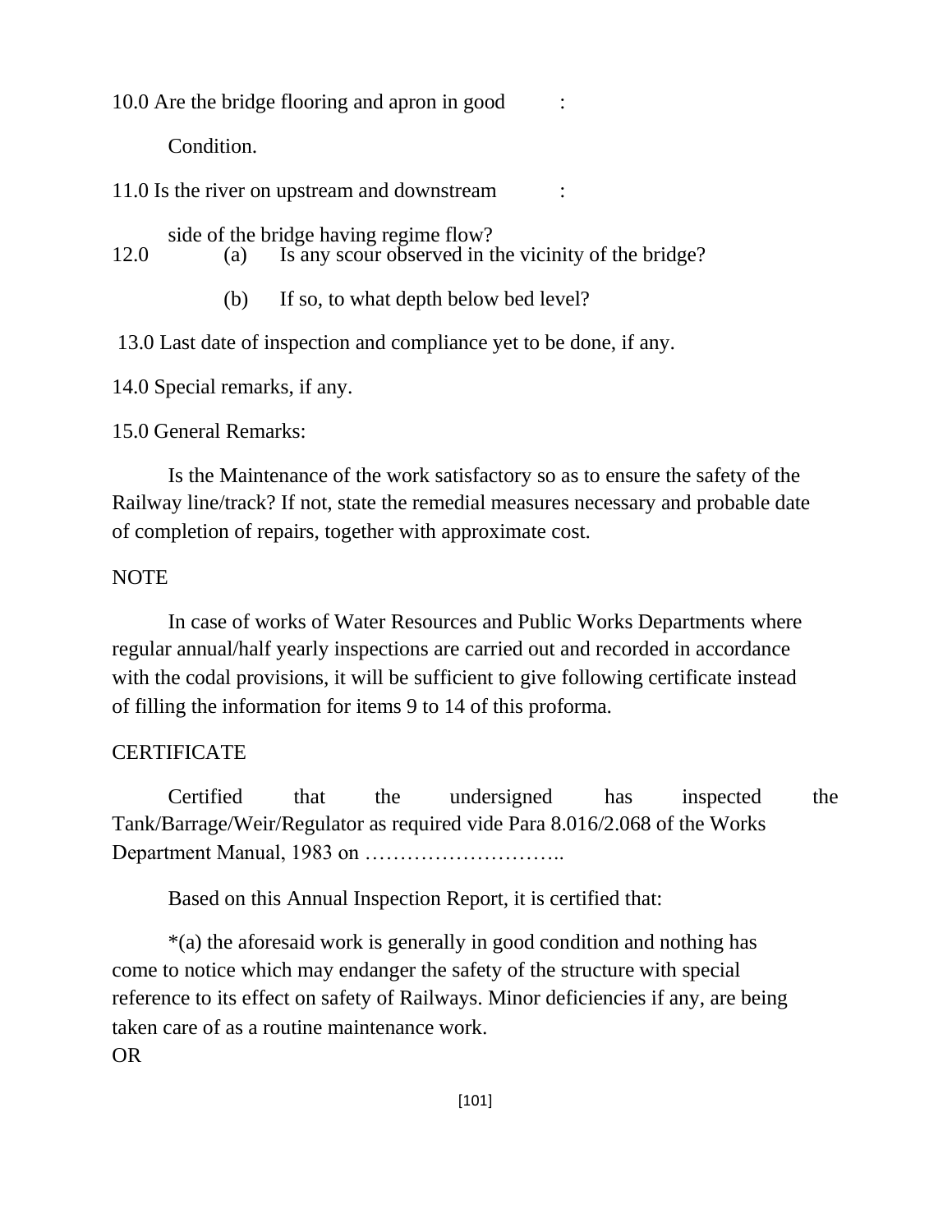\*(b) the following major deficiencies have been noticed with special reference to its effect on safety of railways:

(i)

(ii)

Action for attending to these deficiencies is being taken.

Signature

……………………………… Name (in block letters) Designation Department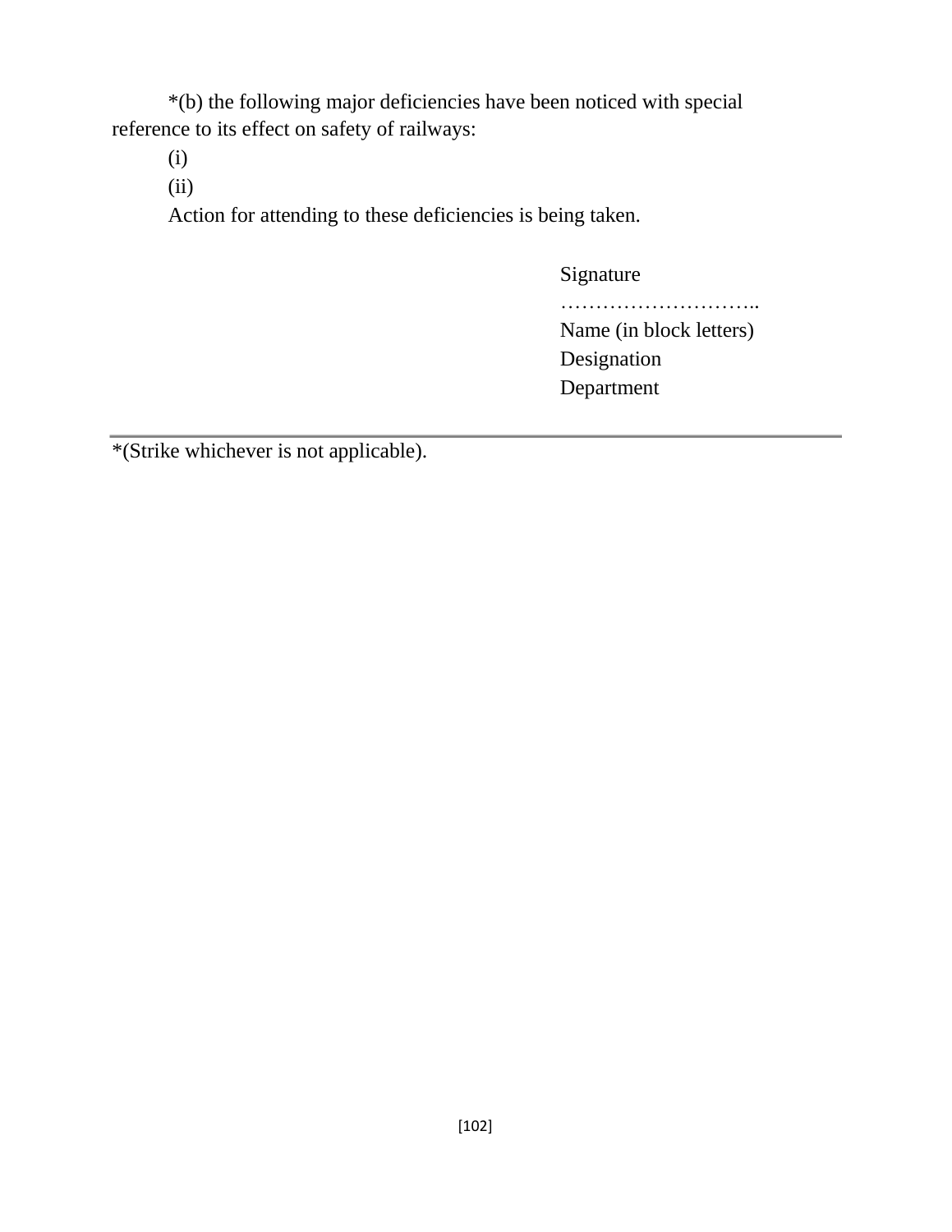### **APPENDIX-II (C)**

(Para………..)

# PROFORMA FOR THE ANNUAL INSPECTION OF RAILWAY AFFECTING CANAL CROSSING WITH/WITHOUT HEAD WORKS & APPROACH

| 1.0 | Name of Canal crossing                              |  |  |
|-----|-----------------------------------------------------|--|--|
| 2.0 | Serial No. (District)/Department/No.                |  |  |
| 3.0 | Village:                                            |  |  |
| 4.0 | Tehsil:                                             |  |  |
| 5.0 | <b>Police Station</b>                               |  |  |
| 6.0 | <b>Agency for Maintenance</b>                       |  |  |
| 7.0 | Railway line affected                               |  |  |
| 7.1 | Section                                             |  |  |
|     | 7.1.1 Kilometreage                                  |  |  |
|     | 7.1.2 Between Stations                              |  |  |
| 8.0 | Railway bridge affected crossing the canal:         |  |  |
|     | (Canal crossing Bridge)                             |  |  |
| 8.1 | Bridge No.:                                         |  |  |
|     | 8.1.1 Kilometreage :                                |  |  |
|     | 8.1.2 Span & Type :                                 |  |  |
| 9.0 | Is the flooring or protection work provided :       |  |  |
|     | in good condition?                                  |  |  |
|     | 10.0 Are there any dangerous gullies in the canal : |  |  |
|     | banks, which requires immediate repairs?            |  |  |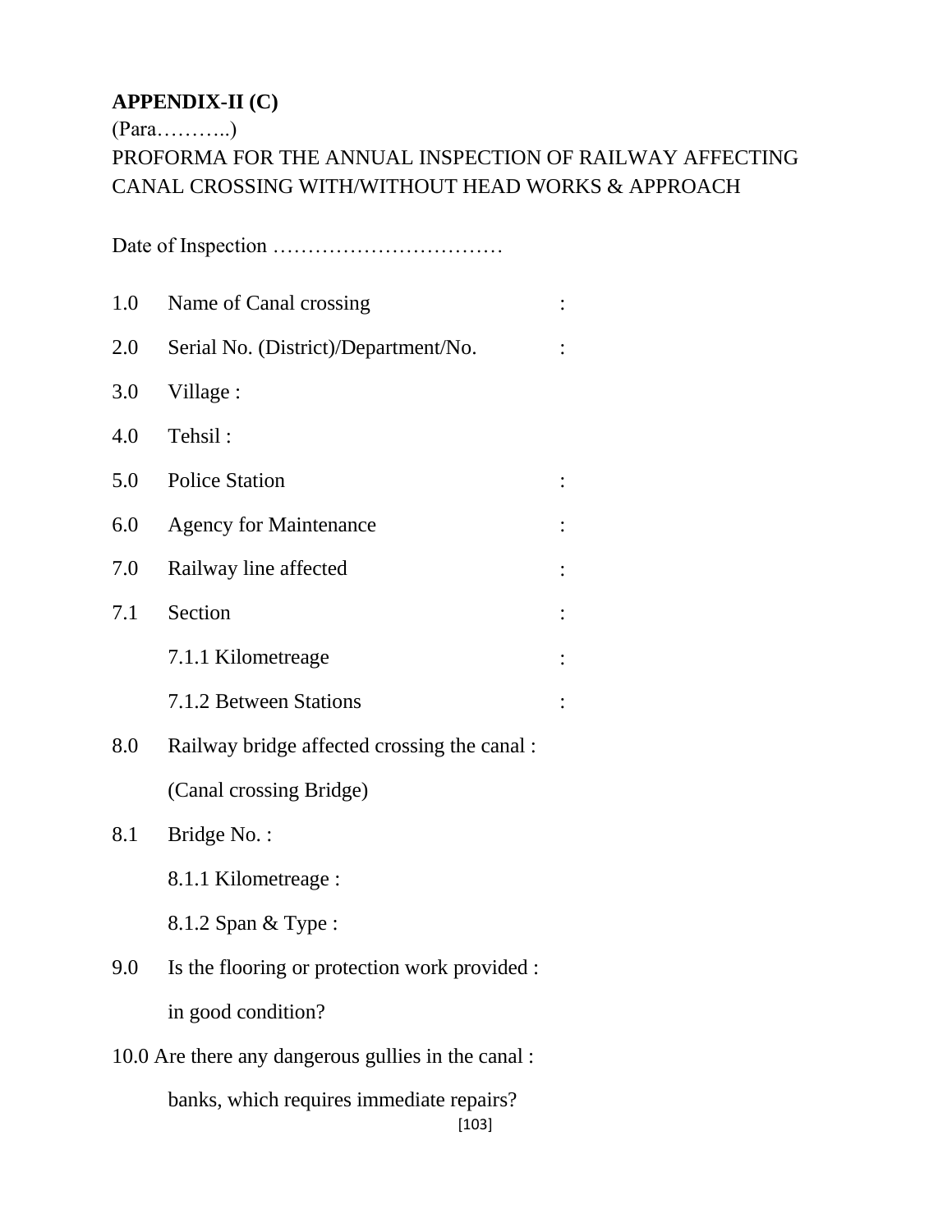| 11.0 Has the bed of the canal been silted or scoured?              |  |
|--------------------------------------------------------------------|--|
| 12.0 If overflow weir exists, whether its present condition?       |  |
| 13.0 Are the regulators and other masonry works in good condition? |  |
| 14.0 Last date of inspection and compliance yet to be done, if any |  |
| 15.0 Special remarks, if any.                                      |  |
| 16.0 General Remarks                                               |  |

Is the Maintenance of the work satisfactory so as to ensure the safety of the Railway line/track? If not, state the remedial measures necessary and probable date of completion of repairs, together with approximate cost.

#### **NOTE**

In case of works of Water Resources and Public Works Departments where regular annual/half yearly inspections are carried out and recorded in accordance with the codal provisions, it will be sufficient to give following certificate instead of filling the information for items 9 to 14 of this proforma.

### **CERTIFICATE**

Certified that the undersigned has inspected the Tank/Barrage/Weir/Regulator as required vide para 8.016/2.068 of the Works Department Manual, 1983 on ………………………..

Based on this Annual Inspection Report, it is certified that :

\*(a) the aforesaid work is generally in good condition and nothing has come to notice which may endanger the safety of the structure with special reference to its effect on safety of Railways. Minor deficiencies if any, are being taken care of as a routine maintenance work. OR

\*(b) the following major deficiencies have been noticed with special reference to its effect on safety of railways :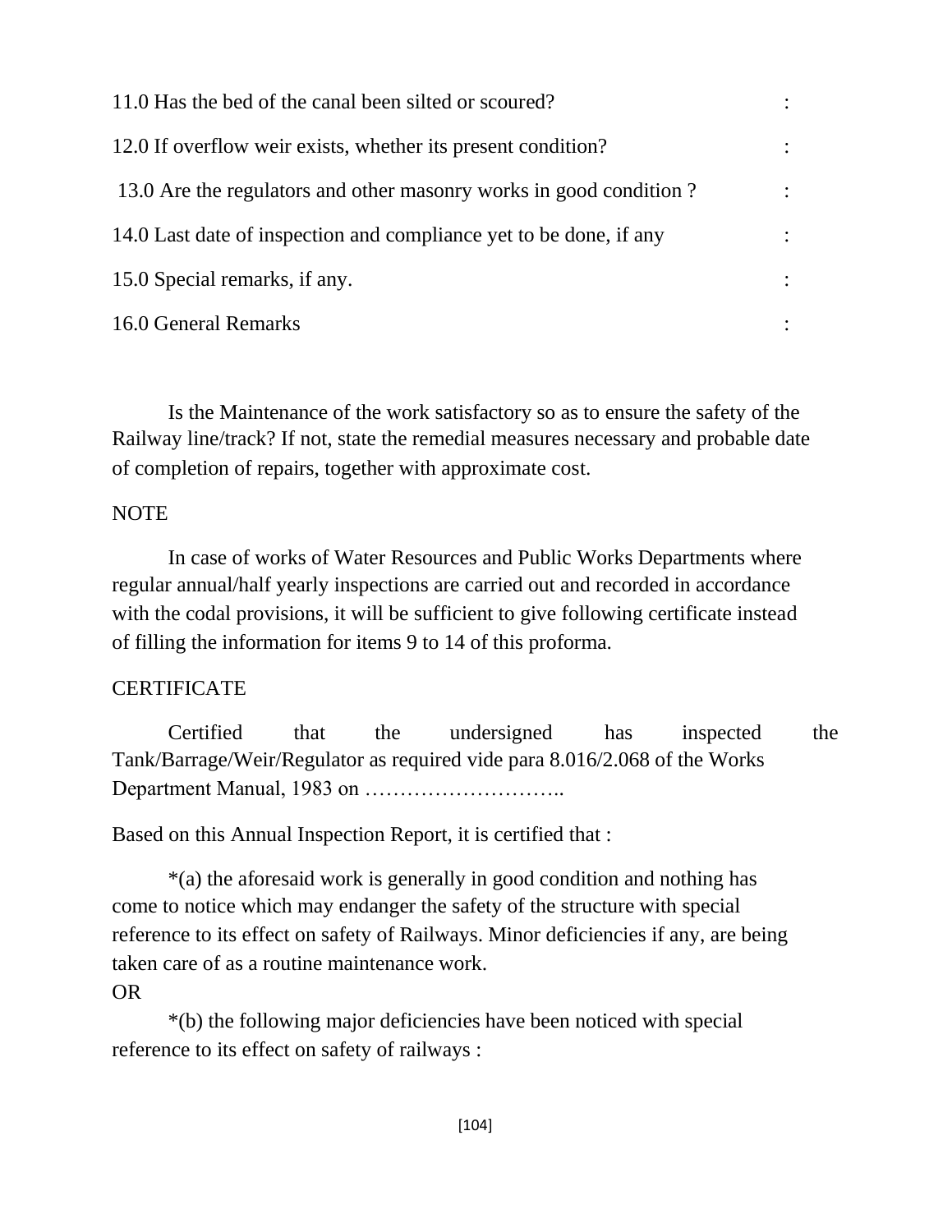(i) (ii) Action for attending to these deficiencies is being taken.

Signature

………………………..

Name (in block letters) Designation Department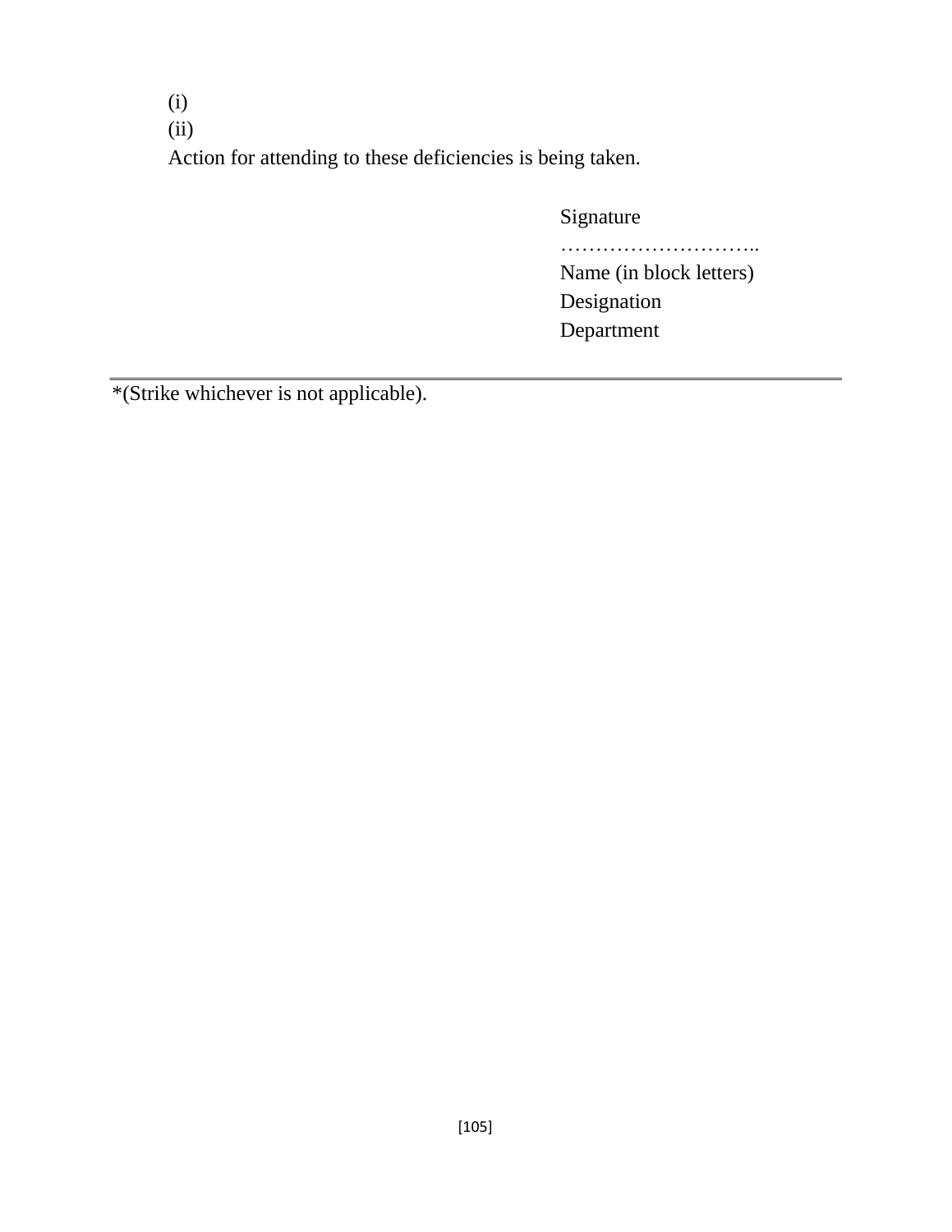## **APPENDIX-II (D)**

(Para………..)

# PROFORMA FOR THE ANNUAL INSPECTION OF RAILWAY AFFECTING CANAL RUNNING PARALLEL OR OBLIQUE/TEMPORARY CHANNEL

| Date of Inspection                                  |  |  |
|-----------------------------------------------------|--|--|
| 1.0 Name of work canal running parallel or          |  |  |
| Oblique/temporary channel.                          |  |  |
| 2.0 Serial No.(District)/Department/No.             |  |  |
| 3.0 Village                                         |  |  |
| 4.0 Tehsil                                          |  |  |
| 5.0 Police Station                                  |  |  |
| 6.0 Agency for Maintenance                          |  |  |
| 7.0 Railway line affected                           |  |  |
| 7.1 Section                                         |  |  |
| 7.1.1 Kilometreage                                  |  |  |
| 7.1.2 Between Stations                              |  |  |
| 8.0 Nos. of Railway bridges affected                |  |  |
| 8.1 Bridge No.                                      |  |  |
| 8.1.1 Kilometreage                                  |  |  |
| 8.1.2 Span & Type                                   |  |  |
| 9.0 Is the flooring or protection work provided :   |  |  |
| in good condition?                                  |  |  |
| 10.0 Are there any dangerous gullies in the canal : |  |  |
| banks, which requires immediate repairs?<br>$[106]$ |  |  |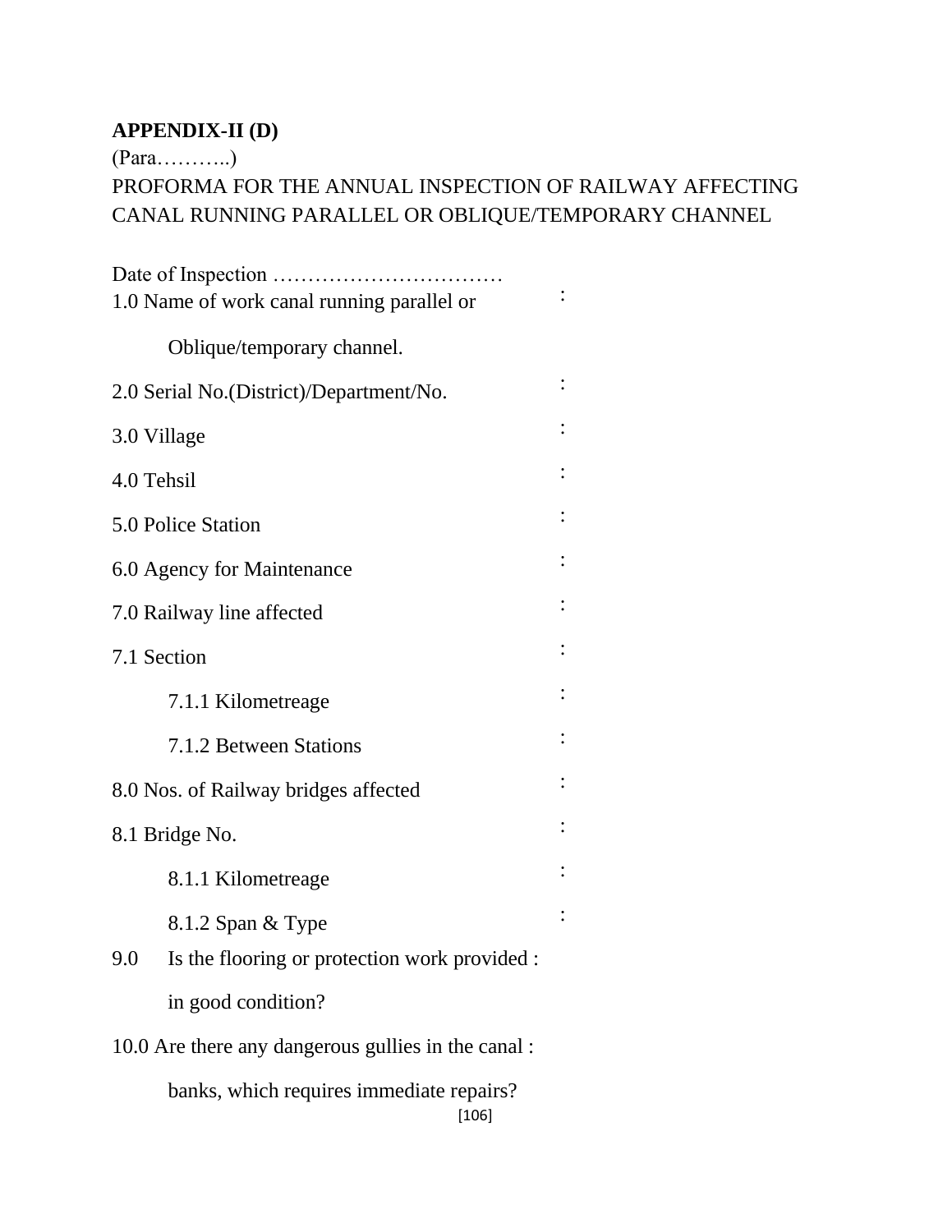| 11.0 Has the bed of the canal been silted or scoured?              |  |
|--------------------------------------------------------------------|--|
| 12.0 If overflow weir exists, whether its present condition?       |  |
| 13.0 Are the regulators and other masonry works in good condition? |  |
| 14.0 Last date of inspection and compliance yet to be done, if any |  |
| 15.0 Special remarks, if any.                                      |  |
| 16.0 General Remarks                                               |  |

Is the Maintenance of the work satisfactory so as to ensure the safety of the Railway line/track? If not, state the remedial measures necessary and probable date of completion of repairs, together with approximate cost.

#### **NOTE**

In case of works of Water Resources and Public Works Departments where regular annual/half yearly inspections are carried out and recorded in accordance with the codal provisions, it will be sufficient to give following certificate instead of filling the information for items 9 to 14 of this proforma.

### **CERTIFICATE**

Certified that the undersigned has inspected the Tank/Barrage/Weir/Regulator as required vide para 8.016/2.068 of the Works Department Manual, 1983 on ………………………..

Based on this Annual Inspection Report, it is certified that:

\*(a) the aforesaid work is generally in good condition and nothing has come to notice which may endanger the safety of the structure with special reference to its effect on safety of Railways. Minor deficiencies if any, are being taken care of as a routine maintenance work. OR

\*(b) the following major deficiencies have been noticed with special reference to its effect on safety of railways: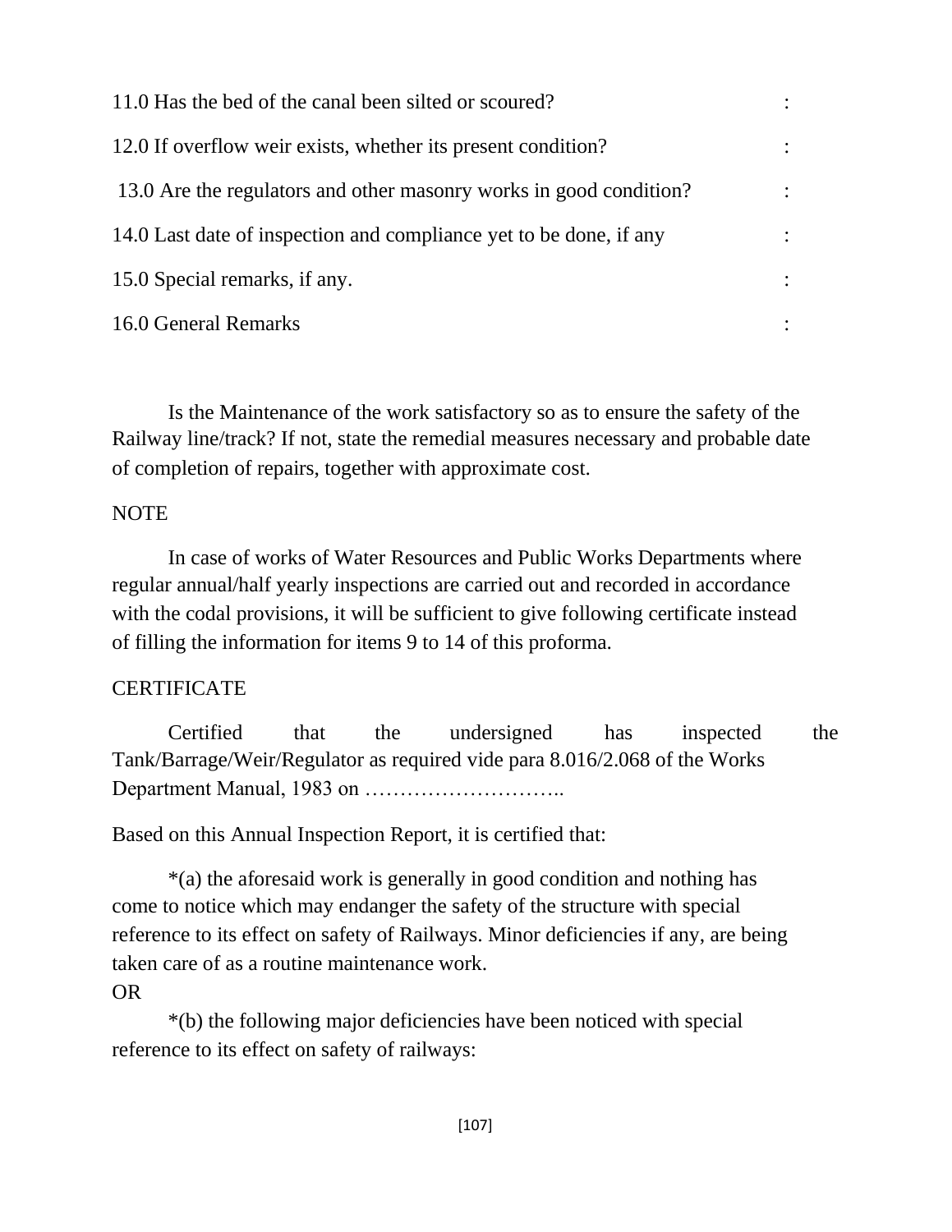(i) (ii) Action for attending to these deficiencies is being taken.

Signature

………………………..

Name (in block letters) Designation Department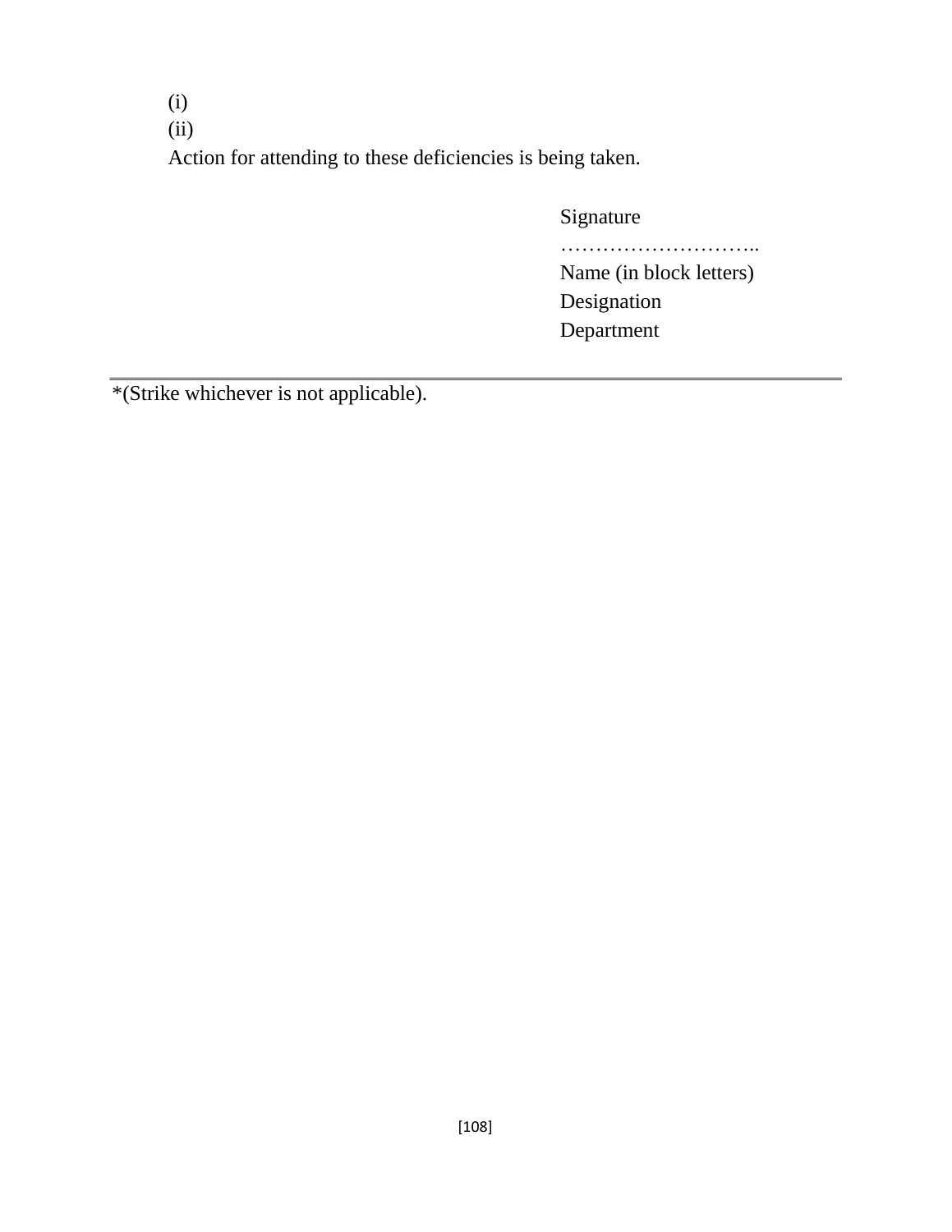APPENDIX-II (E) (Para………..)

## PROFORMA FOR THE ANNUAL INSPECTION OF RAILWAY AFFECTING ROAD EMBANKMENTS IN THE VICINITY OF RAILWAY LINE

Date of Inspection ……………………………

| 1.0 | Name of work Road Embankment                       |  |
|-----|----------------------------------------------------|--|
| 2.0 | Serial No.(District)/Department/No.                |  |
| 3.0 | Village                                            |  |
| 4.0 | Tehsil                                             |  |
| 5.0 | <b>Police Station</b>                              |  |
| 6.0 | <b>Agency for Maintenance</b>                      |  |
| 7.0 | Railway line affected                              |  |
| 7.1 | Section                                            |  |
|     | 7.1.1 Kilometreage                                 |  |
|     | 7.1.2 Between Stations                             |  |
| 8.0 | Nos. of Railway bridges affected                   |  |
| 8.1 | Bridge No.                                         |  |
|     | 8.1.1 Kilometreage                                 |  |
|     | 8.1.2 Span & Type                                  |  |
| 9.0 | Is the pitching or protection work provided :      |  |
|     | in good condition?                                 |  |
|     | 10.0 Last date of inspection and compliance yet to |  |
|     | be done, if any                                    |  |

: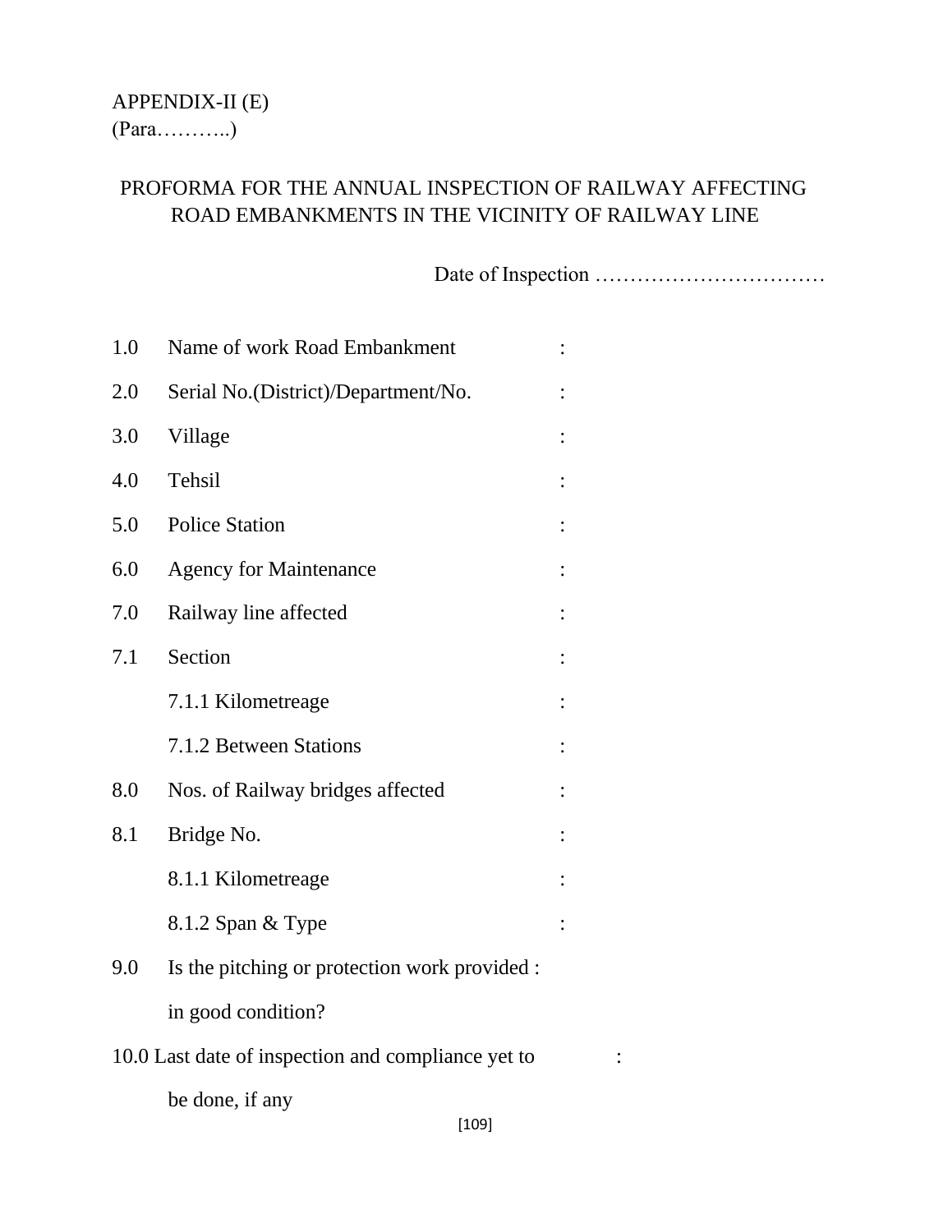11.0 Special remarks, if any.

12.0 General Remarks:

Is the Maintenance of the work satisfactory so as to ensure the safety of the Railway line/track? If not, state the remedial measures necessary and probable date of completion of repairs, together with approximate cost.

### **NOTE**

In case of works of Water Resources and Public Works Departments where regular annual/half yearly inspections are carried out and recorded in accordance with the codal provisions, it will be sufficient to give following certificate instead of filling the information for items 9 to 14 of this proforma.

### **CERTIFICATE**

Certified that the undersigned has inspected the Tank/Barrage/Weir/Regulator as required vide para 8.016/2.068 of the Works Department Manual, 1983 on ………………………..

Based on this Annual Inspection Report, it is certified that :

\*(a) the aforesaid work is generally in good condition and nothing has come to notice which may endanger the safety of the structure with special reference to its effect on safety of Railways. Minor deficiencies if any, are being taken care of as a routine maintenance work.

OR

\*(b) the following major deficiencies have been noticed with special reference to its effect on safety of railways:

(i)

(ii)

Action for attending to these deficiencies is being taken.

Signature……………… Name (in block letters) Designation Department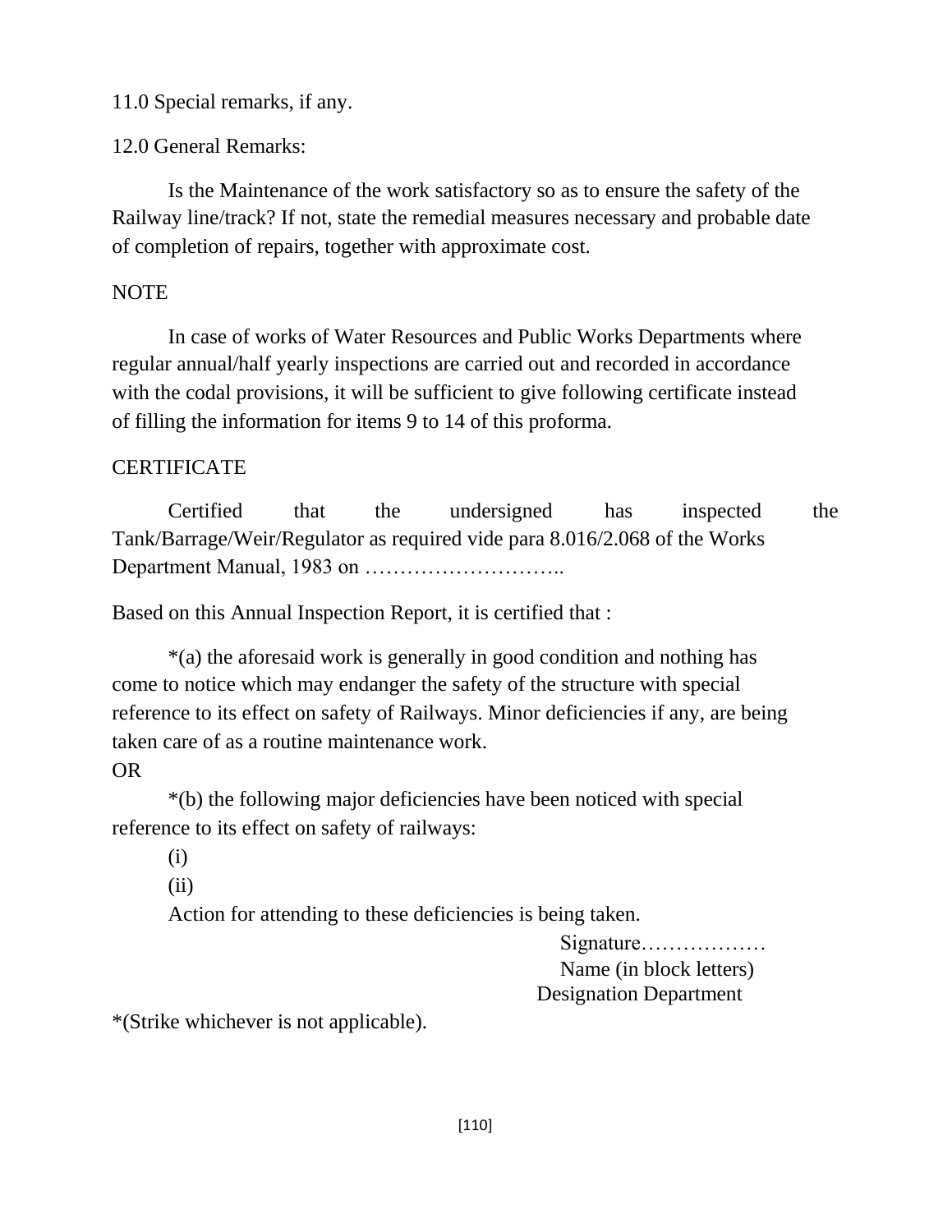## **APPENDIX-II (F)**

(Para………..)

## PROFORMA FOR THE ANNUAL INSPECTION OF RAILWAY AFFECTING MARGINAL BUNDS

Date of Inspection ……………………………

| 1.0 | Name of work Marginal Bund/River and                          |  |  |
|-----|---------------------------------------------------------------|--|--|
|     | bank (Left or Right)                                          |  |  |
| 2.0 | Serial No.(District)/Department/No.                           |  |  |
| 3.0 | Village                                                       |  |  |
| 4.0 | Tehsil                                                        |  |  |
| 5.0 | <b>Police Station</b>                                         |  |  |
| 6.0 | <b>Agency for Maintenance</b>                                 |  |  |
| 7.0 | Railway line affected                                         |  |  |
| 7.1 | Section                                                       |  |  |
|     | 7.1.1 Kilometreage                                            |  |  |
|     | 7.1.2 Between Stations                                        |  |  |
| 8.0 | Nos. of Railway bridges affected                              |  |  |
| 8.1 | Bridge No.                                                    |  |  |
|     | 8.1.1 Kilometreage                                            |  |  |
|     | 8.1.2 Span & Type                                             |  |  |
|     | 9.0 Is the pitching or protection work provided :             |  |  |
|     | in good condition?                                            |  |  |
|     | $9.0$ (a) Is the section of bund as per details in<br>$[111]$ |  |  |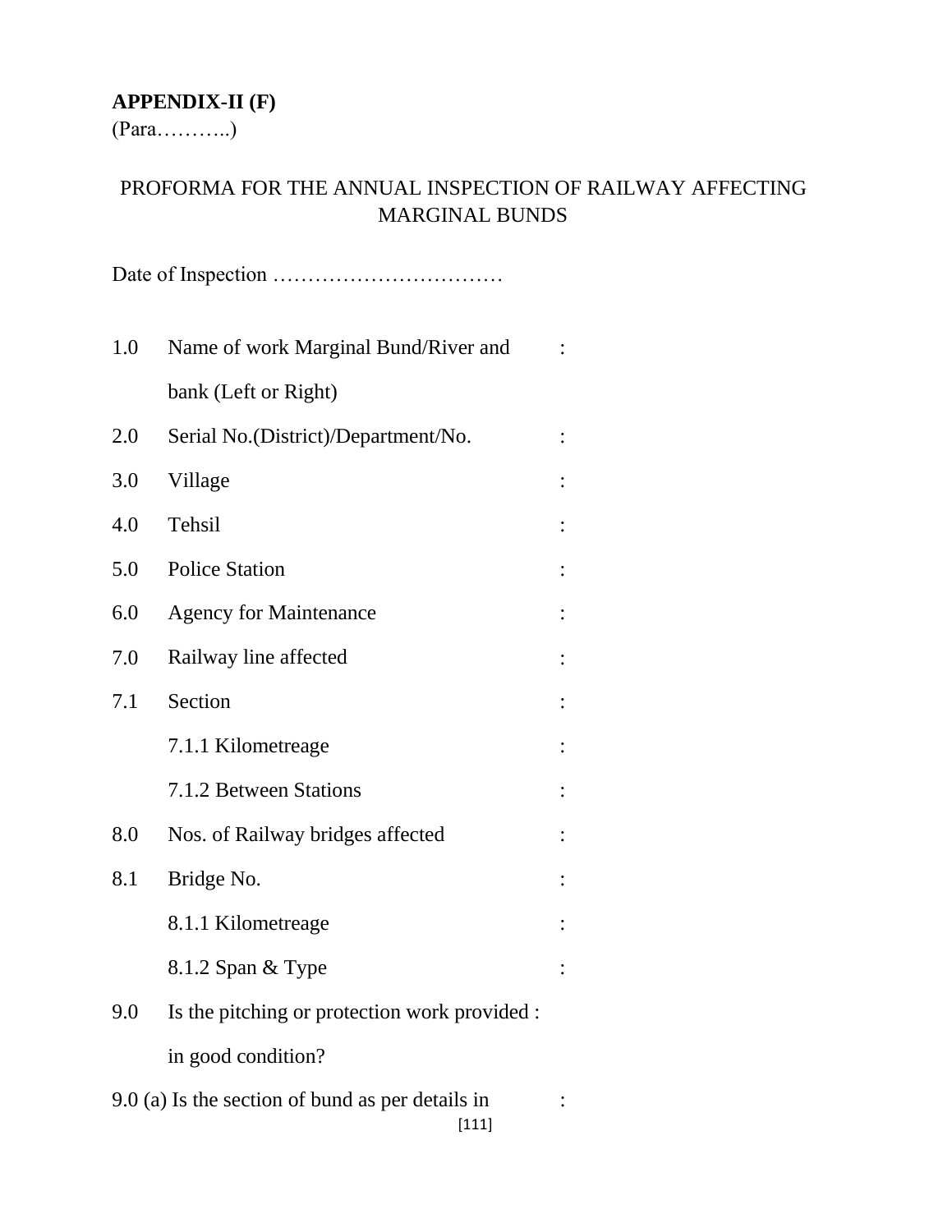the Railway affecting bund list? If not, specify locations and extent of deficiency

(b) Are there T.B.L. stones or other

Permanent marks to verify whether top

of bund is at prescribed level or not?

(c) Is the top Bund anywhere lower by :

More than 15 cms below prescribed

level? If so, specify reaches and

- deficiencies in height. (d) Action taken to rectify defects noted in (a) to (c) :
- (e) Progress of work, if any, on hand and :

the probable date of completion of work.

11.0 Last date of inspection and compliance yet to

be done, if any

12.0 Special remarks, if any:

#### 13.0 General Remarks:

Is the Maintenance of the work satisfactory so as to ensure the safety of the Railway line/track? If not, state the remedial measures necessary and probable date of completion of repairs, together with approximate cost.

:

:

#### **NOTE**

In case of works of Water Resources and Public Works Departments where regular annual/half yearly inspections are carried out and recorded in accordance with the codal provisions, it will be sufficient to give following certificate instead of filling the information for items 9 to 14 of this proforma.

[112]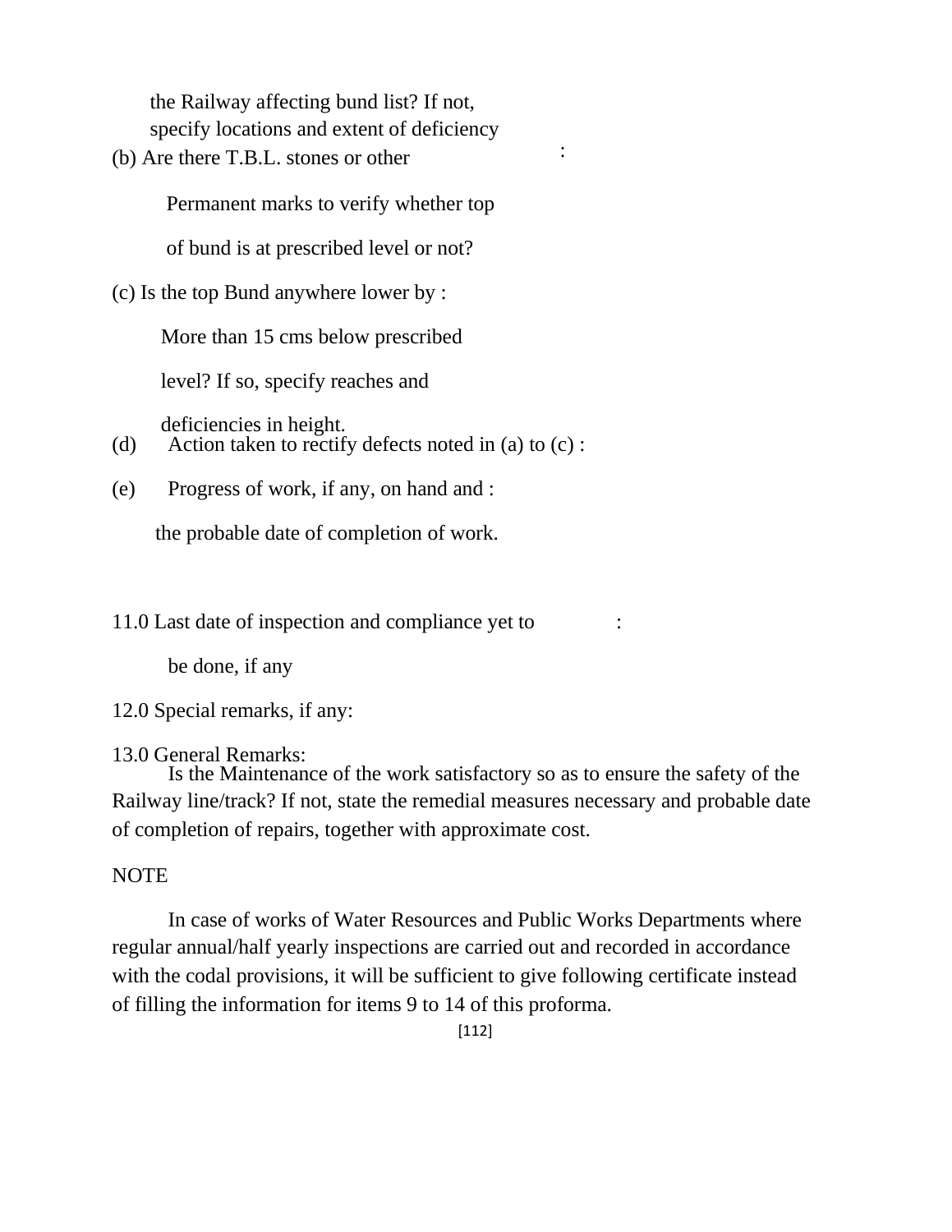### **CERTIFICATE**

Certified that the undersigned has inspected the Tank/Barrage/Weir/Regulator as required vide para 8.016/2.068 of the Works Department Manual, 1983 on ………………………..

Based on this Annual Inspection Report, it is certified that:

\*(a) the aforesaid work is generally in good condition and nothing has come to notice which may endanger the safety of the structure with special reference to its effect on safety of Railways. Minor deficiencies if any, are being taken care of as a routine maintenance work.

OR

\*(b) the following major deficiencies have been noticed with special reference to its effect on safety of railways:

(i)

 $(ii)$ 

Action for attending to these deficiencies is being taken.

Signature ……………………….. Name (in block letters) Designation Department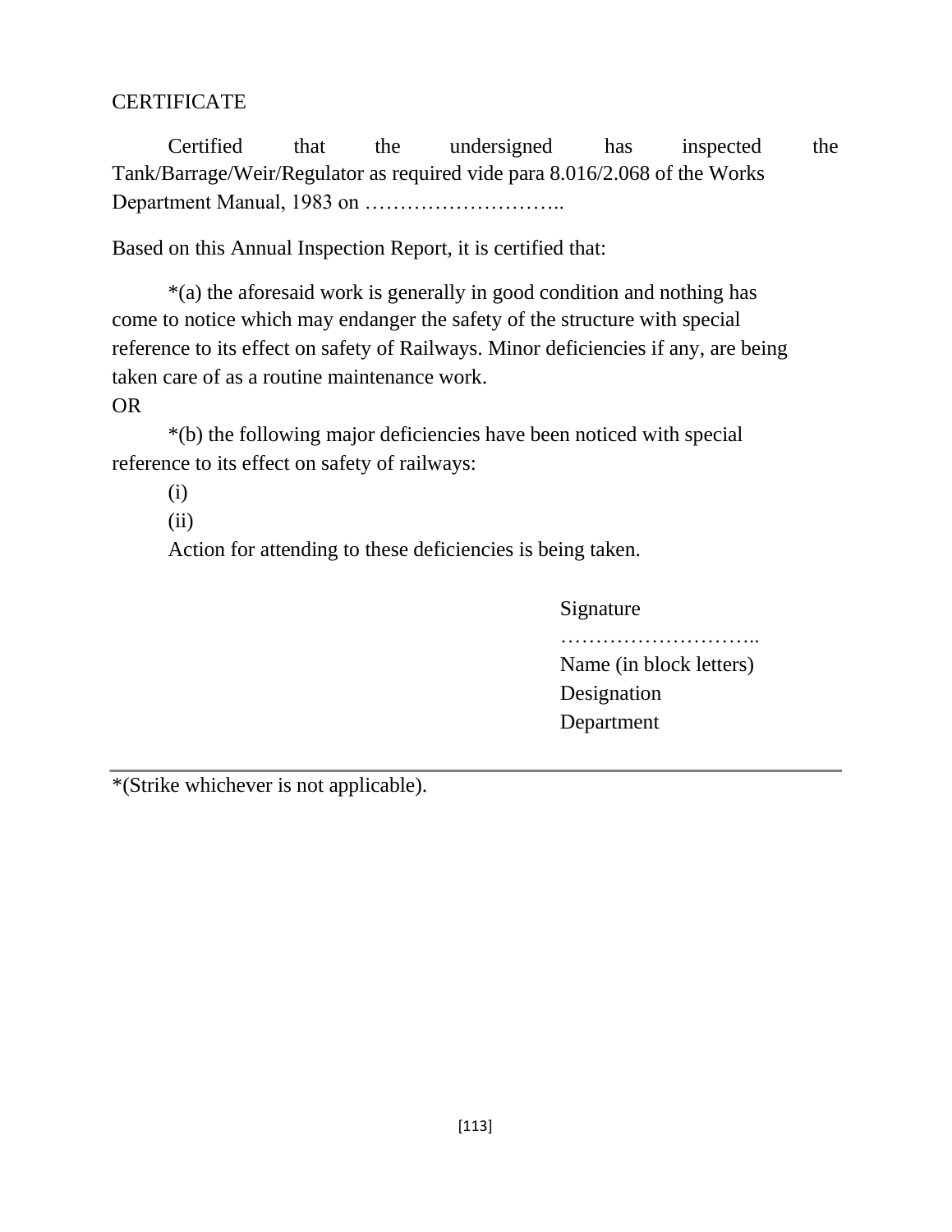(Para………..)

## PROFORMA FOR THE ANNUAL INSPECTION OF RAILWAY AFFECTING RIVER PROTECTION WORKS AND TRAINING WORKS

Date of Inspection ……………………………

1.0 Name of work /River protection and Training :

works for river (Spill/Retired bund, Spur,

Groyne etc.)

- 2.0 Serial No.(District)/Department/No. :
- 3.0 Village :
- 4.0 Tehsil :
- 5.0 Police Station :
- 6.0 Agency for Maintenance :
- 7.0 Railway line affected :
- 7.1 Section :
	- 7.1.1 Kilometreage :
	- 7.1.2 Between Stations :
- 8.0 Nos. of Railway bridges affected :
- 8.1 Bridge No. :
	- 8.1.1 Kilometreage :
	- 8.1.2 Span & Type :
- 9.0 Is the pitching or protection work provided : in good condition?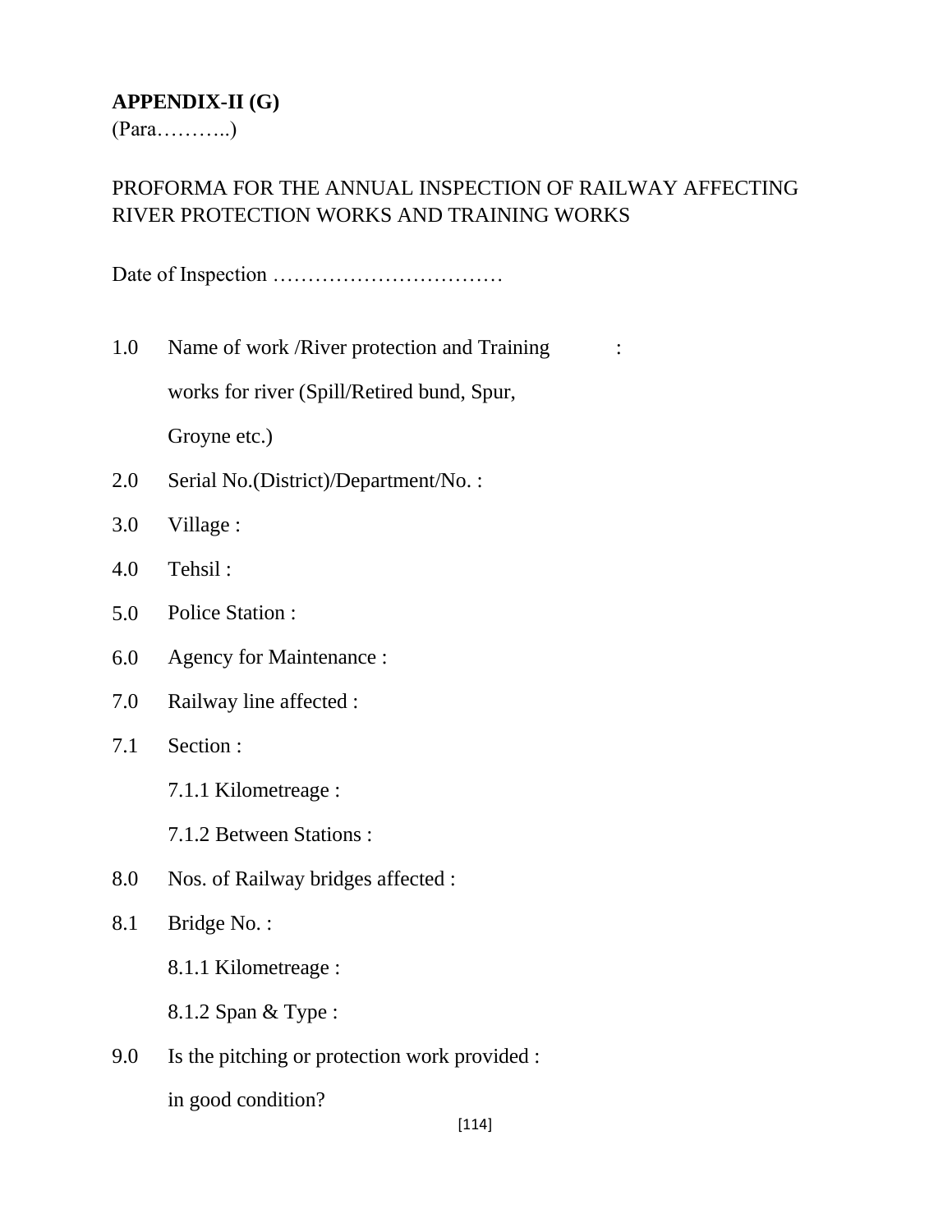10.0 Whether any damage is noticed to the

Protection/Training works? 11.0 Last date of inspection and compliance yet to

be done, if any

12.0 Special remarks, if any.

#### 13.0 General Remarks:

Is the Maintenance of the work satisfactory so as to ensure the safety of the Railway line/track? If not, state the remedial measures necessary and probable date of completion of repairs, together with approximate cost.

:

:

### NOTE

In case of works of Water Resources and Public Works Departments where regular annual/half yearly inspections are carried out and recorded in accordance with the codal provisions, it will be sufficient to give following certificate instead of filling the information for items 9 to 14 of this proforma.

### **CERTIFICATE**

Certified that the undersigned has inspected the Tank/Barrage/Weir/Regulator as required vide para 8.016/2.068 of the Works Department Manual, 1983 on ………………………..

Based on this Annual Inspection Report, it is certified that:

\*(a) the aforesaid work is generally in good condition and nothing has come to notice which may endanger the safety of the structure with special reference to its effect on safety of Railways. Minor deficiencies if any, are being taken care of as a routine maintenance work. OR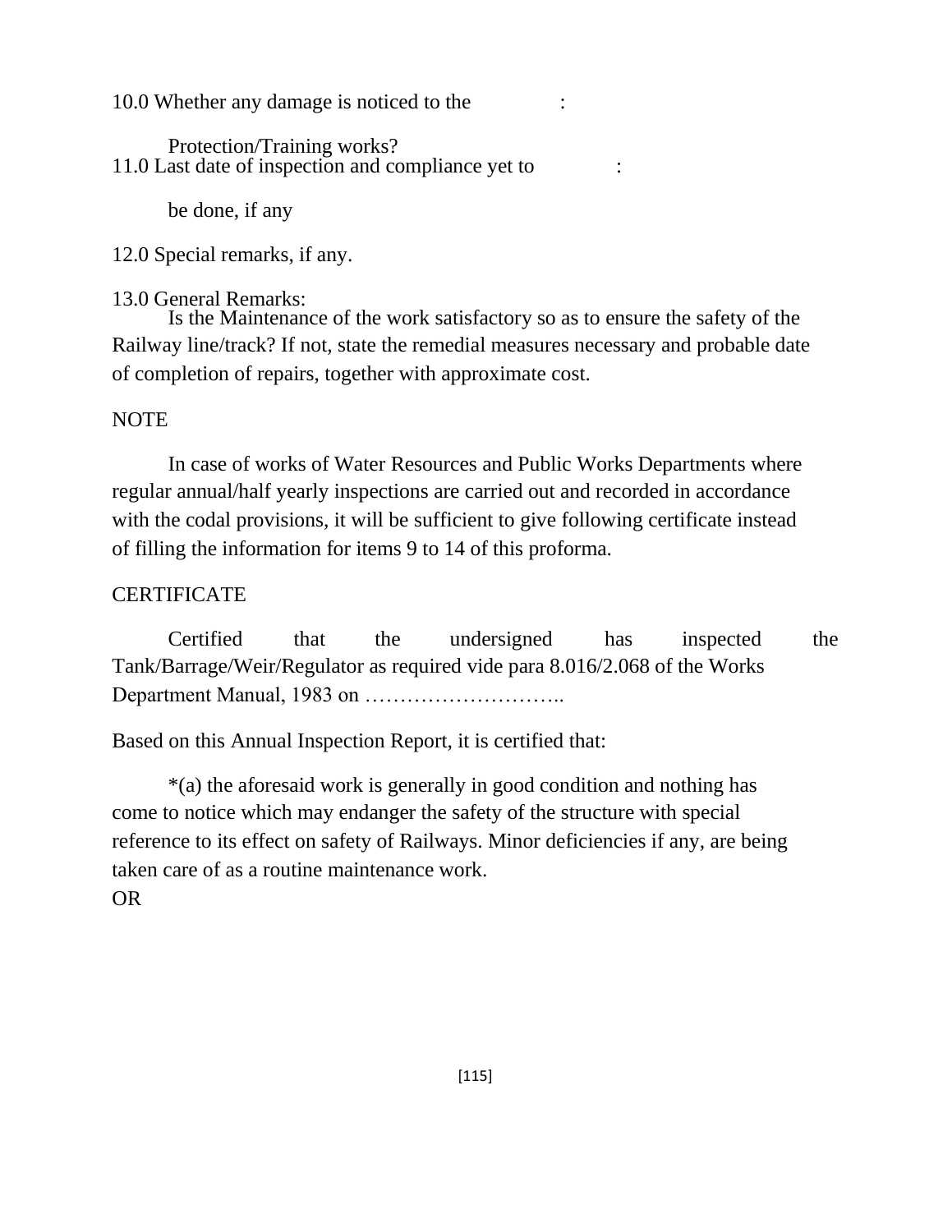\*(b) the following major deficiencies have been noticed with special reference to its effect on safety of railways:

(i)

(ii)

Action for attending to these deficiencies is being taken.

Signature

……………………….. Name (in block letters) Designation Department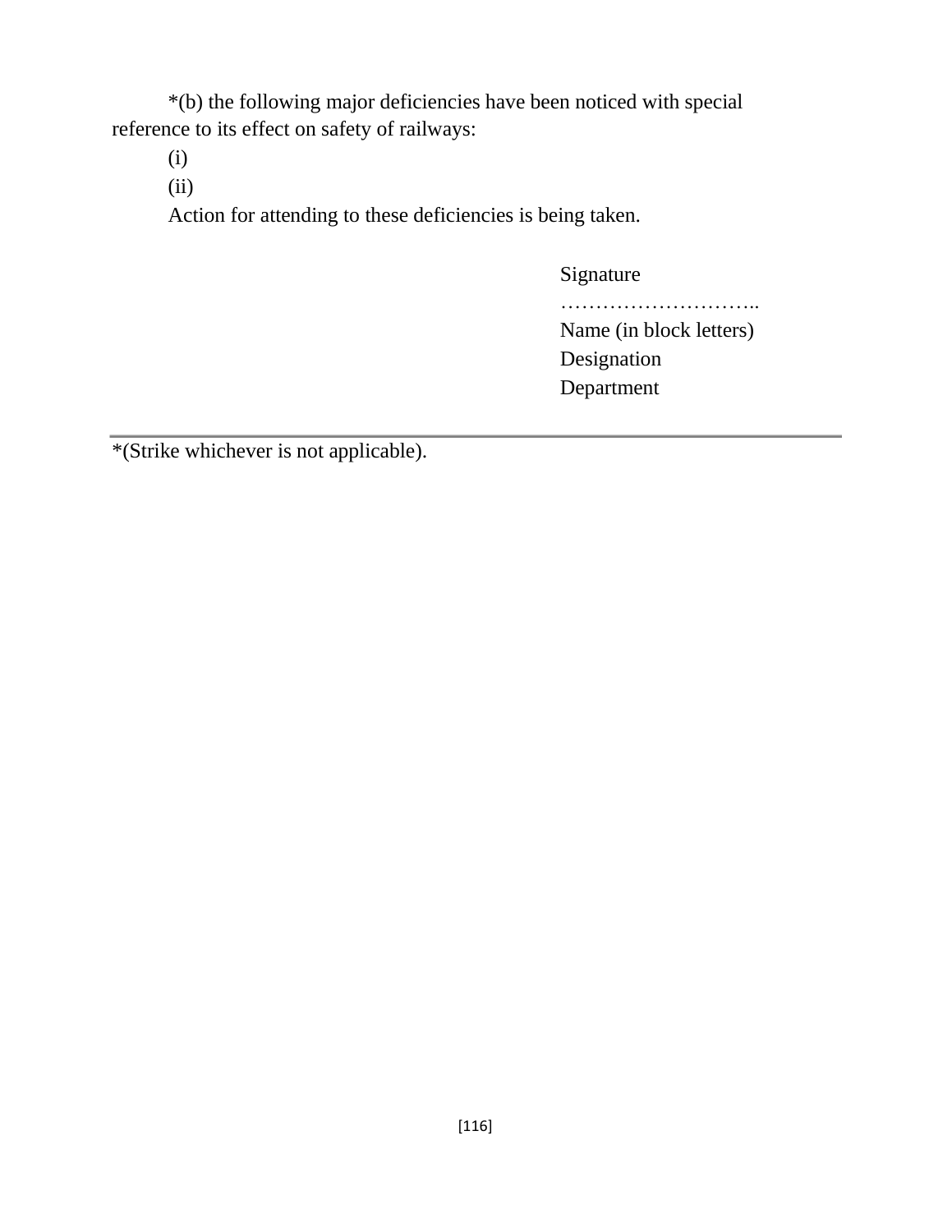#### **APPENDIX-III**

## GOVERNMENT OF INDIA MINISTRY OF RAILWAYS (Railway Board)

No. 57/W-II/CMT/20 New Delhi, dated 22 nd /23 rd June 1957

To

The General Managers, All Indian Railways.

Sub.: Appointment of a Committee of Engineers P.W.D., Irrigation and Railways etc. for Railway affecting and other public works.

The above subject was discussed at the Conference of the Chief Ministers with the Railway Minister on 5 th June, 1957.

1. The attention of the Chief Ministers was invited to the fact that a number of works had been and are being carried out in the states, such as irrigation schemes, repairing or abandoning of bunds and tanks and deforestation of large areas, which affect the safety of railway track and bridges but no intimation of this activity is given to Railway Administration. These works may considerably change the pattern of flow of flood waters across the railway line. Some of the individual railway bridges designed for the original conditions may in the new circumstances be found inadequate. If such works are located at some distance from the Railway, the Railway Administrations have no means of knowledge & anything about them. In the interest of safety of Railways, it is imperative that Railway Authorities are kept in touch with the broad details and progress of such works by the Authorities concerned so that steps to ensure safety of track etc., if necessary, could be taken in time.

2. There was unanimity of opinion that close coordination between Railway and Civil Authorities was desirable. The State Governments offered full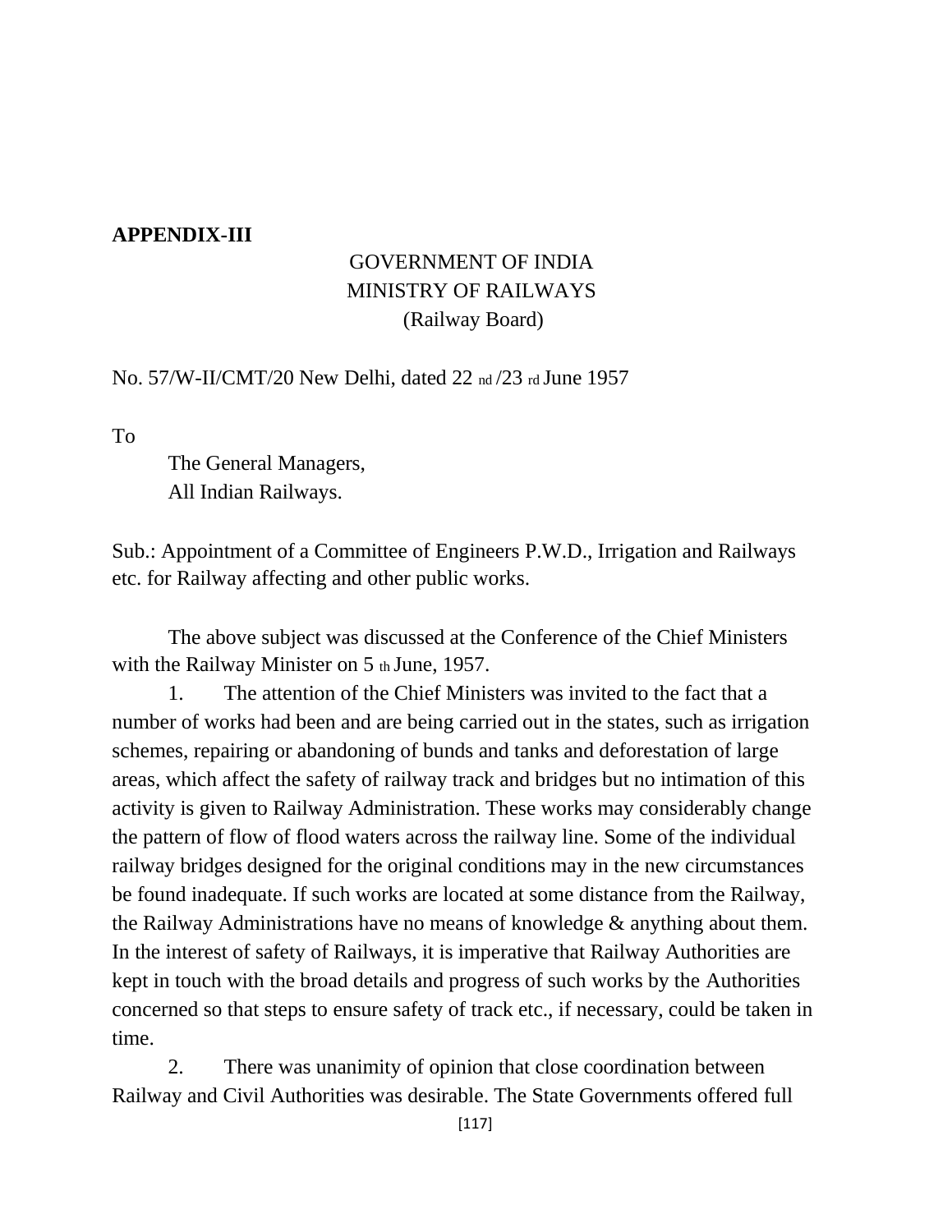co-operation. The consensus of opinion of the Conference was that for each State there should be a Committee consisting of senior officers from the Railway (s), and Public Works, Irrigation, Forest and Local Self Government Departments of the State Governments who should periodically review the position of flood affecting works. If any work proposed by one Department was likely to affect another, it should have the prior approval of this Committee.

3. These Committees will frame their own procedural rules but it is suggested that the Committees should hold meetings at predetermined intervals. Generally speaking, the functions might include:-

(a) Exchange of information about schemes envisaged by anyone Department and likely to affect the working or safety of assets of another Department and consequential safeguards to be adopted.

(b) Keeping up to date the list of Railway Affecting Works, etc., naming the officials responsible for joint inspection of each such work immediately after monsoons and, if possible, also in advance of monsoons, and watching that the Department responsible for proper maintenance of such works promptly carries out the necessary repairs.

(c) Evolving a procedure for:

- (i) Obtaining and broadcasting by Departments concerned warning or forecasts of heavy rains, floods, storms etc., as well as the actual heavy rainfall recorded and expected floods down streams to the officers concerned in the various Departments and
- (ii) Including public co-operation in promptly conveying to the Department concerned any unusual occurrence, e.g. breaches in tanks etc.

(d) Assessing whether waterways, protection works etc., provided by any Department, in an area severely affected by floods have proved to be inadequate and improvements needed for future.

(e) Co-ordination of related schemes of the various Departments represented. It would thus be seen that these Committees are principally concerned with safety aspect of Railway working and also the safety of other Public Works affected by railway track, bridges etc.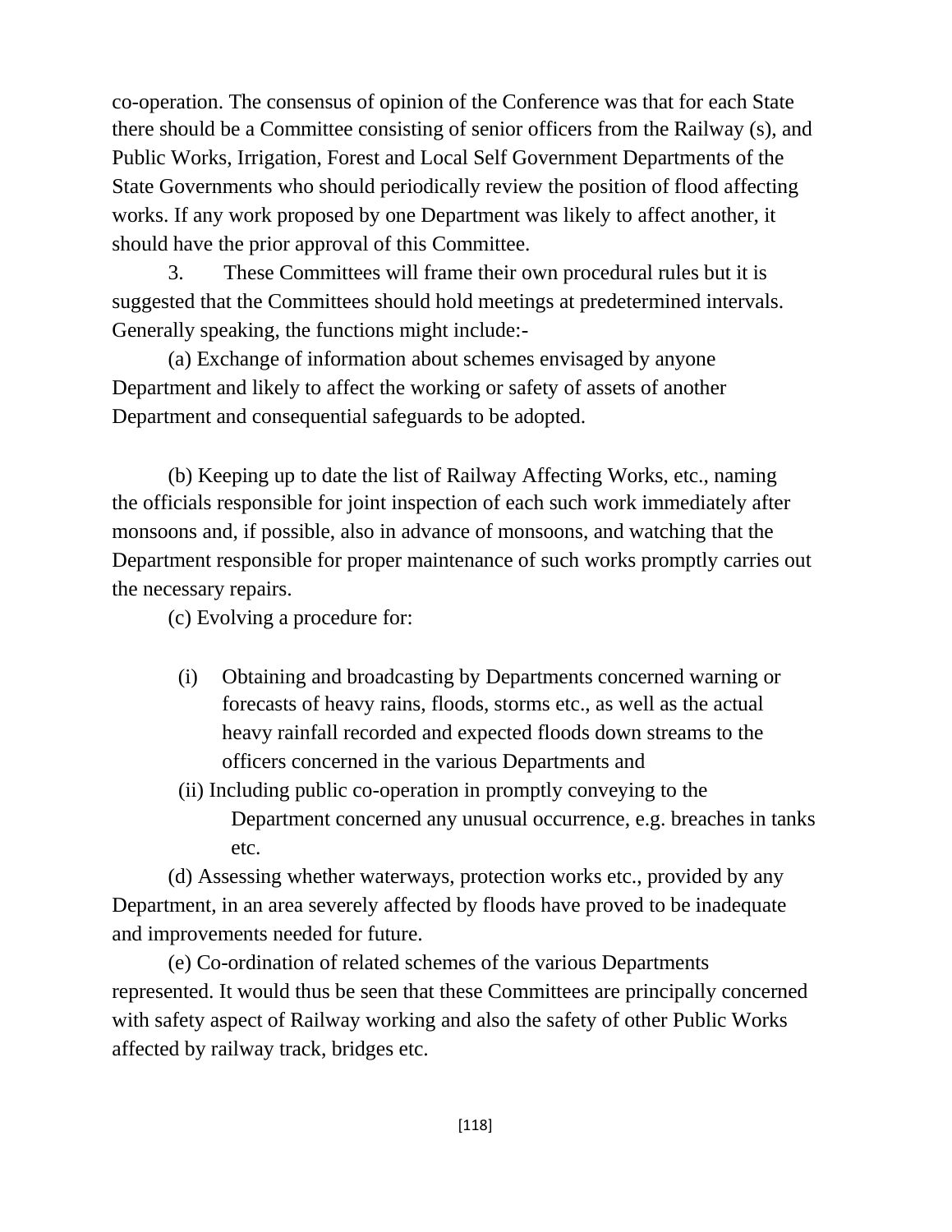4. Will the General Managers now kindly get in touch with the State Governments concerned immediately so that these Committees are constituted and start functioning very early. The Railway Board would like to be kept informed about the progress made. A copy of this letter has been endorsed to the Chief Secretaries of State Governments.

DA: Extra three copies of the letter.

AWASTHY Director, Civil Engineering, Railway Board (Copies from pates 55 to 56 Report of the Commission of Engineers Oct. 1959)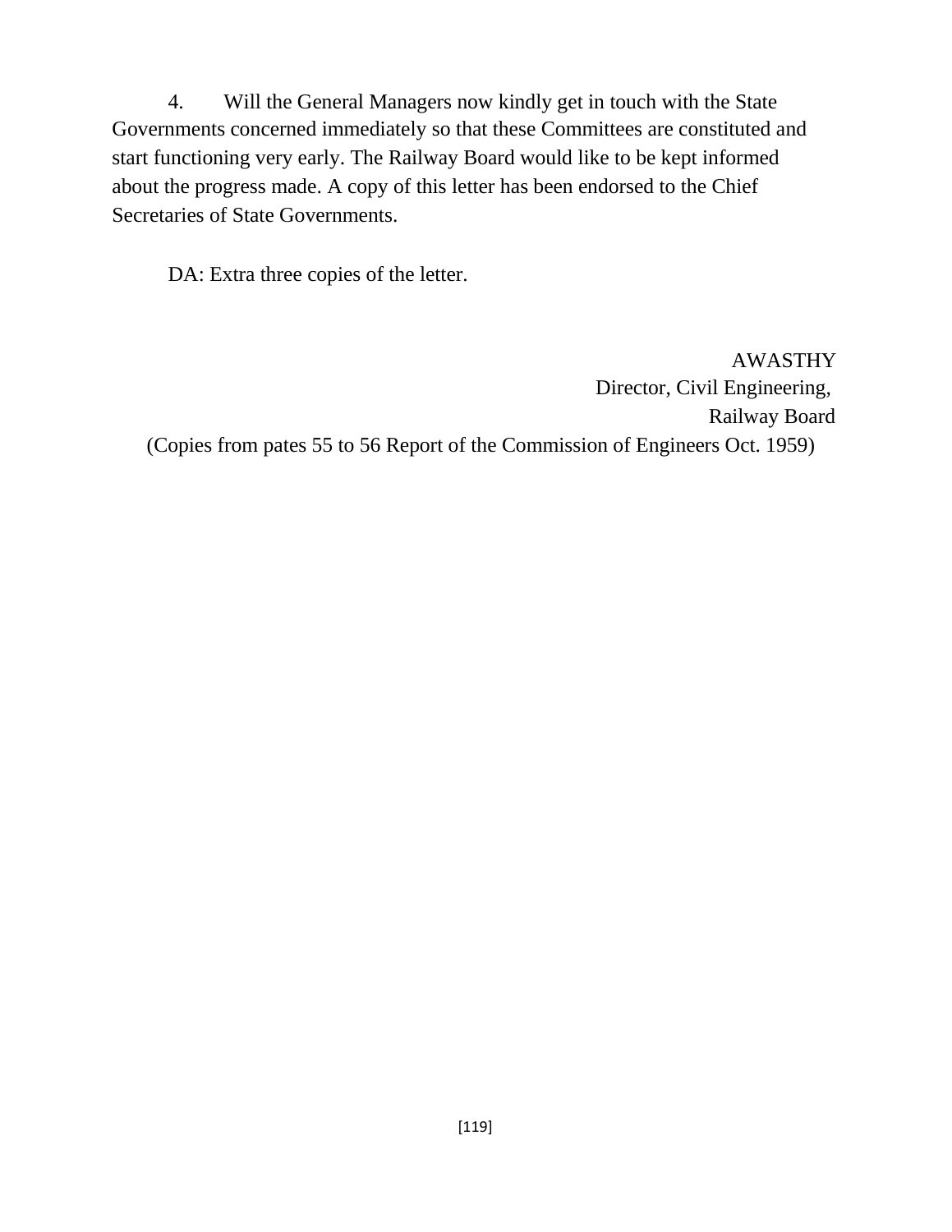#### **APPENDIX – IV**

Government of India MINISTRY OF RAILWAYS (Railway Board) New Delhi Dated the 4 th March 1957 **RESOLUTION** 

No. E 57001/3 (RBI). A large number of bridges including their protection works were designed and constructed in this country in the latter half of the last century on the basis of technical knowledge and with the data then available. Hydraulic Science and technical knowledge in this sphere have since advanced considerably and further data has become available. It would, therefore, be profitable at this stage to review the designs of bridges in the light of the latest knowledge and experience gained and to indicate the standards which should generally guide the design of new bridges in future. With this object in view, it has been decided to set up a committee of engineers to investigate and review the methods of estimating the maximum flood discharge from catchment areas in order to determine the water way etc. and other connected works required in connection with the design of bridge.

|  | 2. | The Committee will consist of :- |  |  |  |  |
|--|----|----------------------------------|--|--|--|--|
|--|----|----------------------------------|--|--|--|--|

- (i) Shri A.N. Khosla, Vice Chancellor, Roorkee University …………………………Chairman.
- $(ii)$ Major General R.E. Accrappa, Engineer-in-Chief Ministry of Defense ………………….Member.
- $(iii)$ Shri N.K. Roy, Additional Member (Works) Railway Board ……………………….Member
- $(iv)$ Shri H.P. Sinha, Consulting Engineer, Central Water & Power Commission ……… Member.
- (v) Shri D.R. Mehta, Chief Engineer, Central [120]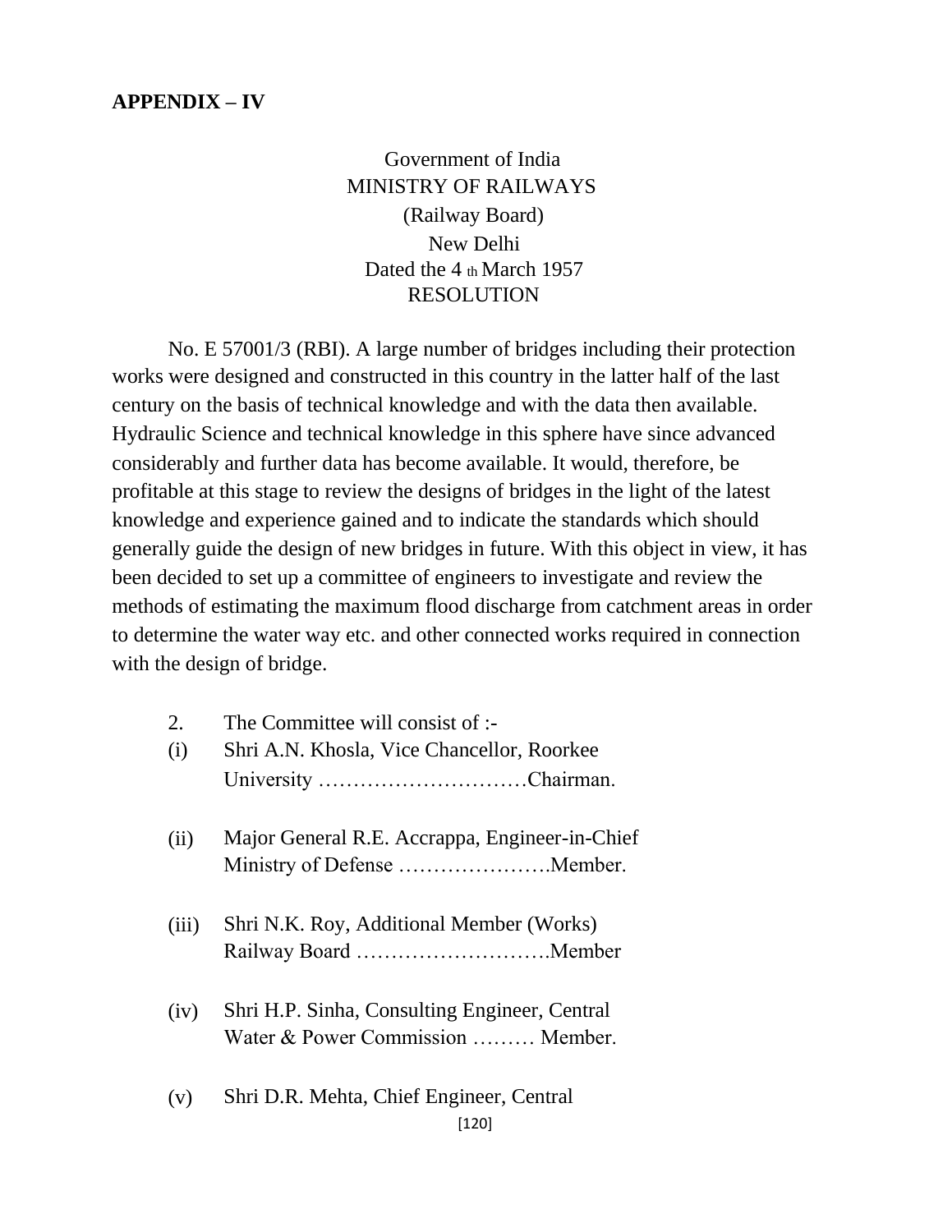Water & Power Commission……… Member

- (vi) Shri B.C. Gandhi, Jt. Dir. Civil Engineering Railway Board ………………………Secretary.
- 3. The Chairman and the members of the Committee will do this work in addition to their existing duties.
- 4. The terms of reference of the committee are as follows:-

(i) To indicate for different regions the method of determining the maximum discharge to design the water way for bridges. In places empirical formula are recommended to be used the value of constants to be prescribed for guidance;

(ii) To indicate the general principles for determining the extent of bed scour for the design of foundations and the design of training works, the extent of afflux to be permitted at bridge openings for the peak discharge, the minimum free board for various types and sizes of bridges and waterways to be provided; and

(iii) To indicate measures to ensure safety of railway bridges against failure of various Railway affecting works like tanks, canal etc.

5. The committee, will, if necessary, co-opt as members any other engineers with knowledge and practical experience of construction and maintenance of bridge.

6. The Committee will endeavor to submit their report within six months.

Ordered.- that a copy of this Resolution be communicated to the Chairman and Members of the Committee and Members of the Committee referred to above, the Private and Military Secretariats to the President, the Prime Minister's Secretariats, the Cabinet Secretaries, the Planning Commission, the Ministers of Government of India, all the State Governments in India and all Indian Railways.

Ordered.- also that the Resolution be published in the Gazette of India for general information.

> Sd/. (D.C. BAIJAL) Secy. Railway Board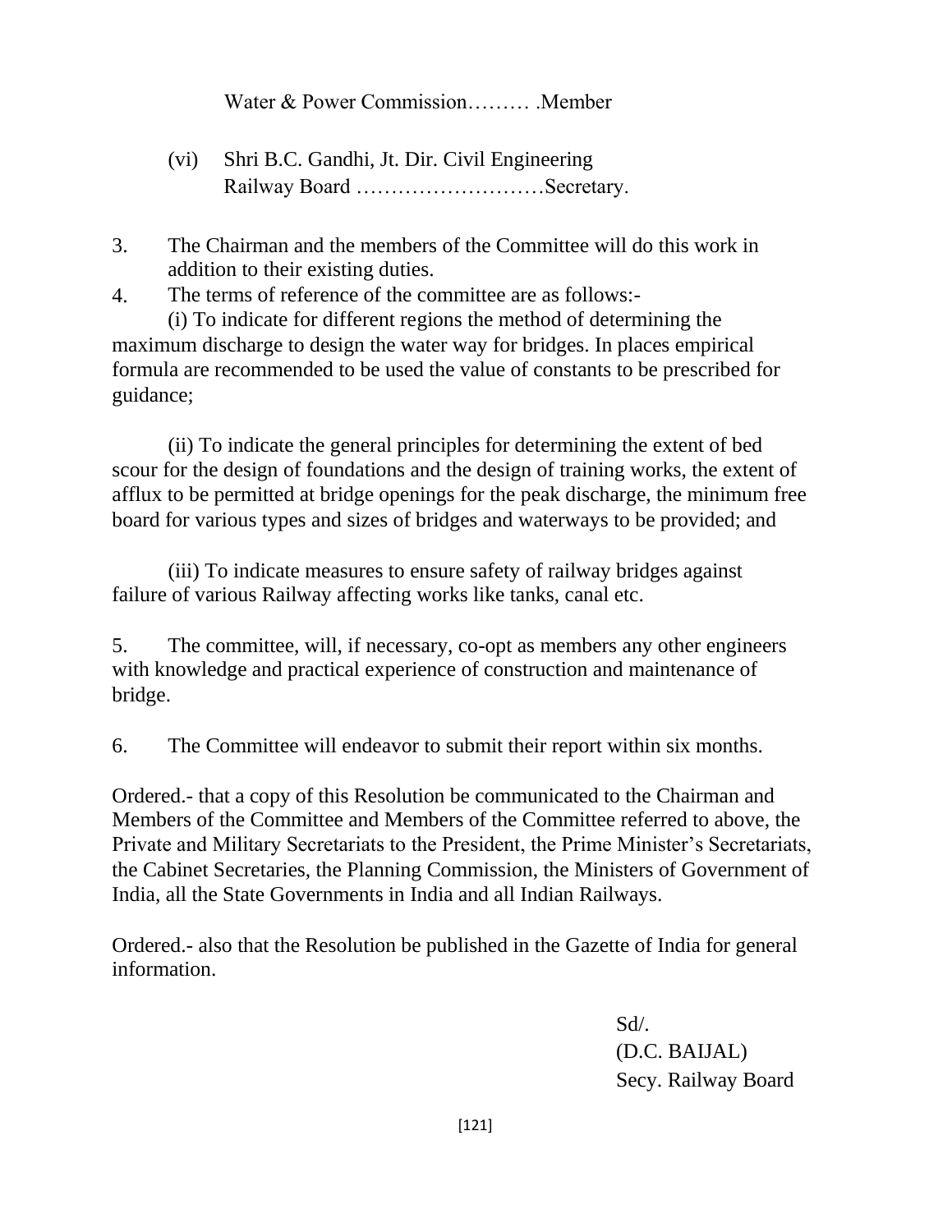#### **APPENDIX-V**

#### EXTRACT FROM INDIAN RAILWAYS WAY & WORKS MANUAL

726. Railway-affecting tanks :- Whereas as per current practice the Public Works or the Revenue Department forwards to the Divisional/District Engineers every year, inspection reports of their officials on the condition of those tanks which are classified as "railway-affecting", the action should be taken as follows:-

- (a) The Divisional/District Engineer should pursue the reports carefully and mark those tanks which he considers are not in satisfactory state of repair. He should then forward the reports to the Assistant Engineers with instructions that the tanks so marked should be inspected and reported on.
- (b) The Assistant Engineer should inspect the said tanks and reports to the Divisional/District Engineer on details of action being taken by the Public Works or Revenue Department. The Divisional/District Engineer should prevail on the authorities concerned to carry out all necessary repairs before the ensuing monsoon.
- (c) Copies of the inspection notes of "railway affecting" tanks as received from the Public Works or Revenue Department with particular of date of inspection and notes of action taken or proposed by him should be included in the list of protective works maintained by the Assistant Engineer, vide para 642.

727. **Vigilance over railway affecting tanks during heavy rains**. - The Divisional/District Engineer and Assistant Engineer should arrange with the local authorities for village headmen in whose jurisdiction "railway affecting" tanks are situated, to watch them during periods of heavy rains and give timely intimation to the nearest Station Master if there is likelihood of any tank failing. The Station Master will telegraph reports received from village headmen to the Permanent Way. Inspector, Assistant Engineer and Divisional/District Engineer.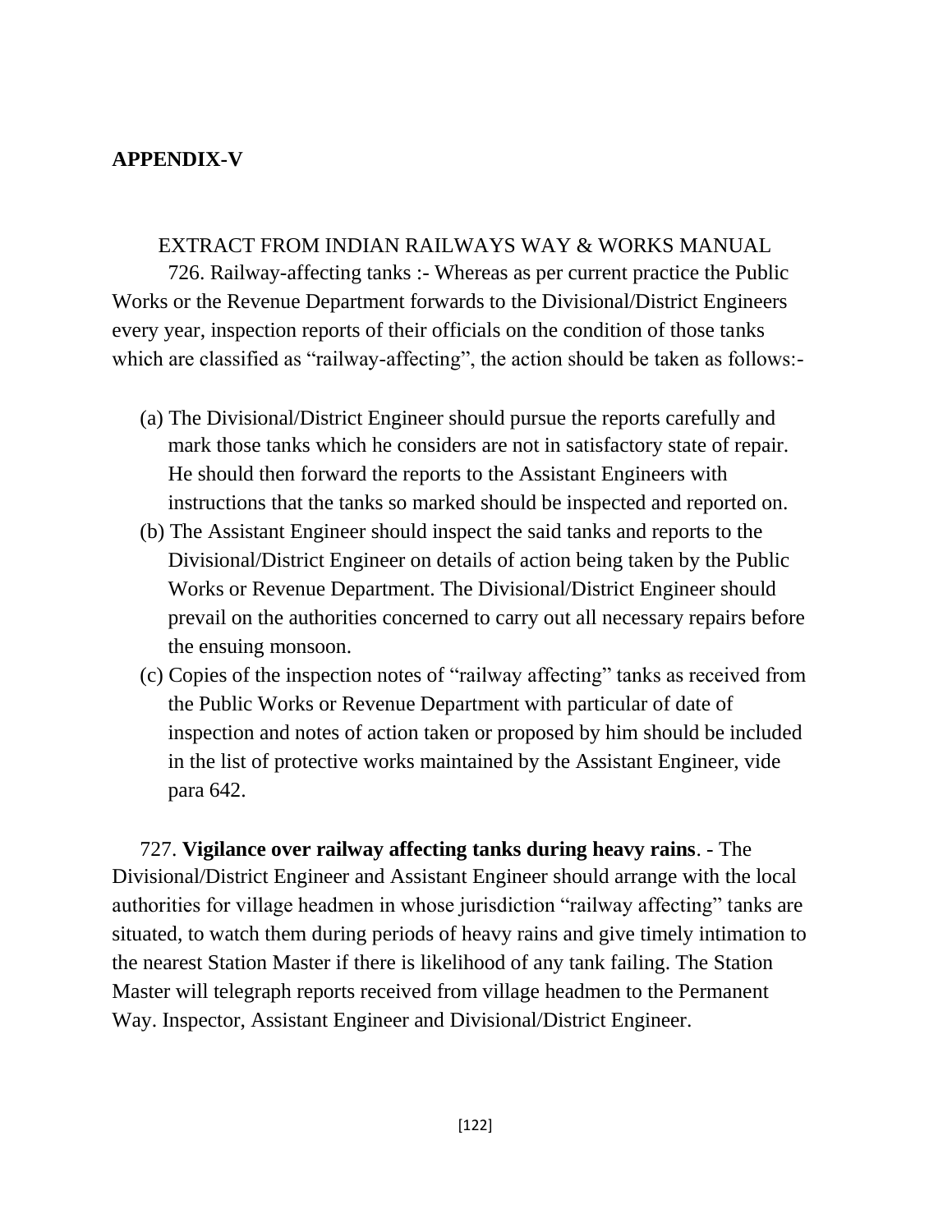When the railway line is threatened, the Assistant Engineer and permanent Way Inspector shall take steps to ensure the safety of staff and arrange patrolling of the line or post watchmen with necessary equipment at the place or places threatened and advice the Divisional/District Engineer accordingly.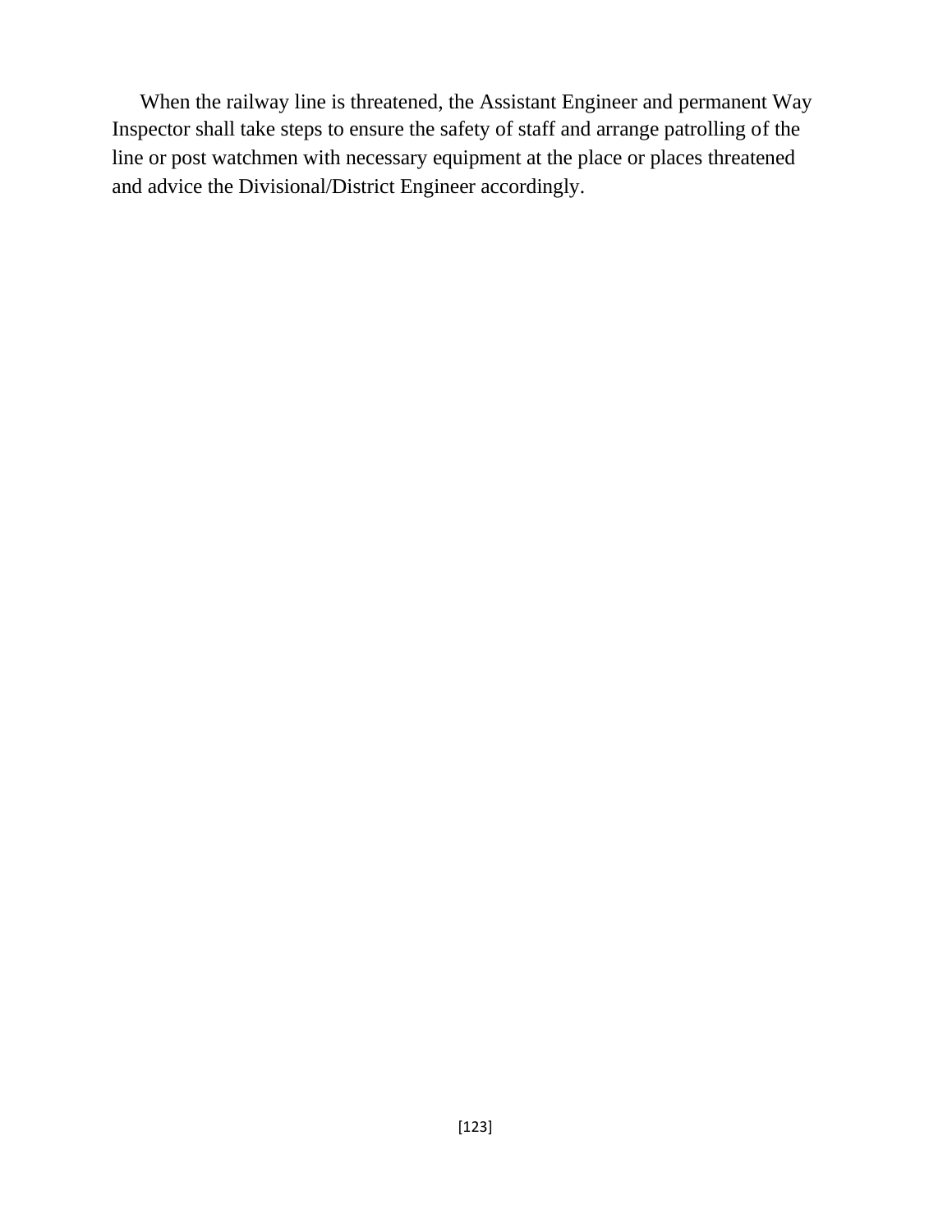### **APPENDIX-VI**

### EXTRACT FROM INDIAN RAILWAY PERMANENT WAY MANUAL – 1986

Para 726. - Railway Affecting Works (Including Railway Affecting Tanks):-

- (1) Definition. :- The term "Railway Affecting Work" may broadly be taken to mean any work which is not constructed and maintained properly, or not operated properly may result in danger to the Railway line (Bridge/Embankment). This may include tanks, storage works, canals, bunds, etc.
- (2) Register of Railway affecting works- The Divisional Engineer/ Assistant Engineer will maintain up to date list of Railway Affecting Works as jointly approved by the Railway and State Government. The list shall invariably show the particulars of State Authority responsible for maintenance of each Railway Affecting Work.
- (3) Inspection Railway Affecting Tanks Whereas per current practice the Public Works or the Revenue Department forwards to the Divisional/District Engineers every year, their inspection reports on the condition of these tanks which are classified as Railway-affecting, action should be taken as follows:-
- (a) The Divisional Engineer should peruse the reports carefully and mark those tanks which he considers are not in satisfactory state of repairs. He should then forward the reports to the Assistant Engineers with instructions that the tanks so marked should be inspected and reported on.
- (b) The Assistant Engineer should inspect the said tanks and reports to the Divisional Engineer details of action being taken by the Public Works or Revenue Department. The Divisional Engineer should prevail on the authorities concerned to carry out all necessary repairs before the ensuing monsoon.
- (c) Copies of the inspection notes of "railway affecting" tanks as received from the Public Works or Revenue Department with particular of date of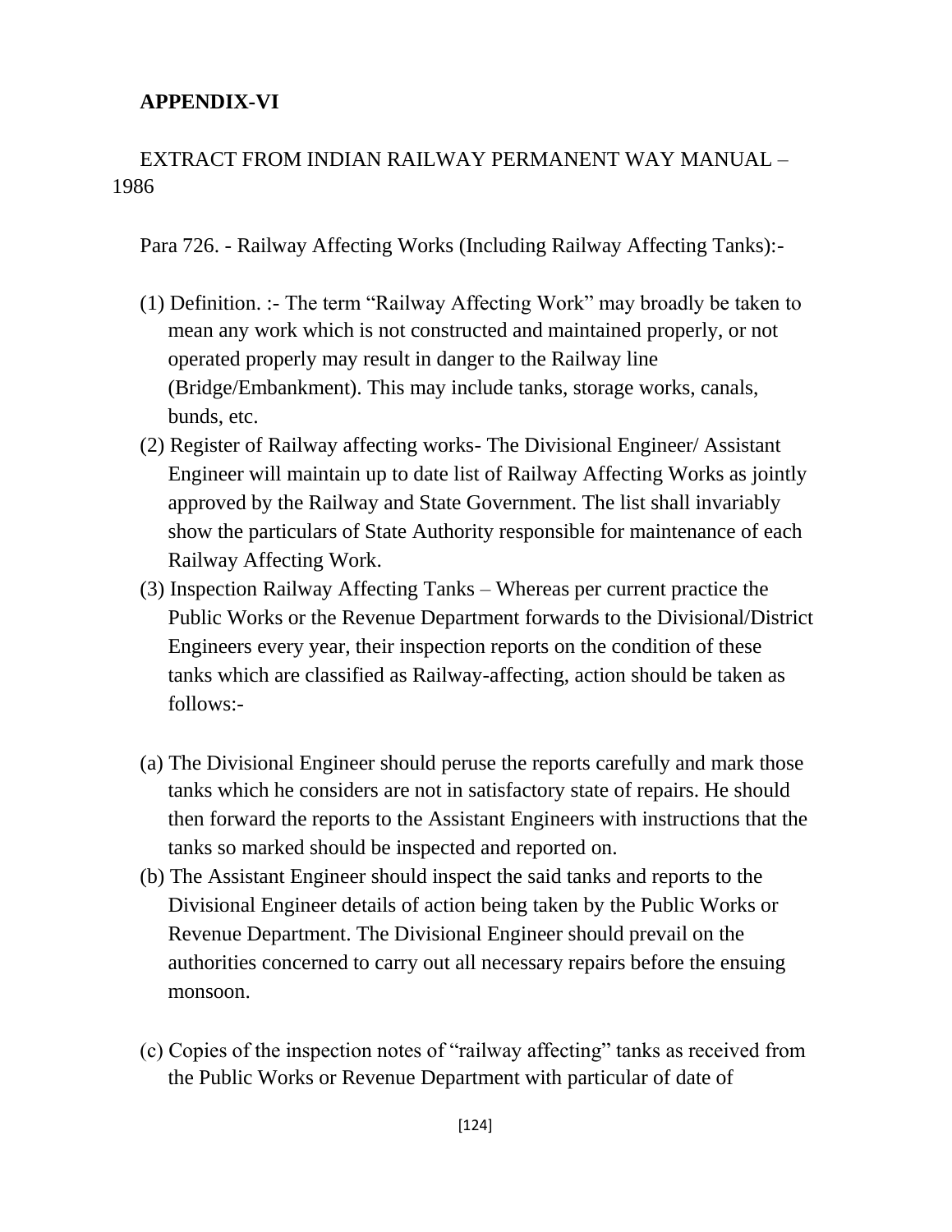inspection and notes of action taken or proposed by him should be included in the Register of Railway Affecting Works maintained by the Assistant Engineer.

Para-727. Vigilance over Railway Affecting Tanks during heavy rains. -

- (1) The Divisional/District Engineer and Assistant Engineer should arrange with the local authorities and village head man in whose jurisdiction "Railway Affecting" tanks are situated, to watch them during periods of heavy rains and give timely intimation to the nearest Station Master if there is likelihood of any tank failing. The Station Master will telephone/telegraph reports received from village Head man to the Permanent Way Inspector, Assistant Engineer and Divisional Engineer.
- (2) When the railway line is threatened, the Assistant Engineer and Permanent Way Inspector shall take adequate steps to ensure the safety of Railway property & staff and arrange patrolling of the line or post watchmen with necessary equipment at the place or places threatened and advice the Divisional Engineer accordingly.
- (3) All the Bridges which are likely to be affected by Railway affecting tanks or other storage works should be provided with a tablet on top of the parapets, with the letters R.A.W. engraved on it, followed by an arrow mark painting in the direction of the railway affecting storage work in question. Technical Sketch of R.A.W. table is shown below:-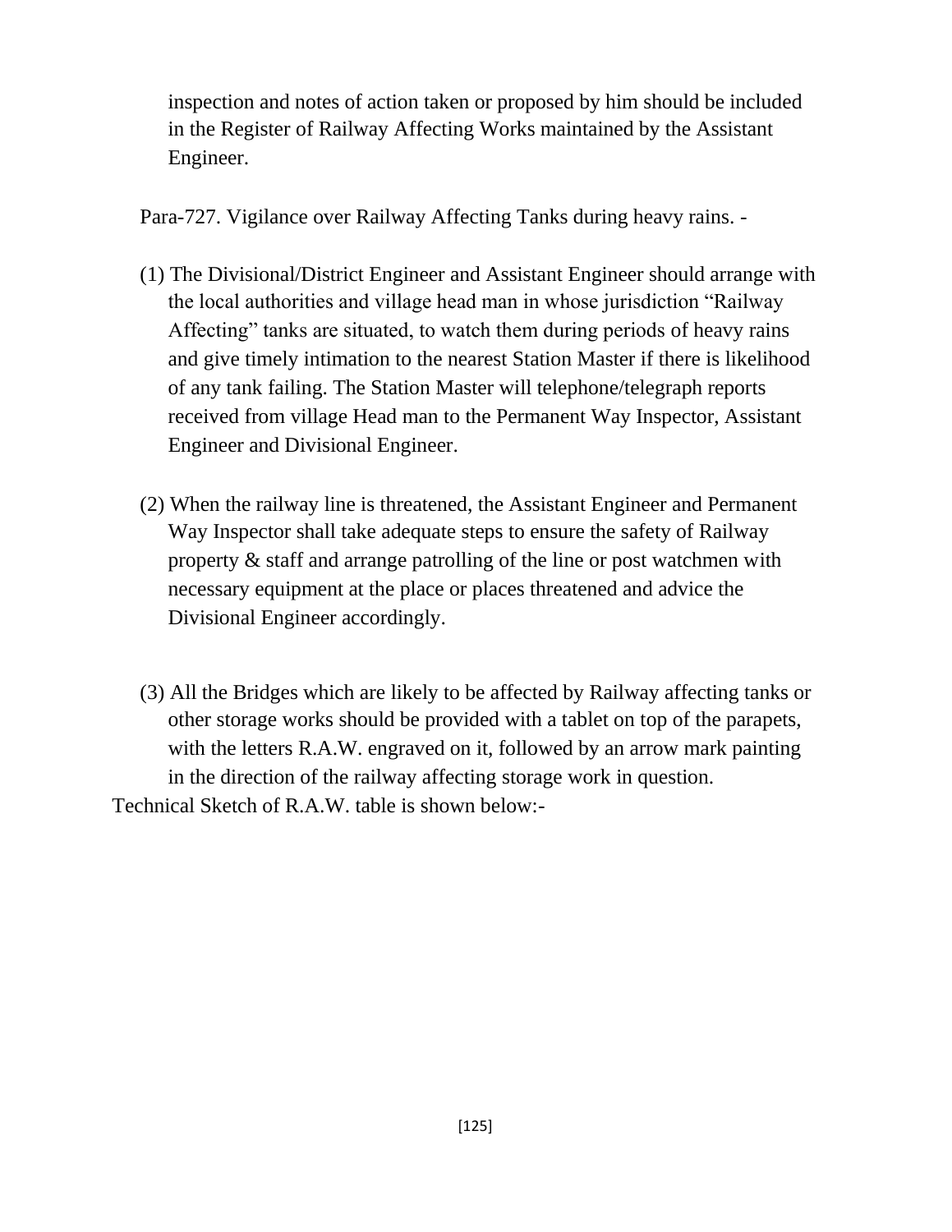### DETAILS OF RAILWAY AFFECTING WORKS TABLET (R.A.W.)

Note :-

- (i) R.A.W. tablet to be painted in white.
- (ii) Letters and arrow to be painted in red.
- (4) If the bridge in whose catchment a Railway Affecting tank is located is specified as a vulnerable location stationary watchman should be posted during the monsoon. If for any reason, repairs as envisaged during the inspection as per Para 726 (3) are not carried out, the section of the Railway line likely to be affected should be considered as vulnerable and watchman as considered necessary be posted.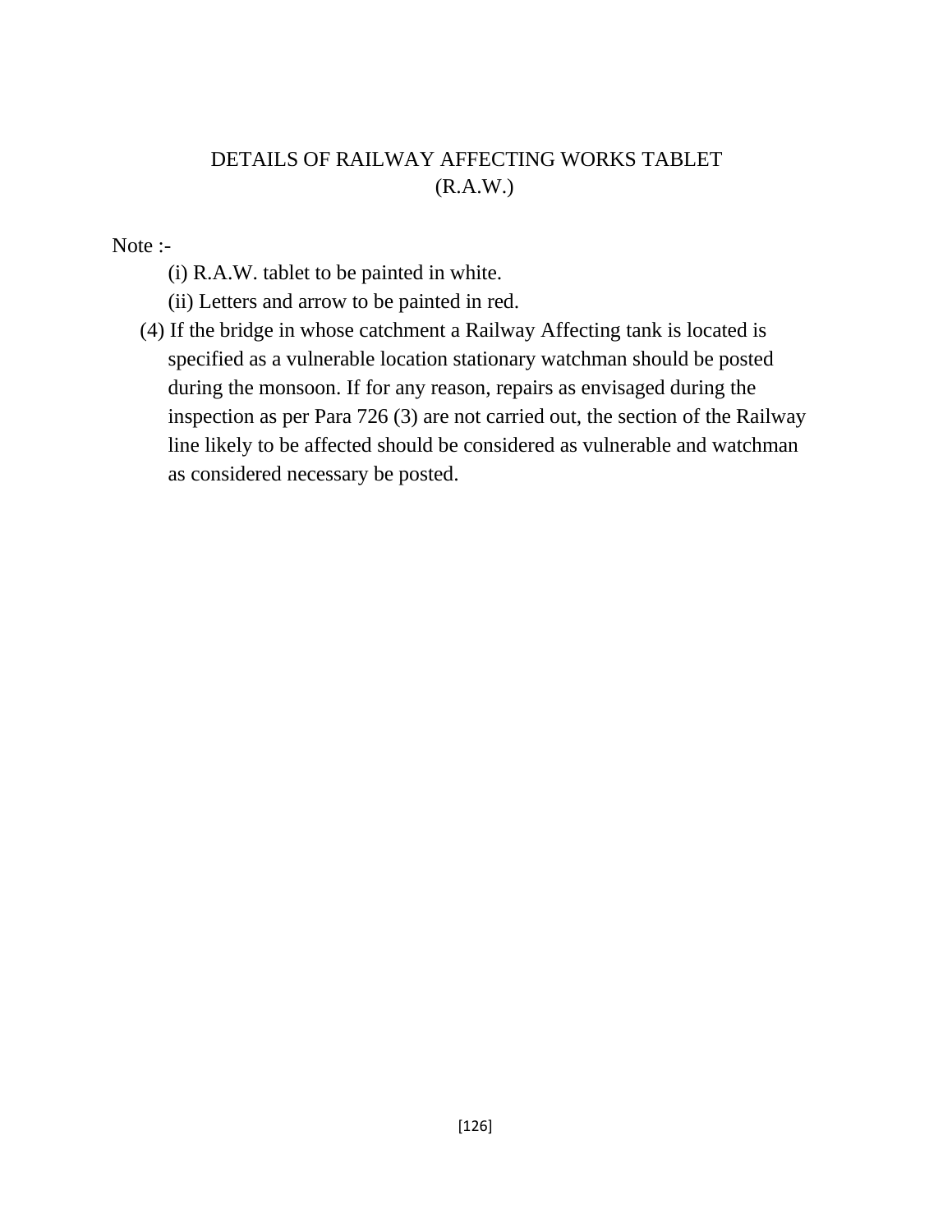### **APPENDIX-VII**

### EXTRACT FROM INDIAN RAILWAY BILL-1989, CHAPTER-IV CLAUSE-20

"Notwithstanding anything contained in any other law, the Central Government may, if it is of the opinion that any work across, under, over or near a railway is likely to alter or impede the natural course of water flow there by endangering any cutting, embankment or other work on a railway, issue directions in writing to any person officer or authority responsible for such work directing such person, officer or authority to close, prohibit or regulate that work".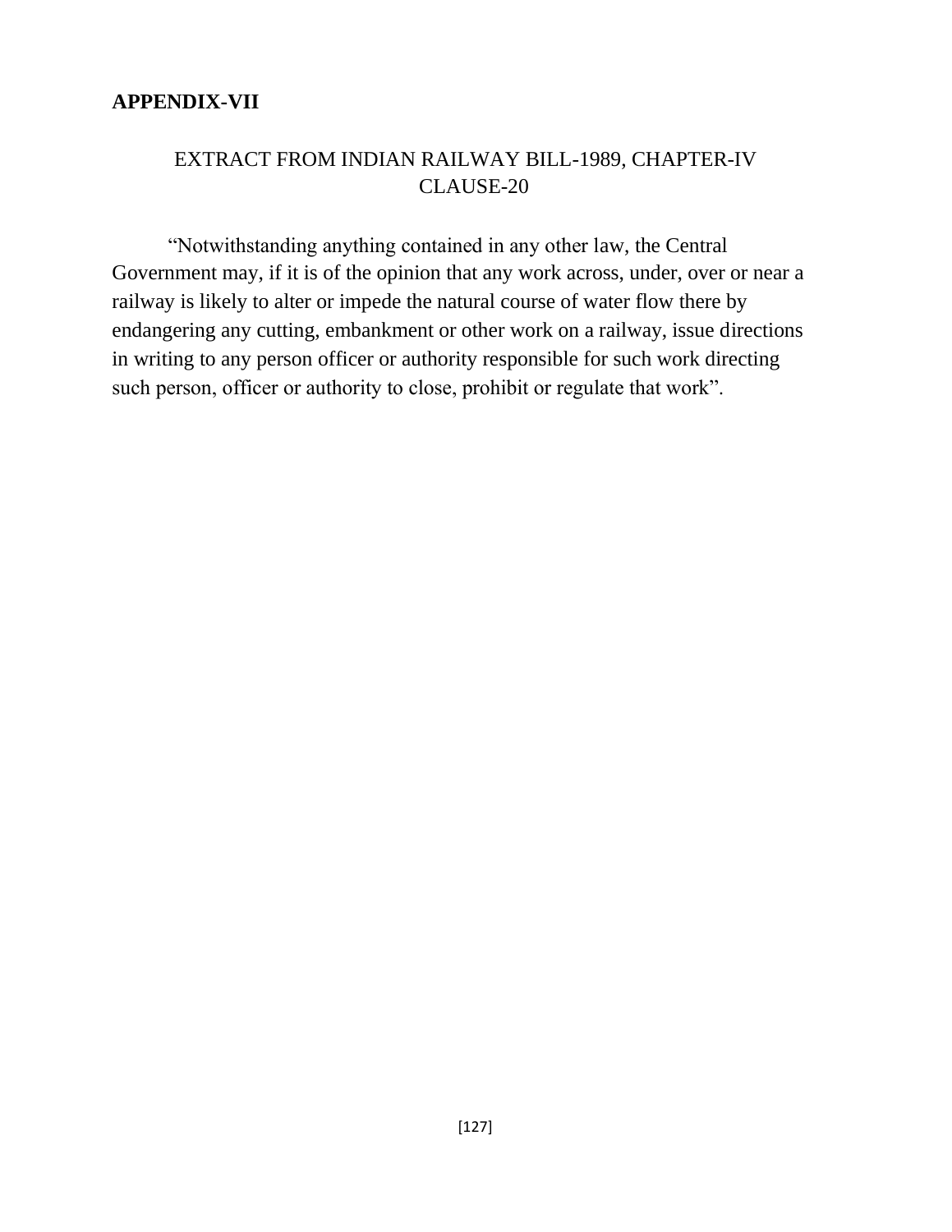### **APPENDIX-VIII**

### **INDIAN RAILWAYS PERMANENT WAY MANUAL ADVANCE CORRECTION SLIP NO. 112 dated 25.04.2008**

The existing Para 726(3) of Indian Railways Permanent Way Manual shall be modified by the following:-

Para 726(3)(b)- Assistant Engineer shall jointly inspect with civil authorities, all RAW/RAT before the monsoon every year and arrange for their safe maintenance to avoid any danger to nearby tracks and structures. Records of the annual inspection should be kept in registers as prescribed. Assistant Engineer should report to the Divisional Engineer details of the action being taken by the Public Works or Revenue Department. The Divisional Engineer should timely prevail on the authorities concerned to carry out all necessary repairs before the ensuing monsoon and other actions to ensure safety of Railway assets.